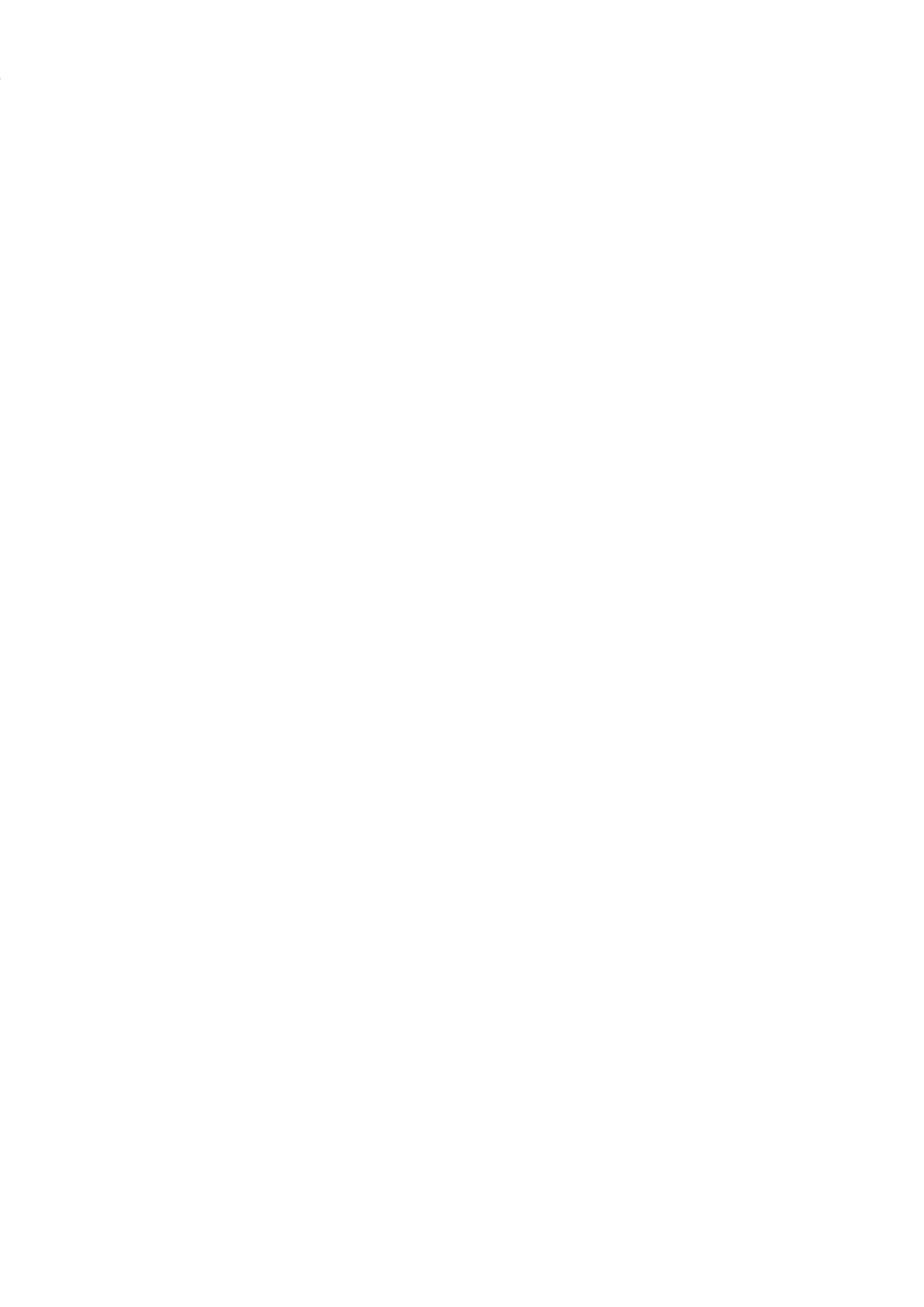# **MEI STRUCTURED MATHEMATICS**

## **EXAMINATION FORMULAE AND TABLES**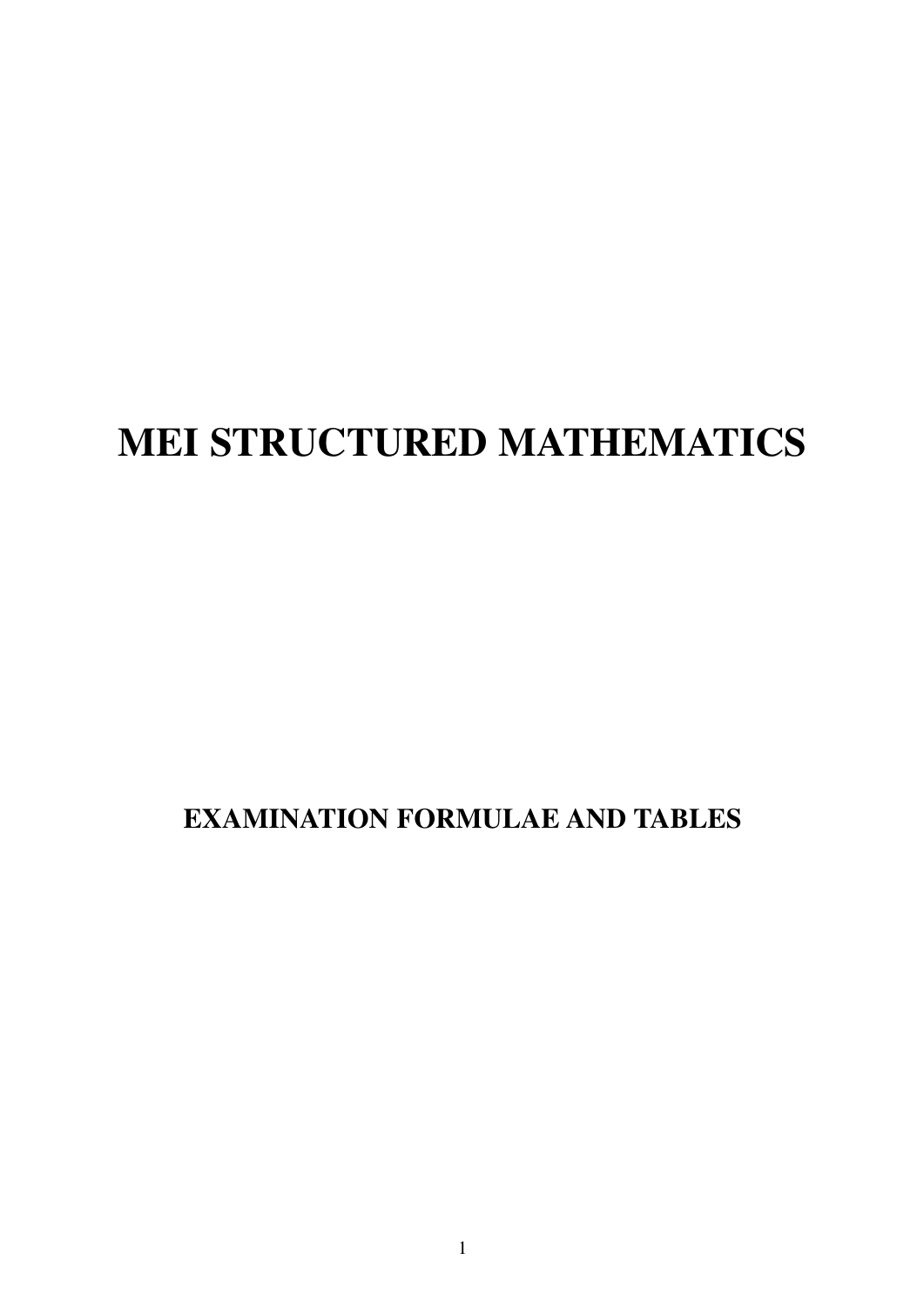| $u_k = a + (k - 1)d$<br>General (kth) term,<br>Ш<br>last (nth) term, l<br>Arithmetic series                                                        | = $f(0) + xf'(0) + \frac{x^2}{2!} f''(0) +  + \frac{x^r}{r!} f^{(r)}(0) + $<br>Infinite series<br>f(x)                                             |
|----------------------------------------------------------------------------------------------------------------------------------------------------|----------------------------------------------------------------------------------------------------------------------------------------------------|
| p(1)<br>$u_n = a + (n-1)d$<br>$S_n = \frac{1}{2}n(a+l) = \frac{1}{2}n[2a + (n-l)]$<br>Sum to $n$ terms,                                            | = f(a) + (x - a)f'(a) + $\frac{(x-a)^2}{2!}$ f"(a) +  + $\frac{(x-a)^{r}f^{(r)}(a)}{r!}$ +<br>$\mathbf{f}(\mathbf{x})$                             |
| $u_k = a r^{k-1}$<br>General (kth) term,<br>Geometric series                                                                                       | = $f(a) + xf'(a) + \frac{x^2}{2!} f''(a) +  + \frac{x^r}{r!} f^{(r)}(a) + $<br>$f(a + x)$                                                          |
| $\frac{a(1-r^n)}{a(r^n-1)}$ = $\frac{a(r^n-1)}{a(r^n-1)}$<br>$r-1$<br>$1-r$<br>$S_n =$<br>Sum to $n$ terms,                                        | $e^x = \exp(x) = 1 + x + \frac{x^2}{2!} +  + \frac{x^r}{r!} + $ , all x                                                                            |
| $S_{\infty} = \frac{a}{1-r}, -1 < r < 1$<br>Sum to infinity                                                                                        | = $x - \frac{x^2}{2} + \frac{x^3}{3} - \dots + (-1)^{r+1} \frac{x^r}{r} + \dots, -1 < x \le 1$<br>$ln(1+x)$                                        |
| When <i>n</i> is a positive integer<br><b>Binomial expansions</b>                                                                                  | -  + $(-1)^r$ $\frac{x^{2r+1}}{(2r+1)!}$ + , all x<br>$-\frac{x^5}{5!}$<br>$\overline{3}$<br>$= x -$<br>$\sin x$                                   |
| , $n \in \mathbb{N}$<br>$+ $ $bn$<br>$(a+b)^n = a^n + {n \choose 1} a^{n-1} b + {n \choose 2} a^{n-2} b^2 +  + {n \choose r} a^{n-r} b^r$          | $-+(-1)^{r}\frac{x^{2r}}{(2r)!}+$ , all x<br>्<br>सन<br>$rac{x^2}{2!}$ +<br>$\frac{1}{\pi}$<br>$\cos x$                                            |
| $r + 1$<br>$\binom{n}{r} + \binom{n}{r+1} = \binom{n+1}{r+1}$<br>$\binom{n}{r} = {}^{n}C_{r} = \frac{n!}{r!(n-r)!}$<br>where                       | $- + $ , $-1 \le x \le 1$<br>$-  + (-1)^{r} \frac{x^{2r+1}}{2r+1}$<br>$rac{x^3}{3} + \frac{x^5}{5}$ .<br>$= x -$<br>arctan x                       |
| General case                                                                                                                                       | $(2r+1)!$ + , all x<br>$x^{2r+1}$<br>$rac{x^3}{3!} + \frac{x^5}{5!} + \dots +$<br>$+\frac{1}{x}$<br>sinh x                                         |
| $n \in \mathbb{R}$<br>$x' + $ , $ x  < 1$ ,<br>$(1+x)^n = 1 + nx + \frac{n(n-1)}{2!}x^2 +  + \frac{n(n-1)(n-r+1)}{1.2r}$                           | $\frac{x^2}{2!} + \frac{x^4}{4!} + \dots + \frac{x^{2r}}{(2r)!} + \dots$ , all x<br>$\frac{+}{1}$<br>$\cosh x$                                     |
| $\log_a x = \frac{\log_b x}{\log_b a}$<br>Logarithms and exponentials<br>$e^{x \ln a} = a^x$                                                       | $- + $ , $-1 < x < 1$<br>$rac{x^3}{3} + \frac{x^5}{5} + \dots + \frac{x^{2r+1}}{(2r+1)}$<br>$+$ $x +$<br>artanh x                                  |
| Numerical solution of equations                                                                                                                    | Hyperbolic functions                                                                                                                               |
| $\mathbf{f}(x_n)$<br>Newton-Raphson iterative formula for solving $f(x) = 0$ , $x_{n+1} = x_n$                                                     | $\cosh^2 x - \sinh^2 x = 1$ , $\sinh 2x = 2\sinh x \cosh x$ , $\cosh 2x = \cosh^2 x + \sinh^2 x$                                                   |
| $\overline{\mathbf{f}^{\prime}(x_{n})}$<br><b>Complex Numbers</b>                                                                                  | $\arcsin x = \ln(x + \sqrt{x^2 - 1}, x \ge$<br>$\arcsinh x = \ln(x + \sqrt{x^2 + 1}),$                                                             |
| $\{r(\cos \theta + j \sin \theta)\}^n = r^n(\cos n\theta + j \sin n\theta)$                                                                        | artanh $x = \frac{1}{2} \ln \left( \frac{1+x}{1-x} \right),  x  < 1$                                                                               |
| The roots of $z^n = 1$ are given by $z = \exp(\frac{2\pi k}{n})$ for $k = 0, 1, 2, , n-1$<br>$\theta$ iis $\theta$ = cos $\theta$ + j sin $\theta$ | $-\sin\theta$<br>$\cos\theta$<br>$\theta$ and<br>Anticlockwise rotation through angle $\theta$ , centre O:<br><b>Matrices</b>                      |
| $\sum_{r=1}^{n} r^3 = \frac{1}{4} n^2 (n+1)^2$<br>$\sum_{r=1}^{n} r^2 = \frac{1}{6} n(n+1)(2n+1)$<br><b>Finite series</b>                          | $\sin 2\theta$<br>- $\cos 2\theta$<br>$\begin{pmatrix} \cos 2\theta \\ \sin 2\theta \end{pmatrix}$<br>Reflection in the line $y = x \tan \theta$ : |
|                                                                                                                                                    |                                                                                                                                                    |

**ALGEBRA**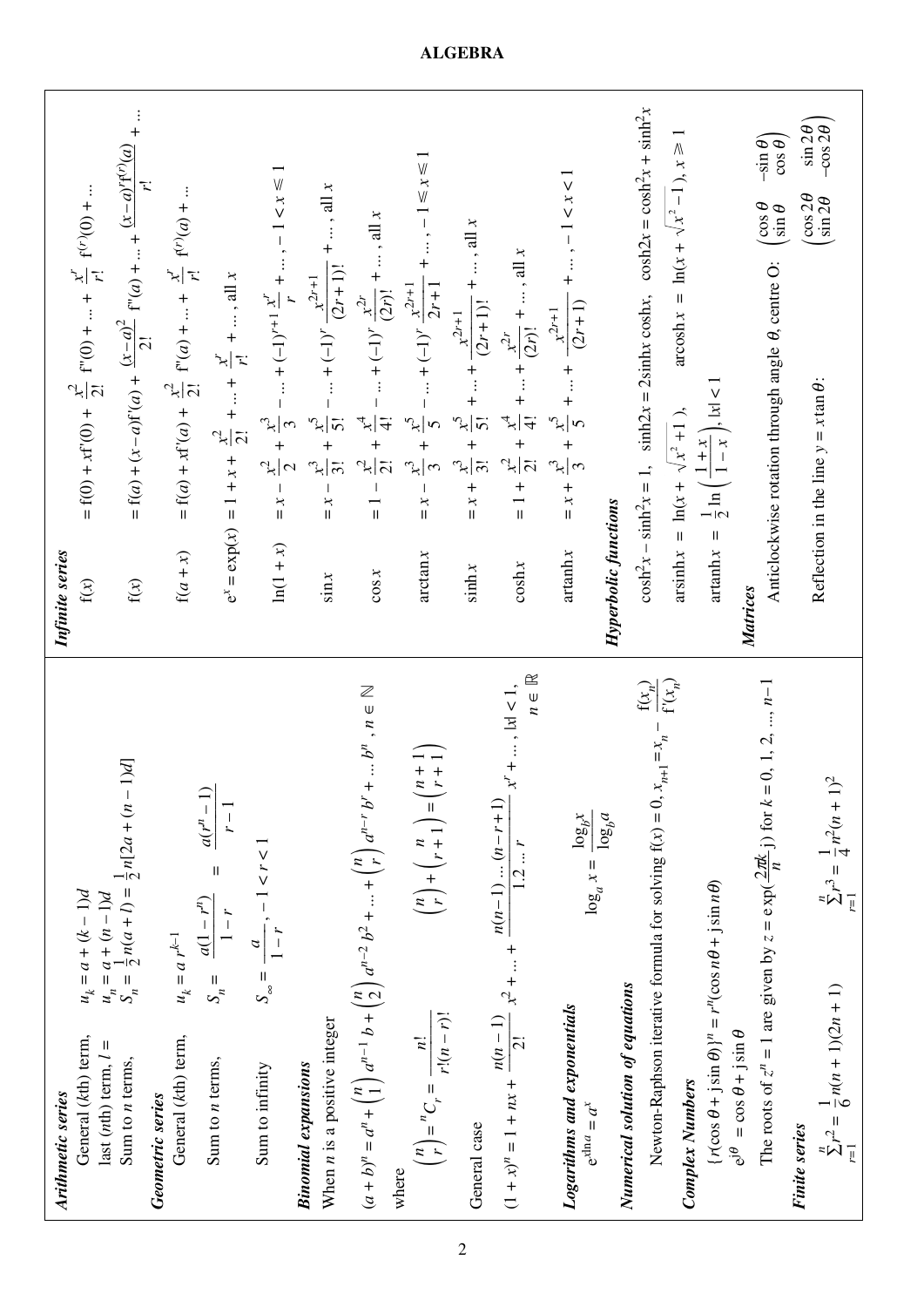| $\cos A = \frac{b^2 + c^2 - a^2}{2bc}$ (etc.)<br>Cosine rule                                                                                                                                       | Perpendicular distance of a point from a line and a plane                                                                                                |                                                                                                                                                                                                              |                                                        |                                                                                                                                                 |                                                 |
|----------------------------------------------------------------------------------------------------------------------------------------------------------------------------------------------------|----------------------------------------------------------------------------------------------------------------------------------------------------------|--------------------------------------------------------------------------------------------------------------------------------------------------------------------------------------------------------------|--------------------------------------------------------|-------------------------------------------------------------------------------------------------------------------------------------------------|-------------------------------------------------|
| Δ<br>$a^2 = b^2 + c^2 - 2bc \cos A$ (etc.)                                                                                                                                                         |                                                                                                                                                          | Line: $(x_1, y_1)$ from $ax + by_1 + c = 0$ : $\frac{ ax_1 + by_1 + c }{\sqrt{ ax_1 + by_1 + c }}$                                                                                                           |                                                        | $\sqrt{a^2+b^2}$                                                                                                                                |                                                 |
| $\sigma$<br>$\frac{1}{2}$<br>$\sin (\theta \pm \phi) = \sin \theta \cos \phi \pm \cos \theta \sin \phi$<br>Trigonometry                                                                            |                                                                                                                                                          |                                                                                                                                                                                                              |                                                        | Plane: $(\alpha, \beta, \gamma)$ from $n_1x + n_2y + n_3z + d = 0$ : $\frac{ n_1\alpha + n_2\beta + n_3y + d }{n_1\beta + n_2\beta + n_3z + d}$ | $\sqrt{(n_1^2 + n_2^2 + n_3^2)}$                |
| $\phi$ uis $\theta$ and $\phi$ = cos $\theta$ cos $\phi$ = cos $\phi$ in $\theta$ sin $\phi$                                                                                                       | Vector product                                                                                                                                           | roduct<br>$\mathbf{a} \times \mathbf{b} =  \mathbf{a}   \mathbf{b}  \sin \theta \hat{\mathbf{n}} = \begin{vmatrix} \mathbf{i} & a_1 & b_1 \\ \mathbf{j} & a_2 & b_2 \\ \mathbf{k} & a_3 & b_3 \end{vmatrix}$ |                                                        |                                                                                                                                                 |                                                 |
| $\tan (\theta \pm \phi) = \frac{\tan \theta \pm \tan \phi}{1 \mp \tan \theta \tan \phi}, [(\theta \pm \phi) \neq (k + \frac{1}{2})\pi]$                                                            |                                                                                                                                                          |                                                                                                                                                                                                              |                                                        | $\label{eq:2} \Bigg  = \begin{pmatrix} a_2b_3 - a_3b_2 \\ a_3b_1 - a_1b_3 \\ a_1b_2 - a_2b_1 \end{pmatrix}$                                     |                                                 |
| For $t = \tan \frac{1}{2}\theta$ : sin $\theta = \frac{2t}{(1+t^2)}$ , cos $\theta = \frac{(1-t^2)}{(1+t^2)}$                                                                                      |                                                                                                                                                          | <b>a.</b> ( <b>b</b> × <b>c</b> ) = $\begin{bmatrix} a_1 & b_1 & c_1 \\ a_2 & b_2 & c_2 \\ a_3 & b_3 & c_3 \end{bmatrix}$                                                                                    | $=$ <b>b.</b> $(c \times a) = c$ . $(a \times b)$      |                                                                                                                                                 |                                                 |
| $\sin \theta + \sin \phi = 2 \sin \frac{1}{2} (\theta + \phi) \cos \frac{1}{2} (\theta - \phi)$<br>$\sin \theta - \sin \phi = 2 \cos \frac{1}{2} (\theta + \phi) \sin \frac{1}{2} (\theta - \phi)$ | Conics                                                                                                                                                   | $\mathbf{a} \times (\mathbf{b} \times \mathbf{c}) = (\mathbf{c} \cdot \mathbf{a}) \mathbf{b} - (\mathbf{a} \cdot \mathbf{b}) \mathbf{c}$                                                                     |                                                        |                                                                                                                                                 |                                                 |
| $\cos \theta + \cos \phi = 2 \cos \frac{1}{2} (\theta + \phi) \cos \frac{1}{2} (\theta - \phi)$                                                                                                    |                                                                                                                                                          | Ellipse                                                                                                                                                                                                      | Parabola                                               | Hyperbola                                                                                                                                       | Rectangular<br>hyperbola                        |
| $\cos \theta - \cos \phi = -2 \sin \frac{1}{2} (\theta + \phi) \sin \frac{1}{2} (\theta - \phi)$                                                                                                   | Standard<br>form                                                                                                                                         | $rac{x^2}{a^2} + \frac{y^2}{b^2} = 1$                                                                                                                                                                        | $y^2 = 4ax$                                            | $\frac{y^2}{b^2} = 1$<br>$\frac{1}{2}$                                                                                                          | $xy = c^2$                                      |
| Vectors and 3-D coordinate geometry                                                                                                                                                                | Parametric form                                                                                                                                          | $(a\cos\theta, b\sin\theta)$                                                                                                                                                                                 | $(at^2, 2at)$                                          | $(a \sec \theta, b \tan \theta)$                                                                                                                | $(ct, \frac{c}{l})$                             |
| The position vector of the point dividing AB in the ratio $\lambda$ :µ<br>(The position vectors of points A, B, C are a, b, c.)                                                                    | Eccentricity                                                                                                                                             | $e^2$<br>$= a^2 (1 -$<br>e < 1<br>$b^2$                                                                                                                                                                      | $\overline{\mathsf{I}}$<br>C                           | $b^2 = a^2 (e^2 - 1)$<br>e > 1                                                                                                                  | $e = \sqrt{2}$                                  |
| is $\frac{\mu a + \lambda b}{(\lambda + \mu)}$                                                                                                                                                     | Foci                                                                                                                                                     | $(\pm ae, 0)$                                                                                                                                                                                                | (a, 0)                                                 | $(\pm ae, 0)$                                                                                                                                   | $(\pm c\sqrt{2}, \pm c\sqrt{2})$                |
| Cartesian equation of line through A in direction u is<br>Line:                                                                                                                                    | Directrices                                                                                                                                              | $=\pm \frac{a}{e}$                                                                                                                                                                                           | $\overline{a}$<br>$\sf II$<br>$\overline{\mathcal{X}}$ | $\frac{\partial}{\partial \rho}$<br>$\frac{+1}{11}$<br>$\star$                                                                                  | $x + y = \pm c\sqrt{2}$                         |
| $\frac{x-a_1}{u_1} = \frac{y-a_2}{u_2} = \frac{z-a_3}{u_3} = t$                                                                                                                                    | Asymptotes                                                                                                                                               | none                                                                                                                                                                                                         | none                                                   | $\frac{2}{5}$<br>$+1$<br>$\ensuremath{\mathsf{II}}$<br>$\frac{z}{z}$                                                                            | $\circ$<br>$\mathbf{II}$<br>$= 0, y$<br>$\star$ |
| The resolved part of $\bf{a}$ in the direction $\bf{u}$ is $\frac{\bf{a} \cdot \bf{u}}{ \bf{u} }$                                                                                                  | Any of these conics can be expressed in polar<br>where <i>l</i> is the length of the semi-latus rectum<br>coordinates (with the focus as the origin) as: |                                                                                                                                                                                                              |                                                        | $= 1 + e \cos \theta$                                                                                                                           |                                                 |
| Plane: Cartesian equation of plane through A with normal <b>n</b> is<br>$n_1 x + n_2 y + n_3 z + d = 0$ where $d = -a \cdot n$                                                                     | Mensuration                                                                                                                                              |                                                                                                                                                                                                              |                                                        |                                                                                                                                                 |                                                 |
| The plane through non-collinear points A, B and C has vector equation<br>$r = a + s(b - a) + t(c - a) = (1 - s - t)a + sb + tc$                                                                    | Cone : Curved surface area = $\pi r \times$ slant height<br>Sphere: Surface area = $4\pi r^2$                                                            |                                                                                                                                                                                                              |                                                        |                                                                                                                                                 |                                                 |
| The plane through A parallel to <b>u</b> and <b>v</b> has equation<br>$r = a + su + tv$                                                                                                            |                                                                                                                                                          |                                                                                                                                                                                                              |                                                        |                                                                                                                                                 |                                                 |

### **TRIGONOMETRY, VECTORS AND GEOMETRY**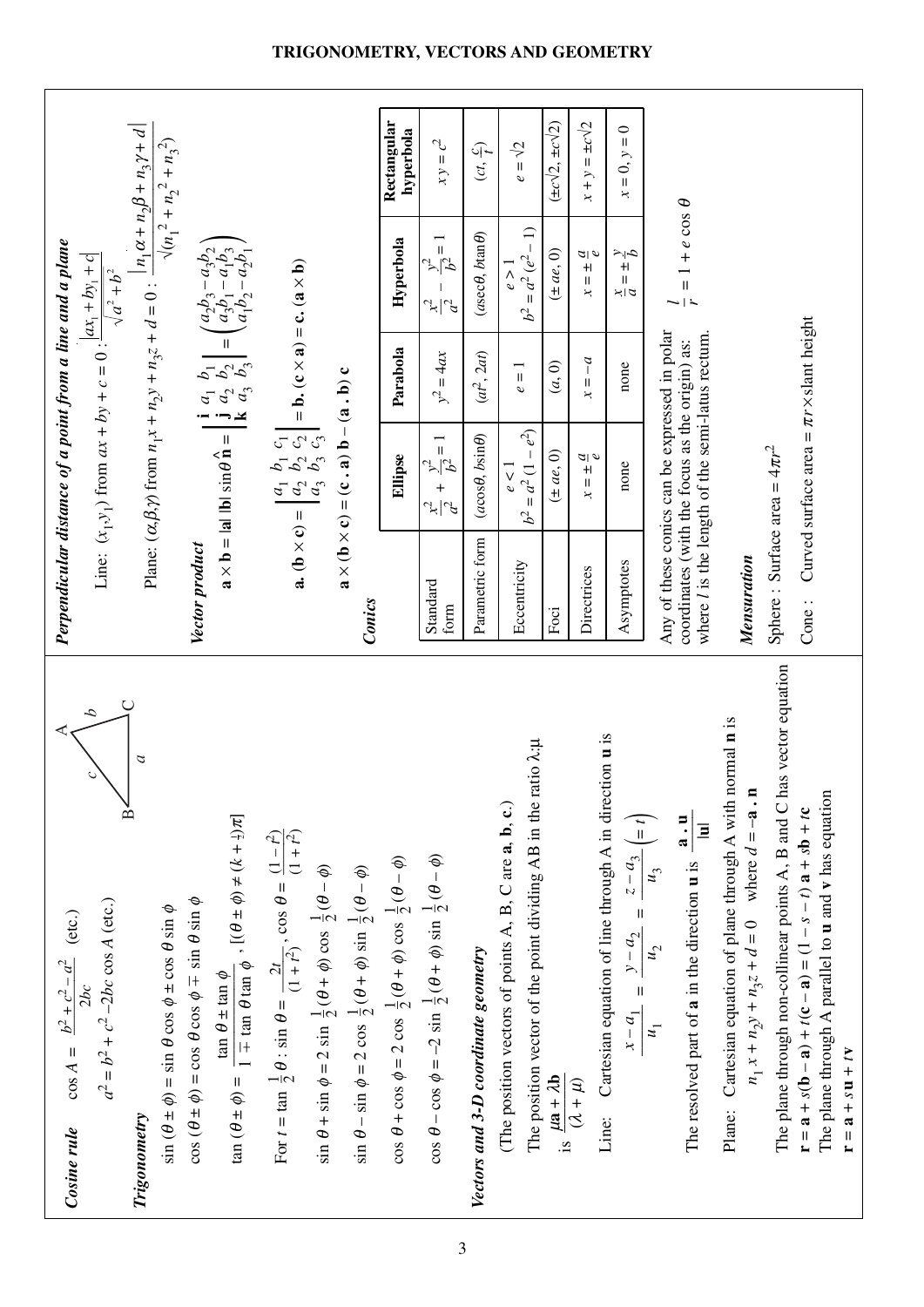| Differentiation $f(x)$                              |                   | $\mathbf{f}'(x)$                                                                                                                                  | Integration $f(x)$                                                                                             | $f(x) dx$ (+ a constant)                                                                                                                                          |
|-----------------------------------------------------|-------------------|---------------------------------------------------------------------------------------------------------------------------------------------------|----------------------------------------------------------------------------------------------------------------|-------------------------------------------------------------------------------------------------------------------------------------------------------------------|
| $\tan kx$                                           |                   | $ksec^2 kx$                                                                                                                                       | $\sec^2 kx$                                                                                                    | $(1/k)$ tan $kx$                                                                                                                                                  |
| sec x                                               |                   | sec x tan x                                                                                                                                       | $\tan x$                                                                                                       | $\ln  \sec x $                                                                                                                                                    |
| $\cot x$                                            |                   | $-cosec2x$                                                                                                                                        | $\cot x$                                                                                                       | $\ln  \sin x $                                                                                                                                                    |
|                                                     | $\csc x$          | $-cosec x cot x$                                                                                                                                  | cosec x                                                                                                        | $\frac{x}{-1}$ Islama<br>-1n lcosec x + cot x = 1n ltan $\frac{x}{2}$                                                                                             |
|                                                     | arcsin x          |                                                                                                                                                   | sec x                                                                                                          |                                                                                                                                                                   |
|                                                     |                   | $\sqrt{(1-x^2)}$                                                                                                                                  |                                                                                                                | In $ \sec x + \tan x  = \ln  \tan (\frac{x}{2} + \frac{\pi}{4}) $                                                                                                 |
|                                                     |                   |                                                                                                                                                   |                                                                                                                | $\frac{1}{2a} \ln \left  \frac{x-a}{x+a} \right $                                                                                                                 |
|                                                     | arccos x          |                                                                                                                                                   | $x^2 - a^2$                                                                                                    |                                                                                                                                                                   |
|                                                     |                   | $\sqrt{(1-x^2)}$                                                                                                                                  |                                                                                                                |                                                                                                                                                                   |
|                                                     |                   |                                                                                                                                                   | $\sqrt{a^2-x^2}$                                                                                               | $\arcsin\left(\frac{x}{a}\right)$ , $ x  < a$                                                                                                                     |
|                                                     | arctan x          | $1 + x^2$                                                                                                                                         |                                                                                                                |                                                                                                                                                                   |
|                                                     |                   |                                                                                                                                                   |                                                                                                                | $rac{1}{a}$ arctan $\left(\frac{x}{a}\right)$                                                                                                                     |
|                                                     | $\sinh x$         | $\cosh x$                                                                                                                                         | $\frac{a^2 + x^2}{a}$                                                                                          |                                                                                                                                                                   |
|                                                     | $\cosh x$         |                                                                                                                                                   |                                                                                                                |                                                                                                                                                                   |
|                                                     | tanh x            | $\frac{\sinh x}{\operatorname{sech}^2 x}$                                                                                                         | $\frac{a^2 - x^2}{a}$                                                                                          | $\frac{1}{2a} \ln \left  \frac{a+x}{a-x} \right  = \frac{1}{a} \arctan \left( \frac{x}{a} \right)$ , $ x  < a$                                                    |
|                                                     | arcsinh x         |                                                                                                                                                   |                                                                                                                |                                                                                                                                                                   |
|                                                     |                   | $\sqrt{(1 + x^2)}$                                                                                                                                | sinh x                                                                                                         | $\cosh x$                                                                                                                                                         |
|                                                     |                   |                                                                                                                                                   | $\cosh x$<br>tanh x                                                                                            | In $\cosh x$<br>sinh x                                                                                                                                            |
|                                                     | arccosh x         |                                                                                                                                                   |                                                                                                                |                                                                                                                                                                   |
|                                                     |                   | $\sqrt{x^2-1}$                                                                                                                                    | $\sqrt{a^2 + x^2}$                                                                                             | $arcsinh\left(\frac{x}{a}\right)$ or $\ln(x + \sqrt{x^2 + a^2})$ ,                                                                                                |
|                                                     |                   |                                                                                                                                                   |                                                                                                                |                                                                                                                                                                   |
|                                                     | artanh x          | $(1 - x^2)$                                                                                                                                       | $\sqrt{x^2-a^2}$                                                                                               | $\arcosh\left(\frac{x}{a}\right)$ or $\ln(x + \sqrt{x^2 - a^2})$ , $x > a$ , $a > 0$                                                                              |
|                                                     |                   |                                                                                                                                                   |                                                                                                                |                                                                                                                                                                   |
|                                                     | $\frac{du}{dx}$ . | $\vec{a}$<br>ਰੇ<br>$\frac{1}{2}$                                                                                                                  | Surface area of revolution                                                                                     | $S_x = 2\pi y \, ds = 2\pi y \sqrt{(x^2 + y^2)} \, dt$                                                                                                            |
|                                                     |                   |                                                                                                                                                   |                                                                                                                |                                                                                                                                                                   |
| Quotient rule $y = \frac{u}{v}$ , $\frac{dy}{dx}$ = |                   |                                                                                                                                                   |                                                                                                                | $S_y = 2\pi \int x \, ds = 2\pi \int x \sqrt{(x^2 + y^2)} \, dt$                                                                                                  |
|                                                     |                   |                                                                                                                                                   |                                                                                                                |                                                                                                                                                                   |
|                                                     |                   | $b-a$<br>$\overline{\mathcal{L}}$<br><b>Trapezium rule</b> $\int_{a}^{b} ydx \approx \frac{1}{2}h\{(y_0+y_n)+2(y_1+y_2++y_{n-1})\}$ , where $h =$ | Curvature                                                                                                      | $\mathrm{d}^2y$                                                                                                                                                   |
|                                                     |                   |                                                                                                                                                   | Ψp                                                                                                             | $dx^2$                                                                                                                                                            |
| Integration by parts                                |                   | $\int u \frac{dv}{dx} dx = uv - \int v \frac{du}{dx} dx$                                                                                          | $\frac{\dot{x}\,\dot{y}-\ddot{x}\,\dot{y}}{(\dot{x}^2+\dot{y}^2)^{3/2}}$<br>$\sf H$<br>$\overline{d}$<br>$K =$ | $2\sqrt{3}/2$                                                                                                                                                     |
|                                                     |                   |                                                                                                                                                   |                                                                                                                | $\left(1+\left[\frac{dy}{dx}\right]^2\right)$                                                                                                                     |
| Area of a sector                                    |                   | $A = \frac{1}{2} \int r^2 d\theta$ (polar coordinates)                                                                                            |                                                                                                                |                                                                                                                                                                   |
|                                                     |                   |                                                                                                                                                   | Radius of curvature $\rho = \frac{1}{K}$ ,                                                                     | Centre of curvature $\mathbf{c} = \mathbf{r} + \rho \hat{\mathbf{n}}$                                                                                             |
|                                                     |                   |                                                                                                                                                   |                                                                                                                |                                                                                                                                                                   |
|                                                     |                   | $A = \frac{1}{2} \int (xy - y\dot{x}) dt$ (parametric form)                                                                                       | L'Hôpital's rule                                                                                               |                                                                                                                                                                   |
|                                                     |                   |                                                                                                                                                   |                                                                                                                | f'(a)<br>f(x)<br>Lim                                                                                                                                              |
| Arc length                                          |                   | $s = \int \sqrt{(x^2 + y^2)} dt$ (parametric form)                                                                                                | If $f(a) = g(a) = 0$ and $g'(a) \neq 0$ then                                                                   | g'(a)<br>$\mathsf{I}$<br>g(x)<br>$x \rightarrow a$                                                                                                                |
|                                                     |                   |                                                                                                                                                   |                                                                                                                |                                                                                                                                                                   |
|                                                     |                   | $s = \int \sqrt{1 + \left[\frac{dy}{dx}\right]^2} dx$ (cartesian coordinates)                                                                     | Multi-variable calculus                                                                                        |                                                                                                                                                                   |
|                                                     |                   |                                                                                                                                                   |                                                                                                                |                                                                                                                                                                   |
|                                                     |                   | $s = \int \sqrt{(r^2 + \left[\frac{dr}{d\theta}\right]^2)} d\theta$ (polar coordinates)                                                           | $\begin{pmatrix} 960x \ 496x \end{pmatrix}$<br>$grad g =$                                                      | $\frac{\partial w}{\partial y} \delta y + \frac{\partial w}{\partial z} \delta z$<br>For $w = g(x, y, z)$ , $\delta w = \frac{\partial w}{\partial x} \delta x +$ |
|                                                     |                   |                                                                                                                                                   |                                                                                                                |                                                                                                                                                                   |

**CALCULUS**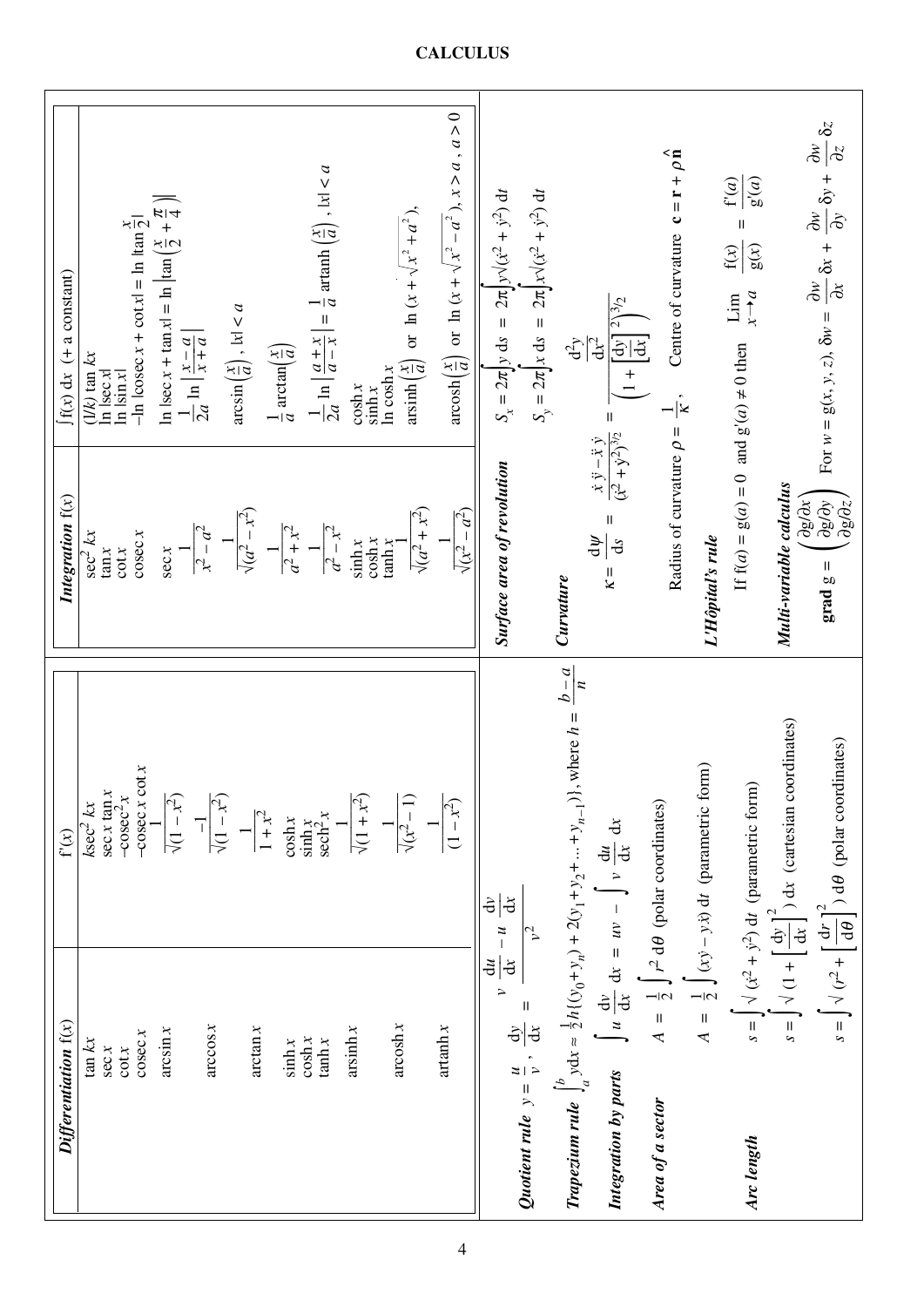$\mathit{Mr}^2$ Rectangular lamina about axis in plane bisecting edges of length  $2l$ :  $\frac{1}{2}ML^2$ Rectangular lamina about edge perpendicular to edges of length  $2l$ :  $\frac{4}{3}$   $Ml^2$ axis through centre:  $Mr^2$ Hoop of radius *r* about a diameter: Disc or solid cylinder of radius *r* about axis: Disc of radius *r* about a diameter:  $\frac{1}{2}Mr^2$ Solid sphere of radius *r* about a diameter: Spherical shell of radius *r* about a diameter: Thin rod, length 2*l*, about perpendicular axis through centre: *Ml*2 Thin rod, length 2*l*, about perpendicular axis through end: *Ml*2 *b*2) *y* (for a lamina in the (*x*, *y*) plane) axis through centre:  $\frac{1}{2}M(a^2 +$  $\sim$  $-$ |  $\infty$  $4\omega$  $4\omega$ 니아 니아 니 ฺ∾∣ท  $\omega$ Thin rod, length 2l, about perpendicular axis through centre:  $\frac{1}{3}$ Thin rod, length 2l, about perpendicular axis through end: *b*, about perpendicular Hoop or cylindrical shell of radius *r* about perpendicular Hoop or cylindrical shell of radius r about perpendicular<br>axis through centre: *M*(AG)2 Disc or solid cylinder of radius r about axis: Spherical shell of radius r about a diameter: *x* + *I* + Solid sphere of radius r about a diameter: = *I* G Moments of inertia (uniform bodies, mass M) *Moments of inertia (uniform bodies, mass M) z* = *I* A Parallel axes theorem: *I* Perpendicular axes theorem: *I*  $\emph{a}$  and 2 Hoop of radius r about a diameter: Disc of radius r about a diameter: Perpendicular axes theorem: Rectangular lamina, sides 2 Parallel axes theorem: Triangular lamina:  $\frac{2}{3}$  along median from vertex line from the centre of *h*:  $\frac{1}{4}h$  above the base on the *h*:  $h$   $\frac{1}{2}h$  above the base on the line from centre of base to the vertex θ:  $\frac{24 \text{ m/s}}{2 \text{ s}}$  from centre base to the vertex  $\theta$  at centre:  $\frac{1}{\sqrt{2}}$  from centre base to vertex base to vertex Solid hemisphere of radius *r*:  $\frac{1}{9}$  *r* from centre Hemispherical shell of radius *r*: *r* from centre  $\frac{2r\sin\theta}{3\theta}$  $\frac{1}{\theta}$ θ  $\circledast$  $\dot{\theta} = \frac{1}{r} = \frac{1}{r}$ 2*r* sin *r* sin **F** च|<del>ই</del> acting at **r** is **r** ×  $\omega$ 3 – 8 $-1$  $\sim$  $-1$ 4  $-$ l $\infty$ 1 – *r v*<sup>2</sup> –– *r*  $\dot{\theta}^2 = -$ Sector of circle, radius r, angle 20: θ + 2*r*˙ ˙ θSolid cone or pyramid of height h:  $θ_1 = r$ Sector of circle, radius *r*, angle 2  $\hat{\sigma}$ Solid cone or pyramid of height θ Hemispherical shell of radius r: Transverse acceleration:  $\dot{v} = r\ddot{\theta}$ θTransverse velocity:  $v = r\dot{\theta}$ Radial acceleration:  $\ddot{r} - r\dot{\theta}$ Arc of circle, radius *r*, angle 2 Solid hemisphere of radius r: Radial acceleration:  $-r\dot{\epsilon}$ θTransverse acceleration:  $r\ddot{\theta}$ Transverse velocity:  $r\dot{\theta}$ Radial velocity: Centre of mass (uniform bodies) *Centre of mass (uniform bodies)* **F**The moment about O of Conical shell, height h: Motion in polar coordinates *Motion in polar coordinates* Conical shell, height Transverse velocity: Transverse velocity: Triangular lamina: Radial velocity: Moments as vectors *Moments as vectors* Motion in a circle Motion in a circle General motion General motion

### **MECHANICS**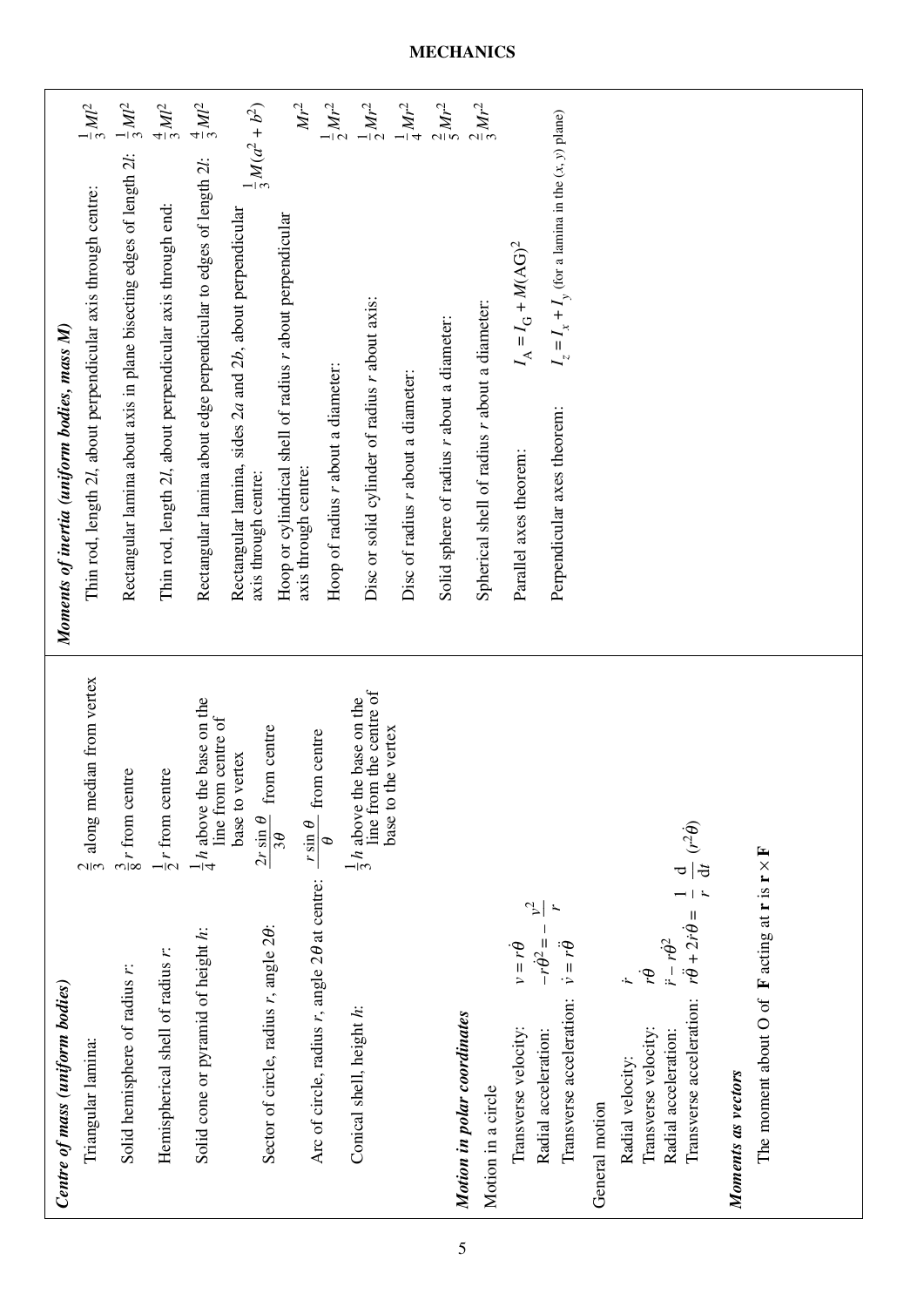| $P(A \cup B) = P(A) + P(B) - P(A \cap B)$<br>Probability                                                                                                                                                                                      | Product-moment correlation: Pearson's coefficient                                                                                                                                                                                                                                                        |
|-----------------------------------------------------------------------------------------------------------------------------------------------------------------------------------------------------------------------------------------------|----------------------------------------------------------------------------------------------------------------------------------------------------------------------------------------------------------------------------------------------------------------------------------------------------------|
| $P(A \cap B) = P(A) \cdot P(B A)$                                                                                                                                                                                                             | $\frac{\sum x_i y_i}{\cdot} = \overline{x} \ \overline{y}$                                                                                                                                                                                                                                               |
| $P(A B) = \frac{}{P(B A)P(A) + P(B A')P(A')}$<br>P(B A)P(A)                                                                                                                                                                                   | $r = \frac{S_{xy}}{\sqrt{S_{xx}S_{yy}}} = \frac{\Sigma(x_i - x_j)(y_i - y_j)}{\sqrt{[\Sigma(x_i - \bar{x})^2 \Sigma(y_i - \bar{y})^2]}} = \frac{\frac{x_i}{\sqrt{[\Sigma(x_i - \bar{x})^2} \Sigma(y_i - \bar{x})^2]}}{\sqrt{[\Sigma(x_i - \bar{x})^2 \Sigma(y_i - \bar{x})^2] \Sigma(y_i - \bar{x})^2}}$ |
| $P(A_i)P(B A_i)$                                                                                                                                                                                                                              |                                                                                                                                                                                                                                                                                                          |
| Bayes' Theorem: $P(A_j B) = \frac{1}{\sum P(A_j) P(B A_j)}$                                                                                                                                                                                   | Rank correlation: Spearman's coefficient                                                                                                                                                                                                                                                                 |
| Populations                                                                                                                                                                                                                                   | $6\Sigma d_i^2$                                                                                                                                                                                                                                                                                          |
| Discrete distributions                                                                                                                                                                                                                        | $r_s = 1 - \frac{n(n^2-1)}{n(n^2-1)}$                                                                                                                                                                                                                                                                    |
| X is a random variable taking values $x_i$ in a discrete distribution with                                                                                                                                                                    | Regression                                                                                                                                                                                                                                                                                               |
| $P(X = x_i) = p_i$                                                                                                                                                                                                                            | Least squares regression line of y on x: $y - \overline{y} = b(x - \overline{x})$                                                                                                                                                                                                                        |
| $\mathcal{L}^2$<br>$\sigma^2 = \text{Var}(X) = \sum_{i}^{i} (x_i - \mu)^2 p_i = \sum_{i}^{i} p_i - \sigma^2$<br>For a function $g(X)$ : $E[g(X)] = \sum g(x_i)p_i$<br>$\mu = \operatorname{E}(X) = \sum x_i p_i$<br>Expectation:<br>Variance: | $\frac{\sum x_i y_i}{\cdot} = \overline{x} \ \overline{y}$<br>$=\frac{1}{\sum x_i^2}$<br>$b = \frac{S_{xy}}{S_{xx}} = \frac{\sum (x_i - \bar{x}) (y_i - \bar{y})}{\sum (x_i - \bar{x})^2}$<br>$\sum (x_i - \bar{x})^2$                                                                                   |
| Continuous distributions                                                                                                                                                                                                                      | $-\bar{x}^2$<br>Estimates                                                                                                                                                                                                                                                                                |
|                                                                                                                                                                                                                                               |                                                                                                                                                                                                                                                                                                          |
| X is a continuous variable with probability density function $(p.d.f.) f(x)$<br>$\mu$ = E(X) = $Jx f(x) dx$<br>$\sigma^2$ =<br>Expectation:                                                                                                   | $\frac{1}{2}$<br>X for population mean $\mu$ ; Var $\overline{X}$ =<br>Unbiased estimates from a single sample                                                                                                                                                                                           |
| $\int (x - \mu)^2 f(x) dx = \int x^2 f(x) dx - \mu^2$<br>$E[g(X)] = \int g(x)f(x)dx$<br>Var(X)<br>$\overline{\mathbf{I}}$<br>For a function $g(X)$ :<br>Variance:                                                                             | $\frac{1}{n-1}\sum(x_i - \bar{x})^2 f_i$<br>$S^2$ for population variance $\sigma^2$ where $S^2$ =                                                                                                                                                                                                       |
|                                                                                                                                                                                                                                               |                                                                                                                                                                                                                                                                                                          |
| distribution function $F(x) = P(X \le x) = \int_{-\infty}^{x} f(t) dt$<br>Cumulative                                                                                                                                                          | <b>Probability generating functions</b><br>For a discrete distribution                                                                                                                                                                                                                                   |
| <b>Correlation and regression</b> For a sample of <i>n</i> pairs of observations $(x_i, y_i)$                                                                                                                                                 | $G(t) = E(t^X)$                                                                                                                                                                                                                                                                                          |
| $S_{xx} = \sum (x_i - \bar{x})^2 = \sum x_i^2 - \frac{(\sum x_i)^2}{n}$ , $S_{yy} = \sum (y_i - \bar{y})^2 = \sum y_i^2 - \frac{(\sum y_i)^2}{n}$ ,                                                                                           | $G_{X+Y}(t) = G_X(t) G_Y(t)$ for independent X, Y<br>$E(X) = G'(1)$ ; $Var(X) = G''(1) + \mu - \mu^2$                                                                                                                                                                                                    |
| $S_{xy} = \Sigma(x_i - \overline{x})(y_i - \overline{y}) = \Sigma x_i y_i - \frac{(\Sigma x_i)(\Sigma y_i)}{\sum_{i=1}^{n} (x_i - \Sigma y_i)}$                                                                                               | Moment generating functions:                                                                                                                                                                                                                                                                             |
|                                                                                                                                                                                                                                               | $M_X(\theta) = E(e^{\theta X})$                                                                                                                                                                                                                                                                          |
| $S_{xy}$ = $\frac{\sum (x_i - \bar{x})(y_i - \bar{y})}{\sum x_i y_i}$ = $\frac{\sum x_i y_i}{\sum x_i y_i}$<br>$\overline{\mathcal{L}}$<br>Covariance                                                                                         | $E(X) = M'(0) = \mu$ ; $E(X^n) = M^{(n)}(0)$<br>$Var(X) = M''(0) - {M'(0)}^2$                                                                                                                                                                                                                            |
|                                                                                                                                                                                                                                               | $M_{X+Y}(\theta) = M_X(\theta) M_Y(\theta)$ for independent X, Y                                                                                                                                                                                                                                         |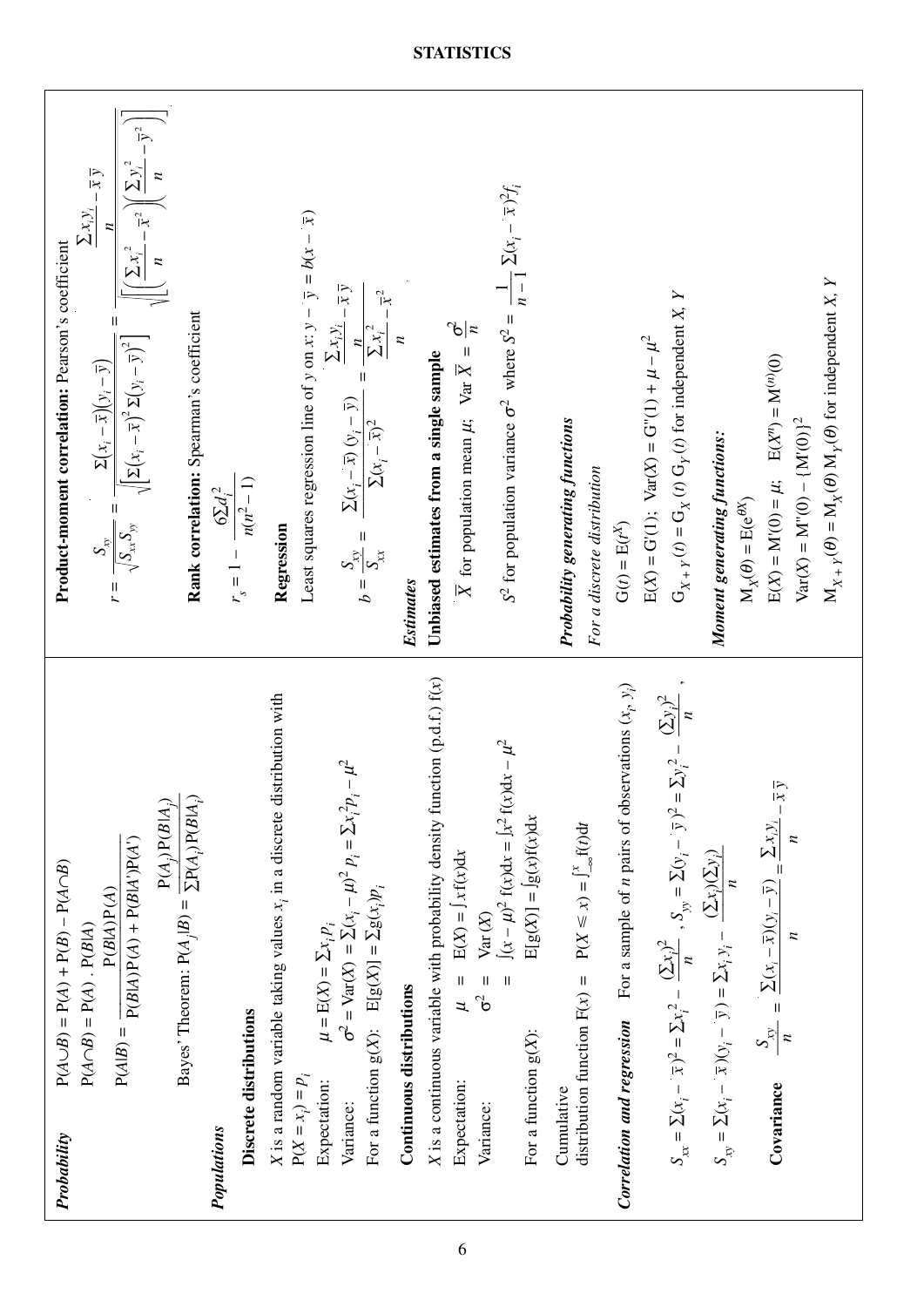| Long run proportion $\mathbf{p} = \mathbf{pP}$<br>$\mathbf{p}_{n+1} = \mathbf{p}_n \mathbf{P}$<br>Markov Chains                 | $\mathsf{X}_i$<br>Regression                                                     | <b>RSS</b>                                                                                                                                                                                                                                  | No. of parameters, p                                                                                       |  |
|---------------------------------------------------------------------------------------------------------------------------------|----------------------------------------------------------------------------------|---------------------------------------------------------------------------------------------------------------------------------------------------------------------------------------------------------------------------------------------|------------------------------------------------------------------------------------------------------------|--|
|                                                                                                                                 | $\overline{\alpha + \beta}x_i + \varepsilon_i$                                   | $\sum(y_i - a - bx_i)^2$                                                                                                                                                                                                                    | $\mathcal{L}$                                                                                              |  |
| <b>Bivariate distributions</b>                                                                                                  | $\alpha + \beta f(x_i) + \varepsilon_i$                                          | $\sum(y_i - a - bf(x_i))^2$                                                                                                                                                                                                                 | $\mathbf{C}$                                                                                               |  |
| $Cov(X, Y) = E[(X - \mu_X)(Y - \mu_Y)] = E(XY) - \mu_X \mu_Y$<br>Covariance                                                     | $\alpha + \beta x_i + \gamma z_i + \varepsilon_i$                                | $\sum(y_i - a - bx_i - cz_i)^2$                                                                                                                                                                                                             | $\epsilon$                                                                                                 |  |
| $\rho = \frac{\textrm{Cov}(X, \ Y)}{\sigma_X \, \sigma_Y}$<br>Product-moment correlation coefficient                            | $\varepsilon_{\dot{t}} \sim \text{N}(0,\,\sigma^2)$                              | $a, b, c$ are estimates for $\alpha, \beta, \gamma$ .                                                                                                                                                                                       | $\frac{RSS}{2SSE}$<br>$\sigma^2 =$                                                                         |  |
| Sum and difference                                                                                                              |                                                                                  |                                                                                                                                                                                                                                             |                                                                                                            |  |
| If X, Y are independent: $Var(aX \pm bY) = a^2Var(X) + b^2Var(Y)$<br>$Var(aX \pm bY) = a^2Var(X) + b^2Var(Y) \pm 2ab Cov(X, Y)$ |                                                                                  | $b-\underline{\beta}$ $\sim t_{n-2}$<br>For the model $Y_i = \alpha + \beta x_i + \epsilon_i$ ,<br>$b = \frac{S_{xy}}{S_{xx}}$ , $b \sim N\left(\beta, \frac{\sigma^2}{S_{xx}}\right)$ , $\frac{b - \beta}{\sqrt{\hat{\sigma}^2 / S_{xx}}}$ |                                                                                                            |  |
| $E(XY) = E(X) E(Y)$<br>Coding                                                                                                   | $=$                                                                              | = $\overline{y}$ - $b\overline{x}$ , $a \sim N(\alpha, \frac{\sigma^2 \sum x_i^2}{n S_{xx}})$                                                                                                                                               |                                                                                                            |  |
| $X = aX' + b$<br>$Y = cY' + d$ $\Rightarrow$ $Cov(X, Y) = ac$ $Cov(X', Y')$                                                     |                                                                                  | $a + bx_0 \sim N(\alpha + \beta x_0, \sigma^2 \left\{ \frac{1}{n} + \frac{(x_0 - \bar{x})^2}{S_{xx}} \right\}$                                                                                                                              |                                                                                                            |  |
| Analysis of variance                                                                                                            |                                                                                  | RSS = $S_{yy} - \frac{(S_{xy})^2}{S_{xx}} = S_{yy} (1 - r^2)$                                                                                                                                                                               |                                                                                                            |  |
| One-factor model: $x_{ij} = \mu + \alpha_i + \varepsilon_{ij}$ , where $\varepsilon_{ij} \sim N(0, \sigma^2)$                   | Randomised response technique                                                    |                                                                                                                                                                                                                                             |                                                                                                            |  |
| $SS_B = \sum_i n_i (\bar{x}_i - \bar{x})^2 = \sum_i \frac{T_i^2}{n_i} - \frac{T^2}{n}$                                          | $E(\hat{p}) = \frac{\frac{\gamma}{n} - (1 - \theta)}{\sqrt{n}}$<br>$(2\theta-1)$ |                                                                                                                                                                                                                                             | $Var(\hat{p}) = \frac{[(2\theta - 1) p + (1 - \theta)][\theta - (2\theta - 1)p]}{2}$<br>$n(2\theta - 1)^2$ |  |
|                                                                                                                                 | <b>Factorial design</b>                                                          |                                                                                                                                                                                                                                             |                                                                                                            |  |
| $SS_T = \sum_i \sum_j (x_{ij} - \bar{x})^2 = \sum_i \sum_i x_{ij}^2 - \frac{T^2}{n}$                                            |                                                                                  | Interaction between 1st and 2nd of 3 treatments                                                                                                                                                                                             |                                                                                                            |  |
|                                                                                                                                 |                                                                                  | $(-)\int \frac{(Abc - abc) + (AbC - abC)}{2} = \frac{(ABc - aBc) + (ABC - aBC)}{2}$                                                                                                                                                         |                                                                                                            |  |
|                                                                                                                                 |                                                                                  | $\mathbf{C}$                                                                                                                                                                                                                                |                                                                                                            |  |
|                                                                                                                                 | <b>Exponential smoothing</b>                                                     |                                                                                                                                                                                                                                             |                                                                                                            |  |
|                                                                                                                                 |                                                                                  | $\hat{y}_{n+1} = \alpha y_n + \alpha (1 - \alpha) y_{n-1} + \alpha (1 - \alpha)^2 y_{n-2} + \dots + \alpha (1 - \alpha)^{n-1} y_1$                                                                                                          |                                                                                                            |  |
|                                                                                                                                 | $\hat{y}_{n+1} = \hat{y}_n + \alpha(y_n - \hat{y}_n)$                            |                                                                                                                                                                                                                                             | + $(1 - \alpha)^n y_0$                                                                                     |  |
|                                                                                                                                 | $\hat{y}_{n+1} = \alpha y_n + (1 - \alpha) \hat{y}_n$                            |                                                                                                                                                                                                                                             |                                                                                                            |  |
|                                                                                                                                 |                                                                                  |                                                                                                                                                                                                                                             |                                                                                                            |  |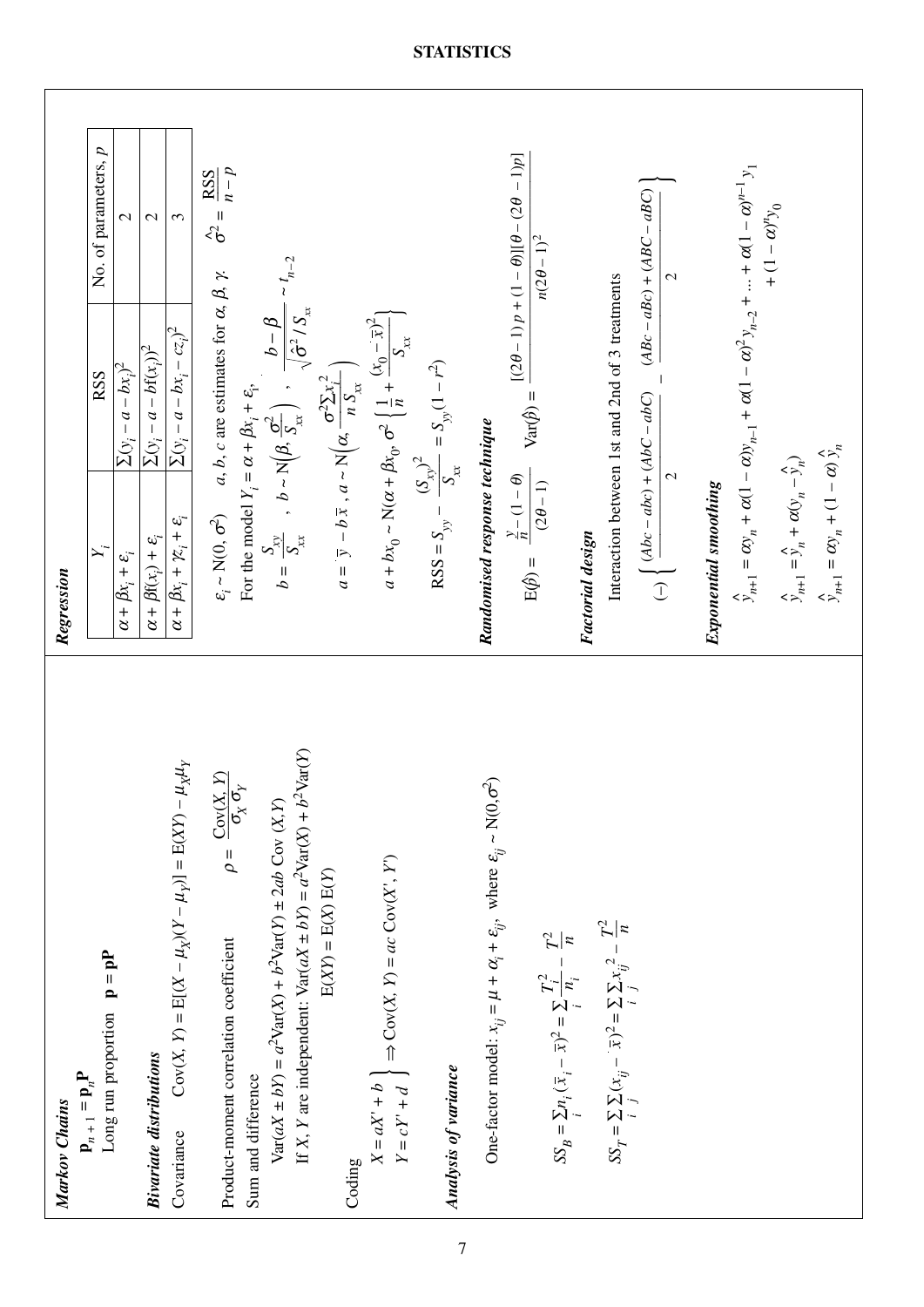| Description                                                            | Test statistic                                                                                                                                                              | Distribution          | Description                                                  | Test statistic                                                                                               | <b>Distribution</b> |
|------------------------------------------------------------------------|-----------------------------------------------------------------------------------------------------------------------------------------------------------------------------|-----------------------|--------------------------------------------------------------|--------------------------------------------------------------------------------------------------------------|---------------------|
| Pearson's product<br>correlation test<br>moment                        | $\left[\left(\frac{\sum x_i^2}{n} - \bar{x}^2\right)\left(\frac{\sum y_i^2}{n} - \bar{y}^2\right)\right]$<br>$\sum x_i y_i = \overline{x} \ \overline{y}$<br>$\overline{r}$ |                       | difference in the<br>t-test for the<br>2 samples<br>means of | $(n_1 - 1)s_1^2 + (n_2 - 1)s_2^2$<br>$(\bar{x} - \bar{y}) - (\mu_1 - \mu_2)$<br>$n_{\!\scriptscriptstyle 2}$ | $t_{n_1} + n_2 - 2$ |
| Spearman rank<br>correlation test                                      | $r_s = 1 - \frac{6\Sigma d_i^2}{n(n^2 - 1)}$                                                                                                                                |                       |                                                              | $n_1 + n_2 - 2$<br>where $s^2 =$                                                                             |                     |
| Normal test for<br>a mean                                              | $\frac{\overline{x} - \mu}{\sigma / \sqrt{n}}$                                                                                                                              | N(0, 1)               | Wilcoxon single<br>sample test                               | A statistic T is calculated<br>from the ranked data.                                                         | See tables          |
| t-test for a mean                                                      | $v/\sqrt{s}$<br>$\frac{1}{\chi} - \frac{1}{\chi}$                                                                                                                           | $t_{n-1}$             | Wilcoxon Rank-sum<br>(or Mann-Whitney)                       | Samples size $m, n: m \leq n$<br>$W = sum of ranks of$<br>sample size m<br>Wilcoxon                          | See tables          |
| $\chi^2$ test                                                          | $\sum \frac{\left(f_o - f_\epsilon\right)^2}{f_\epsilon}$                                                                                                                   | $\chi^2$ ,            | 2-Sample test                                                | $T = W - \frac{1}{2}m(m + 1)$<br>Mann-Whitney                                                                |                     |
|                                                                        |                                                                                                                                                                             |                       | Normal test on                                               | $\theta - q$                                                                                                 |                     |
| t-test for                                                             |                                                                                                                                                                             | $t$ with $(n-1)$      | binomial proportion                                          | $\left(\frac{\theta(1-\theta)}{\theta}\right)$<br>$\boldsymbol{n}$                                           | N(0, 1)             |
| paired sample                                                          | $\left(\overline{x}_1 - \overline{x}_2\right) - \mu$                                                                                                                        | degrees of<br>freedom | $\chi^2$ test for variance                                   | $\frac{(n-1)s^2}{\sigma^2}$                                                                                  | $\chi^2_{n-1}$      |
| Normal test for the                                                    |                                                                                                                                                                             |                       |                                                              |                                                                                                              |                     |
| means of 2 samples<br>difference in the<br>with different<br>variances | $(\bar{x} - \bar{y}) - (\mu_1 - \mu_2)$<br>$\sigma_1^2 + \sigma_2^2$<br>$\parallel n_{1}$                                                                                   | N(0, 1)               | F-test on ratio of<br>two variances                          | $\frac{s_1^2 / \sigma_1^2}{s_2^2 / \sigma_2^2}$ , $s_1^2 > s_2^2$                                            | $F_{n_1-1, n_2-1}$  |

**STATISTICS: HYPOTHESIS TESTS**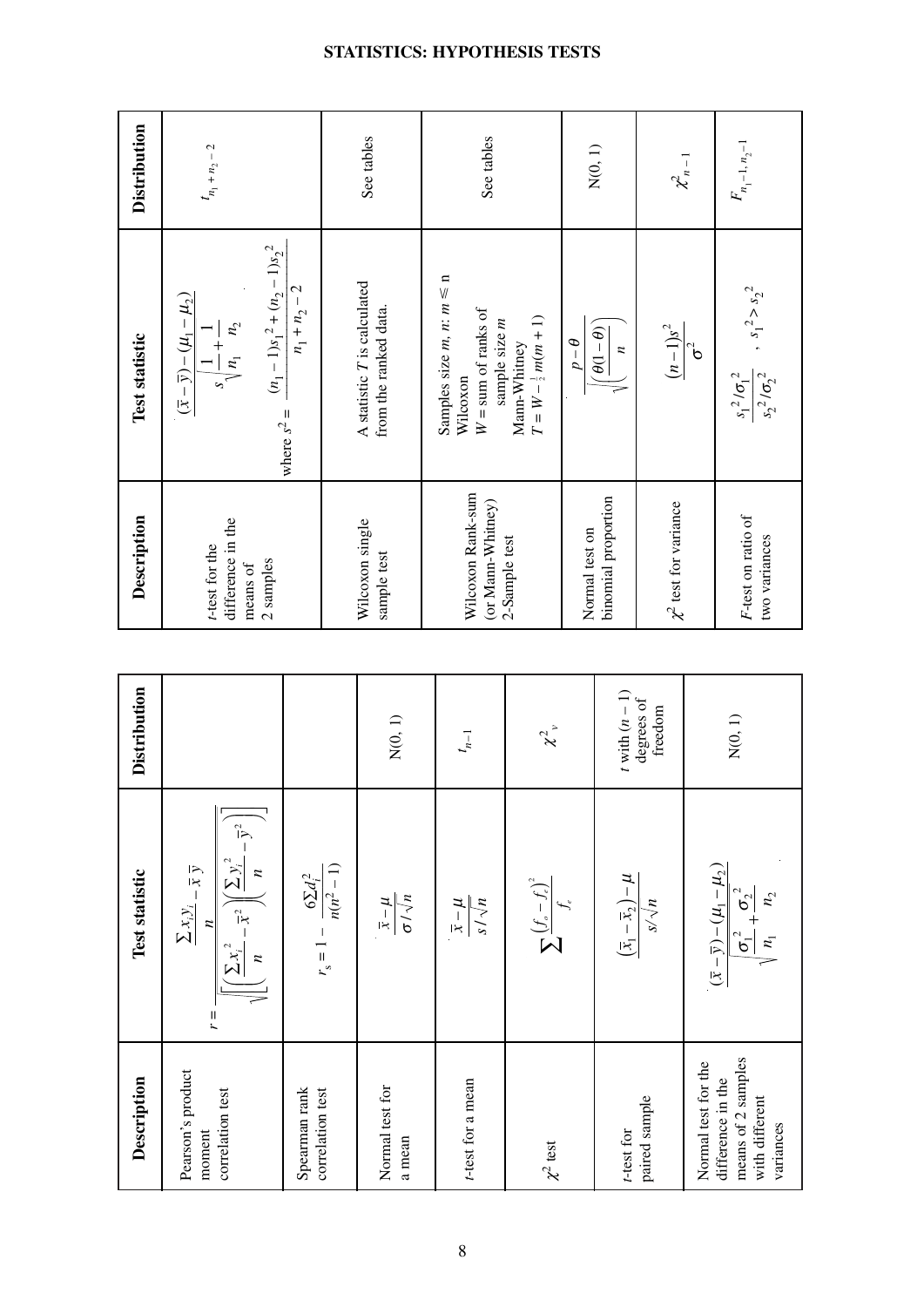| Name                                            | Function                                                                                                                          | Mean                  | Variance              | $m.g.f. M(\theta)$ (continuous)<br>p.g.f. G(t) (discrete)                 |
|-------------------------------------------------|-----------------------------------------------------------------------------------------------------------------------------------|-----------------------|-----------------------|---------------------------------------------------------------------------|
| Binomial $B(n, p)$<br>Discrete                  | $P(X = r) = {}^{n}C_{r} q^{n-r} p^{r}$ ,<br>for $r = 0, 1, , n$ , $0 < p < 1, q = 1 - p$                                          | $\overline{du}$       | pq                    | $G(t) = (q + pt)^n$                                                       |
| Poisson $(\lambda)$<br>Discrete                 | for $r=0,\,1,\,\ldots\,$ , $\,\lambda>0$<br>$P(X = r) = e^{-\lambda} \frac{\lambda^{r}}{r!}$ ,                                    | $\tilde{\mathcal{L}}$ | $\tilde{\mathcal{L}}$ | $G(t) = e^{\lambda(t-1)}$                                                 |
| Normal N( $\mu$ , $\sigma^2$ )<br>Continuous    | $f(x) = \frac{1}{\sigma \sqrt{2\pi}} \exp\left(-\frac{1}{2}\left(\frac{x-\mu}{\sigma}\right)^2\right),$<br>$-\infty < x < \infty$ | H                     | $\sigma^2$            | $M(\theta) = \exp(\mu\theta + \frac{1}{2}\sigma^2\theta^2)$               |
| Uniform (Rectangular) on<br>$[a, b]$ Continuous | $a \leq x \leq b$<br>$\hat{\phantom{a}}$<br>$f(x) = \frac{b-a}{c}$                                                                | $rac{a+b}{2}$         | $\frac{1}{12}(b-a)^2$ | $M(\theta) = \frac{e^{b\theta} - e^{a\theta}}{h}$<br>$\theta$ ( $v - q$ ) |
| Exponential<br>Continuous                       | $f(x) = \lambda e^{-\lambda x}$ , $x \ge 0$ , $\lambda > 0$                                                                       | $ \approx$            | $ \approx$            | $M(\theta) = \frac{\lambda}{\lambda - \theta}$                            |
| Geometric<br>Discrete                           | $P(X = r) = q^{r-1}p$ , $r = 1, 2, $<br>$q = 1 - p$<br>$0 < p < 1$                                                                | a                     | $\frac{q}{p^2}$       | $\mathbf{G}(t)=\frac{pt}{1-qt}$                                           |
| Negative binomial<br>Discrete                   | $r = n, n + 1, \ldots,$<br>$q = 1 - p$<br>$P(X = r) = r - {}^{1}C_{n-1} q^{r-n} p^{n},$<br>$0 < p < 1$ ,                          | $\frac{a}{p}$         | $\frac{d}{d}$         | $\label{eq:G} \mathbf{G}(t) = \left(\frac{pt}{1-qt}\right)^n$             |

### **STATISTICS: DISTRIBUTIONS**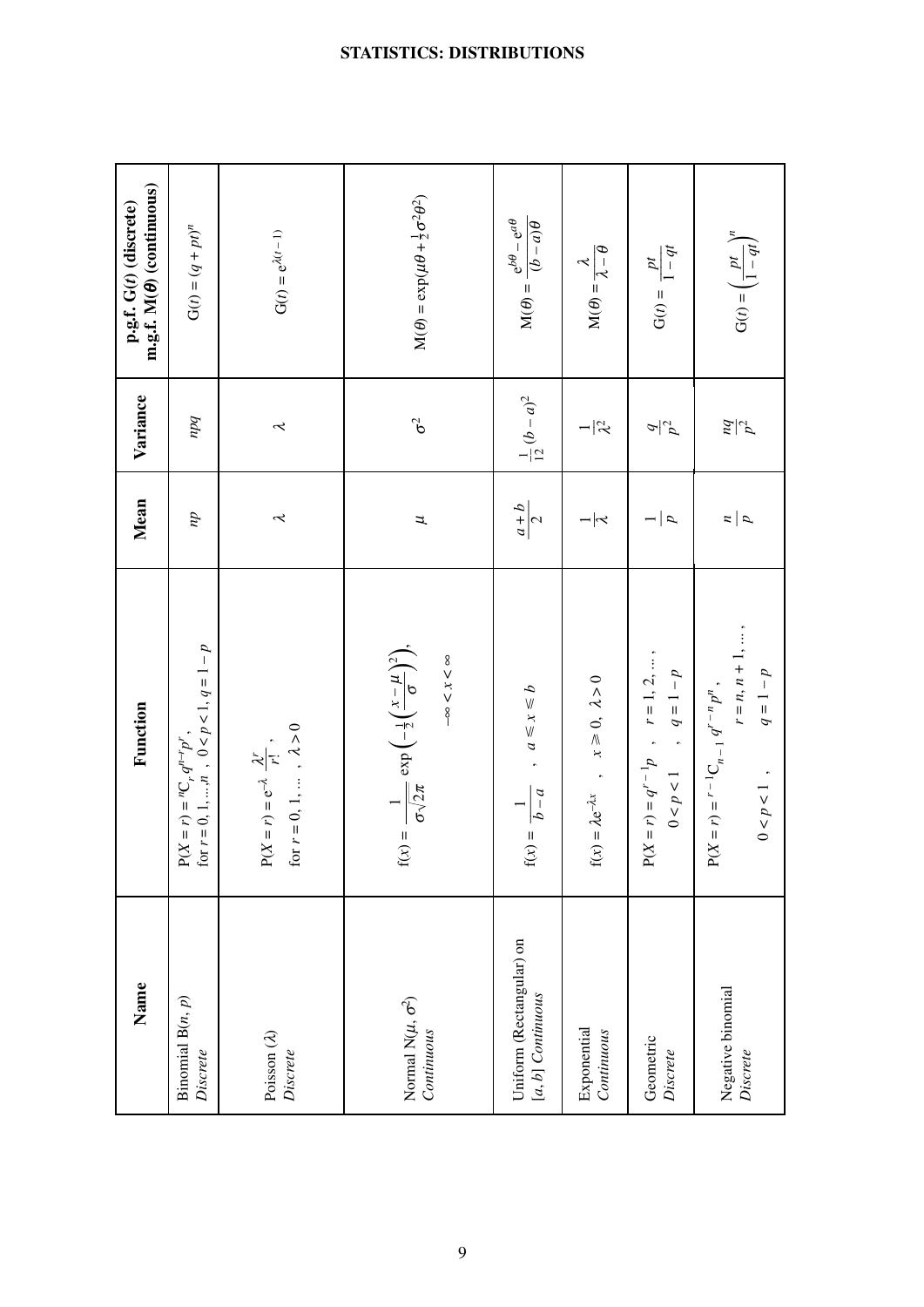

### **NUMERICAL ANALYSIS DECISION & DISCRETE MATHEMATICS**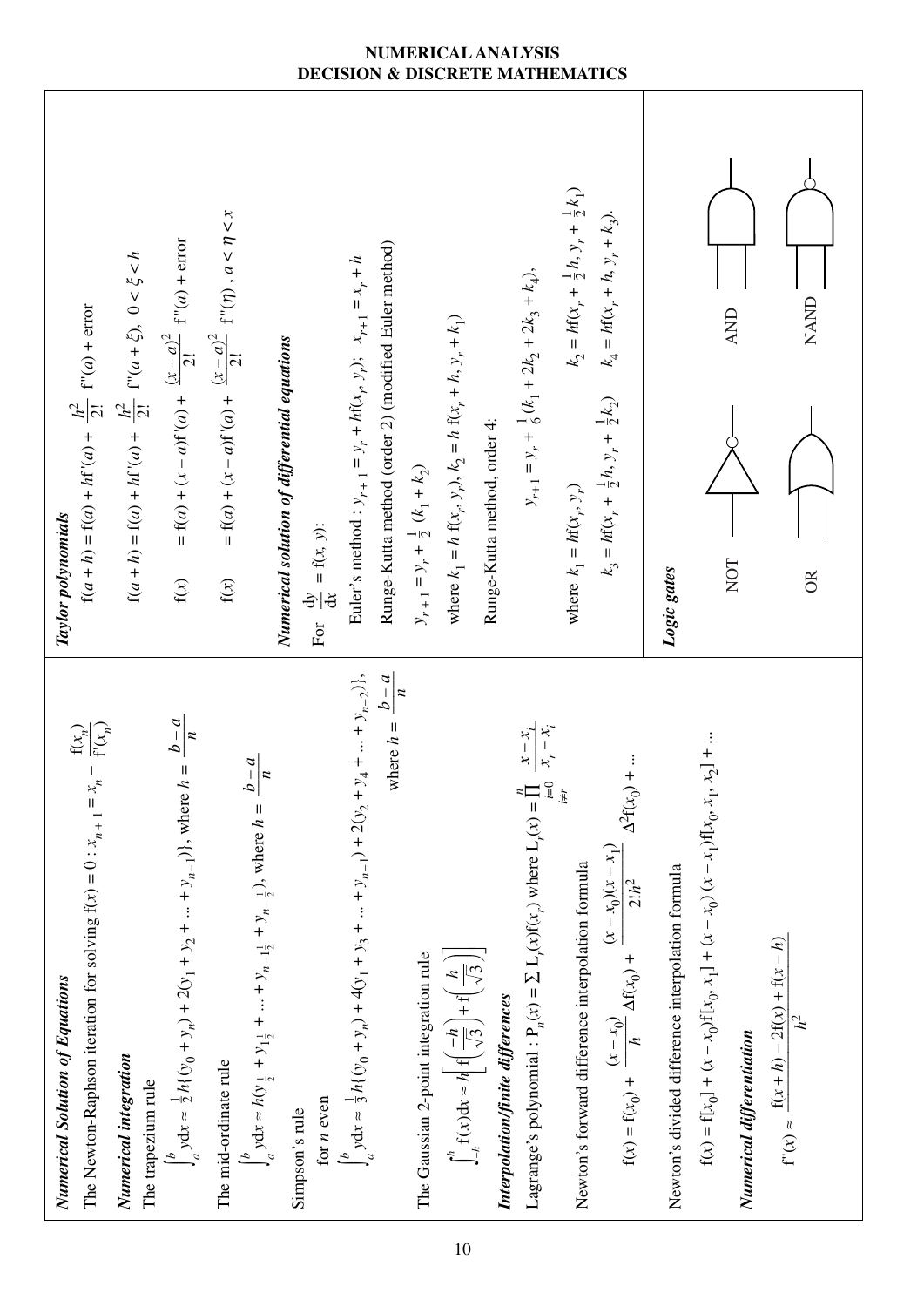# **Statistical Tables**

| $12 - 17$ | Cumulative binomial probability                                        |
|-----------|------------------------------------------------------------------------|
| $18 - 20$ | Cumulative Poisson probability                                         |
| 21        | Critical values for correlation coefficients                           |
| 22        | The Normal distribution and its inverse                                |
| 23        | Percentage points of the $\chi^2$ distribution                         |
| 23        | Percentage points of the <i>t</i> -distribution                        |
| $24 - 25$ | Critical values for the F-test                                         |
| $26 - 27$ | Critical values for the Mann-Whitney test                              |
| $28 - 29$ | Critical values for the Wilcoxon Rank Sum 2-sample test                |
| 30        | Critical values for the Wilcoxon Single sample and Paired sample tests |
| 30        | <b>Shewhart Chart: Action and Warning lines</b>                        |
| 31        | Estimation of standard deviation from range                            |
| $31 - 32$ | Random permutations                                                    |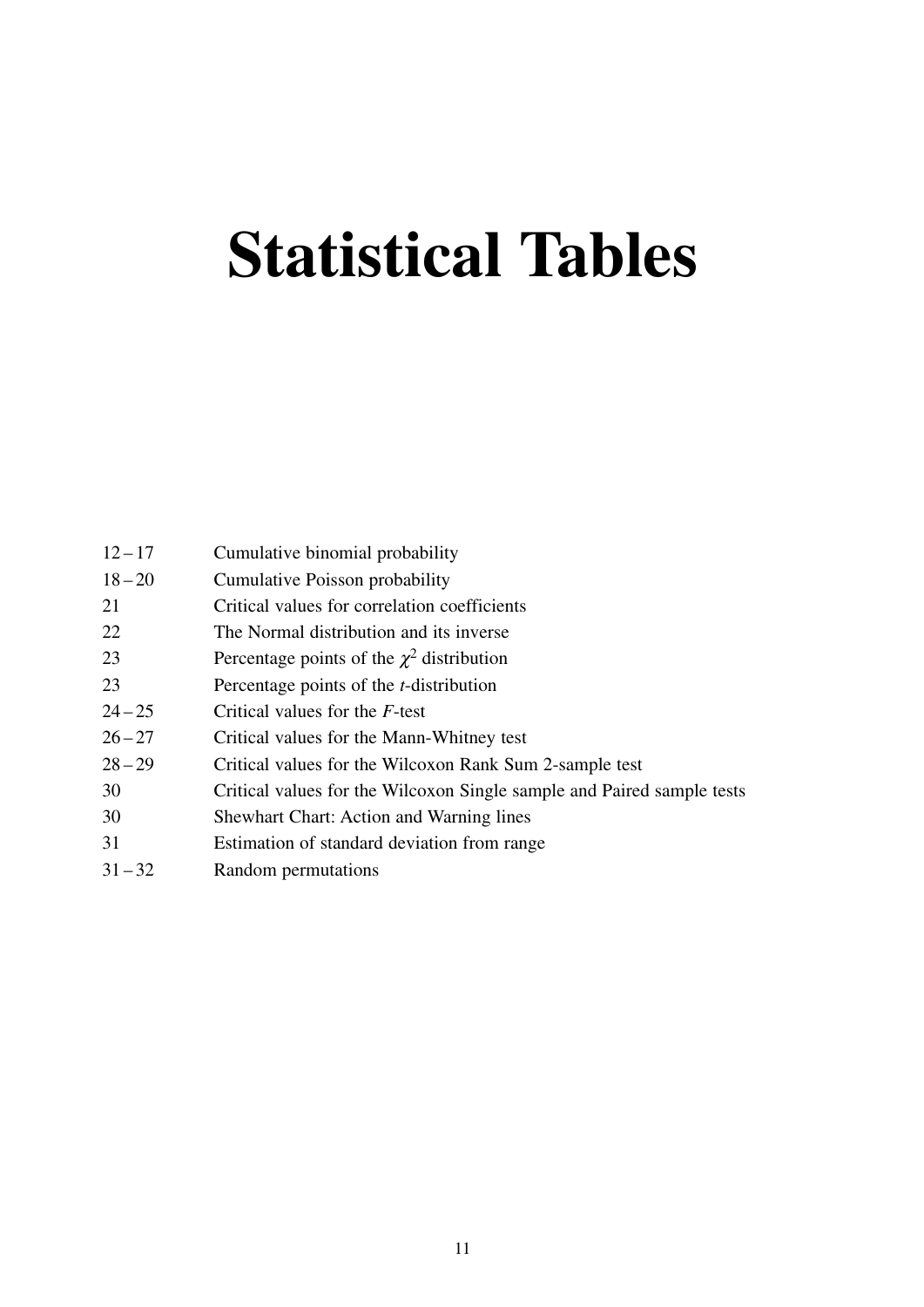The Binomial distribution: cumulative probabilites **The Binomial distribution: cumulative probabilites**

P (*X* - $\leqslant x$ ) =  $\sum_{r=0}^{x}$ *n*C *r* $p^{r}$  $p^{n-r}p^{r}$ 

| 0.950               | 1.0000<br>0.0500                         | 0.0975<br>0.0025<br>1,0000                          | 0.1426<br>0.0073<br>1.0000<br>0.0001                                                                     | 0.0005<br>0.1855<br>0.0000<br>0.0140<br>.0000                                                          | 0.0226<br>0.0012<br>2262<br>0.0000<br>.0000                                                                                               | 0.0022<br>0.0328<br>0.2649<br>0.0000<br>$0000$ .<br>0.0001                                                                                    | 0.0002<br>0.0038<br>0.0444<br>0.3017<br>0.0000<br>1.0000                                                                                                       |
|---------------------|------------------------------------------|-----------------------------------------------------|----------------------------------------------------------------------------------------------------------|--------------------------------------------------------------------------------------------------------|-------------------------------------------------------------------------------------------------------------------------------------------|-----------------------------------------------------------------------------------------------------------------------------------------------|----------------------------------------------------------------------------------------------------------------------------------------------------------------|
| 0.900               | 0.1000<br>1.0000                         | 0.1900<br>0.0100<br>1.0000                          | 0.2710<br>0.0280<br>0.0010<br>1.0000                                                                     | 0.0523<br>0.0037<br>0.3439<br>0.0001<br>0000                                                           | 0.0086<br>0.0005<br>0.0815<br>0.4095<br>1.0000<br>0.0000                                                                                  | 0.4686<br>0.0013<br>0.0159<br>0.1143<br>0.0001<br>1.0000<br>0.0000                                                                            | 0.0002<br>0.1497<br>0.5217<br>1.0000<br>0.0000<br>0.0027<br>0.0257                                                                                             |
| 0.850               | 0.1500<br>1.0000                         | 0.2775<br>0.0225<br>1.0000                          | 0.3859<br>1.0000<br>0.0034<br>0.0608                                                                     | 0.0005<br>0.0120<br>0.1095<br>.4780<br>1.0000                                                          | 0.0266<br>0.0022<br>0.1648<br>0.5563<br>1.0000<br>0.0001                                                                                  | 0.0000<br>0.0004<br>0.0059<br>0.6229<br>0.2235<br>1.0000<br>0.0473                                                                            | 0.0012<br>0.0738<br>0.2834<br>0.6794<br>1.0000<br>0.0000<br>0.0001<br>0.0121                                                                                   |
| 5/6                 | 1.0000<br>0.1667                         | 0.3056<br>0.0278<br>1.0000                          | 0.4213<br>1.0000<br>0.0046<br>0.0741                                                                     | 0.0008<br>0.0162<br>0.1319<br>0.5177<br>0000.1                                                         | 0.0033<br>0.0355<br>0.1962<br>1.0000<br>0.0001<br>0.5981                                                                                  | 0.0000<br>0.0007<br>0.0087<br>0.0623<br>0.2632<br>1.0000<br>0.6651                                                                            | 0.0000<br>0.3302<br>0.7209<br>0.0020<br>0.0176<br>0.0958<br>1.0000<br>0.0001                                                                                   |
| 0.800               | 1.0000<br>0.2000                         | 0.3600<br>1.0000<br>0.0400                          | 0.4880<br>0.0080<br>0.1040<br>1.0000                                                                     | 0.0016<br>0.0272<br>0.1808<br>0.5904<br>1.0000                                                         | 0.0003<br>0.0579<br>0.0067<br>0.6723<br>1.0000<br>0.2627                                                                                  | 0.0170<br>0.0016<br>0.3446<br>0.0989<br>0.7379<br>0.0001<br>1.0000                                                                            | 0.0000<br>0.0004<br>0.7903<br>0.0333<br>0.1480<br>0.4233<br>0.0047<br>1.0000                                                                                   |
| 0.750               | 1.0000<br>0.2500                         | 0.4375<br>1.0000<br>0.0625                          | 0.0156<br>0.1563<br>1.0000<br>0.5781                                                                     | 0.0039<br>0.0508<br>0.2617<br>0.6836<br>0000                                                           | 0.0156<br>0.0010<br>0.1035<br>0.3672<br>1.0000<br>0.7627                                                                                  | 0.0046<br>0.0376<br>0.8220<br>0.0002<br>0.1694<br>1.0000<br>0.4661                                                                            | 0.0706<br>0.2436<br>0.0129<br>0.8665<br>0.0013<br>0.0001<br>0.5551<br>1.0000                                                                                   |
| 0.700               | 1.0000<br>0.3000                         | 0.5100<br>1.0000<br>0.0900                          | 0.6570<br>0.2160<br>1.0000<br>0.0270                                                                     | 0.3483<br>0.7599<br>0.0837<br>1.0000<br>0.0081                                                         | 0.0308<br>0.0024<br>0.8319<br>0.4718<br>1.0000<br>0.1631                                                                                  | 0.0109<br>0.5798<br>0.8824<br>0.0705<br>1.0000<br>0.0007<br>0.2557                                                                            | 0.9176<br>0.0038<br>0.3529<br>0.6706<br>0.0002<br>0.0288<br>0.1260<br>1.0000                                                                                   |
| 2/3                 | 1.0000<br>0.3333                         | 0.5556<br>1.0000<br>0.1111                          | 0.2593<br>0.7037<br>1.0000<br>0.0370                                                                     | 0.0123<br>0.4074<br>0.8025<br>0.1111<br>$\frac{0000}{1000}$                                            | 0.0453<br>0.2099<br>0.8683<br>1.0000<br>0.0041<br>0.5391                                                                                  | 0.0014<br>0.0178<br>0.3196<br>0.6488<br>0.9122<br>1.0000<br>0.1001                                                                            | 0.0005<br>0.0069<br>0.7366<br>0.9415<br>0.0453<br>0.1733<br>0.4294<br>1.0000                                                                                   |
| 0.650               | 1.0000<br>0.3500                         | 1.0000<br>0.1225<br>0.5775                          | 1.0000<br>0.7254<br>0.0429<br>0.2818                                                                     | 0.0150<br>0.1265<br>0.4370<br>0.8215<br>0000.1                                                         | 0.0540<br>0.5716<br>0.2352<br>0.8840<br>0.0053<br>1.0000                                                                                  | 0.0223<br>0.6809<br>0.9246<br>0.1174<br>0.0018<br>0.3529<br>1.0000                                                                            | 0.0090<br>0.0006<br>0.0556<br>0.9510<br>0.1998<br>0.7662<br>1.0000<br>0.4677                                                                                   |
| 0.600               | 1.0000<br>0.4000                         | 0.6400<br>1.0000<br>0.1600                          | 0.3520<br>0.7840<br>1.0000<br>0.0640                                                                     | 0.0256<br>0.1792<br>0.5248<br>0.8704<br>0000.1                                                         | 0.0870<br>0.3174<br>0.0102<br>1.0000<br>0.6630<br>0.9222                                                                                  | 0.0410<br>0.1792<br>0.9533<br>1.0000<br>0.0041<br>0.4557<br>0.7667                                                                            | 0.0016<br>0.0188<br>0.0963<br>0.8414<br>0.9720<br>0.2898<br>1.0000<br>0.5801                                                                                   |
| 0.550               | 1.0000<br>0.4500                         | 0.2025<br>0.6975<br>1.0000                          | 0.4252<br>0.8336<br>1.0000<br>0.0911                                                                     | 0.0410<br>0.2415<br>0.6090<br>0.9085<br>0000                                                           | 0.0185<br>0.1312<br>0.4069<br>0.7438<br>1.0000<br>0.9497                                                                                  | 0.0083<br>0.0692<br>0.2553<br>5585<br>0.8364<br>0.9723<br>1.0000<br>ö                                                                         | 0.1529<br>0.6836<br>0.8976<br>0.0037<br>0.0357<br>0.9848<br>0.3917<br>1.0000                                                                                   |
| 0.500               | 1.0000<br>0.5000                         | 0.7500<br>0.2500<br>1.0000                          | 0.8750<br>0.5000<br>1.0000<br>0.1250                                                                     | 0.0625<br>0.3125<br>0.6875<br>0.9375<br>1.0000                                                         | 0.0313<br>0.1875<br>0.5000<br>0.8125<br>0.9688<br>1.0000                                                                                  | 0.0156<br>0.1094<br>0.3438<br>0.9844<br>0.8906<br>1.0000<br>0.6563                                                                            | 0.0078<br>0.0625<br>0.2266<br>0.9375<br>0.5000<br>0.7734<br>0.9922<br>1.0000                                                                                   |
| 0.450               | 0.5500<br>1.0000                         | 0.7975<br>0.3025<br>1.0000                          | 0.1664<br>0.5748<br>0.9089<br>1.0000                                                                     | 0.3910<br>0.7585<br>0.0915<br>0.9590<br>1,0000                                                         | 0.2562<br>0.0503<br>0.8688<br>0.9815<br>1.0000<br>0.5931                                                                                  | 0.1636<br>0.4415<br>0.9308<br>0.0277<br>0.9917<br>1.0000<br>0.7447                                                                            | 0.1024<br>0.0152<br>0.3164<br>0.9643<br>0.6083<br>0.9963<br>1.0000<br>0.8471                                                                                   |
| 0.400               | 1.0000<br>0.6000                         | 0.8400<br>0.3600<br>1.0000                          | 0.9360<br>0.6480<br>1.0000<br>0.2160                                                                     | 0.1296<br>0.4752<br>0.8208<br>0.9744<br>0000.1                                                         | 0.3370<br>0.6826<br>0.0778<br>1.0000<br>0.9130<br>0.9898                                                                                  | 0.2333<br>0.5443<br>0.9590<br>0.9959<br>0.0467<br>0.8208<br>1.0000                                                                            | 0.0280<br>0.1586<br>0.4199<br>0.9812<br>0.9984<br>0.7102<br>1,0000<br>0.9037                                                                                   |
| 0.350               | $0000$   $1,0000$<br>0.6500              | 0.8775<br>1.0000<br>0.4225                          | 1.0000<br>0.2746<br>0.7183<br>0.9571                                                                     | 0.5630<br>0.1785<br>0.8735<br>0.9850<br>1.0000                                                         | 0.4284<br>0.1160<br>0.7648<br>1.0000<br>0.9460<br>0.9947                                                                                  | 0.9982<br>0.0754<br>0.8826<br>1.0000<br>0.3191<br>0.6471<br>0.9777                                                                            | 0.0490<br>0.2338<br>0.9910<br>0.8002<br>0.9444<br>0.9994<br>1.0000<br>0.5323                                                                                   |
| $\Xi$               | 1990<br>$\frac{1}{1}$<br>$\breve{\circ}$ | 44<br>889<br>1.0000<br>$\tilde{c}$<br>$\frac{8}{2}$ | <b>630</b><br><b>DOO</b><br>2963<br>$-407$<br>$\mathcal{S}$<br>$\overline{0}$<br>$\ddot{\circ}$<br>$\Xi$ | 5926<br>975<br>889<br>1877<br>000<br>$\overline{c}$<br>$\frac{5}{2}$<br>$\frac{8}{2}$<br>$\frac{5}{2}$ | 609<br>317<br>000<br>547<br>959<br>500<br>$\overline{5}$<br>$\overline{0}$<br>$\frac{5}{2}$<br>$\frac{5}{2}$<br>$\Xi$<br>$\ddot{\bullet}$ | 804<br>878<br>512<br>986<br>8999<br>000<br>822<br>$\frac{3}{2}$<br>66<br>$\frac{8}{2}$<br>$\frac{5}{2}$<br>$\ddot{\circ}$<br>$\leq$<br>$\geq$ | 585<br>634<br>0.5706<br>995<br>1267<br>931<br>8000<br>547<br>$\overline{0}$<br>$\overline{0}$<br>$\frac{8}{2}$<br>$\frac{5}{2}$<br>$\frac{5}{2}$<br>$\Xi$<br>ĕ |
| 0.300               | 1.0000 1.0000                            | 0.9100<br>1.0000<br>0.4900                          | 0.9730<br>0.7840<br>1.0000<br>0.3430                                                                     | 0.9919<br>0.9163<br>0.6517<br>1.0000<br>0.2401                                                         | 0.9976<br>0.8369<br>0.9692<br>0.5282<br>1.0000<br>0.1681                                                                                  | 0.7443<br>0.4202<br>0.9295<br>0.9993<br>0.1176<br>1.0000<br>0.9891                                                                            | 0.9962<br>0.3294<br>0.9712<br>0.9998<br>1.0000<br>0.0824<br>0.8740<br>0.6471                                                                                   |
| 0.250               | 0.7500 0.7000                            | 1.0000<br>0.9375<br>0.5625                          | 1.0000<br>0.9844<br>0.4219<br>0.8437                                                                     | 0.7383<br>0.3164<br>0.9492<br>0000.1<br>0.9961                                                         | 0.6328<br>0.9990<br>0.2373<br>0.8965<br>0.9844<br>1.0000                                                                                  | 0.5339<br>0.8306<br>0.9954<br>0.9624<br>0.9998<br>1.0000<br>0.1780                                                                            | 0.4449<br>0.1335<br>0.7564<br>0.9294<br>0.9999<br>1.0000<br>0.9987<br>0.9871                                                                                   |
| 0.200               | 1.0000 1.0000 1.0000<br>0.8000           | 0.9600<br>1.0000<br>0.6400                          | 0.9920<br>1.0000<br>0.8960<br>0.5120                                                                     | 0.4096<br>0.8192<br>0.9728<br>0.9984<br>1.0000                                                         | 0.7373<br>0.9933<br>1.0000<br>0.3277<br>0.9421<br>0.9997                                                                                  | 0.9999<br>1.0000<br>0.6554<br>0.9984<br>0.9830<br>0.2621<br>0.9011                                                                            | 0.9996<br>1.0000<br>0.8520<br>0.9953<br>1.0000<br>0.2097<br>0.5767<br>0.9667                                                                                   |
| $\frac{1}{6}$       |                                          | 1.0000<br>0.6944                                    | 1.0000<br>0.9954<br>0.9259<br>0.5787                                                                     | 0.4823<br>0.9838<br>0.9992<br>0.8681<br>1.0000                                                         | 0.8038<br>0.4019<br>0.9645<br>1.0000<br>0.9967                                                                                            | 0.3349<br>0.7368<br>1.0000<br>0.9913<br>0.9377                                                                                                | 1.0000<br>0.9999<br>1.0000<br>0.6698<br>0.9824<br>0.9042<br>0.9980<br>0.2791                                                                                   |
| 0.150               | 0.8500 0.8333                            | 0.9775 0.9722<br>0.7225<br>1.0000                   | 0.9392<br>1.0000<br>0.6141                                                                               | 0.8905<br>1.0000<br>0.5220<br>0.9880<br>0.9995                                                         | 0.9999 0.9999<br>0.9734<br>0.8352<br>1.0000<br>0.4437<br>0.9978                                                                           | 0.9996 0.9993<br>0.7765<br>1.0000<br>0.9527<br>0.3771<br>0.9941                                                                               | 0.7166<br>0.3206<br>0.9262<br>0.9999<br>0.9879<br>0.9988<br>1.0000                                                                                             |
| 0.100               | 1.0000                                   | 1.0000<br>0.9975 0.9900<br>0.8100                   | 0.9990<br>1.0000<br>0.9720<br>0.7290                                                                     | 0.9999<br>1.0000<br>0.9963<br>0.9477<br>0.6561                                                         | 0.9185<br>0.9914<br>0.5905<br>0.9995<br>1.0000                                                                                            | 0.9999<br>0.5314<br>1.0000<br>0.8857<br>0.9987<br>0.9841                                                                                      | 0.8503<br>0.9998<br>0.4783<br>0.9743<br>0.9973<br>1.0000                                                                                                       |
| 0.050               | 0.9500 0.9000<br>1.0000                  | 1.0000<br>0.9025                                    | 0.9999<br>1.0000<br>0.8574<br>0.9928                                                                     | 0.8145<br>0.9860<br>0.9995<br>1.0000                                                                   | 0.9774<br>0.9988<br>0.7738<br>1.0000                                                                                                      | 0.9672<br>0.9978<br>0.9999<br>1.0000<br>0.7351                                                                                                | 0.9556<br>0.6983<br>0.9962<br>0.9998<br>1.0000                                                                                                                 |
| $\overline{a}$<br>× | $\circ$ $\overline{\phantom{0}}$         | $0 - 0$                                             | $0 - 0.5$                                                                                                | $0 - 0.0$<br>4                                                                                         | $0 - 0.0$<br>4 N                                                                                                                          | $0 - u \omega   4 \omega$                                                                                                                     | 01214567                                                                                                                                                       |
| z                   |                                          | $\mathcal{L}$                                       | $\mathfrak{c}$                                                                                           | 4                                                                                                      | 5                                                                                                                                         | $\circ$                                                                                                                                       | $\overline{ }$                                                                                                                                                 |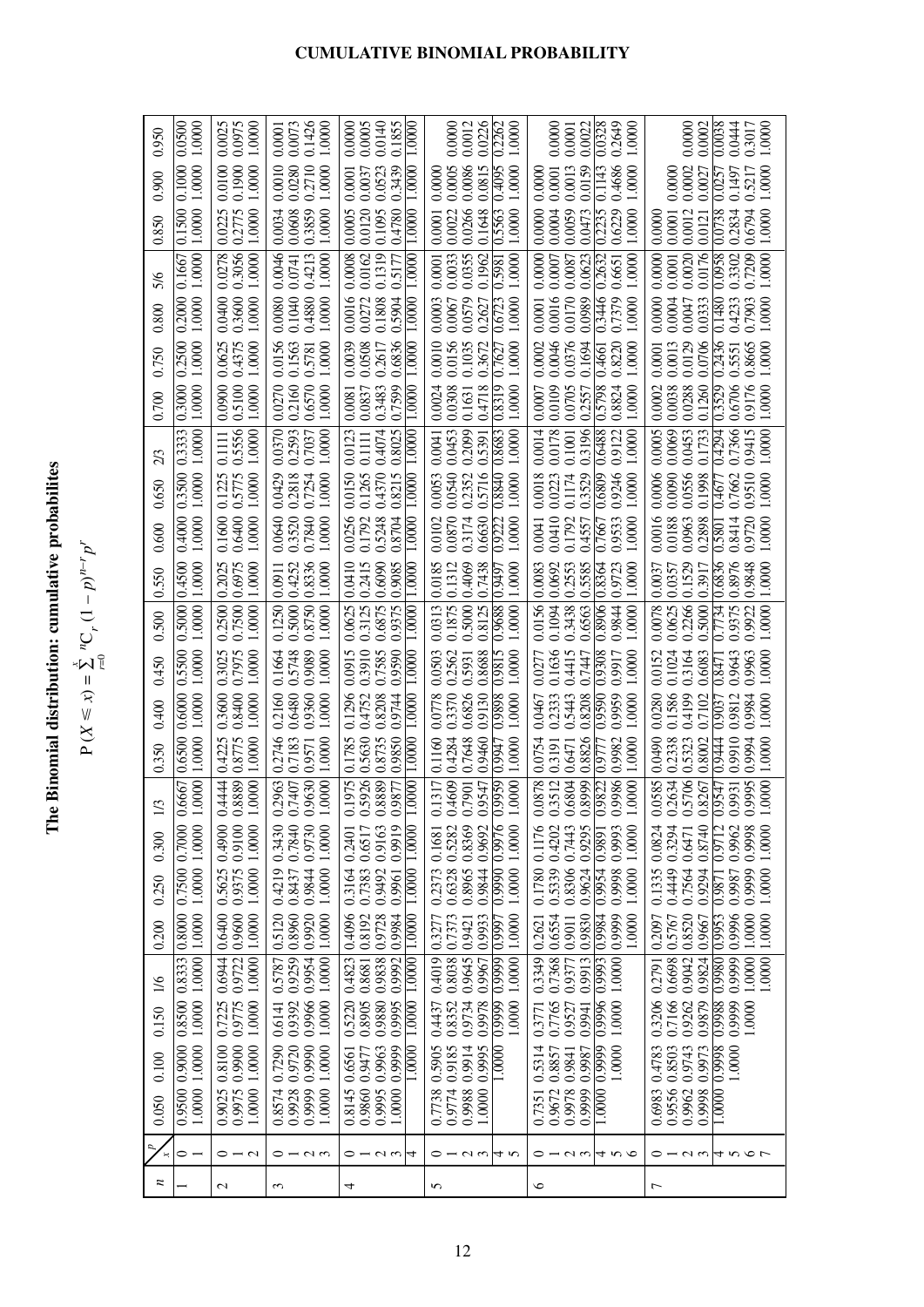| 0.950            | 0.3366<br>0.0572<br>1.0000<br>0.0000<br>0.0058<br>0.0004                                                                                | 0.0006<br>0.0084<br>0.0712<br>0.3698<br>1.0000<br>0.0000                                                                                                      | 0.0010<br>0.0115<br>0.4013<br>1.0000<br>0.0001<br>$\overline{0.0000}$<br>0.0861                                                    | 0.0016<br>0.1019<br>0.4312<br>1.0000<br>0.0000<br>0.0152<br>0.0001                                                                                                                                              |
|------------------|-----------------------------------------------------------------------------------------------------------------------------------------|---------------------------------------------------------------------------------------------------------------------------------------------------------------|------------------------------------------------------------------------------------------------------------------------------------|-----------------------------------------------------------------------------------------------------------------------------------------------------------------------------------------------------------------|
| 0.900            | 0.0050<br>0.1869<br>0.0004<br>0.5695<br>1,0000<br>0.0381<br>0.0000                                                                      | 0.0530<br>0.6126<br>0.0009<br>0.0083<br>0.2252<br>1.0000<br>0.0000<br>0.0001                                                                                  | 0.0016<br>0.2639<br>1.0000<br>0.0128<br>0.0702<br>0.6513<br>0.0000<br>$\overline{0.0001}$                                          | 0.0003<br>0.0028<br>0.0185<br>0.0896<br>0.3026<br>0.6862<br>1.0000<br>0.0000                                                                                                                                    |
| 0.850            | 1.0000<br>0.0029<br>0.0214<br>0.7275<br>0.0002<br>0.3428<br>0.1052<br>0.0000                                                            | 0.0006<br>0.0056<br>0.1409<br>0.4005<br>0.0000<br>0.0339<br>1.0000<br>0.7684                                                                                  | 0.0500<br>0.0014<br>0.0099<br>0.0001<br>0.1798<br>1.0000<br>0.4557<br>0.0000<br>0.8031                                             | 0.0159<br>0.0694<br>0.0003<br>0.2212<br>0.5078<br>0.8327<br>1.0000<br>0.0000<br>0.0027                                                                                                                          |
| 5/6              | 0.0046<br>0.0000<br>0.0004<br>0.3953<br>0.7674<br>1.0000<br>0.1348<br>0.0307                                                            | 0.0480<br>0.0090<br>0.1783<br>0.4573<br>0.8062<br>1.0000<br>0.0001<br>0.0000<br>0.0011                                                                        | 0.0000<br>0.0003<br>0.0024<br>0.0155<br>0.2248<br>0.5155<br>0.8385<br>1.0000<br>0.0697                                             | 0.0006<br>0.0046<br>0.0956<br>0.5693<br>0.8654<br>0.0000<br>0.0245<br>0.2732<br>1.0000<br>0.0001                                                                                                                |
|                  | 1.0000<br>0.0104<br>0.0563<br>0.0012<br>0.2031<br>0.4967<br>0.8322<br>0.0001<br>0.0000                                                  | 0.0196<br>0.0856<br>0.5638<br>1.0000<br>0.0000<br>0.8658<br>0.0003<br>0.2618<br>0.0031                                                                        | $\frac{0.0064}{$<br>0.1209<br>0.8926<br>1.0000<br>0.3222<br>0.6242<br>0.0001<br>0.0009<br>0.0328<br>0.0000                         | 0.0000<br>0.0020<br>0.3826<br>0.6779<br>0.0002<br>1.0000<br>0.0504<br>0.1611<br>0.9141<br>0.0117                                                                                                                |
| 0.800            |                                                                                                                                         |                                                                                                                                                               |                                                                                                                                    |                                                                                                                                                                                                                 |
| 0.750            | 0.3215<br>0.6329<br>0.8999<br>0.0000<br>0.0004<br>0.0042<br>1.0000<br>0.0273<br>0.1138                                                  | 0.9249<br>1.0000<br>0.0013<br>0.0100<br>0.0489<br>0.3993<br>0.0001<br>0.1657<br>0.6997<br>00000                                                               | 0.0000<br>0.0004<br>0.0035<br>0.4744<br>0.7560<br>1.0000<br>0.9437<br>0.2241<br>0.0781<br>$\sqrt{6197}$                            | 0.0076<br>0.0343<br>0.1146<br>0.5448<br>0.8029<br>0.9578<br>1.0000<br>0.0000<br>0.0012<br>0.0001<br>0.2867                                                                                                      |
| 0.700            | 1.0000<br>0.0580<br>0.9424<br>0.0002 0.0001<br>0.4482<br>0.0013<br>0.0113<br> 0.7447                                                    | 0.8040<br>0.9596<br>1.0000<br>0.0000<br>0.0988<br>0.2703<br>0.5372<br>0.0004<br>0.0043<br>0.0253                                                              | 0.0106<br>0.0016<br>1.0000<br>0.0001<br>$\frac{6.0473}{2}$<br>0.1503<br>0.3504<br>0.6172<br>0.9718<br>0.8507<br>0.0000             | 0.0000<br>0.0006<br>0.0386 0.0216<br>0.8870<br>0.9802<br>1.0000<br>0.0043<br>0.0782<br> 0.2103<br>0.6873<br>0.4304                                                                                              |
| 2/3              | 0.2936 0.2587 0.1941<br>1.0000 1.0000<br>0.0879<br>0.9610<br>0.0026<br>0.8049<br> 1610.0<br>0.5318                                      | 0.8569<br>0.9740<br>0.0010<br>0.1448<br>1.0000<br>0.0083<br>0.6228<br>0.0424<br>0.3497<br>0.0001                                                              | 0.0000<br>0.0766<br>0.2131<br>0.7009<br>0.8960<br>1.0000<br>0.0004<br>0.0034<br>0.4407<br>0.0197<br>0.9827                         | 0.2890<br>0.5274<br>0.9884<br>1.0000<br>0.0088<br>0.1221<br>0.7659<br>0.9249<br>0.0001<br>0.0014<br>0.0000                                                                                                      |
| 0.650            | 0.1061<br>0.0036<br>0.0002<br>0.0253<br>0.8309<br>0.5722<br>0.9681                                                                      | 1.0000<br>0.0536<br>0.8789<br>0.9793<br>0.0014<br>0.0112<br>0.1717<br>0.0001<br>0.6627<br>0.3911                                                              | 0.0000<br>0.0949<br>1.0000<br>0.0048<br>0.0260<br>0.0005<br>0.9140<br>0.2485<br>0.4862<br>0.7384<br>0.9865                         | 0.0000<br>0.0020<br>0.0002<br>0.7999<br>0.0122<br>0.9394<br>0.9912<br>0.5744<br>1.0000<br>0.1487<br>0.3317<br>0.0501                                                                                            |
| 0.600            | 1.0000<br>0.4059<br>0.6846<br>0.8936<br>0.9832<br>0.0007<br>0.0085<br>0.0498<br>0.1737                                                  | 0.2666<br>1.0000<br>0.9295<br>0.9899<br>0.0038<br>0.0250<br>0.0003<br>0.0994<br>0.5174<br>0.7682                                                              | 0.9536<br>1.0000<br>0.9940<br>0.3669<br>0.0001<br>0.1662<br>0.0017<br>0.0548<br>0.6177<br>0.0123<br>0.8327                         | 0.0000<br>0.0007<br>0.0059<br>0.0293<br>0.0994<br>0.4672<br>0.9698<br>0.9964<br>1.0000<br>0.2465<br>0.7037<br>0.8811                                                                                            |
| 0.550            | 0.9916<br>1,0000<br>0.5230<br>0.7799<br>0.9368<br>0.2604<br>0.0885<br>0.0017<br>0.0181                                                  | 0.3786<br>0.6386<br>0.0008<br>0.0498<br>0.1658<br>0.8505<br>0.9615<br>1.0000<br>0.0091<br>09954                                                               | $\frac{0.2616}{2}$<br>0.0045<br>0.1020<br>0.7340<br>0.4956<br>0.9975<br>1.0000<br>0.0003<br>0.0274<br>0.9004<br>0.9767             | 0.1738<br>0.3669<br>0.6029<br>0.9348<br>0.9986<br>0.0002<br>0.0022<br>0.0148<br>0.0610<br>0.8089<br>1.0000<br>0.9861                                                                                            |
| 0.500            | 1.0000<br>0.0039<br>0.3633<br>0.8555<br>0.9648<br>0.0352<br>0.1445<br>0.9961<br>0.6367                                                  | 1.0000<br>0.0020<br>0.9980<br>0.0195<br>0.0898<br>0.2539<br>0.5000<br>0.9805<br>0.9102<br>0.7461                                                              | 0.0010<br>1.0000<br>$\frac{0.3770}{2}$<br>0.6230<br>0.0107<br>0.0547<br>0.1719<br>0.9990<br>0.9453<br>0.9893<br>0.8281             | 0.0005<br>0.0059<br>0.5000<br>0.7256<br>0.0327<br>0.1133<br>0.9995<br>1.0000<br>0.2744<br>0.8867<br>0.9673<br>0.9941                                                                                            |
| 0.450            | 0.7396<br>0.4770<br>0.0084<br>0.9819<br>1.0000<br>0.0632<br>0.9983<br>0.9115<br>0.2201                                                  | 0.0046<br>0.0385<br>0.1495<br>0.3614<br>0.9909<br>1.0000<br>0.6214<br>0.9502<br>0.9992<br>0.8342                                                              | 0.0996<br>0.8980<br>0.9726<br>0.9955<br>0.0025<br>0.0233<br>0.2660<br>$\frac{0.5044}{2}$<br>0.7384<br>1.0000<br>0.9997             | 0.0014<br>0.0139<br>0.9390<br>0.9852<br>0.9978<br>1.0000<br>0.0652<br>0.8262<br>0.9998<br>0.1911<br>0.6331<br>0.3971                                                                                            |
| 0.400            | 1.0000<br>0.0168<br>0.1064<br>0.8263<br>0.9915<br>0.9993<br>0.3154<br>0.9502<br>0.5941                                                  | 1.0000<br>0.4826<br>0.7334<br>0.9006<br>0.9962<br>0.0705<br>0.2318<br>0.9750<br>0.9997<br>0.0101                                                              | 1.0000<br>0.9983<br>0.9999<br>0.0060<br>0.0464<br>0.1673<br>0.9452<br>0.3823<br>0.8338<br>0.9877<br>$\frac{0.6331}{2}$             | 0.0036<br>0.0302<br>0.5328<br>0.1189<br>0.2963<br>0.7535<br>0.9006<br>0.9993<br>1.0000<br>0.9707<br>0.9941                                                                                                      |
| 0.350            | 0.8939<br> 1.0000 <br>0.0319<br>0.7064<br>0.9998<br>0.4278<br>0.9747<br>0.9964<br>0.1691                                                | 0.9986<br>1.0000<br>0.8283<br>0.9999<br>0.6089<br>0.9464<br>88860<br>0.3373<br>0.0207<br>0.1211                                                               | 0.0860<br>0.2616<br>$\frac{0.7515}{2}$<br>$\sqrt{0.9995}$<br>0.9740<br>0.0135<br>0.9952<br>0.5138<br>1.0000<br>0.9051              | 1.0000<br>0.4256<br>0.9980<br>0.0606<br>0.6683<br>0.0088<br> 0.9499<br>0.9878<br>86660<br>0.2001<br>0.8513                                                                                                      |
| 1/3              | $\frac{1}{2}$<br>0.7414<br> 00 <br>0.1951<br>0.9974<br>0.9803<br>0.9998<br>0.4682<br>$\overline{c}$<br>0.91<br>$\overline{100}$<br>0.03 | $\overline{\odot}$<br>0.6503<br>0.8552<br>0.9990<br>0.1431<br>0.9576<br>0.9917<br>0.9999<br>$\mathcal{S}$<br>$\tilde{z}$<br>0.37<br>0.02<br>$\overline{1.00}$ | 0.9966<br>0.1040<br>0.2991<br>$\overline{0.7869}$<br>0.9234<br>0.9803<br>0.9996<br>73<br>$\overline{60}$<br>0.5593<br>00.1<br>0.01 | $ 9\zeta $<br> 00 <br>0.2341<br>$\overline{\mathsf{D}}$<br>$\overline{5}$<br>0.9614<br>0.9986<br>0.9999<br>0.9912<br>$\frac{6}{2}$<br>$\overline{51}$<br>0.47<br>0.87<br>0.01<br>0.07<br>0.71<br>$\overline{0}$ |
| 0.300            | 0.9420<br>0.0576<br>0.2553<br>0.5518<br>0.8059<br>0.9999<br>0.9887<br>1.0000<br>0.9987                                                  | 0.1960<br>0.4628<br>0.9996<br>0.0404<br>0.9012<br>0.9747<br>0.9957<br>0.7297<br>1.0000                                                                        | 0.0282<br>0.1493<br>0.3828<br>0.6496<br>0.9999<br>1.0000<br>0.9894<br>0.9984<br>0.8497<br>0.9527                                   | 0.1130<br>0.5696<br>0.9994<br>0.0198<br>0.3127<br>0.9218<br>0.9784<br>1,0000<br>0.9957<br>0.7897                                                                                                                |
| 0.250            | 0.9727<br>0.9996<br>0.9958<br>0.6785<br>0.8862<br>1.0000<br>0.3671<br>0.1001                                                            | 0.9999<br>0.3003<br>0.8343<br>0.9900<br>0.6007<br>0.9987<br>1.0000<br>0.9511<br>0.0751                                                                        | 0.2440<br>$\frac{0.9219}{0.9219}$<br>0.5256<br>0.7759<br>0.9996<br>0.9803<br>0.9965<br>0.0563<br>1.0000                            | 0.8854<br>0.9999<br>1.0000<br>0.7133<br>0.9988<br>0.1971<br>0.9924<br>0.0422<br>0.4552<br>0.9657                                                                                                                |
| 0.200            | 0.7969<br>0.9999<br>1.0000<br>0.1678<br>0.5033<br>0.9437<br>0.9988                                                                      | 0.4362<br>0.7382<br>0.9144<br>0.9804<br>0.9969<br>0.1342<br>1,0000<br>0.9997                                                                                  | 0.1074<br>0.6778<br>0.9672<br>0.9936<br>0.3758<br>0.9999<br>0.9991<br>1.0000<br>0.8791                                             | 0.9496<br>0.6174<br>0.9980<br>0.0859<br>0.8389<br>0.9883<br>0.9998<br> 1.0000<br>0.3221                                                                                                                         |
| $\frac{1}{6}$    | 0.9954 0.9896<br>0.2326<br>0.9693<br>0.8652<br>0.9996<br>0.6047<br>1.0000                                                               | 0.9520<br>0.9989<br>0.999<br>0.1938<br>0.8217<br>0.9911<br>0.5427<br>1.0000                                                                                   | 0.7752<br>0.4845<br>0.9303<br>0.9845<br>0.9976<br>1.0000<br>0.1615<br>0.9997                                                       | 0.9954<br>$\sqrt{0.9755}$<br>0.7268<br>0.9044<br>0.1346<br>0.4307<br>0.9994<br>0.9999<br>1.0000                                                                                                                 |
| 0.150            | 0.9786<br>1.0000<br>0.6572<br>0.8948<br>0.9998<br>0.2725<br>0.9971                                                                      | 0.2316<br>0.5995<br>0.9944<br>0.9994<br>1.0000<br>0.8591<br>0.9661                                                                                            | 0.9500<br>0.9986<br>0.9999<br>$\frac{1066}{10}$<br>1.0000<br>0.1969<br>0.5443<br>0.8202                                            | 0.9306<br>0.4922<br>0.7788<br>0.9841<br>0.9973<br>0.1673<br>0.9997<br>1.0000                                                                                                                                    |
| 0.100            | 0.9950<br>0.9619<br>0.4305<br>1,0000<br>0.8131                                                                                          | 0.7748<br>0.9470<br>0.9999<br>0.3874<br>1.0000<br>0.9917<br>0.9991                                                                                            | $\frac{1}{2}9984$<br>0.9872<br>0.9999<br>0.9298<br>0.7361<br>1.0000<br>0.3487                                                      | 0.9972<br>0.3138<br>0.6974<br>0.9104<br>0.9815<br>1.0000<br>0.9997                                                                                                                                              |
|                  | 1.0000 0.9996<br>0.9996<br>0.6634<br>0.9428<br>0.9942                                                                                   | 0.9916<br>0.9288<br>1.0000<br>0.9994<br>0.6302                                                                                                                | 0.9139<br>0.9990<br>0.999<br>0.9885<br>1.0000<br>0.5987                                                                            | 0.9999<br>0.5688<br>0.9848<br>0.9984<br>0.8981<br>1.0000                                                                                                                                                        |
| 0.050            |                                                                                                                                         |                                                                                                                                                               |                                                                                                                                    |                                                                                                                                                                                                                 |
| ₽<br>$\star$     | $U = 0$<br>∣∞                                                                                                                           | 01234567<br>$^\infty$                                                                                                                                         | 01234567<br>$\infty$ $\circ$ $\circ$                                                                                               | $ \alpha$ $\alpha$ $\beta$ $\alpha$ $\beta$ $\alpha$ $\beta$ $\gamma$<br>$\circ$ $\circ$ $\circ$<br>Ξ                                                                                                           |
| $\boldsymbol{z}$ | $\infty$                                                                                                                                | ๑                                                                                                                                                             | $\supseteq$                                                                                                                        | $\equiv$                                                                                                                                                                                                        |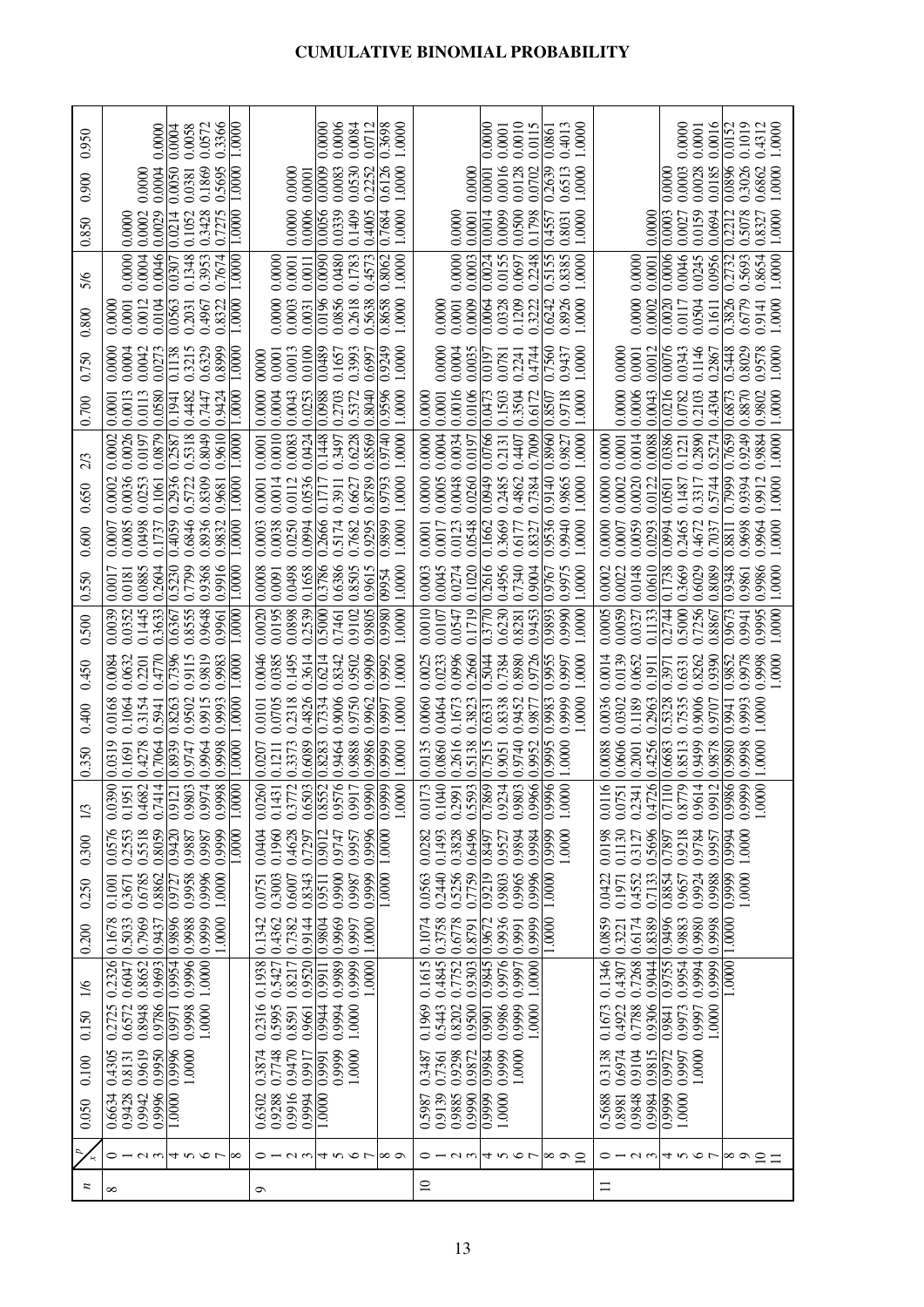| 0.950            | 0.4596<br>1.0000<br>0.0000<br>0.0002<br>0.0022<br>0.0196<br>0.1184                                                                                                                                                                     | 0.0000<br>0.0003<br>0.0245<br>1.0000<br>0.0042<br>0.1530<br>0.5123<br>1.0000<br>0.1354<br>0.0004<br>0.4867<br>0.0000<br>0.0301<br>0.0031                                                                                                                                                                                                                                               |  |
|------------------|----------------------------------------------------------------------------------------------------------------------------------------------------------------------------------------------------------------------------------------|----------------------------------------------------------------------------------------------------------------------------------------------------------------------------------------------------------------------------------------------------------------------------------------------------------------------------------------------------------------------------------------|--|
| 0.900            | 0.3410<br>0.0256<br>0.7176<br>0.1109<br>0.0005<br>1.0000<br>0.0043<br>0.0000<br>0.0001                                                                                                                                                 | 0.1339<br>0.1584<br>1.0000<br>0.0065<br>0.7458<br>0.4154<br>0.0009<br>0.0342<br>1.0000<br>0.3787<br>0.0092<br>0.7712<br>0.0015<br>0.0000<br>0.0002<br>0.0441<br>0.0000<br>0.0001                                                                                                                                                                                                       |  |
| 0.850            | 0.5565<br>0.0922<br>0.0046<br>0.0239<br>0.8578<br>1.0000<br>0.2642<br>0.0001<br>0.0007<br>0.0000                                                                                                                                       | 0.6433<br>1.0000<br>1.0000<br>0.0342<br>0.3080<br>0.8791<br>0.1180<br>0.0003<br>0.1465<br>0.3521<br>0.8972<br>0.0002<br>0.0013<br>0.0075<br>0.6017<br>0.0115<br>0.0467<br>0.0022<br>0.0000<br>0.0000                                                                                                                                                                                   |  |
| 5/6              | 0.0000<br>0.0002<br>0.0079<br>0.3226<br>0.0013<br>0.0364<br>0.1252<br>0.8878<br>1.0000<br>0.6187                                                                                                                                       | 0.3719<br>0.6635<br>0.9065<br>0.7040<br>1.0000<br>0.0024<br>0.0512<br>1.0000<br>0.0690<br>0.1937<br>0.4205<br>0.0000<br>0.0003<br>0.1581<br>0.0001<br>0.0127<br>0.0000<br>0.0007<br>0.9221<br>0.0041<br>0.0191                                                                                                                                                                         |  |
| 0.800            | 0.0006<br>0.2054<br>0.0726<br>0.0039<br>0.0194<br>1.0000<br>0.0001<br>0.9313<br>0.4417<br>0.7251<br>0.0000                                                                                                                             | 0.9450<br>0.5519<br>0.0002<br>1.0000<br>0.0300<br>1.0000<br>0.0000<br>0.0070<br>0.7664<br>0.0439<br>0.9560<br>0.4983<br>0.1298<br>0.8021<br>0.0991<br>0.0004<br>0.0024<br>0.0116<br>0.3018<br>0.0012<br>0.0000<br>0.2527                                                                                                                                                               |  |
| 0.750            | 0.0004<br>0.0000<br>0.0028<br>0.1576<br>0.3512<br>0.0544<br>0.8416<br>0.0143<br>0.6093<br>0.9683<br>1.0000                                                                                                                             | 0.0010<br>0.8990<br>0.0003<br>0.7189<br>1.0000<br>0.0056<br>0.2060<br>0.9762<br>0.6674<br>1.0000<br>0.0001<br>0.0243<br>0.0802<br>0.8733<br>0.0000<br>0.0022<br>0.0383<br>0.2585<br>0.4787<br>0.9822<br>0.0000<br>0.0103<br>0.4157<br>0.1117                                                                                                                                           |  |
| 0.700            | 0.0002<br>0.0095<br>0.0386<br>0.9150<br>0.2763<br>0.5075<br>0.9862<br>0.1178<br>0.7472<br>1.0000<br>0.0017<br>0.0000                                                                                                                   | 0.9903<br>0.2195<br>1.0000<br>0.0040<br>0.0624<br>0.0002<br>0.9525<br>0.5794<br>0.7975<br>1.0000<br>0.0315<br>0.0933<br>0.4158<br>0.6448<br>0.8392<br>0.9932<br>0.0001<br>0.0182<br>0.1654<br>0.9363<br>0.0083<br>0.0000<br>0.0017<br>0.0000<br>0.0007<br>0.3457                                                                                                                       |  |
| 2/3              | 0.0005<br>0.0039<br>0.9460<br>0.0000<br>0.6069<br>0.8189<br>1.0000<br>0.0188<br>0.3685<br>0.0664<br>0.9923<br>0.1777                                                                                                                   | 0.9726<br>1.0000<br>0.0000<br>0.0002<br>0.0016<br>0.4480<br>0.6776<br>0.9615<br>0.9949<br>1.0000<br>0.0040<br>0.0576<br>0.7388<br>0.9966<br>0.1035<br>0.2413<br>0.8613<br>0.0001<br>0.0174<br>0.1495<br>0.3102<br>0.5245<br>0.0088<br>0.8947<br>0.0347<br>0.0007<br>0.0000                                                                                                             |  |
| 0.650            | 0.0255<br>0.0056<br>0.0846<br>0.6533<br>0.0008<br>0.9576<br>1.0000<br>0.9943<br>0.0001<br>0.2127<br>0.8487<br>0.4167<br>0.0000                                                                                                         | 0.0000<br>0.0025<br>0.0126<br>0.4995<br>0.0000<br>1.0000<br>0.0003<br>0.9963<br>1.0000<br>0.0060<br>0.1836<br>0.3595<br>0.9795<br>0.9704<br>0.0753<br>0.9161<br>0.9976<br>0.0462<br>0.1295<br>0.2841<br>0.8868<br>0.0001<br>0.0243<br>0.5773<br>0.7217<br>0.7795<br>0.0011                                                                                                             |  |
| 0.600            | 0.0573<br>0.0153<br>0.7747<br>0.3348<br>0.5618<br>0.9804<br>1.0000<br>0.0028<br>0.1582<br>0.9166<br>0.0000<br>0.9978<br>0.0003                                                                                                         | 0.0001<br>0.6470<br>0.0001<br>1.0000<br>0.0078<br>0.9987<br>0.0175<br>0.4256<br>0.0013<br>0.0321<br>0.9421<br>0.0006<br>0.0039<br>0.9602<br>0.9919<br>0.2288<br>0.8314<br>0.9874<br>1.0000<br>0.0977<br>0.0583<br>0.9992<br>0.1501<br>0.3075<br>0.8757<br>0.5141<br>0.7207<br>0.0000<br>0.0000                                                                                         |  |
| 0.550            | 0.0356<br>0.6956<br>0.8655<br>0.9579<br>0.9992<br>0.9917<br>1.0000<br>0.0079<br>0.4731<br>0.1938 0.1117<br>0.2607<br>0.0001<br>0.0011                                                                                                  | 0.2586<br>0.9830<br>0.9999 0.9996<br>0.0000<br>0.4539<br>1.0000 1.0000<br>0.0000<br>0.0005<br>1.0000<br>0.0898 0.0426<br>0.1189<br>0.9991 0.9971<br>0.0203<br>0.0698<br>0.1788<br>0.3563<br>0.5732<br>0.0003<br>0.0022<br>0.7880 0.6627<br>0.8328<br>0.9368<br>0.9998<br>0.0041<br>0.0114<br>0.9951<br>0.9071<br>0.9731<br>0.8666 0.7721                                               |  |
| 0.500            | 0.0730<br>0.9270<br>0.6128<br>1.0000<br>0.0193<br>0.9968<br>0.0002<br>0.0032<br>0.3872<br>0.8062<br>0.9807<br>0.9998                                                                                                                   | 0.5000<br>1,0000<br>0.9935<br>0.7095<br>0.9539<br>0.9888<br>0.9983<br>0.0009<br>0.2120<br>0.9999<br>0.2905<br>0.0065<br>0.3953<br>0.9713<br>0.1334<br>0.9102<br>0.0112<br>0.0001<br>0.6047<br>0.0017<br>0.0461<br>0.0287<br>0.0001                                                                                                                                                     |  |
| 0.450            | 0.3044<br>0.5269<br>0.9644<br>0.9989<br>0.9999<br>1.0000<br>0.1345<br>0.8883<br>0.0008<br>0.0083<br>0.7393<br>0.0421<br>0.9921                                                                                                         | 0.0269<br>0.0929<br>0.9959<br>0.0170<br>0.0049<br>0.2279<br>0.0029<br>0.9886<br>0.0004<br>0.4268<br>0.6437<br>0.8212<br>0.9302<br>0.9995<br>1.0000 1.0000<br>0.0002<br>0.0632<br>0.1672<br>0.3373<br>0.7414<br>0.9574<br>0.9978<br>1.0000 1.0000<br>0.9797<br>0.9999 0.9997<br>0.5461<br>0.8811                                                                                        |  |
| 0.400            | 0.0196<br>0.0022<br>0.0834<br>0.2253<br>0.4382<br>0.6652<br>0.8418<br>1.0000<br>0.9972<br>0.9997<br>0.9847<br>0.9427                                                                                                                   | 0.0579<br>0.1686<br>0.3530<br>0.9679<br>0.2793<br>0.0126<br>0.9999<br>0.0008<br>0.0081<br>0.9994<br>0.0013<br>0.5744<br>0.4859<br>0.7712<br>0.1243<br>0.6925<br>0.8499<br>0.9417<br>0.9023<br>0.9922<br>0.0398<br>0.9825<br>0.9987<br>0.9961                                                                                                                                           |  |
| 0.350            | 15 0.5833<br>0.9999<br>1.0000<br>0.9944<br>0.9992<br>0.0424<br>0.7873<br>0.9154<br>0.9745<br>0.0057<br>0.1513<br>0.3467                                                                                                                | 000011000<br>0.9999 0.9999<br>0.9989<br>0.7159<br>0.9874<br>1.0000<br>26 0.9757<br>0.0296<br>0.8705<br>0.0839<br>0.9940<br>0.3224 0.2783<br>0.5520 0.5005<br>0.9538<br>0.9975<br>0.0024<br>0.0205<br>0.8164<br>0.1132<br>0.9997<br>0.2205<br>55 0.4227<br>0.6405<br>0.0037<br>0.9247                                                                                                   |  |
| 1/3              | $\overline{5}$<br>$\overline{36}$<br>$\overline{51}$<br>$\overline{23}$<br>$\overline{5}$<br>$\overline{2}$<br>0.9995<br>$\overline{\mathsf{S}}$<br>0.996<br>0.054<br>0.393<br>0.822<br>0.631<br>1.000<br>0.18<br>0.00<br>0.93<br>0.98 | $\overline{5}$<br>0.1387<br>$\overline{4}$<br>0.1053<br>$\overline{c}$<br>$\overline{5}$<br>0.9653<br>0.9984<br>$\overline{\mathsf{S}}$<br>$\frac{1}{24}$<br>0.6898<br>$\overline{4}$<br>$\overline{3}$<br>0.0051<br>0.0385<br>0.8965<br>$\overline{2}$<br>0.7587<br>0.9998<br>0.475<br>0.999<br>0.850<br>1.000<br>0.027<br>0.261<br>0.996<br>0.991<br>0.982<br>1.000<br>0.003<br>0.94 |  |
| 0.300            | 0.2528<br>0.9614<br>0.9983<br>0.0138<br>0.4925<br>0.7237<br>0.8822<br>0.9998<br>1.0000<br>0.0850<br>0.9905                                                                                                                             | 0.4206<br>0.8346<br>0.9376<br>0.6543<br>0.9818<br>0.9960<br>0.9999<br>0.5842<br>0.2025<br>0.9993<br>0.0475<br>0.1608<br>0.3552<br>0.7805<br>0.9685<br>0.9983<br>0.9998<br>1.0000<br>0.0068<br>0.9067<br>0.9917<br>1.0000<br>0.0637<br>0.0097                                                                                                                                           |  |
| 0.250            | 0.9996<br>1.0000<br>0.1584<br>0.8424<br>0.9456<br>0.6488<br>0.9857<br>0.9972<br>0.0317<br>0.3907                                                                                                                                       | 0.7940<br>0.1010<br>0.5843<br>0.9990<br>0.9999<br>1.0000<br>0.7415<br>0.9978<br>0.3326<br>0.9198<br>0.0178<br>0.2811<br>0.5213<br>0.8883<br>1.0000<br>0.0238<br>0.1267<br>0.9757<br>0.9944<br>0.9617<br>0.9997<br>0.9897                                                                                                                                                               |  |
| 0.200            | 0.2749<br>0.7946<br>0.9274<br>0.9806<br>0.5583<br>0.9999<br>1.0000<br>0.9994<br>0.0687<br>0.9961                                                                                                                                       | 0.9996<br>0.2336<br>0.9700<br>0.9930<br>0.1979<br>0.9976<br>0.0550<br>0.9009<br>0.9998<br>0.0440<br>0.9884<br>1.0000<br>0.7473<br>0.9988<br>0.6982<br>0.8702<br>0.5017<br>1.0000<br>0.4481<br>0.9561                                                                                                                                                                                   |  |
| 1/6              | 0.8748<br>0.3813<br>0.6774<br>0.9998<br>0.1122<br>0.9987<br>0.9637<br>1.0000 1.0000<br>0.9921                                                                                                                                          | 0.9873<br>0.2960<br>0.9310<br>0.9959<br>0.8419<br>0.9488<br>0.9976<br>0.5795<br>0.9809<br>0.9993<br>0.0935<br>0.3365<br>0.8063<br>0.9999<br>1.0000<br>0.6281<br>1.0000<br>0.0779<br>0.9997                                                                                                                                                                                             |  |
| 0.150            | 0.7358<br>0.9078<br>0.1422<br>0.4435<br>0.9999<br>0.9954<br>0.9993<br>0.9761                                                                                                                                                           | 0.8820<br>0.9658<br>0.6920<br>0.9533<br>1.0000<br>0.1028<br>0.6479<br>0.8535<br>0.9978<br>0.9925<br>0.9885<br>1.0000<br>0.1209<br>0.3983<br>0.9998<br>0.9987<br>0.3567<br>0.9997                                                                                                                                                                                                       |  |
| 0.100            | 0.9999<br>0.2824<br>0.6590<br>0.9744<br>0.9995<br>0.9957<br>1.0000<br>0.8891                                                                                                                                                           | 0.5846<br>0.9658<br>0.9935<br>0.9999<br>0.8416<br>0.9559<br>0.9908<br>0.6213<br>0.2288<br>0.9985<br>0.9998<br>0.8661<br>1.0000<br>1.0000<br>0.2542<br>0.9991                                                                                                                                                                                                                           |  |
| 0.050            | 0.9998<br>0.5404<br>0.8816<br>0.9804<br>0.9978<br>1.0000                                                                                                                                                                               | 0.9969<br>0.8470<br>0.9996<br>0.8646<br>0.9755<br>0.9997<br>0.9699<br>0.5133<br>0.9958<br>1.0000<br>0.4877<br>1.0000                                                                                                                                                                                                                                                                   |  |
| $\star$          | $\infty$ $\circ$ $\sim$<br>$\Xi$<br>$\overline{c}$                                                                                                                                                                                     | $0 - 0.5$<br>4567<br>$\circ$ $\sim$ $\sim$ $\sim$<br>4567<br>$\infty$ $\infty$<br>$\supseteq$<br>$\infty$<br>$\supseteq$<br><u>¤ ¤</u><br>7<br>$\Xi$<br>Ξ<br>$\equiv$<br>그                                                                                                                                                                                                             |  |
| $\boldsymbol{z}$ | $\overline{c}$                                                                                                                                                                                                                         | $\mathfrak{D}$<br>$\overline{4}$                                                                                                                                                                                                                                                                                                                                                       |  |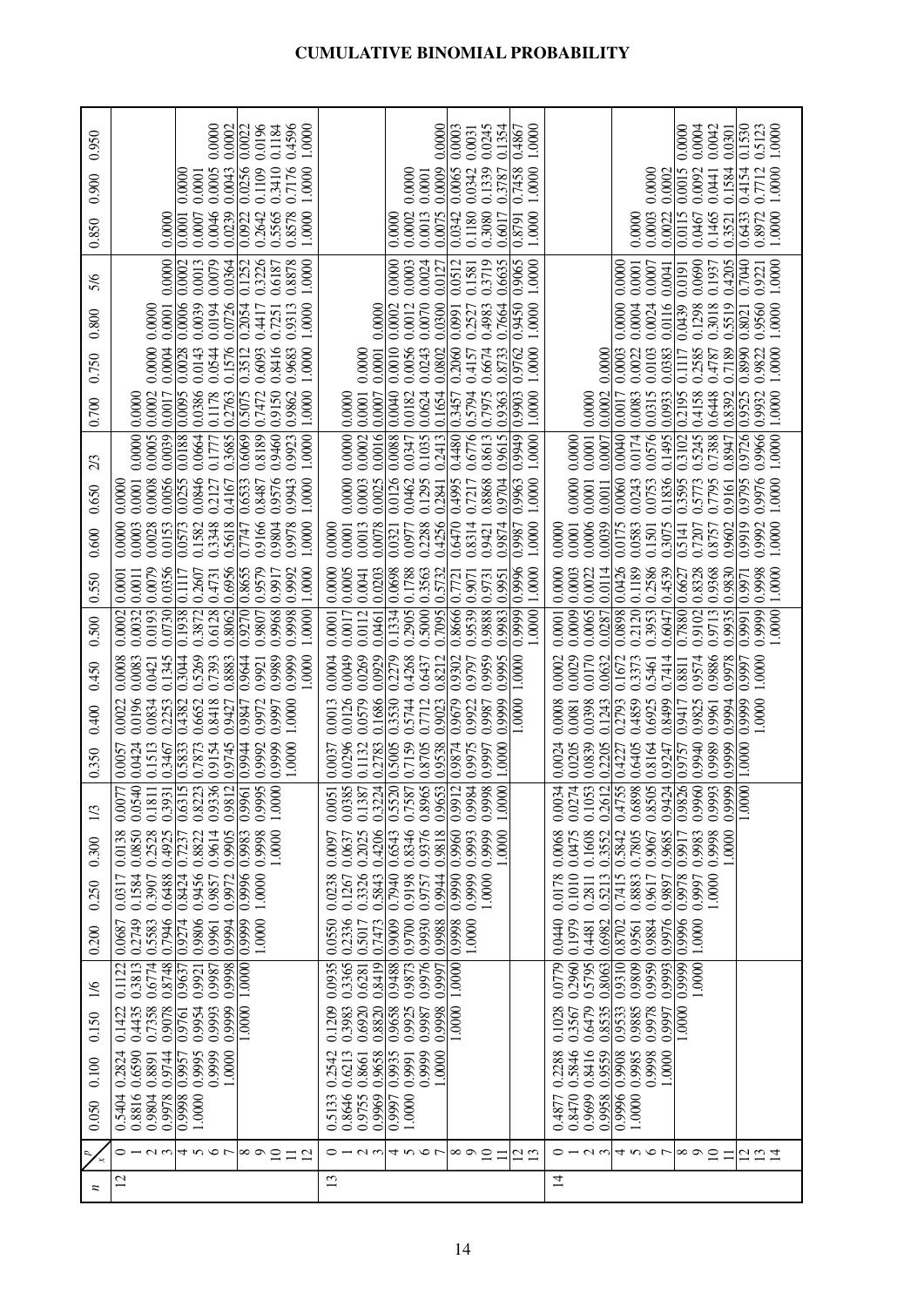| 0.950  |                                                                                             | 0.0006<br>0.0055<br>0.0000<br>0.0001                                        | 0.1710<br>0.0362<br>0.5367<br>1.0000  |                                                               |                                                                                            | 0.0000<br>0.0009<br>0.0001                                                            | 0.0429<br>0.0070<br>0.1892<br>0.5599             | 1.0000 |                                                                                                                                                | 0.0000<br>0.0001                                                                     | 0.0088<br>0.0012<br>0.0503<br>0.2078                                    | 1.0000<br>$\frac{61850}{20}$    |
|--------|---------------------------------------------------------------------------------------------|-----------------------------------------------------------------------------|---------------------------------------|---------------------------------------------------------------|--------------------------------------------------------------------------------------------|---------------------------------------------------------------------------------------|--------------------------------------------------|--------|------------------------------------------------------------------------------------------------------------------------------------------------|--------------------------------------------------------------------------------------|-------------------------------------------------------------------------|---------------------------------|
| 0.900  | 0.0000                                                                                      | 0.0556<br>0.0003<br>0.0022<br>0.0127                                        | 0.4510<br>1.0000<br>0.7941<br>0.1841  |                                                               | 0.0000                                                                                     | 0.0170<br>0.0005<br>0.0033<br>0.0001                                                  | 0.0684<br>0.2108<br>0.4853<br>0.8147             | 1.0000 |                                                                                                                                                | 0.0008<br>0.0047<br>0.0001<br>0.0000                                                 | 0.0826<br>0.5182<br>0.2382<br>0.0221                                    | 1.0000<br>0.8332                |
| 0.850  | 0.0006<br>0.0000<br>0.0001                                                                  | 0.1773<br>0.0036<br>0.0168<br>0.0617                                        | 0.9126<br>1.0000<br>0.3958<br>0.6814  |                                                               | 0.0002<br>0.0000                                                                           | 0.0056<br>0.0011<br>0.0235<br>0.0791                                                  | 0.2101<br>0.4386<br>0.9257<br>0.7161             | 1.0000 | 0.0000                                                                                                                                         | 0.0003<br>0.0319<br>0.0017<br>0.0083                                                 | 0.2444<br>0.0987<br>0.4802<br>0.7475                                    | 1.0000<br>$\frac{69560}{2}$     |
| 5/6    | 0.0013<br>0.0000<br>0.0002                                                                  | 0.0066<br>0.0898<br>0.2315<br>0.0274                                        | 0.4678<br>0.7404<br>1.0000<br>0.9351  |                                                               | 0.0000<br>0.0004                                                                           | 0.0378<br>0.1134<br>0.0021<br>0.0101                                                  | 0.7728<br>0.9459<br>$\frac{0.2709}{2}$<br>0.5132 | 1.0000 | 0.0000<br>0.0001                                                                                                                               | 0.0035<br>0.0504<br>0.0007<br>0.0147                                                 | 0.1396<br>0.5565<br>0.3113<br>0.8017                                    | $1.0000\,$<br>$\frac{6549}{25}$ |
| 0.800  | 0.0001<br>0.0008<br>0.0042<br>0.0000                                                        | 0.1642<br>0.3518<br>0.0181<br>0.0611                                        | 0.6020<br>0.8329<br>0.9648<br>1.0000  |                                                               | 0.0002<br>0.0015<br>0.0000                                                                 | 0.0070<br>0.2018<br>0.0267<br>0.0817                                                  | 0.4019<br>0.9719<br>0.8593<br>0.6482             | 1.0000 | 0.0001<br>0.0005<br>0.0000                                                                                                                     | 0.0026<br>0.0109<br>0.0377<br>0.1057                                                 | 0.2418<br>0.6904<br>0.8818<br>0.4511                                    | $\frac{0.9775}{1.0000}$         |
| 0.750  | 0.0173<br>0.0000<br>0.0008<br>0.0042<br>0.0001                                              | 0.0566<br>0.1484<br>0.3135<br>0.5387                                        | 0.7639<br>1.0000<br>0.9198<br>0.9866  |                                                               | 0.0003<br>0.0016<br>0.0075<br>0.0000                                                       | 0.0271<br>0.0796<br>0.3698<br>0.1897                                                  | 0.5950<br>0.8029<br>0.9365<br>0.9900             | 1.0000 | 0.0001<br>0.0006<br>0.0000<br>0.0031                                                                                                           | 0.0124<br>0.0402<br>0.1071<br>0.2347                                                 | 0.6470<br>0.8363<br>0.9499<br>0.4261                                    | 1,0000<br>0.9925                |
| 0.700  | 0.0500<br>0.0001<br>0.0152<br>0.0007<br>0.0037<br>0.000                                     | 0.4845<br>0.7031<br>0.2784<br>0.1311                                        | 1,0000<br>0.8732<br>0.9953<br>0.9647  | 0.0000                                                        | 0.0003<br>0.0016<br>0.0257<br>0.0071                                                       | 0.0744<br>0.1753<br>0.5501<br>0.3402                                                  | 0.7541<br>0.9006<br>0.9739<br>0.9967             | 1.0000 | 0.0032<br>0.0007<br>0.0127                                                                                                                     | 0.0403<br>0.1046<br>0.2248<br>0.4032                                                 | 0.9226<br> 0.6113<br>0.7981<br>0.9807                                   | $\frac{1}{2}$                   |
|        | 0.0000<br>0.0018<br>0.0085<br>0.0003<br>0.0308<br>0.0882                                    | 0.5959<br>0.7908<br>0.3816<br>0.2030                                        | 0.9206<br>0.9806<br>0.9977<br>1.0000  | 0.0001<br>0.0000                                              | 0.0008<br>0.0159<br>0.0500<br>0.0040                                                       | 0.1265<br>0.2626<br>0.6609<br>0.4531                                                  | 0.9406<br>0.8341<br>0.9863<br>0.9985             | 1.0000 | 0.0003   0.0001<br>0.0000100000<br>0.0019<br>0.0080<br>0.0273                                                                                  | 0.0755<br>0.1719<br>0.5223<br>0.3261                                                 | 0.7186<br>0.8696<br>0.9558<br>0.9904                                    | 1.0000 1.0000                   |
| 2/3    |                                                                                             |                                                                             |                                       |                                                               |                                                                                            |                                                                                       |                                                  |        |                                                                                                                                                |                                                                                      |                                                                         | 1.0000                          |
| 0.650  | 0.0005<br>0.0028<br>0.0001<br>0.0124<br>0.1132<br>0.0000<br>0.0422                          | 0.2452<br>0.8273<br>0.4357<br>0.6481                                        | 1.0000<br>0.9383<br>0.9858<br>0.9984  | 0.0000<br>0.0002                                              | 0.0013<br>0.0229<br>0.0062<br>0.0671                                                       | 0.1594<br>0.5100<br>0.3119<br>0.7108                                                  | 0.9549<br>0.8661<br>0.9990<br>0.9902             | 1.0000 | 0.0025 0.0006<br>0.0030<br>0.0120<br>0.0001<br>0.0383<br>0.0000                                                                                | 0.0994<br>0.2128<br>0.3812<br>0.5803                                                 | 0.7652<br>0.8972<br>0.9673<br>0.9933                                    | 0.993<br>1.0000                 |
| 0.600  | 0.0093<br>0.0950<br>0.0000<br>0.0019<br>0.2131<br>0.0003<br>0.0338                          | 0.3902<br>0.9095<br>0.5968<br>0.7827                                        | 0.9729<br>1.0000<br>0.9948<br>0.9995  | 0.0009<br>0.0001<br>0.0000                                    | 0.0049<br>0.1423<br>0.0191<br>0.0583                                                       | 0.2839<br>0.8334<br>0.4728<br>0.6712                                                  | 0.9349<br>0.9817<br>0.9997<br>0.9967             | 1.0000 | 0.0106<br>0.0919<br>0.0001<br>0.0005<br>0.0348<br>0.0000                                                                                       | 0.1989<br>0.3595<br>0.7361<br>0.5522                                                 | 0.8740<br>0.9979<br>0.9536<br>0.9877                                    | $\frac{8666}{10}$               |
| 0.550  | 0.0769<br>0.0063<br>0.0255<br>0.1818<br>0.0001<br>0.3465<br>0.0000100000<br>0.0011          | 0.8796<br>0.9576<br>0.5478<br>0.7392                                        | 0.9999<br>0.9983<br>1.0000<br>0.9893  | 0.0006<br>0.0001<br>0.0035<br>0.0000                          | 0.0149<br>0.0486<br>0.2559<br>0.1241                                                       | 0.6340<br>0.4371<br>0.8024<br>0.9147                                                  | 0.9990<br>0.9719<br>0.9934<br>0.9999             | 1.0000 | 0.0000<br>0.0086<br>0.0019<br>0.0826<br>0.0003<br>0.1834<br>0.0301                                                                             | 0.3374<br>0.8529<br>0.7098<br>0.5257                                                 | 0.9404<br>0.9816<br>0.9959<br>0.9994                                    | 1.0000                          |
| 0.500  | 0.0176<br>0.0592<br>0.1509<br>0.3036<br>0.5000<br>0.0005<br>0.0037                          | 0.9408<br>0.9824<br>0.6964<br>0.8491                                        | 0.9963<br>1.0000<br>0.9995            | 0.0106<br>0.0000<br>0.0003<br>0.0021                          | 0.0384<br>0.4018<br>0.2272<br>0.1051                                                       | 0.5982<br>0.8949<br>0.9616<br>0.7728                                                  | 0.9894<br>0.9979<br>1.0000<br>0.9997             |        | 0.0245<br>0.3145<br>0.0001<br>0.0064<br>0.0012<br>0.1662<br>0.0717<br>0.0000                                                                   | 0.9283<br>0.5000<br>0.6855<br>0.8338                                                 | 0.9755<br>0.9936<br>0.9988<br>0.9999                                    | 1.0000                          |
| 0.450  | 0.0424<br>0.2608<br>0.6535<br>0.0001<br>0.1204<br>0.4522<br>0.0017<br>0.0107                | 0.8182<br>0.9745<br>0.9231<br>0.9937                                        | 0.9999<br>1.0000<br>0.9989            | 0.0010<br>0.0066<br>0.0281<br>0.0001                          | 0.1976<br>0.3660<br>0.5629<br>0.0853                                                       | 0.8759<br>0.9514<br>0.7441<br>0.9851                                                  | 0.9965<br>0.9999<br>1.0000<br>0.9994             |        | 0.0596<br>0.0000<br>0.0006<br>0.4743<br>0.0184<br>0.1471<br>0.2902<br>0.0041                                                                   | 0.6626<br>0.8166<br>0.9699<br>0.9174                                                 | 0.9914<br>1.0000<br>0.9981<br>0.9997                                    |                                 |
| 0.400  | 0.0005<br>0.7869<br>0.0905<br>0.2173<br>0.4032<br>0.6098<br>0.0052<br>0.0271                | 0.9050<br>0.9662<br>0.9907<br>0.9981                                        | 1.0000<br>0.997                       | 0.0183<br>0.0651<br>0.0033<br>0.0003                          | 0.1666<br>0.3288<br>0.5272<br>0.7161                                                       | 0.9809<br>0.8577<br>0.9417<br>0.9951                                                  | 0.9999<br>0.9991<br>1.0000                       |        | 0.1260<br>0.2639<br>0.0002<br>0.0464<br>0.0021<br>0.0123<br>0.4478<br>0.6405                                                                   | 0.9894<br>0.9652<br>0.8011<br>0.9081                                                 | 0.9975<br>1.0000<br>0.9999<br>0.9995                                    |                                 |
| 0.350  | 0.3519<br>0.8868<br>0.0016<br>0.7548<br>0.5643<br>0.1727<br>0.0142<br>0.0617                | 0.9578<br>0.9995<br>0.9876<br>0.9972                                        | 1.0000<br>0.9999                      | 0.1339<br>0.0010<br>0.0098<br>0.0451                          | 0.2892<br>0.8406<br>0.4900<br>0.6881                                                       | 0.9329<br>0.9938<br>0.9771<br>0.9987                                                  | 0.9998<br>1.0000                                 |        | 0.2348<br>0.6188<br>0.7872<br>0.0007<br>0.0067<br>0.0327<br>0.1028<br>0.4197                                                                   | 0.9970<br>0.9006<br>0.9880<br>0.9617                                                 | 0.9994<br>1.0000<br>0.9999                                              |                                 |
| 1/3    | 0.7970<br>$\overline{18}$<br>0.6184<br>0.0194<br>0.0794<br>0.2092<br>0.4041<br>0.00<br>0.91 | $\overline{56}$<br>0.9982<br>$\overline{15}$<br>50<br>0.99<br>0.965<br>0.99 | $\overline{\Xi}$<br>$\overline{1.00}$ | 59<br>15<br>0.0137<br>54<br>0.05<br>0.16 <sup>2</sup><br>0.00 | $\overline{5}$<br>$\mathcal{S}$<br>35<br>$\overline{7}$<br>0.546<br>0.335<br>0.737<br>0.87 | 0.9500<br>$\overline{\circ}$<br>0.9992<br>$\frac{1}{4}$<br>0.98 <sub>4</sub><br>0.996 | 1.0000<br> 66600                                 |        | $\overline{\mathsf{D}}$<br>0.0096<br>Å<br>$\overline{4}$<br>39<br>42<br>81<br>77<br>ğ.<br>0.13(<br>0.281<br>$_{0.00}$<br>0.825<br>0.67<br>0.47 | $\overline{\mathrm{SO}}$<br>$\overline{45}$<br>27<br>0.9981<br>0.924<br>6.99<br>0.97 | 8<br>0.9997<br>$\sum_{i=1}^{n}$                                         |                                 |
| 0.300  | 0.9500<br>0.5155<br>0.8689<br>0.1268<br>0.2969<br>0.7216<br>0.0047<br>0.0353                | 0.9848<br>0.9963<br>0.9993<br>0.9999                                        | 1.0000                                | 0.0994<br>0.2459<br>0.0033<br>0.0261                          | 0.9256<br>0.4499<br>0.6598<br>0.8247                                                       | 0.9743<br>0.9929<br>0.9984<br>0.9997                                                  | 1.0000                                           |        | 0.0774<br>0.8954<br>0.0193<br>0.2019<br>0.5968<br>0.7752<br>0.0023<br>0.3887                                                                   | 0.9968<br>0.9993<br>0.9597<br>0.9873                                                 | 0.9999<br>1.0000                                                        |                                 |
| 0.250  | 0.6865<br>0.8516<br>0.0134<br>0.4613<br>0.9434<br>0.0802<br>0.2361<br>0.9827                | 0.9999<br>00001<br>0.9958<br>0.9992                                         |                                       | 0.4050<br>0.0100<br>0.0635<br>0.1971                          | 0.6302<br>0.9729<br>0.8103<br>0.9204                                                       | 0.9925<br>0.9984<br>0.9997<br>1.0000                                                  |                                                  |        | 0.5739<br>0.8929<br>0.7653<br>0.9598<br>0.0075<br>0.3530<br>0.1637<br>0.0501                                                                   | 0.9876<br>0.9969<br>0.9999<br>0.9994                                                 | 1.0000                                                                  |                                 |
| 0.200  | 0.3980<br>0.9389<br>0.9819<br>0.0352<br>0.8358<br>0.9958<br>0.6482<br>0.1671                | 0.9992<br>0.9999<br>1.0000                                                  |                                       | 0.3518<br>0.1407<br>0.5981<br>0.0281                          | 0.9930<br>0.7982<br>0.9183<br>0.9733                                                       | 0.9985<br>0.9998<br>1.0000                                                            |                                                  |        | 0.0225<br>0.3096<br>0.5489<br>0.7582<br>0.8943<br>0.9623<br>0.1182<br>0.9891                                                                   | 0.9974<br>0.9999<br>0.9995<br>1.0000                                                 |                                                                         |                                 |
| $\geq$ | 0.0649<br>0.2596<br>0.7685<br>0.9102<br>0.9726<br>0.9934<br>0.5322<br>0.9987                | 0.9998<br>1.0000                                                            |                                       | 0.4868<br>0.7291<br>0.2272<br>0.0541                          | 0.8866<br>0.9979<br>0.9622<br>0.9899                                                       | 0.9996<br>1,0000                                                                      |                                                  |        | 0.8604<br>0.9496<br>0.9853<br>0.9965<br>0.1983<br>0.4435<br>0.6887<br>0.0451                                                                   | 0.9993<br>0.9999<br>1.0000                                                           |                                                                         |                                 |
| 0.150  | 0.0874<br>0.9994<br>0.3186<br>0.9383<br>0.9832<br>0.9964<br>0.6042<br>0.8227                | 1.0000<br>0.9999                                                            |                                       | 0.7899<br>0.0743<br>0.2839<br>0.5614                          | 0.9989<br>0.9209<br>0.9765<br>0.9944                                                       | 1.0000<br>0.9998                                                                      |                                                  |        | 0.9013<br>0.7556<br>0.9983<br>0.2525<br>0.5198<br>0.9681<br>0.9917<br>0.0631                                                                   | 1.0000<br>0.9997                                                                     |                                                                         |                                 |
| 0.100  | 0.2059<br>0.5490<br>0.8159<br>0.9444<br>0.9873<br>1,0000<br>0.9978<br>0.9997                |                                                                             |                                       | 0.9316<br>0.1853<br>0.7892<br>0.5147                          | 0.9830<br>0.9999<br>0.9995<br>0.9967                                                       | 1.0000                                                                                |                                                  |        | 0.9779<br>0.4818<br>0.9953<br>0.9999<br>0.1668<br>0.7618<br>0.9174<br>0.9992                                                                   | 1.0000                                                                               |                                                                         |                                 |
| 0.050  | 0.9994<br>0.4633<br>0.8290<br>0.9638<br>0.9945<br>0.9999<br>1.0000                          |                                                                             |                                       | 0.9930<br>0.8108<br>0.9571<br>0.4401                          | 0.9991<br>0.9999<br>1.0000                                                                 |                                                                                       |                                                  |        | 0.9988<br>0.9999<br>0.7922<br>0.9912<br>0.9497<br>1,0000<br>0.4181                                                                             |                                                                                      |                                                                         |                                 |
|        |                                                                                             |                                                                             |                                       |                                                               |                                                                                            |                                                                                       |                                                  |        |                                                                                                                                                |                                                                                      |                                                                         |                                 |
|        | $\sim$<br>$\epsilon$<br>4567<br>0                                                           | $\infty$ $\circ$ $\sim$<br>$\equiv$                                         | $\frac{20}{2}$<br>ᅺ                   | $\circ$ $\sim$ $\sim$ $\circ$                                 | 4565                                                                                       | $\infty$<br>$\supseteq$<br>$\equiv$                                                   | $\overline{c}$<br>$\mathbf{C}$<br>호<br>N         | ≘      | $\omega$<br>4567<br>0<br>$\overline{\phantom{0}}$                                                                                              | $\infty$ $\infty$<br>$\Xi$<br>$\equiv$                                               | $\overline{\omega}$<br>$\mathbf{C}$<br>$\overline{4}$<br>$\overline{5}$ | $\frac{16}{11}$                 |
| z      | 15                                                                                          |                                                                             |                                       | $\frac{6}{1}$                                                 |                                                                                            |                                                                                       |                                                  |        | $\Box$                                                                                                                                         |                                                                                      |                                                                         |                                 |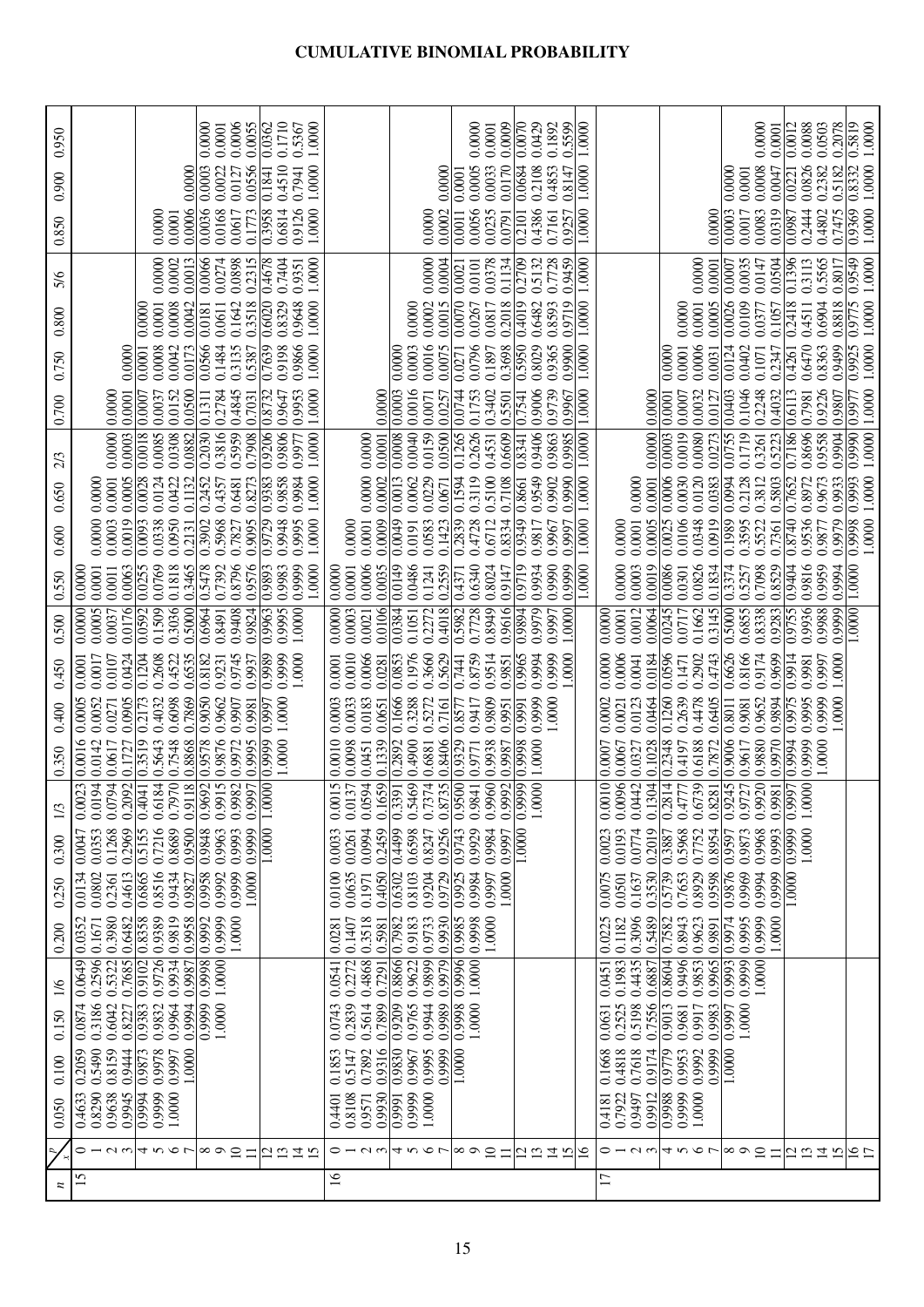| 0.950   |                                                                                                                    |                                                                                                            | 0.0000                                      | 0.0015<br>0.0109<br>0.0002<br>0.0581       | 0.2265<br>0.6028<br>1.0000               | 0.0020<br>0.2453<br>0.6226<br>0.0002<br>0.0665<br>1.0000<br>0.0132                                                                                                                                                   |
|---------|--------------------------------------------------------------------------------------------------------------------|------------------------------------------------------------------------------------------------------------|---------------------------------------------|--------------------------------------------|------------------------------------------|----------------------------------------------------------------------------------------------------------------------------------------------------------------------------------------------------------------------|
| 0.900   |                                                                                                                    |                                                                                                            | 0.0012<br>0.0000<br>0.0002                  | 0.0982<br>0.2662<br>0.0282<br>0.0064       | 0.8499<br>1.0000                         | 0.1150<br>0.0086<br>0.0352<br>0.5797<br>0.0000<br>0.0003<br>0.0017                                                                                                                                                   |
| 0.850   |                                                                                                                    | 0.0000                                                                                                     | 0.0005<br>0.0118<br>0.0027<br>0.0001        | 0.0419<br>0.5203<br>0.1206<br>0.2798       | 0.7759 0.5497<br>0.9464<br>1.0000        | 0.5587 0.2946<br>1.0000 1.0000<br>0.9544 0.8649<br>0.1444<br>0.3159<br>0.8015<br>0.0008<br>0.0163<br>0.0537<br>0.0000<br>0.0041<br>0.0001                                                                            |
| 5/6     |                                                                                                                    | 0.0000                                                                                                     | 0.0206<br>0.0002<br>0.0053<br>0.0011        | 0.1682<br>0.0653<br>0.5973<br>0.3521       | 0.9624<br>1.0000                         | 0.1989<br>0.3930<br>0.8498<br>1.0000<br>0.0018<br>0.0079<br>0.0824<br>0.9687<br>0.0004<br>0.6357<br>0.0281                                                                                                           |
| 0.800   |                                                                                                                    | 0.0002<br>0.0000                                                                                           | 0.0009<br>0.0043<br>0.0163<br>0.0513        | 0.1329<br>0.2836<br>0.4990<br>0.7287       | 0.9605 0.9009 0.8272<br>0.9820<br>1.0000 | 0.0000 0.0000<br>0.0023 0.0003 0.0001<br>1.0000<br>0.9856<br>0.0016<br>0.0233<br>0.0676<br>0.8887 0.7631<br>0.5449<br>0.9171<br>0.0067<br>0.3267<br>0.1631                                                           |
| 0.750   |                                                                                                                    | 0.0002<br>0.0012<br>0.0000                                                                                 | 0.0569<br>0.1390<br>0.0193<br>0.0054        | 0.2825<br>0.4813<br>0.6943<br>0.8647       | 0.9944<br>1.0000                         | 0.9690<br>0.9958<br>0.1749<br>1.0000<br>0.0005<br>0.3322<br>0.7369<br>0.0089<br>0.0775<br>0.5346<br>0.0287<br>0.0000<br>0.0001                                                                                       |
| 0.700   |                                                                                                                    | 0.0003<br>0.0014<br>0.0000<br>0.0061                                                                       | 0.0433 0.0210<br>0.0596<br>0.2783<br>0.1407 | 0.9400<br>0.4656<br>0.8354<br>0.6673       | 0.9858<br>0.9984<br>1.0000               | 0.0028<br> 0.0105<br>1.0000 1.0000<br>0.0326<br>0.1820<br>0.9896<br>0.9989<br>0.0006<br>0.0839<br> 0.3345<br>0.8668<br>0.7178<br>0.0001<br>0.0000<br>0.5261                                                          |
| 2/3     | 0.0000 0.0000                                                                                                      | 0.0039<br>0.0144<br>0.0009<br>0.0003 0.0001                                                                | 0.1076<br>0.2233<br>0.3915                  | 0.9674<br>0.64500.5878<br>0.7689<br>0.8983 | 0.9954 0.9932<br>0.9993<br>1.0000        | 0.9830 0.9760 0.9538<br>0.0074<br>0.9213<br>0.9995<br>0.0019<br>0.2793<br>0.9953<br>0.0648<br>0.4569<br>0.1462<br>0.0004<br>0.6481<br>0.8121<br>0.0001<br>0.0241                                                     |
| 0.650   |                                                                                                                    | 0.0062<br>0.0014<br>0.0212                                                                                 | 0.0597<br>0.4509<br>0.1391<br>0.2717        | 0.9764<br>0.8114<br>0.9217                 | 1.0000<br>0.9996                         | 0.0001 0.0000 0.0000<br>0.5188<br>0.9969<br>1.0000<br>0.9409<br>0.0347<br>0.8500<br>0.0875<br>0.3344<br>0.9997<br>0.1855<br>0.7032<br>0.0006 0.0001<br>0.0114<br>0.0007<br>0.0031                                    |
| 0.600   | 0.0002<br>0.0000                                                                                                   | 0.0013<br>0.0576<br>0.0203<br>0.0058                                                                       | 0.1347<br>0.4366<br>0.2632<br>0.6257        | 0.7912<br>0.9672<br>0.9058<br>0.9918       | 1.0000<br>0.9999<br>0.9987               | 1.0000<br>0.0885<br>0.9945<br>0.9999<br>0.0116<br>0.0352<br>0.6919<br>0.9770<br>0.9992<br>0.0031<br>0.1861<br>0.5122<br>0.9304<br>0.3325<br>0.8371<br>0.0000                                                         |
| 0.550   | 0.0010<br>0.0001<br>0.0000                                                                                         | 0.1280<br>0.0049<br>0.0183<br>0.0537                                                                       | 0.6085<br>0.7742<br>0.4222<br>0.2527        | 0.9589<br>0.9880<br>0.8923<br>0.9975       | 1.0000<br>0.997                          | 0.9996 0.9985<br>0.0005<br>0.0109<br>0.3290<br>0.9720<br>0.9923<br>0.9998<br>1.0000<br>0.0001<br>0.0096 0.0028<br>0.0342<br>0.5060<br>0.9223<br>0.8273<br>0.6831<br>0.0000 0.0000<br>0.1796 0.0871<br>0.3238 0.1841  |
| 0.500   | 0.0001<br>0.0007<br>0.0038<br>0.0000                                                                               | 0.0154<br>0.1189<br>0.2403<br>0.0481                                                                       | 0.5927<br>0.4073<br>0.7597<br>0.8811        | 0.9846<br>0.9993<br>0.9962<br>0.9519       | 0.9999<br>1.0000                         | 0.5000<br>0.0004<br>0.0022<br>0.0835<br>0.6762<br>0.8204<br>0.9165<br>0.9978<br>0.0318<br>0.9904<br>1.0000<br>0.9682                                                                                                 |
| 0.450   | 0.0003<br>0.0025<br>0.0120<br>0.0000                                                                               | 0.2258<br>0.3915<br>0.1077<br>0.0411                                                                       | 0.5778<br>0.7473<br>0.8720<br>0.9463        | 0.9990<br>0.9999<br>0.9951<br>0.9817       | 1.0000                                   | 1.0000<br>0.0002<br>0.4940<br>0.8159<br>0.6710<br>0.9129<br>0.9999<br>0.0015<br>0.0280<br>0.3169<br>0.9658<br>0.9995<br>0.0777<br>0.9972<br>0.1727<br>0.0077<br>0.9891<br>0.0000                                     |
| 0.400   | 0.0013<br>0.0082<br>0.0328<br>0.0001                                                                               | 0.0942<br>0.5634<br>0.3743<br>0.2088                                                                       | 0.7368<br>0.8653<br>0.9424<br>0.9797        | 0.9998<br>1.0000<br>0.9942<br>0.9987       |                                          | 0.0008<br>0.6675<br>0.0696<br>0.9999<br>0.0055<br>0.0230<br>0.4878<br>0.8139<br>0.9648<br>1.0000<br>0.1629<br>0.9115<br>0.9884<br>0.9969<br>0.9994<br>0.3081<br>0.0001                                               |
| 0.350   | 0.0046<br>0.0236<br>0.0783<br>0.0004                                                                               | 0.1886<br>0.3550<br>0.7283<br>0.5491                                                                       | 0.8924 0.8609<br>0.9403<br>88660<br>0.9938  | 0.9986<br>00011,0000<br>99 0.9997          |                                          | 0.8538 0.8145<br>0.1879   0.1500<br>0.6656<br>0.9926 0.9886<br>352 0.9125<br>759 0.9653<br>0.9981 0.9969<br>0.4812<br>99 0.9999<br>000 1.000<br>240 0.0170<br>0.2968<br>996 0.9993<br>0.0003<br>147 0.0031<br>0.0591 |
| 1/3     | $\overline{326}$<br>117<br>$\overline{50}$<br>$\overline{0}$<br>$\tilde{\circ}$<br>$\tilde{0}$<br>$\overline{0}$ . | <br>767<br>$\overline{11}$<br>$\overline{22}$<br>$\overline{0.2}$<br>$\widetilde{6}$<br>0.4<br>$\tilde{0}$ | 0.9856<br>567<br>0.9961<br>0.95             | 0.9991<br>$\tilde{6}$<br>$\tilde{\Xi}$     |                                          | 787<br>0.3519<br>0.5431<br>207<br>0.97<br>$\frac{5}{20}$<br>$\tilde{\rm e}$<br>$\overline{0.0}$<br>$\overline{0.9}$<br>$\Xi$<br>$\tilde{\rm e}$<br>$\tilde{0}$<br>0.7<br>$\tilde{6}$                                 |
| 0.300   | 0.0600<br>0.1646<br>0.0142<br>0.001                                                                                | 0.5344<br>0.8593<br>0.7217<br>0.3327                                                                       | 0.9404<br>0.9939<br>0.9790<br>0.9986        | 1.0000<br>0.9997                           |                                          | 0.4739<br>0.6655<br>0.9674<br>0.2822<br>0.0462<br>0.1332<br>0.8180<br>0.9895<br>0.9972<br>0.994<br>0.9999<br>0.0104<br>$.0000$ .<br>0.9161<br>0.0011                                                                 |
| 0.250   | 0.0395<br>0.1353<br>0.3057<br>0.0056                                                                               | 0.7175<br>0.8610<br>0.5187<br>0.9431                                                                       | 0.9946<br>0.9988<br>0.9807<br>0.9998        | $0000$ .                                   |                                          | 0.0310<br>0.6678<br>0.9225<br>0.9713<br>0.9995<br>0.9999<br>0.0042<br>0.4654<br>0.9977<br>1.0000<br>0.1113<br>0.8251<br>0.9911<br>0.2631                                                                             |
| 0.200   | 0.5010<br>0.2713<br>0.0180<br>0.0991                                                                               | 0.7164<br>0.9487<br>0.9837<br>0.8671                                                                       | 0.9998<br>0.9957<br>$0000$ .<br>0.9991      |                                            |                                          | 0.0829<br>0.6733<br>0.9324<br>0.9933<br>0.9984<br>0.2369<br>0.8369<br>0.9767<br>0.9997<br>1.0000<br>0.0144<br>0.4551                                                                                                 |
| 1/6     | 0.1728<br>0.4027<br>0.6479<br>0.0376                                                                               | 0.8318<br>0.9794<br>0.9347<br>0.9947                                                                       | 0.9989<br>1.0000<br>0.9998                  |                                            |                                          | 0.9999<br>0.1502<br>0.3643<br>0.6070<br>0.9176<br>0.9719<br>0.9996<br>0.0313<br>0.8011<br>0.9982<br>0000<br>0.9921                                                                                                   |
| 0.150   | 0.2241<br>0.4794<br>0.7202<br>0.0536                                                                               | 0.8794<br>0.9581<br>0.9882<br>0.9973                                                                       | 0.9995<br>0.9999<br>1.0000                  |                                            |                                          | 0.1985<br>0.8556<br>0.4413<br>0.9959<br>0.9992<br>0.0456<br>0.6841<br>0.9463<br>0.9999<br>1.0000<br>0.9837                                                                                                           |
| 0.100   | 0.7338<br>0.9018<br>0.4503<br>0.1501                                                                               | 0.9936<br>0.9718<br>0.9988<br>0.9998                                                                       | 1.0000                                      |                                            |                                          | 0.9914<br>0.7054<br>0.8850<br>0.9648<br>1.0000<br>0.4203<br>0.9983<br>0.9997<br>0.1351                                                                                                                               |
| 0.050   | 0.3972<br>0.7735<br>0.9419<br>0.9891                                                                               | 0.9985<br>0.9998<br>1.0000                                                                                 |                                             |                                            |                                          | 0.9335<br>0.9980<br>0.7547<br>0.9868<br>0.9998<br>1.0000<br>0.3774                                                                                                                                                   |
| $\star$ | 0123年567                                                                                                           |                                                                                                            | $\infty$ $\circ$ $\approx$<br>$\equiv$      | ロロコロ                                       | 278                                      | $0 - 0.5$<br>4567<br>$\infty$ $\circ$ $\approx$<br>$\Xi \Xi \Xi$<br>2 2 1 2 1<br>$\Xi$                                                                                                                               |
| z       | $\frac{8}{18}$                                                                                                     |                                                                                                            |                                             |                                            |                                          | $\overline{0}$                                                                                                                                                                                                       |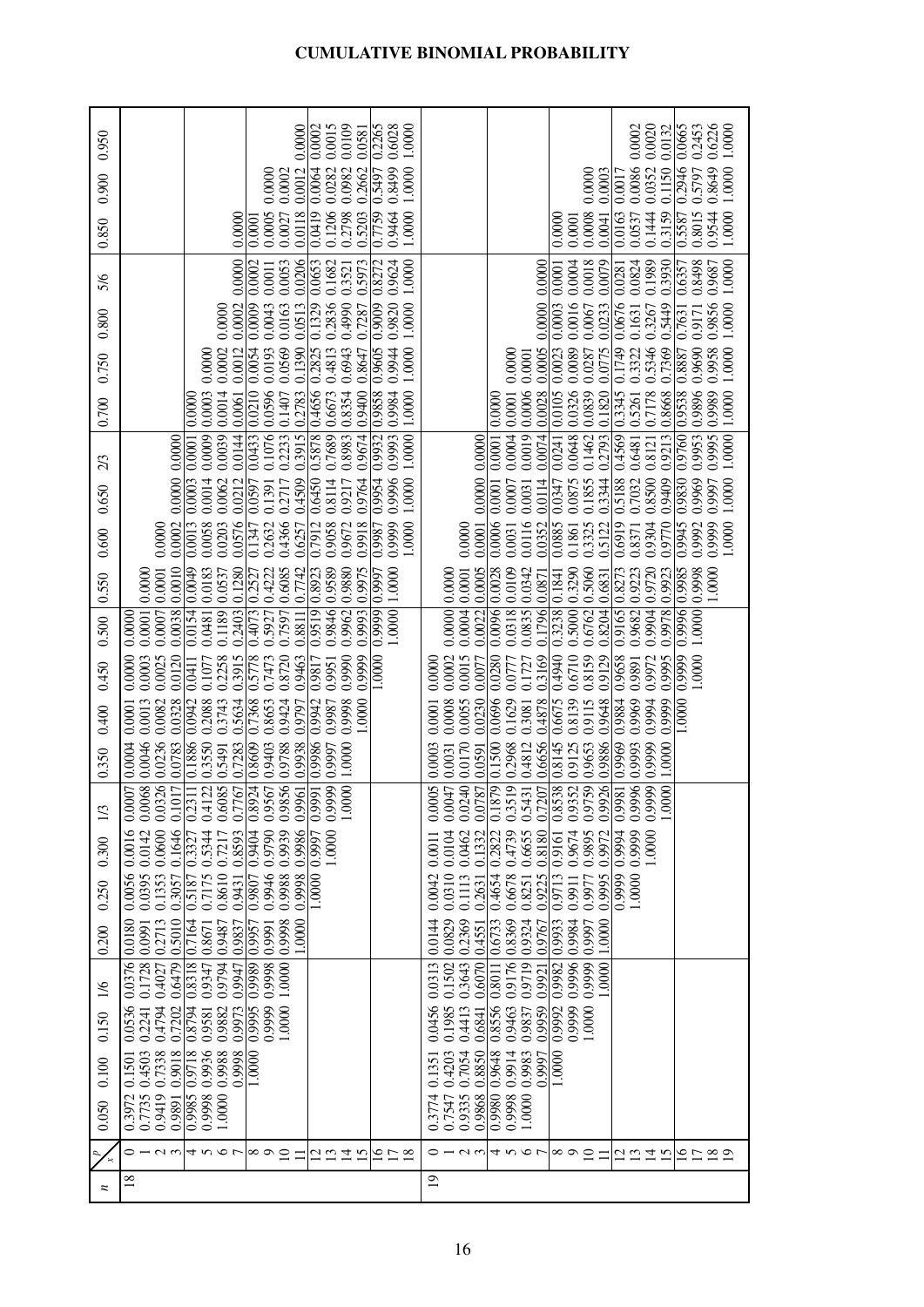|                                                              |                                                                                                                                                                                |                                                                                                                                                                                                                                              |                                                                                                                                                                                                                                                                                                                                                                          | 0.0026<br>0.0003                                                                                                                                                                                                                                                                                                                                                                                                                                                                                                                                                                                                                                                                                                       |                                                                                                                                                                                                                                                       |
|--------------------------------------------------------------|--------------------------------------------------------------------------------------------------------------------------------------------------------------------------------|----------------------------------------------------------------------------------------------------------------------------------------------------------------------------------------------------------------------------------------------|--------------------------------------------------------------------------------------------------------------------------------------------------------------------------------------------------------------------------------------------------------------------------------------------------------------------------------------------------------------------------|------------------------------------------------------------------------------------------------------------------------------------------------------------------------------------------------------------------------------------------------------------------------------------------------------------------------------------------------------------------------------------------------------------------------------------------------------------------------------------------------------------------------------------------------------------------------------------------------------------------------------------------------------------------------------------------------------------------------|-------------------------------------------------------------------------------------------------------------------------------------------------------------------------------------------------------------------------------------------------------|
| 0.850 0.900 0.950                                            |                                                                                                                                                                                |                                                                                                                                                                                                                                              |                                                                                                                                                                                                                                                                                                                                                                          |                                                                                                                                                                                                                                                                                                                                                                                                                                                                                                                                                                                                                                                                                                                        |                                                                                                                                                                                                                                                       |
|                                                              |                                                                                                                                                                                |                                                                                                                                                                                                                                              |                                                                                                                                                                                                                                                                                                                                                                          |                                                                                                                                                                                                                                                                                                                                                                                                                                                                                                                                                                                                                                                                                                                        |                                                                                                                                                                                                                                                       |
|                                                              |                                                                                                                                                                                |                                                                                                                                                                                                                                              |                                                                                                                                                                                                                                                                                                                                                                          |                                                                                                                                                                                                                                                                                                                                                                                                                                                                                                                                                                                                                                                                                                                        |                                                                                                                                                                                                                                                       |
|                                                              |                                                                                                                                                                                |                                                                                                                                                                                                                                              |                                                                                                                                                                                                                                                                                                                                                                          |                                                                                                                                                                                                                                                                                                                                                                                                                                                                                                                                                                                                                                                                                                                        |                                                                                                                                                                                                                                                       |
|                                                              |                                                                                                                                                                                |                                                                                                                                                                                                                                              |                                                                                                                                                                                                                                                                                                                                                                          |                                                                                                                                                                                                                                                                                                                                                                                                                                                                                                                                                                                                                                                                                                                        |                                                                                                                                                                                                                                                       |
| $0.700$ $0.750$ $0.800$ $5/6$                                |                                                                                                                                                                                |                                                                                                                                                                                                                                              |                                                                                                                                                                                                                                                                                                                                                                          |                                                                                                                                                                                                                                                                                                                                                                                                                                                                                                                                                                                                                                                                                                                        |                                                                                                                                                                                                                                                       |
|                                                              |                                                                                                                                                                                |                                                                                                                                                                                                                                              |                                                                                                                                                                                                                                                                                                                                                                          |                                                                                                                                                                                                                                                                                                                                                                                                                                                                                                                                                                                                                                                                                                                        | 1.0000 0.9998 0.9997 0.9968 0.9885 0.9739 0.9612 0.8784 0.6415<br>0.9995 0.9995 0.9979 0.9981 0.9757 0.9780 80860 0.8696 0.8244 0.6083 0.2642<br>0000.1.00001.00001.00001.00001.00001.00001.00001.00001.00001.00001.00001.00001.00001.00001.00001.000 |
|                                                              |                                                                                                                                                                                |                                                                                                                                                                                                                                              |                                                                                                                                                                                                                                                                                                                                                                          |                                                                                                                                                                                                                                                                                                                                                                                                                                                                                                                                                                                                                                                                                                                        |                                                                                                                                                                                                                                                       |
|                                                              |                                                                                                                                                                                |                                                                                                                                                                                                                                              |                                                                                                                                                                                                                                                                                                                                                                          |                                                                                                                                                                                                                                                                                                                                                                                                                                                                                                                                                                                                                                                                                                                        |                                                                                                                                                                                                                                                       |
|                                                              |                                                                                                                                                                                |                                                                                                                                                                                                                                              |                                                                                                                                                                                                                                                                                                                                                                          |                                                                                                                                                                                                                                                                                                                                                                                                                                                                                                                                                                                                                                                                                                                        | .0000                                                                                                                                                                                                                                                 |
| $0.350$ $0.400$ $0.450$ $0.500$ $ 0.550$ $0.600$ $0.650$ 2/3 | $0.0913$ $0.0355$ $0.0176$ $ 0.0121$ $0.0036$ $0.0009$ $0.0002$ $ 0.0000$                                                                                                      | 0.8982 0.7723 0.6615 0.6010 0.4159 0.2520 0.1316 0.0580 0.0210 0.0060 0.0037 0.0013 0.0002 0.0000<br>$0.1515$ $0.1182$ $0.0510$ $0.0189$ $0.0059$ $0.00015$ $0.0003$ $0.0000$ $0.0000$<br>$0.0604 0.0444 0.0160 0.0049 0.0013 0.0003 0.0000$ | $0.0000 0.99990 0.9949009870 0.98040.94350.86920.7483 0.58570.40440.23760.1905 0.11330.040900.010000.0003 0.00130.000130.000130.000130000.0001300000.000130000.000130000.000130000.000130000.000130000.000130000.000130000.00$                                                                                                                                           | $0.0000\, \,1.0000\, \,0.9997\, \,0.9985\, \,0.9941\, \,0.9811\, \,0.9400\, \,0.8818\, \,0.8485\, \,0.7625\, \,0.5852\, \,0.3704\, \,0.2313\, \,0.1702\, \,0.0432\, \,0.0432\, \,0.0433\, \,0.0435\, \,0.0435\, \,0.0435\, \,0.0435\, \,0.0435\, \,$<br>$0.1000018$ $0.9936$ $0.9936$ $0.97950$ $0.7546$ $0.7546$ $0.7546$ $0.7546$ $0.7546$ $0.7546$ $0.7546$ $0.7546$ $0.7546$ $0.7546$ $0.7546$ $0.7546$ $0.7546$ $0.7546$ $0.7546$ $0.7546$ $0.7546$ $0.7546$ $0.7546$ $0.7546$<br>0.0000 0.09940 0.9940 0.9940 0.9480 0.9385 0.0895 0.3881 0.7480 0.0898 0.02480 0.0039 0.0030 0.0030 0.0030 0.0030 0.0030 0.0030 0.0030 0.0030 0.0030 0.0030 0.0030 0.0030 0.0030 0.0030 0.0030 0.0030 0.0030 0.0030 0.0030 0.00 | 0.0000 0.01379 0.9951 0.9951 0.9956 0.9956 0.9996 0.07748 0.5886 0.5886 0.4335 0.4335 0.01390 0.0101<br>0.0755 0.0798 0.0964 0.0879 0.087 0.079 0.079 0.079 0.079 0.079 0.079 0.079 0.079 0.079 0.079 0.079 0.079 0.07<br> .0000                      |
|                                                              | $0.0243$ 0.0076 0.0033 0.0021 0.0005 0.0001 0.0000                                                                                                                             |                                                                                                                                                                                                                                              |                                                                                                                                                                                                                                                                                                                                                                          |                                                                                                                                                                                                                                                                                                                                                                                                                                                                                                                                                                                                                                                                                                                        | 1.0000                                                                                                                                                                                                                                                |
|                                                              |                                                                                                                                                                                |                                                                                                                                                                                                                                              |                                                                                                                                                                                                                                                                                                                                                                          |                                                                                                                                                                                                                                                                                                                                                                                                                                                                                                                                                                                                                                                                                                                        |                                                                                                                                                                                                                                                       |
|                                                              |                                                                                                                                                                                |                                                                                                                                                                                                                                              |                                                                                                                                                                                                                                                                                                                                                                          |                                                                                                                                                                                                                                                                                                                                                                                                                                                                                                                                                                                                                                                                                                                        |                                                                                                                                                                                                                                                       |
|                                                              |                                                                                                                                                                                |                                                                                                                                                                                                                                              |                                                                                                                                                                                                                                                                                                                                                                          |                                                                                                                                                                                                                                                                                                                                                                                                                                                                                                                                                                                                                                                                                                                        |                                                                                                                                                                                                                                                       |
| $0.200$ $0.250$ $0.300$ $1/3$                                |                                                                                                                                                                                | 0.7858 0.6080<br>0.2252 0.1071                                                                                                                                                                                                               |                                                                                                                                                                                                                                                                                                                                                                          | $0000$ .<br>78660 8660 0000                                                                                                                                                                                                                                                                                                                                                                                                                                                                                                                                                                                                                                                                                            |                                                                                                                                                                                                                                                       |
|                                                              |                                                                                                                                                                                |                                                                                                                                                                                                                                              |                                                                                                                                                                                                                                                                                                                                                                          |                                                                                                                                                                                                                                                                                                                                                                                                                                                                                                                                                                                                                                                                                                                        |                                                                                                                                                                                                                                                       |
|                                                              |                                                                                                                                                                                | 0.8298 0.7687 0.6296 0.4148 0.2375                                                                                                                                                                                                           |                                                                                                                                                                                                                                                                                                                                                                          |                                                                                                                                                                                                                                                                                                                                                                                                                                                                                                                                                                                                                                                                                                                        |                                                                                                                                                                                                                                                       |
|                                                              |                                                                                                                                                                                |                                                                                                                                                                                                                                              |                                                                                                                                                                                                                                                                                                                                                                          |                                                                                                                                                                                                                                                                                                                                                                                                                                                                                                                                                                                                                                                                                                                        |                                                                                                                                                                                                                                                       |
|                                                              |                                                                                                                                                                                | 0.996 0.9941 0.9887 0.9679<br>0.9976 0.9781 0.9629 0.9133                                                                                                                                                                                    | 00000 0.9994 0.9974 0.9861 0.9520 0.9081 0.8782 0.7553 0.5914 0.4119 0.2493 0.1275 0.0532 0.0376 0.0171 0.0039 0.0006 0.0000 0.0000<br>00000 0.9999 0.9994 0.9961 0.9829 0.9624 0.9468 0.8725 0.7507 0.5881 0.4086 0.2447 0.1218<br>0.0000 0.09972 0.9972 0.9990 0.8867 0.8867 0.8895 0.7624 0.5956 0.4143 0.2517 0.1308 0.0565 0.0150 0.000 0.0000 0.0000 0.0000 0.0000 |                                                                                                                                                                                                                                                                                                                                                                                                                                                                                                                                                                                                                                                                                                                        |                                                                                                                                                                                                                                                       |
| 0.050 0.100 0.150 1/6                                        | $0.3585$ $0.1216$ $0.0388$ $0.0261$ $ 0.0115$ $0.0032$ $0.0003$ $ 0.0003$ $0.0000$ $0.0000$<br>0.9245 0.6769 0.4049 0.3287 0.2061 0.2061<br>0.7358 0.3917 0.1756 0.1304 0.0692 | 0.997 0.9887 0.9327 0.8982 0.8042 0.6172 0.4164<br>$0.9841$ 0.8670 0.6477 0.5665 0.4114<br>0.9974 0.9568                                                                                                                                     |                                                                                                                                                                                                                                                                                                                                                                          |                                                                                                                                                                                                                                                                                                                                                                                                                                                                                                                                                                                                                                                                                                                        |                                                                                                                                                                                                                                                       |
|                                                              |                                                                                                                                                                                | 1.0000                                                                                                                                                                                                                                       |                                                                                                                                                                                                                                                                                                                                                                          |                                                                                                                                                                                                                                                                                                                                                                                                                                                                                                                                                                                                                                                                                                                        |                                                                                                                                                                                                                                                       |
|                                                              |                                                                                                                                                                                |                                                                                                                                                                                                                                              | ∞                                                                                                                                                                                                                                                                                                                                                                        | 51                                                                                                                                                                                                                                                                                                                                                                                                                                                                                                                                                                                                                                                                                                                     | 20                                                                                                                                                                                                                                                    |
| n                                                            | $\Omega$                                                                                                                                                                       |                                                                                                                                                                                                                                              |                                                                                                                                                                                                                                                                                                                                                                          |                                                                                                                                                                                                                                                                                                                                                                                                                                                                                                                                                                                                                                                                                                                        |                                                                                                                                                                                                                                                       |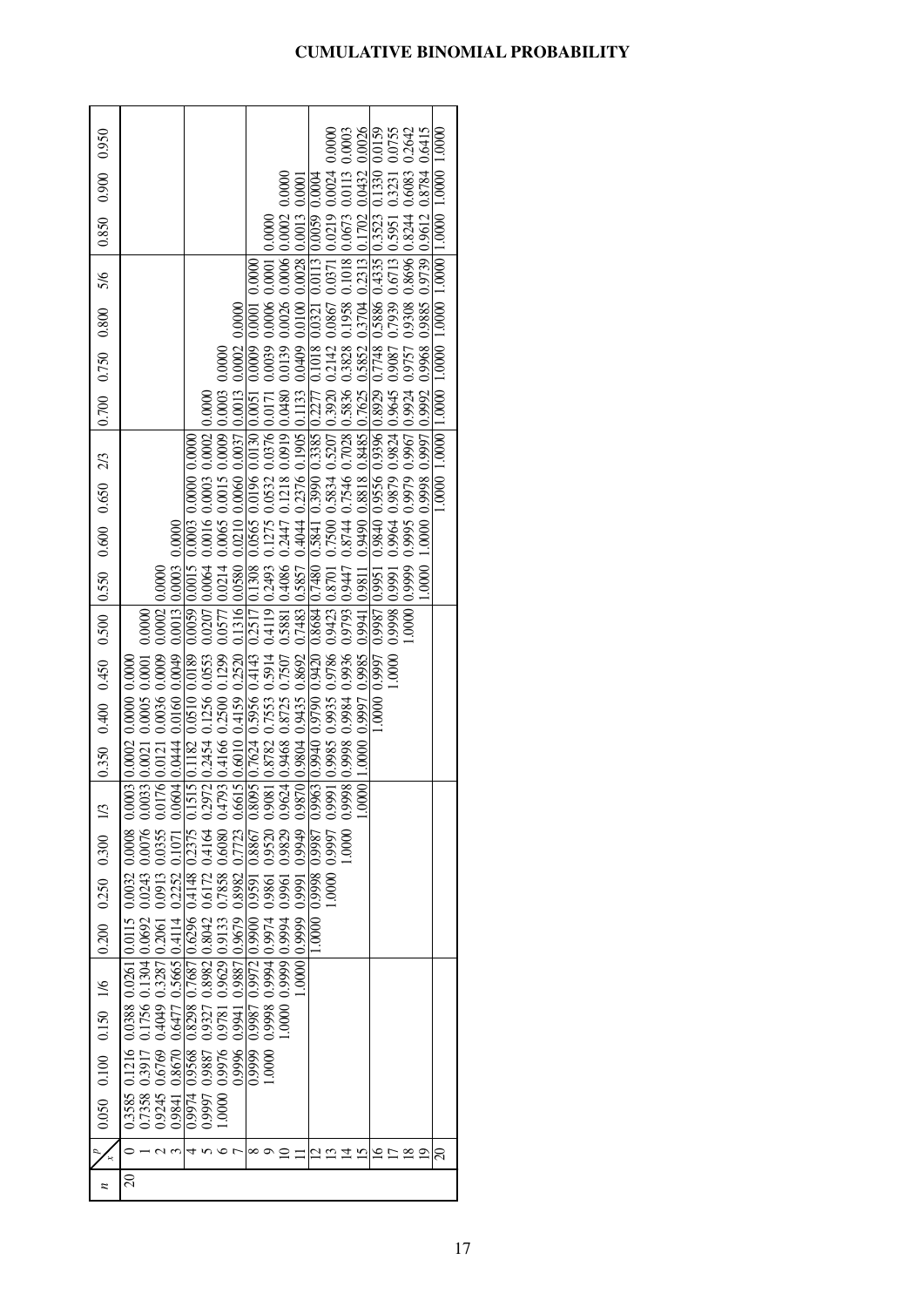| i<br>Ì<br>L                |
|----------------------------|
| $\frac{1}{1}$<br>i         |
| :<br>-<br>-<br>-<br>-<br>- |
| 2000000<br>i               |

 $\widetilde{\mathsf{P}}$  $X \leqslant x$ ) =  $\sum_{r=0}$ e–λ  $\frac{1}{\kappa}$ *x*

| 3.90 | 0.0992<br>0.2531<br>0.4532<br>0.0202                                                      | 0.8006<br>0.6484 | 0.8995<br>0.9546 | $\frac{0.9815}{2}$<br>0.9931     | 0.9993<br>0.9977          | 0.9998              | 0.9999<br>1.0000                                                               | 4.90 | 0.0074    | 0.0439 | 0.1333 | 0.4582<br>0.2793 | 0.6335 | 0.7767  | 0.8769 | 0.9382<br>0.9717 | 0.9880          | 0.9953 | 0.9983 | 0.9998<br>0.994                 | 0.9999 | 1.0000                                                    |                    |        |         |        |                   |                  |                            |                                                                                                           |
|------|-------------------------------------------------------------------------------------------|------------------|------------------|----------------------------------|---------------------------|---------------------|--------------------------------------------------------------------------------|------|-----------|--------|--------|------------------|--------|---------|--------|------------------|-----------------|--------|--------|---------------------------------|--------|-----------------------------------------------------------|--------------------|--------|---------|--------|-------------------|------------------|----------------------------|-----------------------------------------------------------------------------------------------------------|
| 3.80 | 0.0224<br>0.1074<br>0.2689<br>0.4735                                                      | 0.6678<br>0.8156 | 0.9599<br>0.9091 | 0.9840<br>0.9942                 | 0.9994<br>0.9981          | 86660               | 1.0000                                                                         | 4.80 | 0.0082    | 0.0477 | 0.1425 | 0.4763<br>0.2942 | 0.6510 | 0.7908  | 0.8867 | 0.9442<br>0.9749 | 0.9896          | 0.9960 | 0.9986 | 0.9995<br>0.9999                | 1.0000 | $\frac{1}{2}$                                             |                    |        |         |        |                   |                  |                            |                                                                                                           |
| 3.70 | 0.2854<br>0.4942<br>0.0247<br>0.1162                                                      | 0.6872<br>0.8301 | 0.9648<br>0.9182 | 0.9952<br>0.9863                 | 0.9984<br>0.9995          | $\frac{6666}{0}$    | 1.0000                                                                         | 4.70 | 0.0091    | 0.0518 | 0.1523 | 0.4946<br>0.3097 | 0.6684 | 0.8046  | 0.8960 | 0.9778<br>0.9497 | 0.9910          | 0.9966 | 0.9988 | 0.9996<br>0.9999                | 1.0000 | $\frac{1}{2}$                                             |                    |        |         |        |                   |                  |                            |                                                                                                           |
| 3.60 | 0.0273<br>0.5152<br>0.1257<br>0.3027                                                      | 0.7064<br>0.8441 | 0.9267<br>0.9692 | 0.9960<br>0.9883                 | 0.9996<br>0.9987          | $\sqrt{0.9999}$     | 1.0000                                                                         | 4.60 | 0.0101    | 0.0563 | 0.1626 | 0.3257<br>0.5132 | 0.6858 | 0.8180  | 0.9049 | 0.9549<br>0.9805 | 0.9922          | 0.9971 | 0.9990 | 0.9999<br>0.9997                | 1.0000 | $\frac{1}{2}$                                             |                    |        |         |        |                   |                  |                            |                                                                                                           |
| 3.50 | 0.0302<br>0.1359<br>0.3208<br>0.5366                                                      | 0.7254<br>0.8576 | 0.9733<br>0.9347 | 0.9967<br>0.9901                 | 0.9990<br>0.9997          | $\sqrt{0.9999}$     | 1.0000                                                                         | 4.50 | 0.0111    | 0.0611 | 0.1736 | 0.3423<br>0.5321 | 0.7029 | 0.8311  | 0.9134 | 0.9829<br>0.9597 | 0.9933          | 0.9976 | 0.9992 | 0.9999<br>0.9997                | 1.0000 | $\frac{1}{2}$                                             |                    |        |         |        |                   |                  |                            |                                                                                                           |
| 3.40 | 0.1468<br>0.0334<br>0.3397<br>0.5584                                                      | 0.8705<br>0.7442 | 0.9769<br>0.9421 | 0.9973<br>0.9917                 | 0.9992<br>0.9998          | $\sqrt{0.9999}$     | 1.0000<br>$\vdots$                                                             | 4.40 | 0.0123    | 0.0663 | 0.1851 | 0.5512<br>0.3594 | 0.7199 | 0.8436  | 0.9214 | 0.9642<br>0.9851 | 0.9943          | 0.9980 | 0.993  | 0.9998<br>0.9999                | 1.0000 | $\vdots$                                                  |                    |        |         |        |                   |                  |                            |                                                                                                           |
| 3.30 | 0.1586<br>0.3594<br>0.5803<br>0.0369                                                      | 0.7626<br>0.8829 | 0.9490<br>0.9802 | 0.9978<br>0.9931                 | 0.994<br>0.9998           | $\overline{1.0000}$ | $\frac{1}{2}$                                                                  | 4.30 | 0.0136    | 0.0719 | 0.1974 | 0.3772<br>0.5704 | 0.7367 | 0.8558  | 0.9290 | 0.9683<br>0.9871 | 0.9952          | 0.9983 | 0.9995 | 1.0000<br>0.9998                |        | $\begin{array}{c} \vdots \\ \vdots \\ \vdots \end{array}$ |                    |        |         |        |                   |                  |                            |                                                                                                           |
| 3.20 | 0.3799<br>0.6025<br>0.0408<br>0.1712                                                      | 0.7806<br>0.8946 | 0.9554<br>0.9832 | 0.9943<br>0.9982                 | 0.9995<br>0.9999          | 1.0000              | $\ddots$                                                                       | 4.20 | 0.0150    | 0.0780 | 0.2102 | 0.3954<br>0.5898 | 0.7531 | 0.8675  | 0.9361 | 0.9889<br>0.9721 | 0.9959          | 0.9986 | 0.9996 | 0.9999<br>1.0000                |        | $\begin{array}{c} \vdots \\ \vdots \\ \vdots \end{array}$ |                    |        |         |        |                   |                  |                            |                                                                                                           |
| 3.10 | 0.0450<br>0.4012<br>0.6248<br>0.1847                                                      | 0.7982<br>0.9057 | 0.9612<br>0.9858 | 0.9953<br>0.9986                 | 0.9996<br>0.9999          | 1.0000              | $\ddot{\cdot}$ $\ddot{\cdot}$ $\ddot{\cdot}$                                   | 4.10 | 0.0166    | 0.0845 | 0.2238 | 0.4142<br>0.6093 | 0.7693 | 0.8786  | 0.9427 | 0.9755<br>0.9905 | 0.9966          | 0.9989 | 0.9997 | 0.9999<br>1.0000                |        | $\frac{1}{2}$                                             |                    |        |         |        |                   |                  |                            |                                                                                                           |
| 3.00 | 0.0498<br>0.4232<br>0.6472<br>0.1991                                                      | 0.8153<br>0.9161 | 0.9665<br>0.9881 | 0.9989<br>0.9962                 | 0.9999<br>0.9997          | 1.0000              | $\ddot{\cdot}$ :                                                               | 4.00 | 0.0183    | 0.0916 | 0.2381 | 0.4335<br>0.6288 | 0.7851 | 0.8893  | 0.9489 | 0.9786<br>0.9919 | 0.9972          | 0.9991 | 0.9997 | 0.9999<br>1.0000                |        | $\frac{1}{2}$                                             |                    |        |         |        |                   |                  |                            |                                                                                                           |
|      | $\circ$ $\overline{\phantom{0}}$<br>$\sim$                                                | 4567             |                  | $\infty$                         | $\overline{10}$<br>$\Box$ | ₫                   | $\mathbf{r}$<br>$\overline{4}$                                                 |      | 0         |        | $\sim$ |                  |        | すこの7    |        | $\infty$         | $\overline{10}$ | Ξ      | 7      | $\mathbf{13}$<br>$\overline{1}$ | 15     | $\overline{16}$                                           |                    |        |         |        |                   |                  |                            |                                                                                                           |
|      |                                                                                           |                  |                  |                                  |                           |                     |                                                                                |      |           |        |        |                  |        |         |        |                  |                 |        |        |                                 |        |                                                           |                    |        |         |        |                   |                  |                            |                                                                                                           |
|      |                                                                                           |                  |                  |                                  |                           |                     |                                                                                |      |           |        |        |                  |        |         |        |                  |                 |        |        |                                 |        |                                                           |                    |        |         |        |                   |                  |                            |                                                                                                           |
| 0.09 | 0.9999<br>1.0000<br>0.9962<br>0.9139                                                      | 0.90             | 0.4066           | 0.7725                           | 0.9865<br>0.9371          | 0.9997<br>0.9977    | 1.0000                                                                         | 1.90 | 0.1496    | 0.4337 | 0.7037 | 0.9559<br>0.8747 | 0.9868 | 0.9966  | 0.9992 | 0.9998<br>1.0000 |                 |        | 2.90   | 0.0550                          | 0.2146 | 0.6696<br>0.4460                                          | $\sqrt{0.8318}$    | 0.9258 | 0.9713  | 0.9901 | 0.9969            | 0.9998<br>0.9991 | 0.9999                     | 1.0000                                                                                                    |
| 0.08 | 0.9970<br>0.9999<br>1.0000<br>0.9231                                                      | 0.80             | 0.4493           | 0.8088                           | 0.9526<br>0.9909          | 0.9986<br>0.9998    | 1.0000<br>$\frac{1}{2}$                                                        | 1.80 | 0.1653    | 0.4628 | 0.7306 | 0.8913<br>0.9636 | 0.9896 | 0.9974  | 0.9994 | 0.9999           | 1.0000          |        | 2.80   | 0.0608                          | 0.2311 | 0.6919<br>0.4695                                          | 0.8477             | 0.9349 | 0.9756  | 0.9919 | 0.9976            | 0.9993<br>0.9998 | 1.0000                     | $\vdots$                                                                                                  |
| 0.07 | 0.9999<br>0.9324<br>1.0000<br>0.9977                                                      | 0.70             | 0.4966           | 0.8442                           | 0.9659<br>0.9942          | 0.9992<br>0.9999    | 1.0000<br>$\frac{1}{2}$                                                        | 1.70 | 0.1827    | 0.4932 | 0.7572 | 0.9068<br>0.9704 | 0.9920 | 0.9981  | 0.9996 | 0.9999           | 1.0000          |        | 2.70   | 0.0672                          | 0.2487 | 0.4936<br>0.7141                                          | 0.8629             | 0.9433 | 0.9794  | 0.9934 | 0.9981            | 0.9999<br>0.9995 | 1.0000                     |                                                                                                           |
| 0.06 | 1.0000<br>0.9418<br>0.9983<br>$\frac{1}{2}$                                               | 0.60             | 0.5488           | 0.8781                           | 0.9966<br>0.9769          | 0.9996<br>1.0000    | $\frac{1}{2}$<br>$\ddot{\cdot}$ $\ddot{\cdot}$ $\ddot{\cdot}$ $\ddot{\cdot}$   | 1.60 | 0.2019    | 0.5249 | 0.7834 | 0.9763<br>0.9212 | 0.9940 | 0.9987  | 0.9997 | 1.0000           | $\frac{1}{2}$   |        | 2.60   | 0.0743                          | 0.2674 | 0.7360<br>0.5184                                          | 0.8774             | 0.9510 | 0.9828  | 0.9947 | 0.9985            | 0.9996<br>0.9999 | 1.0000                     | $\begin{array}{c} \n\cdot & \cdot & \cdot \\ \cdot & \cdot & \cdot \\ \cdot & \cdot & \cdot\n\end{array}$ |
| 0.05 | 1.0000<br>0.9512<br>0.9988<br>$\vdots$                                                    | 0.50             | 0.6065           | 0.9098                           | 0.9856<br>0.9982          | 1.0000<br>0.9998    | $\frac{1}{2}$<br>$\ddot{\cdot}$ :                                              | 1.50 | 0.2231    | 0.5578 | 0.8088 | 0.9814<br>0.9344 | 0.9955 | 0.9991  | 0.9998 | 1.0000           | $\frac{1}{2}$   |        | 2.50   | 0.0821                          | 0.2873 | 0.7576<br>0.5438                                          | $\frac{2}{168912}$ | 0.9580 | 0.9858  | 0.9958 | 0.9989            | 0.9999<br>0.9997 | 1.0000                     | $\ddot{\cdot}$                                                                                            |
| 0.04 | 1.0000<br>0.9992<br>0.9608                                                                | 0.40             | 0.6703           | 0.9384                           | 0.9992<br>0.9921          | 0.9999<br>1.0000    | $\frac{1}{2}$<br>$\vdots$                                                      | 1.40 | 0.2466    | 0.5918 | 0.8335 | 0.9463<br>0.9857 | 0.9968 | 0.994   | 0.9999 | 1.0000           | $\frac{1}{2}$   |        | 2.40   | 0.0907                          | 0.3084 | 0.5697<br>0.7787                                          | $\frac{1}{2}$      | 0.9643 | 0.9884  | 0.9967 | 0.9991            | 0.9998<br>1.0000 |                            | $\frac{1}{2}$                                                                                             |
| 0.03 | 1.0000<br>0.9996<br>0.9704<br>$\begin{array}{c} \vdots \\ \vdots \\ \vdots \end{array}$   | 0.30             | 0.7408           | 0.9631                           | 0.9964<br>0.9997          | 1.0000              | $\frac{1}{2}$<br>$\frac{1}{2}$<br>$\ddot{\cdot}$                               | 1.30 | 0.2725    | 0.6268 | 0.8571 | 0.9569<br>0.9893 | 0.9978 | 0.9996  | 0.9999 | 1.0000           | $\frac{1}{2}$   |        | 2.30   | 0.1003                          | 0.3309 | 0.5960<br>0.7993                                          | 0.9162             | 0.9700 | 0.9906  | 0.9974 | 0.9994            | 1.0000<br>0.9999 |                            | $\frac{1}{2}$                                                                                             |
| 0.02 | 0.9998<br>1.0000<br>0.9802<br>$\begin{array}{c}\n\vdots \\ \vdots \\ \vdots\n\end{array}$ | 0.20             | 0.8187           | 0.9825                           | 0.9989<br>0.9999          | 1.0000              | $\frac{1}{2}$<br>$\ddot{\cdot}$ $\ddot{\cdot}$ $\ddot{\cdot}$<br>$\frac{1}{2}$ | 1.20 | 0.3012    | 0.6626 | 0.8795 | 0.9923<br>0.9662 | 0.9985 | 0.997   | 1.0000 | $\ddot{\cdot}$   | $\frac{1}{2}$   |        | 2.20   | 0.1108                          | 0.3546 | 0.6227<br>0.8194                                          | 0.9275             | 0.9751 | 0.9925  | 0.9980 | 0.9995            | 0.9999<br>1.0000 |                            | $\begin{array}{c} \n\cdot \\ \cdot \\ \cdot \\ \cdot\n\end{array}$                                        |
| 0.01 | 1.0000<br>$\ddot{\cdot}$<br>0.9900<br>$\frac{1}{2}$                                       | 0.10             | 0.9048           | 0.9953                           | 0.9998<br>1.0000          | $\frac{1}{2}$       | $\frac{1}{2}$<br>$\frac{1}{2}$<br>$\ddots$                                     | 110  | 0.3329    | 0.6990 | 0.9004 | 0.9743<br>0.9946 | 0.9990 | 0.9999  | 1.0000 | $\ddots$         | $\frac{1}{2}$   |        | 2.10   | 0.1225                          | 0.3796 | 0.6496<br>0.8386                                          | $\frac{6250}{2}$   | 0.9796 | 0.9941  | 0.9985 | 0.997             | 0.9999<br>1.0000 |                            | $\begin{array}{c}\n\bullet \\ \bullet \\ \bullet \\ \bullet\n\end{array}$                                 |
|      |                                                                                           |                  |                  |                                  |                           |                     |                                                                                | 1.00 | 0.3679    | 0.7358 | 0.9197 | 0.9810<br>0.9963 | 0.9994 | 0.9999  | 1.0000 | $\vdots$         | $\frac{1}{2}$   |        | 2.00   | 0.1353                          | 0.4060 | 0.6767<br>0.8571                                          | 0.9473             | 0.9834 | 0.9955  | 0.9989 | 0.9998            | 1.0000           | $\ddot{\cdot}$<br>$\vdots$ | $\frac{1}{2}$                                                                                             |
|      | $0 - 0.5$                                                                                 |                  |                  | $\circ$ $\overline{\phantom{0}}$ | $\sim$                    | 456                 |                                                                                |      | $\bullet$ |        | $-0.5$ |                  |        | 4 N O L |        | ∞ ∽              |                 |        |        | $\circ$                         |        | $ \alpha$ $\alpha$                                        |                    |        | 4 N O L |        | $\infty$ $\infty$ | $\Box$           | Ξ                          | $\overline{12}$                                                                                           |

### **CUMULATIVE POISSON PROBABILITY**

E.  $\Gamma$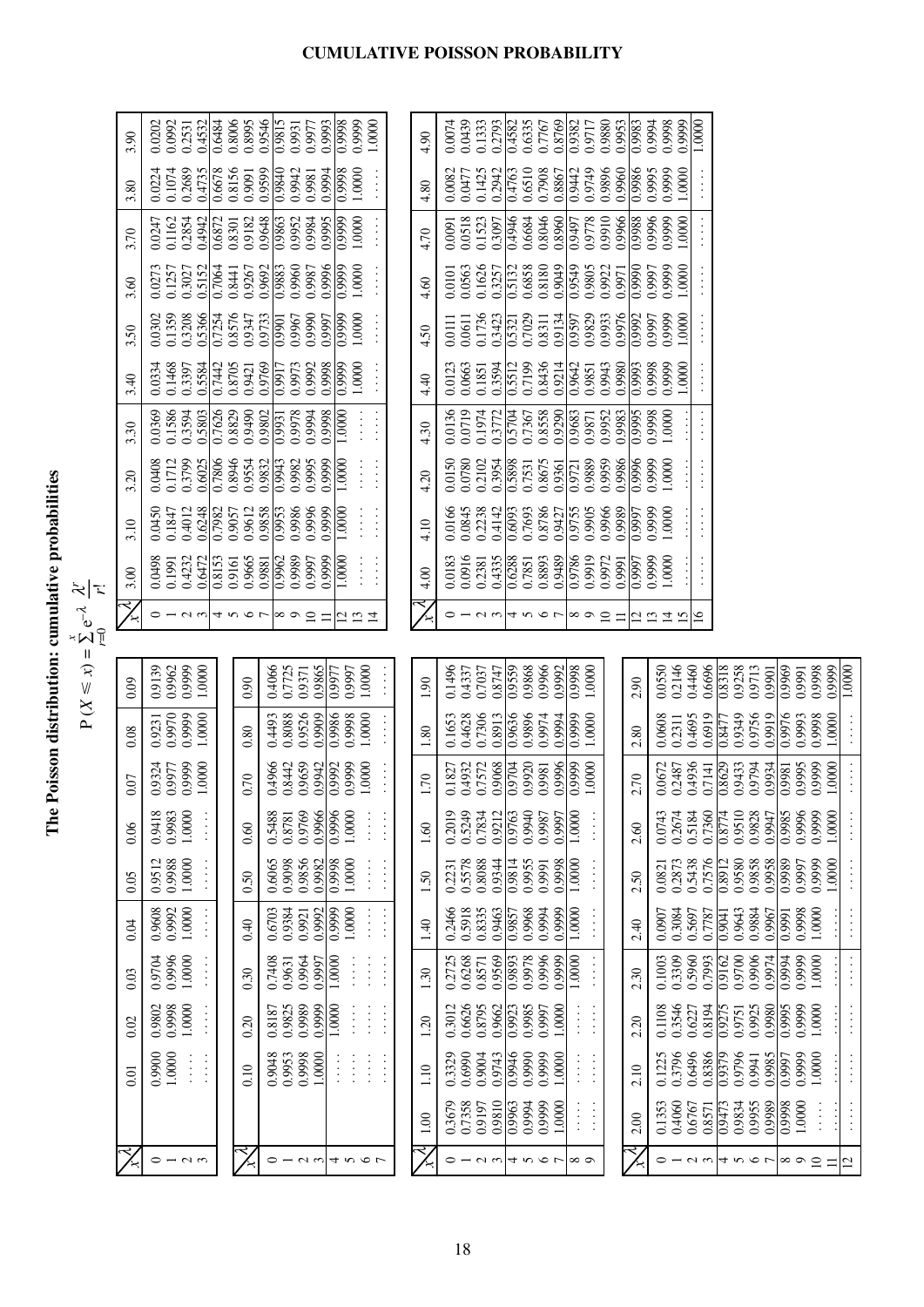### **CUMULATIVE POISSON PROBABILITY**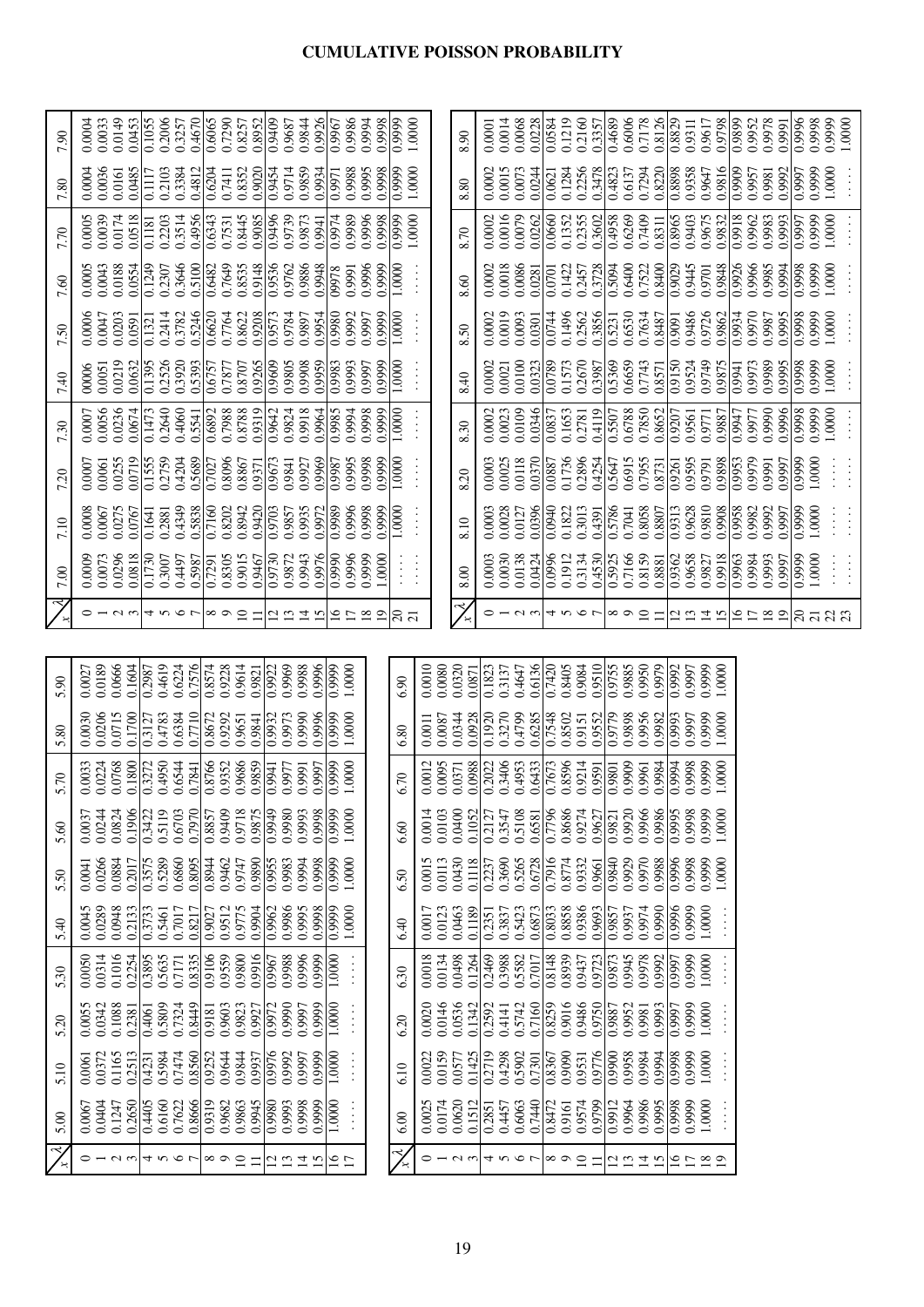|                    | 10.00                | 10.10                                                                                                                                                                                                                                                                                               | 10.20 | 10.30 | 10.40                                                                                                                                                                                                                                                                                 | 10.50                                                                                                                                                                                                                                                                                                           | 10.60  | 10.70 | 10.80                                                                                                                                                                                                                                                                                       | 10.90                                                                                                                                                                                                                                                                                   |
|--------------------|----------------------|-----------------------------------------------------------------------------------------------------------------------------------------------------------------------------------------------------------------------------------------------------------------------------------------------------|-------|-------|---------------------------------------------------------------------------------------------------------------------------------------------------------------------------------------------------------------------------------------------------------------------------------------|-----------------------------------------------------------------------------------------------------------------------------------------------------------------------------------------------------------------------------------------------------------------------------------------------------------------|--------|-------|---------------------------------------------------------------------------------------------------------------------------------------------------------------------------------------------------------------------------------------------------------------------------------------------|-----------------------------------------------------------------------------------------------------------------------------------------------------------------------------------------------------------------------------------------------------------------------------------------|
|                    | 0.0000               | 0.0000                                                                                                                                                                                                                                                                                              |       |       | 0.0000                                                                                                                                                                                                                                                                                |                                                                                                                                                                                                                                                                                                                 | 0000   |       | 0.0000                                                                                                                                                                                                                                                                                      | 0.0000                                                                                                                                                                                                                                                                                  |
|                    |                      | 0.0005                                                                                                                                                                                                                                                                                              |       |       |                                                                                                                                                                                                                                                                                       |                                                                                                                                                                                                                                                                                                                 | 0.0003 |       |                                                                                                                                                                                                                                                                                             | 0.0002                                                                                                                                                                                                                                                                                  |
|                    |                      |                                                                                                                                                                                                                                                                                                     |       |       |                                                                                                                                                                                                                                                                                       |                                                                                                                                                                                                                                                                                                                 |        |       |                                                                                                                                                                                                                                                                                             | 0.0013                                                                                                                                                                                                                                                                                  |
|                    |                      | 0.0026                                                                                                                                                                                                                                                                                              |       |       |                                                                                                                                                                                                                                                                                       | $\begin{array}{c} 0.0000 \\ 0.0003 \\ 0.0018 \\ 0.0018 \\ \hline \end{array}$                                                                                                                                                                                                                                   | 0.0017 |       |                                                                                                                                                                                                                                                                                             |                                                                                                                                                                                                                                                                                         |
|                    |                      |                                                                                                                                                                                                                                                                                                     |       |       |                                                                                                                                                                                                                                                                                       |                                                                                                                                                                                                                                                                                                                 |        |       |                                                                                                                                                                                                                                                                                             |                                                                                                                                                                                                                                                                                         |
|                    |                      |                                                                                                                                                                                                                                                                                                     |       |       |                                                                                                                                                                                                                                                                                       |                                                                                                                                                                                                                                                                                                                 |        |       |                                                                                                                                                                                                                                                                                             |                                                                                                                                                                                                                                                                                         |
|                    |                      |                                                                                                                                                                                                                                                                                                     |       |       |                                                                                                                                                                                                                                                                                       |                                                                                                                                                                                                                                                                                                                 |        |       |                                                                                                                                                                                                                                                                                             |                                                                                                                                                                                                                                                                                         |
|                    |                      | $\begin{array}{l} 774 \\ 0.0274 \\ 0.0634 \\ 0.111 \\ 0.211 \\ 0.311 \\ 0.455 \\ 0.508 \\ 0.083 \\ 0.000 \\ 0.000 \\ 0.000 \\ 0.000 \\ 0.000 \\ 0.000 \\ 0.000 \\ 0.000 \\ 0.000 \\ 0.000 \\ 0.000 \\ 0.000 \\ 0.000 \\ 0.000 \\ 0.000 \\ 0.000 \\ 0.000 \\ 0.000 \\ 0.000 \\ 0.000 \\ 0.000 \\ 0.$ |       |       | $\begin{array}{l} 0.0000 \\ 0.00001 \\ 0.00000 \\ 0.00000 \\ 0.00000 \\ 0.00000 \\ 0.00000 \\ 0.00000 \\ 0.00000 \\ 0.00000 \\ 0.00000 \\ 0.00000 \\ 0.00000 \\ 0.00000 \\ 0.00000 \\ 0.00000 \\ 0.00000 \\ 0.00000 \\ 0.00000 \\ 0.00000 \\ 0.00000 \\ 0.00000 \\ 0.00000 \\ 0.0000$ | $\frac{1}{0.021}$<br>$\frac{1}{0.0500}$<br>$\frac{1}{0.0500}$<br>$\frac{1}{0.0500}$<br>$\frac{1}{0.0500}$<br>$\frac{1}{0.0500}$<br>$\frac{1}{0.0500}$<br>$\frac{1}{0.0500}$<br>$\frac{1}{0.0500}$<br>$\frac{1}{0.0500}$<br>$\frac{1}{0.0500}$<br>$\frac{1}{0.0500}$<br>$\frac{1}{0.0500}$<br>$\frac{1}{0.0500}$ |        |       | $\begin{array}{l} 0.00011 \\ 0.0017 \\ 0.0017 \\ 0.0017 \\ 0.0017 \\ 0.0017 \\ 0.0000 \\ 0.0000 \\ 0.0000 \\ 0.0000 \\ 0.0000 \\ 0.0000 \\ 0.0000 \\ 0.0000 \\ 0.0000 \\ 0.0000 \\ 0.0000 \\ 0.0000 \\ 0.0000 \\ 0.0000 \\ 0.0000 \\ 0.0000 \\ 0.0000 \\ 0.0000 \\ 0.0000 \\ 0.0000 \\ 0.0$ | $\begin{array}{r} 0.0053 \\ 0.0162 \\ 0.0398 \\ 0.0488 \\ 0.01498 \\ 0.01498 \\ 0.01498 \\ 0.01498 \\ 0.0119 \\ 0.0119 \\ 0.0000 \\ 0.00000 \\ 0.00000 \\ 0.00000 \\ 0.00000 \\ 0.00000 \\ 0.00000 \\ 0.00000 \\ 0.00000 \\ 0.00000 \\ 0.00000 \\ 0.00000 \\ 0.00000 \\ 0.00000 \\ 0.0$ |
|                    |                      |                                                                                                                                                                                                                                                                                                     |       |       |                                                                                                                                                                                                                                                                                       |                                                                                                                                                                                                                                                                                                                 |        |       |                                                                                                                                                                                                                                                                                             |                                                                                                                                                                                                                                                                                         |
|                    |                      |                                                                                                                                                                                                                                                                                                     |       |       |                                                                                                                                                                                                                                                                                       |                                                                                                                                                                                                                                                                                                                 |        |       |                                                                                                                                                                                                                                                                                             |                                                                                                                                                                                                                                                                                         |
| ∞ っ 으 듸 을 을 풀 띄 !으 |                      |                                                                                                                                                                                                                                                                                                     |       |       |                                                                                                                                                                                                                                                                                       |                                                                                                                                                                                                                                                                                                                 |        |       |                                                                                                                                                                                                                                                                                             |                                                                                                                                                                                                                                                                                         |
|                    |                      |                                                                                                                                                                                                                                                                                                     |       |       |                                                                                                                                                                                                                                                                                       |                                                                                                                                                                                                                                                                                                                 |        |       |                                                                                                                                                                                                                                                                                             |                                                                                                                                                                                                                                                                                         |
|                    |                      |                                                                                                                                                                                                                                                                                                     |       |       |                                                                                                                                                                                                                                                                                       |                                                                                                                                                                                                                                                                                                                 |        |       |                                                                                                                                                                                                                                                                                             |                                                                                                                                                                                                                                                                                         |
|                    |                      |                                                                                                                                                                                                                                                                                                     |       |       |                                                                                                                                                                                                                                                                                       |                                                                                                                                                                                                                                                                                                                 |        |       |                                                                                                                                                                                                                                                                                             |                                                                                                                                                                                                                                                                                         |
|                    |                      |                                                                                                                                                                                                                                                                                                     |       |       |                                                                                                                                                                                                                                                                                       |                                                                                                                                                                                                                                                                                                                 |        |       |                                                                                                                                                                                                                                                                                             |                                                                                                                                                                                                                                                                                         |
|                    |                      |                                                                                                                                                                                                                                                                                                     |       |       |                                                                                                                                                                                                                                                                                       |                                                                                                                                                                                                                                                                                                                 |        |       |                                                                                                                                                                                                                                                                                             |                                                                                                                                                                                                                                                                                         |
|                    |                      |                                                                                                                                                                                                                                                                                                     |       |       |                                                                                                                                                                                                                                                                                       |                                                                                                                                                                                                                                                                                                                 |        |       |                                                                                                                                                                                                                                                                                             |                                                                                                                                                                                                                                                                                         |
|                    |                      |                                                                                                                                                                                                                                                                                                     |       |       |                                                                                                                                                                                                                                                                                       |                                                                                                                                                                                                                                                                                                                 |        |       |                                                                                                                                                                                                                                                                                             |                                                                                                                                                                                                                                                                                         |
| $\frac{8}{2}$      |                      |                                                                                                                                                                                                                                                                                                     |       |       |                                                                                                                                                                                                                                                                                       |                                                                                                                                                                                                                                                                                                                 |        |       |                                                                                                                                                                                                                                                                                             |                                                                                                                                                                                                                                                                                         |
|                    |                      |                                                                                                                                                                                                                                                                                                     |       |       |                                                                                                                                                                                                                                                                                       |                                                                                                                                                                                                                                                                                                                 |        |       |                                                                                                                                                                                                                                                                                             |                                                                                                                                                                                                                                                                                         |
|                    |                      |                                                                                                                                                                                                                                                                                                     |       |       |                                                                                                                                                                                                                                                                                       |                                                                                                                                                                                                                                                                                                                 |        |       |                                                                                                                                                                                                                                                                                             |                                                                                                                                                                                                                                                                                         |
|                    |                      |                                                                                                                                                                                                                                                                                                     |       |       |                                                                                                                                                                                                                                                                                       |                                                                                                                                                                                                                                                                                                                 |        |       |                                                                                                                                                                                                                                                                                             |                                                                                                                                                                                                                                                                                         |
| 83                 |                      |                                                                                                                                                                                                                                                                                                     |       |       |                                                                                                                                                                                                                                                                                       |                                                                                                                                                                                                                                                                                                                 |        |       |                                                                                                                                                                                                                                                                                             |                                                                                                                                                                                                                                                                                         |
|                    |                      |                                                                                                                                                                                                                                                                                                     |       |       |                                                                                                                                                                                                                                                                                       |                                                                                                                                                                                                                                                                                                                 |        |       |                                                                                                                                                                                                                                                                                             | 0.996                                                                                                                                                                                                                                                                                   |
|                    | $\frac{0000}{20000}$ |                                                                                                                                                                                                                                                                                                     |       |       |                                                                                                                                                                                                                                                                                       |                                                                                                                                                                                                                                                                                                                 |        |       |                                                                                                                                                                                                                                                                                             |                                                                                                                                                                                                                                                                                         |
|                    |                      | 0000                                                                                                                                                                                                                                                                                                |       |       | 0000                                                                                                                                                                                                                                                                                  | 0000                                                                                                                                                                                                                                                                                                            |        |       |                                                                                                                                                                                                                                                                                             | 0.9999                                                                                                                                                                                                                                                                                  |
|                    |                      |                                                                                                                                                                                                                                                                                                     |       |       |                                                                                                                                                                                                                                                                                       |                                                                                                                                                                                                                                                                                                                 |        | 0000  | $0000$ .                                                                                                                                                                                                                                                                                    | 0000                                                                                                                                                                                                                                                                                    |
|                    |                      |                                                                                                                                                                                                                                                                                                     |       |       |                                                                                                                                                                                                                                                                                       |                                                                                                                                                                                                                                                                                                                 |        |       |                                                                                                                                                                                                                                                                                             |                                                                                                                                                                                                                                                                                         |

|                                  | 00 <sub>c</sub> | 01.6  | 9.20 | 9.30                                                                                                                                                                                                                                                                  | 0.40   | 0.56                                                                                                                                                                                                                                                                  | 0.60                                                                                                                                                                                                                                                           | 0.70                                                                                                                                                                                                                                                                                    | 0.80                                                                                                                                                                                                                                                                                        | 0.90   |
|----------------------------------|-----------------|-------|------|-----------------------------------------------------------------------------------------------------------------------------------------------------------------------------------------------------------------------------------------------------------------------|--------|-----------------------------------------------------------------------------------------------------------------------------------------------------------------------------------------------------------------------------------------------------------------------|----------------------------------------------------------------------------------------------------------------------------------------------------------------------------------------------------------------------------------------------------------------|-----------------------------------------------------------------------------------------------------------------------------------------------------------------------------------------------------------------------------------------------------------------------------------------|---------------------------------------------------------------------------------------------------------------------------------------------------------------------------------------------------------------------------------------------------------------------------------------------|--------|
|                                  |                 |       |      | 0.0001                                                                                                                                                                                                                                                                |        | 0001                                                                                                                                                                                                                                                                  |                                                                                                                                                                                                                                                                | 0.0001                                                                                                                                                                                                                                                                                  | 0000(                                                                                                                                                                                                                                                                                       | 0000.  |
|                                  |                 |       |      | 0.0009                                                                                                                                                                                                                                                                | 0.0001 | 0.0008                                                                                                                                                                                                                                                                |                                                                                                                                                                                                                                                                |                                                                                                                                                                                                                                                                                         |                                                                                                                                                                                                                                                                                             | 0.0005 |
|                                  |                 |       |      |                                                                                                                                                                                                                                                                       |        |                                                                                                                                                                                                                                                                       |                                                                                                                                                                                                                                                                |                                                                                                                                                                                                                                                                                         |                                                                                                                                                                                                                                                                                             |        |
|                                  |                 |       |      | $\begin{smallmatrix} 1.0040 & 0.0040 & 0.0040 & 0.0040 & 0.0040 & 0.0040 & 0.0040 & 0.0040 & 0.0040 & 0.0040 & 0.0040 & 0.0040 & 0.0040 & 0.0040 & 0.0040 & 0.0040 & 0.0040 & 0.0040 & 0.0040 & 0.0040 & 0.0040 & 0.0040 & 0.0040 & 0.0040 & 0.0040 & 0.0040 & 0.004$ |        | $\begin{smallmatrix} 1.0040 & 0.0040 & 0.0040 & 0.0040 & 0.0040 & 0.0040 & 0.0040 & 0.0040 & 0.0040 & 0.0040 & 0.0040 & 0.0040 & 0.0040 & 0.0040 & 0.0040 & 0.0040 & 0.0040 & 0.0040 & 0.0040 & 0.0040 & 0.0040 & 0.0040 & 0.0040 & 0.0040 & 0.0040 & 0.0040 & 0.004$ | $\begin{array}{l} 0.0000\\ 0.00000\\ 0.00000\\ 0.00000\\ 0.00000\\ 0.00000\\ 0.00000\\ 0.00000\\ 0.00000\\ 0.00000\\ 0.00000\\ 0.00000\\ 0.00000\\ 0.00000\\ 0.00000\\ 0.00000\\ 0.00000\\ 0.00000\\ 0.00000\\ 0.00000\\ 0.00000\\ 0.00000\\ 0.00000\\ 0.0000$ | $\begin{array}{l} 0.0000 \\ 0.0035 \\ 0.01035 \\ 0.01035 \\ 0.01035 \\ 0.01035 \\ 0.01035 \\ 0.01035 \\ 0.01035 \\ 0.01035 \\ 0.01035 \\ 0.01035 \\ 0.01035 \\ 0.01035 \\ 0.01035 \\ 0.01035 \\ 0.01035 \\ 0.01035 \\ 0.01035 \\ 0.0000 \\ 0.0000 \\ 0.0000 \\ 0.0000 \\ 0.0000 \\ 0.0$ | $\begin{array}{l} 0.0006 \\ 0.0033 \\ 0.0120 \\ 0.0333 \\ 0.0120 \\ 0.0120 \\ 0.0133 \\ 0.0143 \\ 0.0158 \\ 0.01033 \\ 0.01033 \\ 0.01033 \\ 0.0000 \\ 0.0000 \\ 0.0000 \\ 0.0000 \\ 0.0000 \\ 0.0000 \\ 0.0000 \\ 0.0000 \\ 0.0000 \\ 0.0000 \\ 0.0000 \\ 0.0000 \\ 0.0000 \\ 0.0000 \\ 0$ | 1.0030 |
|                                  |                 |       |      |                                                                                                                                                                                                                                                                       |        |                                                                                                                                                                                                                                                                       |                                                                                                                                                                                                                                                                |                                                                                                                                                                                                                                                                                         |                                                                                                                                                                                                                                                                                             |        |
|                                  |                 |       |      |                                                                                                                                                                                                                                                                       |        |                                                                                                                                                                                                                                                                       |                                                                                                                                                                                                                                                                |                                                                                                                                                                                                                                                                                         |                                                                                                                                                                                                                                                                                             |        |
|                                  |                 |       |      |                                                                                                                                                                                                                                                                       |        |                                                                                                                                                                                                                                                                       |                                                                                                                                                                                                                                                                |                                                                                                                                                                                                                                                                                         |                                                                                                                                                                                                                                                                                             |        |
| प∽ ∽ ⊂ │∞ ञ ─ ─ │॒ ॒ ॒ ॒ ॒ ॒ ॒ ॒ |                 |       |      |                                                                                                                                                                                                                                                                       |        |                                                                                                                                                                                                                                                                       |                                                                                                                                                                                                                                                                |                                                                                                                                                                                                                                                                                         |                                                                                                                                                                                                                                                                                             |        |
|                                  |                 |       |      |                                                                                                                                                                                                                                                                       |        |                                                                                                                                                                                                                                                                       |                                                                                                                                                                                                                                                                |                                                                                                                                                                                                                                                                                         |                                                                                                                                                                                                                                                                                             |        |
|                                  |                 |       |      |                                                                                                                                                                                                                                                                       |        |                                                                                                                                                                                                                                                                       |                                                                                                                                                                                                                                                                |                                                                                                                                                                                                                                                                                         |                                                                                                                                                                                                                                                                                             |        |
|                                  |                 |       |      |                                                                                                                                                                                                                                                                       |        |                                                                                                                                                                                                                                                                       |                                                                                                                                                                                                                                                                |                                                                                                                                                                                                                                                                                         |                                                                                                                                                                                                                                                                                             |        |
|                                  |                 |       |      |                                                                                                                                                                                                                                                                       |        |                                                                                                                                                                                                                                                                       |                                                                                                                                                                                                                                                                |                                                                                                                                                                                                                                                                                         |                                                                                                                                                                                                                                                                                             |        |
|                                  |                 |       |      |                                                                                                                                                                                                                                                                       |        |                                                                                                                                                                                                                                                                       |                                                                                                                                                                                                                                                                |                                                                                                                                                                                                                                                                                         |                                                                                                                                                                                                                                                                                             |        |
|                                  |                 |       |      |                                                                                                                                                                                                                                                                       |        |                                                                                                                                                                                                                                                                       |                                                                                                                                                                                                                                                                |                                                                                                                                                                                                                                                                                         |                                                                                                                                                                                                                                                                                             |        |
|                                  |                 |       |      |                                                                                                                                                                                                                                                                       |        |                                                                                                                                                                                                                                                                       |                                                                                                                                                                                                                                                                |                                                                                                                                                                                                                                                                                         |                                                                                                                                                                                                                                                                                             |        |
|                                  |                 |       |      |                                                                                                                                                                                                                                                                       |        |                                                                                                                                                                                                                                                                       |                                                                                                                                                                                                                                                                |                                                                                                                                                                                                                                                                                         |                                                                                                                                                                                                                                                                                             |        |
|                                  |                 |       |      |                                                                                                                                                                                                                                                                       |        |                                                                                                                                                                                                                                                                       |                                                                                                                                                                                                                                                                |                                                                                                                                                                                                                                                                                         |                                                                                                                                                                                                                                                                                             |        |
|                                  |                 |       |      |                                                                                                                                                                                                                                                                       |        |                                                                                                                                                                                                                                                                       |                                                                                                                                                                                                                                                                |                                                                                                                                                                                                                                                                                         |                                                                                                                                                                                                                                                                                             |        |
|                                  |                 |       |      |                                                                                                                                                                                                                                                                       |        |                                                                                                                                                                                                                                                                       |                                                                                                                                                                                                                                                                |                                                                                                                                                                                                                                                                                         |                                                                                                                                                                                                                                                                                             |        |
|                                  |                 |       |      |                                                                                                                                                                                                                                                                       |        |                                                                                                                                                                                                                                                                       |                                                                                                                                                                                                                                                                |                                                                                                                                                                                                                                                                                         |                                                                                                                                                                                                                                                                                             |        |
|                                  |                 |       |      |                                                                                                                                                                                                                                                                       |        |                                                                                                                                                                                                                                                                       |                                                                                                                                                                                                                                                                |                                                                                                                                                                                                                                                                                         |                                                                                                                                                                                                                                                                                             |        |
|                                  |                 |       |      |                                                                                                                                                                                                                                                                       |        |                                                                                                                                                                                                                                                                       |                                                                                                                                                                                                                                                                |                                                                                                                                                                                                                                                                                         |                                                                                                                                                                                                                                                                                             |        |
|                                  |                 |       |      |                                                                                                                                                                                                                                                                       |        |                                                                                                                                                                                                                                                                       |                                                                                                                                                                                                                                                                |                                                                                                                                                                                                                                                                                         |                                                                                                                                                                                                                                                                                             |        |
|                                  | .000            | .0000 |      | 0000                                                                                                                                                                                                                                                                  |        | 1,9999                                                                                                                                                                                                                                                                |                                                                                                                                                                                                                                                                |                                                                                                                                                                                                                                                                                         |                                                                                                                                                                                                                                                                                             | 1.9999 |
|                                  |                 |       |      |                                                                                                                                                                                                                                                                       |        |                                                                                                                                                                                                                                                                       | $0000$ .                                                                                                                                                                                                                                                       |                                                                                                                                                                                                                                                                                         | 00001                                                                                                                                                                                                                                                                                       | 000    |
|                                  |                 |       |      |                                                                                                                                                                                                                                                                       |        |                                                                                                                                                                                                                                                                       |                                                                                                                                                                                                                                                                |                                                                                                                                                                                                                                                                                         |                                                                                                                                                                                                                                                                                             |        |

### **CUMULATIVE POISSON PROBABILITY**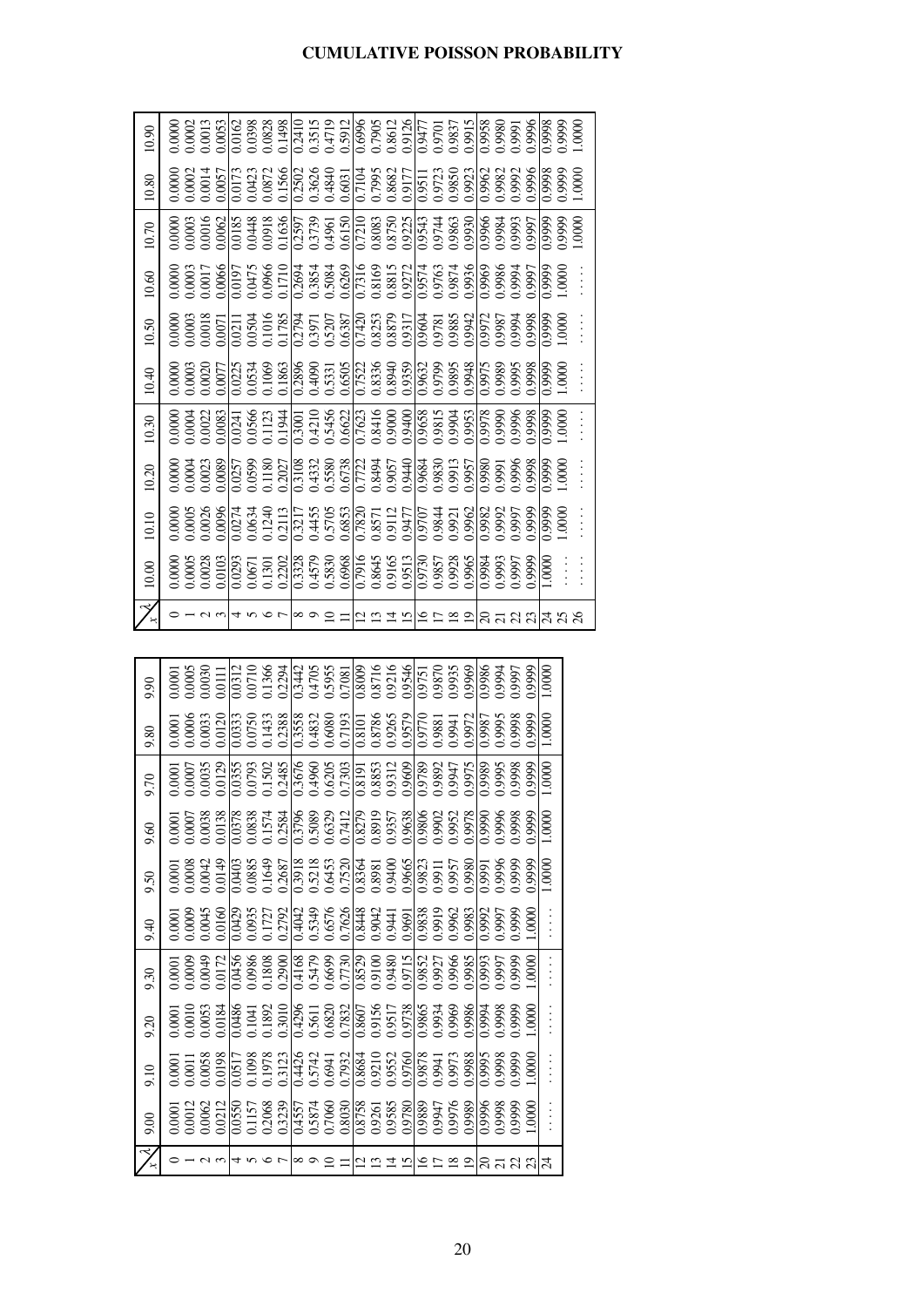### **CRITICAL VALUES FOR CORRELATION COEFFICIENTS**

Critical values for Spearman's rank correlation coefficient,  $r_{s}$ 

| $1/2\%$        | $1\%$       | 0.4593         | 0.4523                        | 0.4455                        | 0.4390 | 0.4328              | 0.4268 | 0.4211 | 0.4155   | 0.4103 | 0.405           | 0.4002        | 0.3955            | 0.3908   | 0.3865         | 0.3822          | 0.3781          | 0.3741         | 0.3702          | 0.3664         | 0.3628   | 0.3592         | 0.3558 | 0.3524              | 0.3492         | 0.3460              | 0.3429   | 0.3400 | 0.3370 | 0.3342         | 0.3314                      |
|----------------|-------------|----------------|-------------------------------|-------------------------------|--------|---------------------|--------|--------|----------|--------|-----------------|---------------|-------------------|----------|----------------|-----------------|-----------------|----------------|-----------------|----------------|----------|----------------|--------|---------------------|----------------|---------------------|----------|--------|--------|----------------|-----------------------------|
| $1\%$          | 2%          | 0.4185         | 0.4117                        | 0.4054                        | 0.3995 | 0.3936              | 0.3882 | 0.3829 | 0.3778   | 0.3729 | 0.3681          | 0.3636        | 0.3594            | 0.3550   | 0.3511         | 0.3470          | 0.3433          | 0.3396         | 0.3361          | 0.3326         | 0.3293   | 0.3260         | 0.3228 | 0.3198              | 0.3168         | 0.3139              | 0.3111   | 0.3083 | 0.3057 | 0.3030         | 0.3005                      |
| $2^{1}/_{2}\%$ | 5%          | 0.3560         | 0.3504                        | 0.3449                        | 0.3396 | 0.3347              | 0.3300 | 0.3253 | 0.3209   | 0.3168 | 0.3128          | 0.3087        | 0.3051            | 0.3014   | 0.2978         | 0.2945          | 0.2913          | 0.2880         | 0.2850          | 0.2820         | 0.2791   | 0.2764         | 0.2736 | 0.2710              | 0.2685         | 0.2659              | 0.2636   | 0.2612 | 0.2589 | 0.2567         | 0.2545                      |
| 5%             | 10%         | 0.3012         | 0.2962                        | 0.2914                        | 0.2871 | 0.2829              | 0.2788 | 0.2748 | 0.2710   | 0.2674 | 0.2640          | 0.2606        | 0.2574            | 0.2543   | 0.2513         | 0.2484          | 0.2456          | 0.2429         | 0.2403          | 0.2378         | 0.2353   | 0.2329         | 0.2307 | 0.2284              | 0.2262         | 0.2242              | 0.2221   | 0.2201 | 0.2181 | 0.2162         | 0.2144                      |
|                |             |                | $\mathbf{\Omega}$<br>$\omega$ | $\omega$<br>$\omega$ $\omega$ | 4      | S<br>$\mathfrak{g}$ |        | 37     | 38       | 39     | $\overline{40}$ | $\frac{1}{4}$ | $\frac{4}{3}$     | 43       | $\frac{4}{3}$  | 45              | $\frac{4}{6}$   | 47             | 48              | $\frac{1}{4}$  | 50       | 51             | 52     | $\mathfrak{c}$<br>5 | 4<br>ŋ         | S<br>$\overline{5}$ | 56       | 57     | 58     | Q<br>$\bar{5}$ | $\Im$                       |
| 1-Tail Test    | 2-Tail Test |                |                               |                               |        |                     |        |        |          |        |                 |               |                   |          |                |                 |                 |                |                 |                |          |                |        |                     |                |                     |          |        |        |                |                             |
| $1/2\%$        | $1\%$       |                |                               |                               | I      | J.                  | 00001  | 0.9286 | 0.8810   | 0.8333 | 0.7939          | 0.7545        | 0.7273            | 0.7033   | 0.6791         | 0.6536          | 0.6353          | 0.6176         | 0.5996          | 0.5842         | 0.5699   | 0.5558         | 0.5438 | 0.5316              | 0.5209         | 0.5108              | 0.5009   | 0.4915 | 0.4828 | 0.4749         | 0.4670                      |
| $1\%$          | $2\%$       |                |                               |                               |        | 1.0000              | 0.9429 | 0.8929 | 0.8333   | 0.7833 | 0.7455          | 0.7091        | 0.6783            | 0.6484   | 0.6264         | 0.6036          | 0.5824          | 0.5662         | 0.5501          | 0.5351         | 0.5218   | 0.5091         | 0.4975 | 0.4862              | 0.4757         | 0.4662              | 0.4571   | 0.4487 | 0.4401 | 0.4325         | 0.4251                      |
| $2^{1/2}$      | 5%          |                |                               |                               |        | .0000               | 0.8857 | 0.7857 | 0.7381   | 0.7000 | 0.6485          | 0.6182        | 0.5874            | 0.5604   | 0.5385         | 0.5214          | 0.5029          | 0.4877         | 0.4716          | 0.4596         | 0.4466   | 0.4364         | 0.4252 | 0.4160              | 0.4070         | 0.3977              | 0.3901   | 0.3828 | 0.3755 | 0.3685         | 0.3624                      |
| 5%             | 10%         | I              | $\overline{\phantom{a}}$      | I                             | 1.0000 | 0.9000              | 0.8286 | 0.7143 | 0.6429   | 0.6000 | 0.5636          | 0.5364        | 0.5035            | 0.4835   | 0.4637         | 0.4464          | 0.4294          | 0.4142         | 0.4014          | 0.3912         | 0.3805   | 0.3701         | 0.3608 | 0.3528              | 0.3443         | 0.3369              | 0.3306   | 0.3242 | 0.3180 | 0.3118         | 0.3063                      |
|                |             | z              | $\omega$ $\omega$             |                               | 4      | S                   |        | っ い    | $\infty$ | ○      | $\Omega$        |               | $\mathbf{\Omega}$ | $\omega$ | $\overline{4}$ | $\overline{15}$ | $\overline{16}$ | $\Box$         | $\overline{18}$ | $\overline{0}$ | $\Omega$ | $\overline{c}$ | 22     | 23                  | $\overline{c}$ | 25                  | $\delta$ | 27     | 28     | $\overline{c}$ | $\mathcal{S}^{\mathcal{O}}$ |
|                |             |                |                               |                               |        |                     |        |        |          |        |                 |               |                   |          |                |                 |                 |                |                 |                |          |                |        |                     |                |                     |          |        |        |                |                             |
| $1/2\%$        | $1\%$       | 0.4556         | 0.4487                        | 0.4421                        | 0.4357 | 0.4296              | 0.4238 | 0.4182 | 0.4128   | 0.4076 | 0.4026          | 0.3978        | 0.3932            | 0.3887   | 0.3843         | 0.3801          | 0.3761          | 0.3721         | 0.3683          | 0.3646         | 0.3610   | 0.3575         | 0.3542 | 0.3509              | 0.3477         | 0.3445              | 0.3415   | 0.3385 | 0.3357 | 0.3328         | 0.3301                      |
| $1\%$          | 2%          | 0.4158         | 0.4093                        | 0.4032                        | 0.3972 | 0.3916              | 0.3862 | 0.3810 | 0.3760   | 0.3712 | 0.3665          | 0.3621        | 0.3578            | 0.3536   | 0.3496         | 0.3457          | 0.3420          | 0.3384         | 0.3348          | 0.3314         | 0.3281   | 0.3249         | 0.3218 | 0.3188              | 0.3158         | 0.3129              | 0.3102   | 0.3074 | 0.3048 | 0.3022         | 0.2997                      |
| $2^{1}/_{2}\%$ | 5%          | 0.3550         | 0.3494                        | 0.3440                        | 0.3388 | 0.3338              | 0.3291 | 0.3246 | 0.3202   | 0.3160 | 0.3120          | 0.3081        | 0.3044            | 0.3008   | 0.2973         | 0.2940          | 0.2907          | 0.2876         | 0.2845          | 0.2816         | 0.2787   | 0.2759         | 0.2732 | 0.2706              | 0.2681         | 0.2656              | 0.2632   | 0.2609 | 0.2586 | 0.2564         | 0.2542                      |
| 5%             | 10%         | 0.3009         | 0.2960                        | 0.2913                        | 0.2869 | 0.2826              | 0.2785 | 0.2746 | 0.2709   | 0.2673 | 0.2638          | 0.2605        | 0.2573            | 0.2542   | 0.2512         | 0.2483          | 0.2455          | 0.2429         | 0.2403          | 0.2377         | 0.2353   | 0.2329         | 0.2306 | 0.2284              | 0.2262         | 0.2241              | 0.222    | 0.2201 | 0.2181 | 0.2162         | .2144                       |
| 1-Tail Test    | 2-Tail Test | $\overline{5}$ | 32                            | 33                            | 34     | 35                  | 36     | 57     | 38       | 39     | $\Theta$        | ₹             | $\vartheta$       | 43       | 4              | 45              | $\frac{6}{4}$   | $\overline{4}$ | $\frac{8}{3}$   | $\frac{9}{4}$  | $\delta$ | 51             | 52     | 53                  | 24             | 55                  | 56       | 57     | 58     | 59             | 8                           |
|                |             |                |                               |                               |        |                     |        |        |          |        |                 |               |                   |          |                |                 |                 |                |                 |                |          |                |        |                     |                |                     |          |        |        |                |                             |
| $1/2\%$        | $1\%$       | ı              |                               | 0.9999                        | 0.9900 | 0.9587              | 0.9172 | 0.8745 | 0.8343   | 0.7977 | 0.7646          | 0.7348        | 0.7079            | 0.6835   | 0.6614         | 0.6411          | 0.6226          | 0.6055         | 0.5897          | 0.5751         | 0.5614   | 0.5487         | 0.5368 | 0.5256              | 0.5151         | 0.5052              | 0.4958   | 0.4869 | 0.4785 | 0.4705         | 0.4629                      |
| $1\%$          | 2%          | I              |                               | 0.9995                        | 0.9800 | 0.9343              | 0.8822 | 0.8329 | 0.7887   | 0.7498 | 0.7155          | 0.6851        | 0.6581            | 0.6339   | 0.6120         | 0.5923          | 0.5742          | 0.5577         | 0.5425          | 0.5285         | 0.5155   | 0.5034         | 0.4921 | 0.4815              | 0.4716         | 0.4622              | 0.4534   | 0.4451 | 0.4372 | 0.4297         | 0.4226                      |
|                |             | I              |                               | 0.9969                        | 0.9500 | 0.8783              | 0.8114 | 0.7545 | 0.7067   | 0.6664 | 0.6319          | 0.6021        | 0.5760            | 0.5529   | 0.5324         | 0.5140          | 0.4973          | 0.4821         | 0.4683          | 0.4555         | 0.4438   | 0.4329         | 0.4227 | 0.4132              | 0.4044         | 0.3961              | 0.3882   | 0.3809 | 0.3739 | 0.3673         | 0.3610                      |
| $2^{1/5}$ %    | 5%          |                |                               |                               |        |                     |        |        |          |        |                 |               |                   |          |                |                 |                 |                |                 |                |          |                |        |                     |                |                     |          |        |        |                |                             |
| 5%             | $10\%$      | T              |                               | 0.9877                        | 0.9000 | 0.8054              | 0.7293 | 0.6694 | 0.6215   | 0.5822 | 0.5494          | 0.5214        | 0.4973            | 0.4762   | 0.4575         | 0.4409          | 0.4259          | 0.4124         | 0.4000          | 0.3887         | 0.3783   | 0.3687         | 0.3598 | 0.3515              | 0.3438         | 0.3365              | 0.3297   | 0.3233 | 0.3172 | 0.3115         | 0.3061                      |

**Critical values for the product moment correlation coefficient,** *r* **Critical values for Spearman's rank correlation coefficient,** *rs* Critical values for the product moment correlation coefficient, r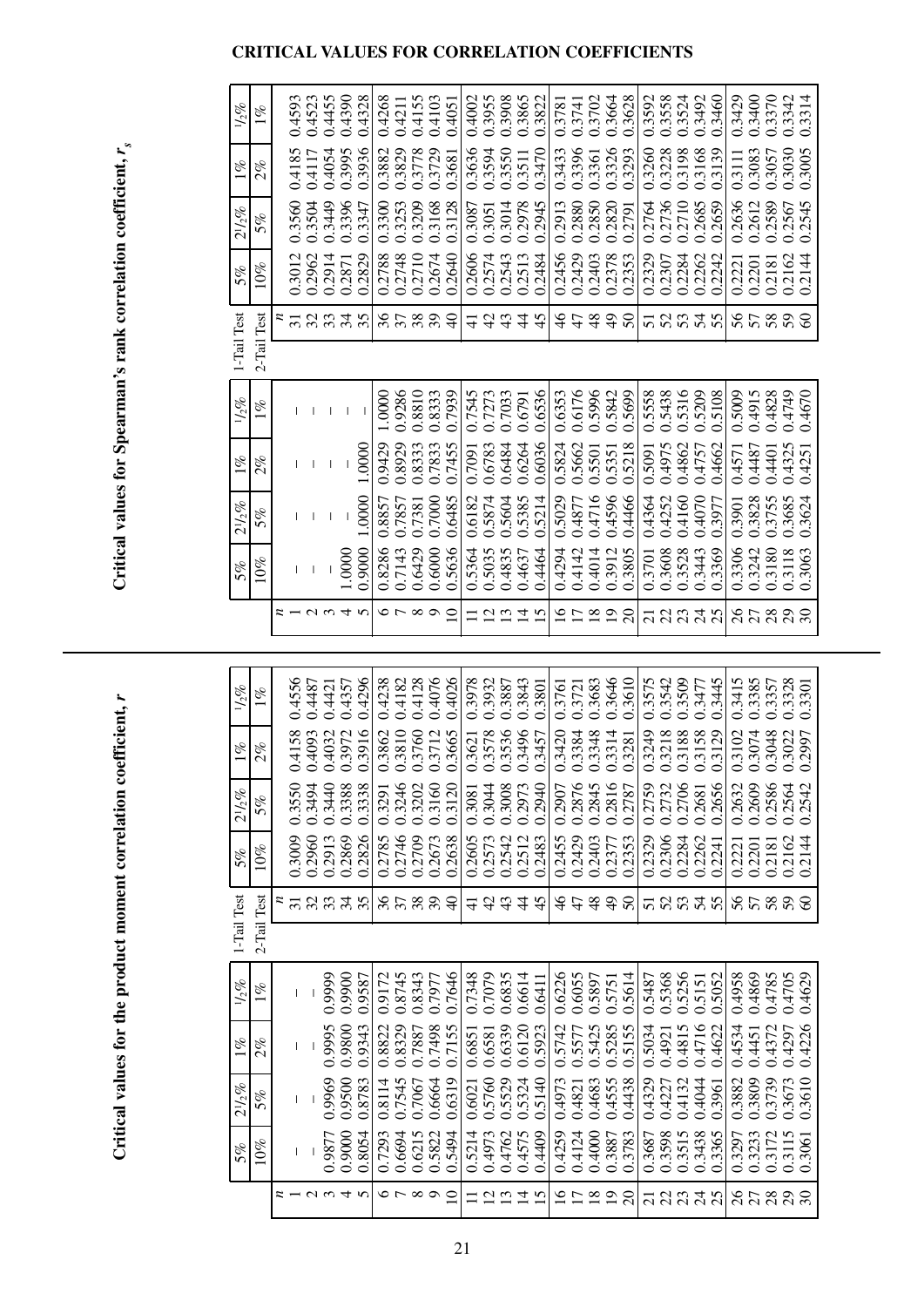|                     |                |               |                                   |               |                 |                    |                                        |                                           |                                       |                                                   |                                              |                                                                                     | The Inverse Normal function: values of $\Phi^{-1}(p)$ | $\ensuremath{\mathsf{II}}$                                                    | Z                                                                           |                                     |
|---------------------|----------------|---------------|-----------------------------------|---------------|-----------------|--------------------|----------------------------------------|-------------------------------------------|---------------------------------------|---------------------------------------------------|----------------------------------------------|-------------------------------------------------------------------------------------|-------------------------------------------------------|-------------------------------------------------------------------------------|-----------------------------------------------------------------------------|-------------------------------------|
|                     |                |               |                                   |               |                 | d                  | 800                                    | $\overline{5}$                            | .002                                  | 003                                               | 004                                          | 005                                                                                 | 006                                                   | $\overline{00}$                                                               | 008                                                                         | 009                                 |
|                     |                |               |                                   |               |                 |                    |                                        |                                           |                                       |                                                   |                                              |                                                                                     |                                                       |                                                                               |                                                                             |                                     |
|                     |                |               | N(0, 1)                           |               |                 |                    |                                        |                                           |                                       |                                                   |                                              |                                                                                     |                                                       |                                                                               |                                                                             |                                     |
|                     |                |               |                                   |               |                 | <u>ទីកុម្ពស្ពឺ</u> | 0000<br>0250<br>0505<br>0000           | 0025<br>0276<br>0527<br>0778<br>1030      | 0050<br>0301<br>0552<br>0553<br>055   | 0075<br>0326<br>0877<br>1080<br>1080              | 0100<br>0351<br>0602<br>0853<br>1105         | 0125<br>0376<br>0627<br>1130<br>1130                                                | 0150<br>0401<br>0652<br>1156<br>1156                  | 175<br>0426<br>0677<br>0821<br>1181                                           | <br>  250336<br>  25091                                                     | 0226<br>0478<br>050021<br>05000     |
|                     |                |               |                                   |               |                 |                    |                                        |                                           |                                       |                                                   |                                              |                                                                                     |                                                       |                                                                               |                                                                             |                                     |
|                     | (add)          |               |                                   |               |                 | នៃក្នុងមួ          | 1257<br>1510<br>1764<br>2015           | 1282<br>1535<br>1789<br>2045<br>2301      | 1307<br>1560<br>1815<br>18227         | 1332<br>15840<br>1840<br>2055                     | 1358<br>11611<br>11866<br>121218             | 1383<br>1637<br>1891<br>21404<br>2404                                               | 1408<br>1662<br>19173<br>2430                         | 1434<br>1687<br>1942<br>2456                                                  | 1459<br>17136824<br>17132482                                                | 1484<br>1738<br>1993<br>1808        |
|                     |                |               |                                   |               |                 |                    |                                        |                                           |                                       |                                                   |                                              |                                                                                     |                                                       |                                                                               |                                                                             |                                     |
| ₹<br>$\mathfrak{g}$ |                | $\circ$       | $\overline{ }$                    | $\infty$      | $\circ$         |                    |                                        |                                           |                                       |                                                   |                                              |                                                                                     |                                                       |                                                                               |                                                                             |                                     |
| 으 으 으               |                |               |                                   |               |                 |                    |                                        |                                           |                                       |                                                   |                                              |                                                                                     |                                                       |                                                                               |                                                                             |                                     |
|                     | 19             |               |                                   |               | 35              |                    |                                        |                                           |                                       |                                                   |                                              |                                                                                     |                                                       |                                                                               |                                                                             |                                     |
| v                   | $\frac{9}{18}$ | ನ ನ ಇ ಇ ಇ     | ននគនន                             | 7.88          | 34              | <b>SESSE</b>       | 2533<br>27955<br>2885<br>2886          | 2559<br>2819<br>29345<br>3611             | 25845<br>2845<br>2007<br>2008<br>2008 | 2611<br>2871<br>353865<br>3665                    | 2637<br>2898<br>25425<br>2692                | 2663<br>292451<br>2935519                                                           | 089<br>09503474<br>00034745                           | 151588872                                                                     | 2741<br>2008<br>2008<br>2019                                                |                                     |
|                     |                |               |                                   |               | 32              |                    |                                        |                                           | .3907                                 |                                                   |                                              |                                                                                     |                                                       |                                                                               |                                                                             |                                     |
| $\overline{10}$     |                |               | ನ ನಿ                              |               | $\overline{31}$ |                    |                                        |                                           | 4179                                  |                                                   |                                              |                                                                                     |                                                       |                                                                               |                                                                             |                                     |
| $\overline{10}$     | ७              | ഉ             |                                   |               | 29              |                    |                                        |                                           |                                       |                                                   |                                              |                                                                                     |                                                       |                                                                               |                                                                             |                                     |
| $\circ$             | 츠<br>v         | $\infty$<br>□ | $\overline{19}$<br>$\overline{z}$ | <b>ភន</b> ដនន | 25              | 33533              | 853<br>1125<br>1457<br>1444            | 880<br>1527<br>1527<br>1587<br>1587       | 4454<br>4733<br>5015                  | <br> 2022<br> 2023<br> 2024<br> 2022              | 2014<br>1110<br>1110<br>1102<br>1102<br>1102 | $\begin{array}{r} 880 \\ 894 \\ 491 \\ 8101 \\ 101 \end{array}$                     | 01689420<br>0289451<br>044445                         | 1943<br>195874<br>194445158                                                   | $\begin{array}{c} 1644400 \\ 462000 \\ 462100 \\ 471000 \\ 187 \end{array}$ | 4097<br>4372<br>4930<br>49305       |
| $\infty$            |                |               |                                   |               |                 |                    |                                        |                                           |                                       |                                                   |                                              |                                                                                     |                                                       |                                                                               |                                                                             |                                     |
|                     |                |               |                                   |               | ಸ               |                    |                                        |                                           |                                       |                                                   |                                              |                                                                                     |                                                       |                                                                               |                                                                             |                                     |
|                     |                |               |                                   |               | $\overline{19}$ |                    |                                        |                                           |                                       |                                                   |                                              |                                                                                     |                                                       |                                                                               |                                                                             |                                     |
|                     |                |               |                                   | v             | ≌               |                    | 1133888<br>1158888<br>11589            | $\frac{773}{5563}$<br>5563<br>5464        | 5302<br>5588895<br>5588895            |                                                   | 5359<br>5651<br>5948<br>5557                 |                                                                                     | 0299<br>0209<br>0209<br>0209                          |                                                                               |                                                                             | 888813<br>668865                    |
|                     |                | Q             |                                   | $\mathbf{C}$  | ᅺ               |                    |                                        |                                           |                                       |                                                   |                                              |                                                                                     |                                                       |                                                                               |                                                                             |                                     |
|                     |                |               |                                   |               |                 |                    |                                        |                                           |                                       |                                                   |                                              |                                                                                     |                                                       |                                                                               |                                                                             |                                     |
|                     |                |               |                                   |               |                 |                    |                                        |                                           |                                       |                                                   |                                              |                                                                                     |                                                       |                                                                               |                                                                             |                                     |
|                     |                |               |                                   |               |                 | <u>Stuurluktus</u> | 6745<br>17063<br>17288<br>1759<br>1769 | 6776<br>17095<br>17156<br>1716<br>1716    | 221275<br>2217779<br>2023<br>2023     | 53023<br>53033620065232<br>53036200652323         | 6871<br>71921<br>7521<br>7858<br>78204       |                                                                                     | 6935<br>1758871<br>677588<br>68774                    | 5446<br>5740<br>5831 1050<br>5831 1050<br>5770 1051<br>5440 1051<br>5440 1051 | 5476<br>576822 37655<br>57682 37655<br>57682 37655                          | 1637<br>08887.7.368<br>0887.7.7.9   |
|                     |                |               |                                   |               |                 |                    |                                        |                                           |                                       |                                                   |                                              |                                                                                     |                                                       |                                                                               |                                                                             |                                     |
|                     |                |               |                                   |               |                 | <u>Sazaz</u>       | 8355999                                |                                           | 8853<br>8853<br>889901                | 1838<br>889861<br>1007<br>1007                    | 8507<br>8927<br>89307                        | 8965<br>8965<br>89345<br>91015                                                      | 8633<br>9002<br>9385<br>9782<br>1.019                 | 8669<br>864222<br>8693224                                                     | 8705<br>9078<br>9463<br>9863<br>91.028                                      | 8742<br>8116<br>800321<br>8000232   |
|                     |                |               |                                   |               |                 |                    |                                        |                                           |                                       |                                                   |                                              |                                                                                     |                                                       |                                                                               |                                                                             |                                     |
|                     |                |               |                                   |               |                 |                    |                                        |                                           |                                       |                                                   | $\overline{5}$                               |                                                                                     |                                                       |                                                                               |                                                                             |                                     |
|                     |                |               |                                   |               |                 |                    |                                        |                                           |                                       |                                                   |                                              |                                                                                     |                                                       |                                                                               |                                                                             |                                     |
|                     |                |               |                                   |               |                 |                    |                                        |                                           |                                       |                                                   |                                              |                                                                                     |                                                       |                                                                               |                                                                             |                                     |
|                     |                |               |                                   |               |                 | 28228              |                                        | $\frac{135}{1.381}$                       | 1.045<br>1.086<br>1.1857<br>1.237     | $-0.04184$<br>$-1.04184$<br>$-1.0434$             | 1.054<br>1.099<br>1.195<br>1.248             | 1.550<br>1.550<br>1.554<br>1.554                                                    | 198588                                                | 672258                                                                        | $\frac{1}{1155}$                                                            | <b>1622</b><br>1622<br>1622<br>1622 |
|                     |                |               |                                   |               |                 |                    |                                        |                                           |                                       |                                                   |                                              |                                                                                     |                                                       |                                                                               |                                                                             |                                     |
|                     |                |               |                                   |               |                 | 85883              | 1341<br>1.3415<br>1.476<br>1.555       | $\frac{287}{347}$                         | $\frac{293}{1.353}$                   |                                                   | 1.305<br>1.366<br>1.506<br>1.589             | $\frac{1}{2}$ $\frac{1}{2}$ $\frac{1}{4}$ $\frac{1}{2}$ $\frac{1}{8}$ $\frac{1}{8}$ | 201409<br>201409                                      | 384556                                                                        | $328$<br>3234588                                                            | 5588455                             |
|                     |                |               |                                   |               |                 |                    |                                        |                                           |                                       |                                                   |                                              |                                                                                     |                                                       |                                                                               |                                                                             |                                     |
|                     | differences    |               |                                   |               |                 |                    |                                        | 483                                       | 1.491                                 | .581                                              |                                              |                                                                                     |                                                       |                                                                               |                                                                             |                                     |
|                     | unirustworthy  |               |                                   |               |                 |                    |                                        |                                           |                                       |                                                   |                                              |                                                                                     |                                                       |                                                                               |                                                                             |                                     |
|                     |                |               |                                   |               |                 | 5,55,8,8           |                                        |                                           |                                       |                                                   | 1.585                                        |                                                                                     | 1285.<br>2021                                         |                                                                               | .728                                                                        | $\frac{62}{1}$                      |
|                     |                |               |                                   |               |                 |                    |                                        |                                           |                                       |                                                   | .943                                         |                                                                                     |                                                       |                                                                               |                                                                             |                                     |
|                     |                |               |                                   |               |                 |                    | 1.573<br>1.781<br>1.881<br>2.326       | 1.655<br>1.762<br>1.396<br>2.366<br>2.362 | 1.665<br>1.774<br>1.910<br>1.92409    | $\frac{1.675}{1.787}$<br>1.787<br>1.927<br>2.1457 | 2.144                                        | 1.695<br>1.812<br>1.960<br>2.576                                                    | 2.197                                                 | 1717<br>1.8385<br>1.995<br>2.748                                              | 2.014<br>2.257<br>2.878                                                     | $\frac{1.866}{2.290}$               |
|                     |                |               |                                   |               |                 |                    |                                        |                                           |                                       |                                                   |                                              |                                                                                     |                                                       |                                                                               |                                                                             |                                     |

**The Normal distribution: values of**  The Normal distribution: values of  $\Phi(z) = p$ 

The table gives the probability,  $p$ , of a<br>random variable distributed as  $N(0, 1)$ <br>being less than z. *random variable distributed as* N(0, 1) *The table gives the probability, p, of a being less than z*.

*z p*

| $i$ in initial $i$ |                 | ب<br>ب       |                                           | ب ب           | ب ب             | ب                       | ب ب            |                                  | نسا نسا نسا نسا نسا |                 |                 |                               |             | نسا نسا نسا نسا نسا |                 |                            |                             |      | ထံထံထံထံထံ |       |         |                      | ထံထံထံထံထံ |                      |              | ojojojoj    |               |                  |      | ojojojoj         |  |
|--------------------|-----------------|--------------|-------------------------------------------|---------------|-----------------|-------------------------|----------------|----------------------------------|---------------------|-----------------|-----------------|-------------------------------|-------------|---------------------|-----------------|----------------------------|-----------------------------|------|------------|-------|---------|----------------------|------------|----------------------|--------------|-------------|---------------|------------------|------|------------------|--|
|                    |                 |              |                                           |               |                 |                         |                |                                  |                     |                 |                 |                               |             |                     |                 |                            |                             |      |            |       |         |                      |            |                      |              |             |               |                  |      |                  |  |
|                    | ç               | 88837        |                                           |               | $\overline{31}$ | $^{29}$                 | 27             | 23                               | $\overline{c}$      | $\overline{19}$ | $\overline{16}$ | $\overline{4}$ $\overline{2}$ |             |                     | $\sigma$        | $\infty$ $\infty$ $\infty$ |                             |      | ⇉          |       |         | 4 9 9 9              |            |                      |              |             |               |                  |      |                  |  |
|                    | ${}^{\circ}$    | 22222        |                                           |               |                 |                         |                | <b>ភន</b> ដនន                    | $\overline{18}$     | 16              | $\overline{15}$ | $\mathbf{1}$                  | $\Box$      | ≘                   | $\infty$ $\sim$ |                            | $\circ$ $\circ$             |      |            |       |         | するろひろ                |            |                      |              |             |               |                  |      |                  |  |
|                    | $\overline{ }$  | ននគន         |                                           | $\mathcal{S}$ | R               |                         | $\overline{c}$ | $\overline{19}$<br>$\frac{8}{2}$ |                     | ⋣               | نى              |                               | $\supseteq$ |                     |                 |                            | $\sigma v 4$                |      |            |       |         |                      |            |                      |              |             |               |                  |      |                  |  |
|                    | ७               | ನ ನ ಬ ಬ ಬ    |                                           |               |                 | $\overline{0}$          | $\approx$      |                                  |                     | $\simeq$        |                 | $\supseteq$                   | $\infty$    |                     | ہ               | $v \sim 4$                 |                             | 뉙    |            |       |         | m N N N -            |            |                      |              |             | unirustworthy |                  |      |                  |  |
| (add)              | 5               | $\Omega$     | 8998                                      |               |                 |                         | $\overline{5}$ | $\overline{4}$<br>$\mathbf{L}$   |                     | 22000           |                 |                               |             |                     |                 | $\overline{4}$             | 4 W                         |      |            | 9 V V |         |                      |            |                      |              | differences |               |                  |      |                  |  |
|                    | 4               |              | <u>a a a</u>                              | 그             | ⋣               |                         | $\mathbf{c}$   | $\subseteq$                      |                     | $\infty$ $\sim$ |                 | $\circ$                       |             |                     |                 | നനവ                        |                             |      |            |       |         |                      |            |                      |              |             |               |                  |      |                  |  |
|                    | 3               |              | $\omega$ $\omega$                         |               | ≘               | $\supseteq$             | ⌒              | ${}^{\circ}$<br>$\infty$         |                     | ৩               | $\circ$         | $\sim$ 4                      |             |                     |                 | m U U                      |                             |      |            |       |         |                      |            |                      |              |             |               |                  |      |                  |  |
|                    | $\mathbf{\sim}$ |              | $\infty$ $\infty$                         | $\infty$ r    |                 |                         |                | $\circ$                          |                     |                 | ਚ               |                               |             |                     |                 |                            |                             |      |            |       |         |                      |            |                      |              |             |               |                  |      |                  |  |
|                    |                 |              | ↴                                         | ₹             | $\sim$          | $\sim$                  |                | $\omega \omega \omega$           |                     | a a a a -       |                 |                               |             |                     |                 |                            |                             |      | 00         |       | $\circ$ | $\circ$<br>$\subset$ |            |                      |              |             |               |                  |      |                  |  |
|                    | $\otimes$       | 5359<br>5753 | 6141                                      | 6879<br>6517  | 7224            | 7549                    | 7852           | 8389<br>8133                     | 8621                | 8830            | 9015            | 9177                          | 9319        | 9441                | 9545            | 9633                       | 9706                        | 9767 | 9817       | 9857  | 9890    | 916<br>9936          | 9952       | 9964                 | 9974<br>9981 | 9986        | 9990          | 9993             | 9995 | 9997<br>9998     |  |
|                    | $\infty$        | 5319<br>5714 | 6103                                      | 6480<br>6844  | 7190            | 7517                    | 7823           | 8106<br>8365                     | 8599                | 8810            | 8997            | 9162                          | 9306        | 9429                | 9535            | 9625                       | 9699                        | 9761 | 9812       | 9854  | 9887    | 9913<br>9934         | 9951       | 9963                 | 9973<br>9980 | 9986        | 9990          | 9993             | 9995 | 9996<br>997      |  |
|                    | <b>S</b>        | 5279<br>5675 | 6064                                      | 6443<br>6808  | 7157            | 7486                    | 7794           | 8078<br>8340                     | 8577                | 8790            | 8980            | 9147                          | 9292        | 9418                | 9525            | 9616                       | 9693                        | 9756 | 9808       | 9850  | 9884    | 9932<br>9911         | 949        | 9962                 | 9972<br>9979 | 9985        | 9989          | 9992             | 9995 | 9996<br>9997     |  |
|                    | ঙ               | 5636<br>5239 | 6026                                      | 6406<br>6772  | 7123            | 7454                    | 7764           | 8315<br>8051                     | 8554                | 8770            | 8962            | 9131                          | 9279        | 9406                | 9515            | 9608                       | 9686                        | 9750 | 9803       | 9846  | 9881    | 9009<br>9931         | 9948       | 9961<br>9971         | 979          | 9985        | 9989          | 9992             | 994  | 9996<br>9997     |  |
|                    | $\delta$        | 5596<br>5199 | 5987                                      | 6368<br>6736  | 7088            | 7422                    | 7734           | 8023<br>8289                     | 8531                | 8749            | 8944            | 9115                          | 9265        | 9394                | 9505            | 9599                       | 9678                        | 9744 | 9798       | 9842  | 9878    | 9906<br>929          | 946        | 9960                 | 970<br>978   | 9984        | 9989          | 9992             | 994  | 9996<br>9997     |  |
|                    | F               | 5160<br>5557 | 5948                                      | 6700<br>6331  | 7054            | 7389                    | 7704           | 7995<br>8264                     | 8508                | 8729            | 8925            | 9099                          | 9251        | 9382                | 9495            | 9591                       | 9671                        | 9738 | 9793       | 9838  | 9875    | 9904<br>927          | 9945       | 9959                 | 9969<br>9977 | 9984        | 9988          | 992              | 994  | 9996<br>997      |  |
|                    | $\mathfrak{S}$  | 5120<br>5517 | 5910                                      | 6293<br>6664  | 7019            | 7357                    | 7673           | 7967<br>8238                     | 8485                | 8708            | 8907            | 9082                          | 9236        | 9370                | 9484            | 9582                       | 9664                        | 9732 | 9788       | 9834  | 9871    | 9925<br>9901         | 9943       | 9957                 | 9968<br>9977 | 9983        | 9988          | 9991             | 994  | 9996<br>9997     |  |
|                    | $\approx$       | 5478<br>5080 | 5871                                      | 6255<br>6628  | 6985            | 7324                    | 7642           | 7939<br>8212                     | 8461                | 8686            | 8888            | 9066                          | 9222        | 9357                | 9474            | 9573                       | 9656                        | 9726 | 9783       | 9830  | 9868    | 9898<br>9922         | 9941       | 9956                 | 976<br>9967  | 9982        | 9987          | 991              | 994  | 9996<br>9997     |  |
|                    | $\overline{0}$  | 5040<br>5438 | 5832                                      | 6217<br>6591  | 6950            | 7291                    | 7611           | 7910<br>8186                     | 8438                | 8665            | 8869            | 9049                          | 9207        | 9345                | 9463            | 9564                       | 9649                        | 9719 | 9778       | 9826  | 9864    | 9896<br>920          | 040        | 9955                 | 9966<br>9975 | 9982        | 9987          | 991              | 9993 | 9995<br>997      |  |
|                    | $\infty$        | 5000<br>5398 | 5793                                      | 6179<br>6554  | 6915            | .7257                   | 7580           | 8159<br>7881                     | 8413                | 8643            | 8849            | 9032                          | 9192        | 9332                | 9452            | 9554                       | 9641                        | 9713 | 9772       | 9821  | 9861    | 9893<br>918          | 9938       | 9953                 | 9965<br>9974 | 9981        | 9987          | 9990             | 9993 | 9995<br>997      |  |
|                    | Z               |              | $\frac{1}{0}$ $\frac{1}{0}$ $\frac{3}{0}$ | $\ddot{0}$ .  |                 | $0.5$<br>$0.6$<br>$0.7$ |                | 0.8<br>0.9                       | $\frac{0}{1}$       | Ę               | $\overline{c}$  | $\frac{3}{4}$                 |             |                     | $\frac{15}{25}$ |                            | $\frac{8}{1}$ $\frac{9}{2}$ |      |            |       |         | o – da –<br>da da da |            | n or xo<br>n n n n n |              |             |               | $3.\overline{1}$ |      | $3.34$<br>$3.34$ |  |
|                    |                 |              |                                           |               |                 |                         |                |                                  |                     |                 |                 |                               |             |                     |                 |                            |                             |      |            |       |         |                      |            |                      |              |             |               |                  |      |                  |  |

### **THE NORMAL DISTRIBUTION AND ITS INVERSE**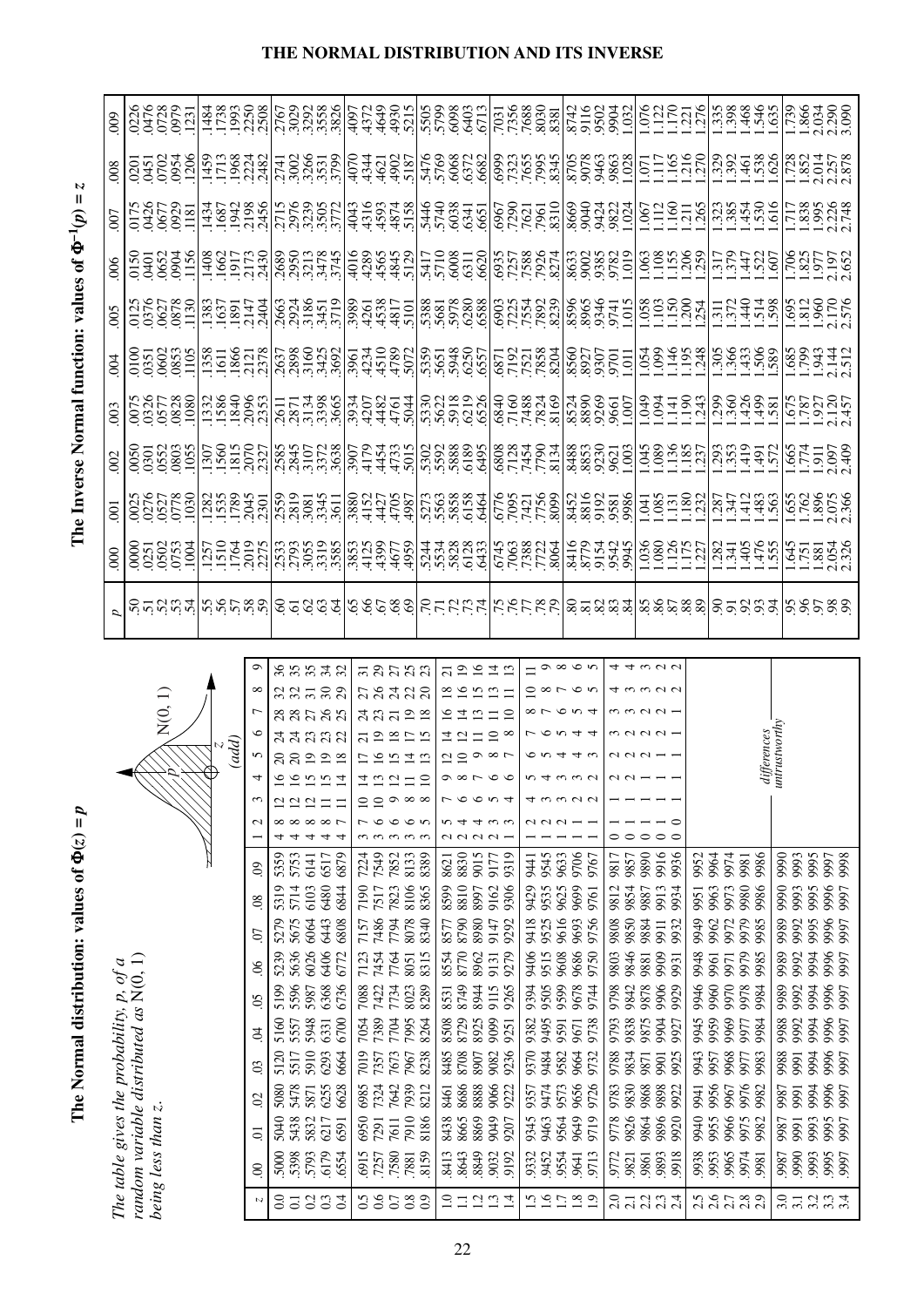

|                                                              |           | 0.5           | 10.60<br>7.879           | 12.84<br>14.86    | 16.75 | 18.55<br>20.28 | 21.95<br>23.59                                                           | 25.19 | 26.76          | 28.30          | 29.82<br>31.32 | 32.80 | 34.27                            | 35.72 | 37.16          | 38.58 | 41.40<br>40.00 | 42.80                 | 44.18          | 45.56<br>46.93 | 48.29          | 49.64                         | 50.99                                                           | 52.34 | 53.67 | 60.27 | 66.77              | 79.49<br>140.2 |
|--------------------------------------------------------------|-----------|---------------|--------------------------|-------------------|-------|----------------|--------------------------------------------------------------------------|-------|----------------|----------------|----------------|-------|----------------------------------|-------|----------------|-------|----------------|-----------------------|----------------|----------------|----------------|-------------------------------|-----------------------------------------------------------------|-------|-------|-------|--------------------|----------------|
|                                                              | o%        | $\frac{0}{1}$ | 9.210<br>6.635           | 13.28<br>11.34    | 15.09 | 18.48<br>16.81 | 20.09<br>21.67                                                           |       | 23.21<br>24.72 | 26.22          | 27.69<br>29.14 | 30.58 | 32.00                            | 33.41 | 34.81          | 36.19 | 38.93<br>37.57 | 40.29                 | 41.64          | 42.98          | 45.64<br>44.31 | 46.96                         | 48.28                                                           | 49.59 | 50.89 | 57.34 | 63.69              | 76.15<br>135.8 |
|                                                              | $\approx$ | 2.5           | 5.024                    | 9.348<br>11.14    | 12.83 | 14.45<br>16.01 | 17.53<br>19.02                                                           | 20.48 | 21.92          | 23.34          | 24.74<br>26.12 | 27.49 | 28.85                            | 30.19 | 31.53          | 32.85 | 34.17          | 35.48<br>36.78        | 38.08          | 39.36<br>40.65 | 41.92          | 43.19                         | 44.46                                                           | 45.72 | 46.98 | 53.20 | 59.34<br>71.42     | 129.6          |
|                                                              |           | 5.0           | 5.991<br>3.841           | 7.815<br>9.488    | 11.07 | 12.59<br>14.07 | 15.51<br>16.92                                                           | 18.31 | 19.68          | 21.03          | 22.36<br>23.68 | 25.00 | 26.30                            | 27.59 | 28.87          | 30.14 | 31.41          | 32.67<br>33.92        | 35.17          | 36.42          | 37.65<br>38.89 | 40.11                         | 41.34                                                           | 42.56 | 43.77 | 49.80 | 55.76<br>67.50     | 124.3          |
|                                                              |           | $\Xi$         | 4.605<br>2.706           | 7.779<br>6.251    | 9.236 | 10.64<br>12.02 | 13.36<br>14.68                                                           |       | 15.99<br>17.28 | 18.55          | 21.06<br>19.81 |       | 23.31<br>23.55<br>23.55<br>25.99 |       |                | 27.20 | 28.41          | 29.62<br>30.81        | 33.20<br>32.01 |                |                | 34.38<br>35.56<br>36.74       | 37.92                                                           | 39.09 | 40.26 | 46.06 | 51.81              | 63.17<br>118.5 |
| Percentage points of the $\chi^2$ (chi-squared) distribution |           | $\infty$      | .0158<br>0.211           | 0.584<br>1.064    | 1.610 | 2.204<br>2.833 | 3.490<br>4.168                                                           | 4.865 | 5.578          | 6.304          | 7.042<br>7.790 | 8.547 | 9.312                            | 10.09 | 10.86          | 11.65 | 12.44<br>13.24 | 14.04                 | 14.85<br>15.66 |                | 17.29<br>16.47 | 18.11                         | 18.94                                                           | 19.77 | 20.60 | 24.80 | 29.05              | 37.69<br>82.36 |
|                                                              | $p\%$     | 95            | 0.103<br>0039            | 0.352<br>0.711    |       |                | $\begin{array}{c} 1.145 \\ 1.635 \\ 2.167 \\ 2.733 \\ 3.325 \end{array}$ | 3.940 | 4.575          | 5.226          | 6.571          | 7.261 | 7.962                            | 8.672 | 9.390          | 10.12 | 10.85<br>11.59 | 12.34                 | 13.09          | 13.85          |                | 14.61<br>15.38<br>16.15       | 16.93                                                           |       | 18.49 | 22.47 | 26.51              | 34.76          |
|                                                              | $\approx$ | 97.5          | .0506<br>0010            | 0.216<br>0.484    | 0.831 | 1.690<br>1.237 | 2.180<br>2.700                                                           | 3.247 | 3.816          | 4.404          | 5.009<br>5.629 | 6.262 | 6.908                            | 7.564 | 8.231          | 8.907 | 9.591          | $\frac{10.28}{10.98}$ | 11.69<br>12.40 |                |                | $13.34$<br>$13.37$<br>$15.31$ |                                                                 | 16.05 | 16.79 | 20.57 | 24.43              | 32.36<br>74.22 |
|                                                              |           | 99            | 0201<br>$\overline{000}$ | 0.115<br>0.297    | 0.554 | 1.239<br>0.872 | 1.646<br>2.088                                                           | 2.558 | 3.053          | 3.571          | 4.660<br>4.107 |       | 5.229<br>5.812                   | 6.408 | 7.015          | 7.633 | 8.260<br>8.897 | 9.542                 | 10.20          | 10.86          |                |                               | $\begin{array}{c} 11.52 \\ 12.20 \\ 13.56 \\ 14.26 \end{array}$ |       | 14.95 | 18.51 | 22.16<br>29.71     | 70.06          |
|                                                              |           | $p\%$         | Ш<br>$\geq$              | $\omega \omega 4$ |       | いんい            | $\infty$                                                                 |       |                | $\overline{2}$ | $\frac{2}{1}$  |       | $\frac{5}{2}$                    |       | $\frac{8}{19}$ |       |                |                       | នគននង          |                |                |                               | 38583                                                           |       | 35    |       | $\theta$<br>$50\,$ | $\infty$       |

### **PERCENTAGE POINTS OF** <sup>χ</sup>**<sup>2</sup> AND** *t* **– DISTRIBUTIONS**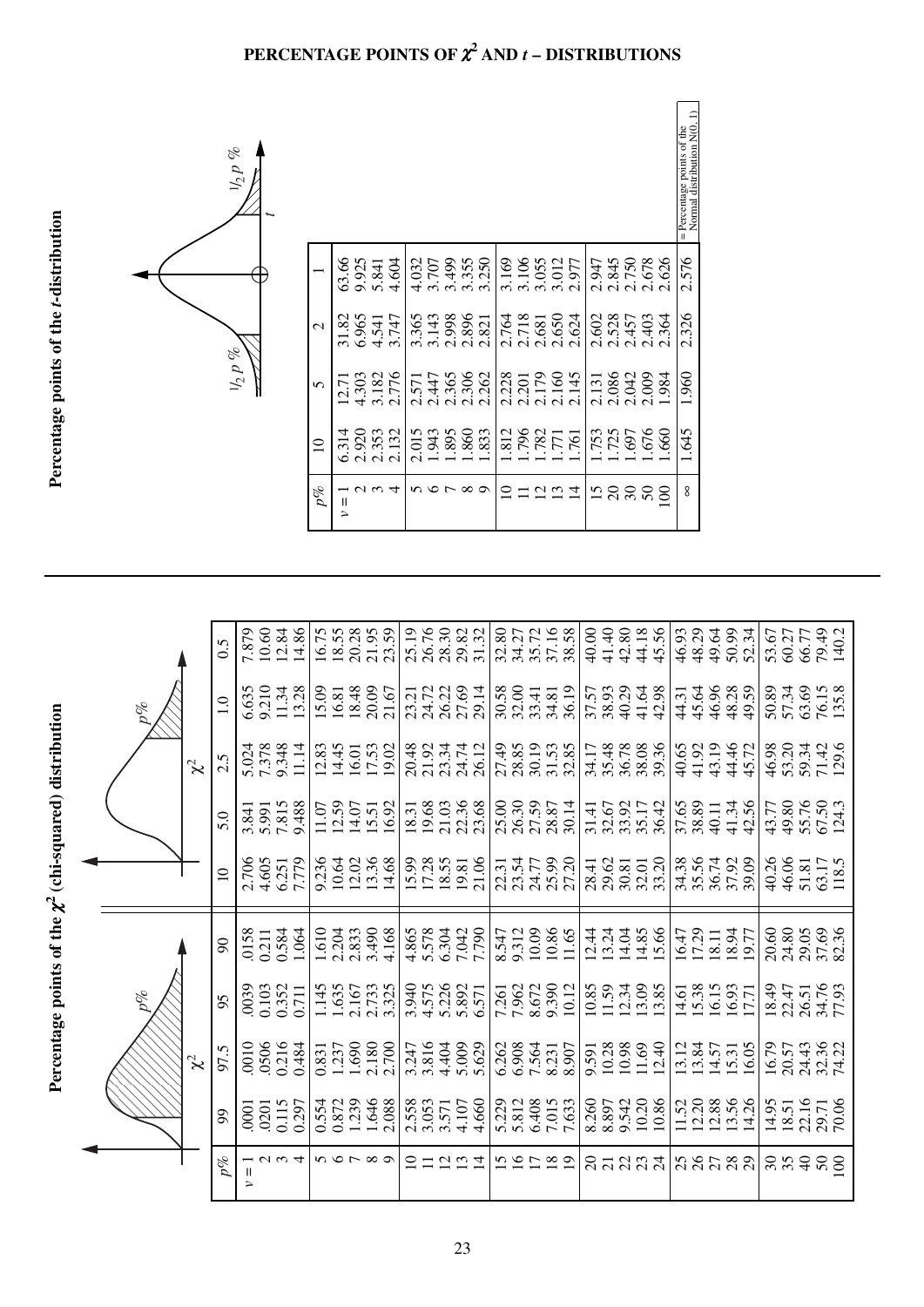| ξ                               |
|---------------------------------|
|                                 |
| ţ<br>í                          |
| ļ<br>l                          |
| $\frac{1}{2}$                   |
|                                 |
| noin                            |
| $\frac{2}{\pi}$<br>l            |
| Ì<br>ı                          |
|                                 |
|                                 |
|                                 |
|                                 |
|                                 |
|                                 |
|                                 |
|                                 |
|                                 |
|                                 |
|                                 |
|                                 |
| 5                               |
| $\frac{1}{2}$                   |
| $\frac{1}{2}$<br>ľ              |
|                                 |
|                                 |
| points of the <i>i</i>          |
|                                 |
| 5%<br>8<br>$\ddot{\phantom{0}}$ |

 $2^{1/2}\%$  points of the *F*-distribution

|                 | 1018<br>39.5<br>8.26                                                                               | $0.87107$<br>$0.87107$<br>$0.3707$                           | 3.88789                                                         | sang<br>Sanggu                                                                                                                                                                                                                                                                              | 238531<br>23851                                                                             |                                                                                                                                                                                                                                                           |                                                                                                                                                                                                                                                                       | $\frac{3435}{100}$                                     |
|-----------------|----------------------------------------------------------------------------------------------------|--------------------------------------------------------------|-----------------------------------------------------------------|---------------------------------------------------------------------------------------------------------------------------------------------------------------------------------------------------------------------------------------------------------------------------------------------|---------------------------------------------------------------------------------------------|-----------------------------------------------------------------------------------------------------------------------------------------------------------------------------------------------------------------------------------------------------------|-----------------------------------------------------------------------------------------------------------------------------------------------------------------------------------------------------------------------------------------------------------------------|--------------------------------------------------------|
| $\overline{24}$ | 997<br>39.51<br>30.51                                                                              | 82485<br>81485                                               | 3.71<br>3.71<br>3.73.82                                         | និង<br>កូន មិន អ្នក<br>កូន មិន អ្នក                                                                                                                                                                                                                                                         | $\frac{47}{13}$ $\frac{33}{13}$ $\frac{37}{13}$                                             | 222515<br>222515<br>2225                                                                                                                                                                                                                                  | 110856<br>110866                                                                                                                                                                                                                                                      | $2.38$<br>$1.76$<br>$1.64$                             |
| $\overline{2}$  | 977<br>89.43<br>8.75                                                                               | 0.55<br>0.558<br>0.558                                       | $24815$<br>$3335$                                               | 888772<br>288772                                                                                                                                                                                                                                                                            | 836554                                                                                      | 535443<br>กลุ่ม 44                                                                                                                                                                                                                                        | $\frac{488937}{10000}$                                                                                                                                                                                                                                                | 2.29<br>2.17<br>2.05<br>1.94                           |
| $\overline{a}$  | $8.344$<br>$8.448$                                                                                 | $6.488$<br>$6.4788$<br>$6.4788$                              | $\frac{25}{35}$ $\frac{25}{35}$ $\frac{25}{35}$ $\frac{25}{35}$ | 88858<br>88858                                                                                                                                                                                                                                                                              | nnes<br>Rinis<br>Rinis                                                                      |                                                                                                                                                                                                                                                           | 534435<br>534555                                                                                                                                                                                                                                                      | 23216<br>2216<br>2205                                  |
|                 | $\frac{957}{394.58}$                                                                               | $6.8841$<br>$6.8841$                                         | 886532<br>336532                                                | 3.21858<br>3.31858                                                                                                                                                                                                                                                                          | 252352<br>253525                                                                            |                                                                                                                                                                                                                                                           |                                                                                                                                                                                                                                                                       | 253<br>2530<br>219                                     |
|                 | 384.6<br>39.4.6<br>39.4.6                                                                          | 88633<br>88853<br>8844                                       | 3.5543.36<br>3.5543.36                                          | 231558<br>231558                                                                                                                                                                                                                                                                            | 3.57<br>3.97<br>3.987                                                                       | 388888                                                                                                                                                                                                                                                    | 22084<br>22084                                                                                                                                                                                                                                                        | 25732<br>25322                                         |
|                 | 937<br>93.3<br>9.20                                                                                | 8 8 2 1 6 3<br>6 3 1 5 4<br>6 5 4 4                          | 5 3 5 5 6<br>4 3 5 6 5<br>4 3 5 6 5                             | $77805$<br>$77805$                                                                                                                                                                                                                                                                          | 118588<br>3.358                                                                             | 53888<br>53588                                                                                                                                                                                                                                            | 2325<br>2325<br>2325                                                                                                                                                                                                                                                  | 74<br>2624<br>224                                      |
|                 |                                                                                                    |                                                              |                                                                 |                                                                                                                                                                                                                                                                                             |                                                                                             |                                                                                                                                                                                                                                                           |                                                                                                                                                                                                                                                                       |                                                        |
|                 |                                                                                                    | 15 8 8 8 4<br>15 8 8 9 4<br>15 9 8 9 4                       | 443256<br>44325                                                 | 8 8 4 8 8<br>8 9 4 8 8<br>8 9 4 8 9                                                                                                                                                                                                                                                         | 22<br>2323 25<br>25                                                                         | 119884<br>3.10884                                                                                                                                                                                                                                         | 38538<br>38538                                                                                                                                                                                                                                                        | 2.967<br>2.7677                                        |
|                 | 90235.50<br>53.51                                                                                  | 232352<br>232552                                             | 44440<br>44449                                                  | 86558658656                                                                                                                                                                                                                                                                                 | 534458                                                                                      | 333325<br>333325                                                                                                                                                                                                                                          | 3.32515<br>3.33515<br>3.335                                                                                                                                                                                                                                           | $3.13$<br>$3.01$<br>$2.79$                             |
|                 | 864<br>39.21<br>39.38                                                                              | 7.68248<br>7.68248                                           | दुद्धस्य<br>संयुक्तस्य                                          | $138088$<br>$44400$                                                                                                                                                                                                                                                                         | 3.82<br>3.82<br>3.72<br>3.72                                                                | 86685<br>3333                                                                                                                                                                                                                                             | និង ជូ ជូ <del>ជូ</del><br>ព.ព.ព.ព.ព                                                                                                                                                                                                                                  |                                                        |
|                 | $\begin{array}{c} 0.000000 \\ 0.00000 \\ 0.0000 \end{array}$                                       | 32535<br>32535                                               | 2889288                                                         | 444444<br>44444                                                                                                                                                                                                                                                                             | र्द्ध अंध्रु<br>संसंबंध<br>संसंबं                                                           | 8 ऽसंध<br>संसंसंसं                                                                                                                                                                                                                                        | 44444                                                                                                                                                                                                                                                                 | $\frac{4388}{3300}$                                    |
|                 | $648$<br>$38.5$<br>$12.2$<br>$12.2$                                                                | $\begin{array}{c} 10.01 \\ 8.81 \\ 8.07 \\ 7.21 \end{array}$ | $6.558$<br>$6.558$                                              | 82388<br>82588                                                                                                                                                                                                                                                                              | 5.85<br>5.85<br>5.75                                                                        |                                                                                                                                                                                                                                                           | 556554<br>55655                                                                                                                                                                                                                                                       | 5.85<br>5.95<br>5.95                                   |
| $\bar{z}$       | $\frac{1}{2}$ $\alpha$ $\alpha$ $\frac{1}{2}$                                                      | 56789                                                        | $\Xi \equiv \Xi \; \Xi \; \Xi$                                  | 151229                                                                                                                                                                                                                                                                                      | នគននគ                                                                                       | <b>ង</b> ង ង ន ន                                                                                                                                                                                                                                          | $R$ $R$ $R$ $R$ $R$ $R$                                                                                                                                                                                                                                               | 982                                                    |
|                 |                                                                                                    |                                                              |                                                                 |                                                                                                                                                                                                                                                                                             |                                                                                             |                                                                                                                                                                                                                                                           |                                                                                                                                                                                                                                                                       |                                                        |
|                 |                                                                                                    |                                                              |                                                                 |                                                                                                                                                                                                                                                                                             |                                                                                             |                                                                                                                                                                                                                                                           |                                                                                                                                                                                                                                                                       |                                                        |
|                 |                                                                                                    |                                                              |                                                                 |                                                                                                                                                                                                                                                                                             |                                                                                             |                                                                                                                                                                                                                                                           |                                                                                                                                                                                                                                                                       |                                                        |
|                 | $\left  \frac{11}{55} \right  \frac{1}{55}$                                                        | $36737$<br>$3077$                                            | 3.49872                                                         | 2.07<br>2.08<br>2.08<br>2.08                                                                                                                                                                                                                                                                | $\frac{35}{25}$ $\frac{35}{25}$ $\frac{8}{25}$ $\frac{8}{25}$ $\frac{8}{25}$ $\frac{1}{25}$ |                                                                                                                                                                                                                                                           | $\frac{1786681}{1992292}$                                                                                                                                                                                                                                             | $-289.8$                                               |
|                 | $\frac{24}{2495}$<br>1953<br>5.77                                                                  | 535528<br>535528                                             | 2.2533<br>2.2533                                                | 2312511<br>2312511                                                                                                                                                                                                                                                                          | 385388.<br>2020                                                                             | 88999                                                                                                                                                                                                                                                     | 288322                                                                                                                                                                                                                                                                | 222                                                    |
|                 | $33.3$<br>$3.4$<br>$5.5$<br>$5.91$                                                                 |                                                              |                                                                 |                                                                                                                                                                                                                                                                                             |                                                                                             | $880585   0.825   0.8666   0.84847   0.8497   0.7373   0.8583   0.7373   0.8583   0.8673   0.8744   0.8744   0.8744   0.8744   0.8744   0.8744   0.8744   0.8744   0.8744   0.8744   0.8744   0.8744   0.8744   0.8744   0.8744   0.8744   0.8744   0.87$ |                                                                                                                                                                                                                                                                       | $2.00$<br>$1.33$<br>$1.75$                             |
| $\supseteq$     | 241.9<br>19.4<br>5.79<br>5.96                                                                      | 443331<br>44331                                              |                                                                 | $\begin{array}{c} 885.750 \\ 0.875.67 \\ 0.0000 \\ 0.0000 \\ 0.0000 \\ 0.0000 \\ 0.0000 \\ 0.0000 \\ 0.0000 \\ 0.0000 \\ 0.0000 \\ 0.0000 \\ 0.0000 \\ 0.0000 \\ 0.0000 \\ 0.0000 \\ 0.0000 \\ 0.0000 \\ 0.0000 \\ 0.0000 \\ 0.0000 \\ 0.0000 \\ 0.0000 \\ 0.0000 \\ 0.0000 \\ 0.0000 \\ 0$ | 2322712                                                                                     |                                                                                                                                                                                                                                                           | $\begin{array}{c c c c c} \n3.818 & 0.818 & 0.718 & 0.718 & 0.718 & 0.718 & 0.718 & 0.718 & 0.718 & 0.718 & 0.718 & 0.718 & 0.718 & 0.718 & 0.718 & 0.718 & 0.718 & 0.718 & 0.718 & 0.718 & 0.718 & 0.718 & 0.718 & 0.718 & 0.718 & 0.718 & 0.718 & 0.718 & 0.718 & $ | $2.99$<br>$1.91$<br>$1.83$                             |
| ${}^{\infty}$   | $\frac{83}{194}$<br>$8.85$<br>$6.04$                                                               | $3.5743$<br>$4.5743$                                         |                                                                 | $\begin{array}{c} 0.088778 \\ 0.008778 \\ 0.00000 \\ 0.00000 \\ \hline \end{array}$                                                                                                                                                                                                         | 4447288                                                                                     |                                                                                                                                                                                                                                                           |                                                                                                                                                                                                                                                                       | 2.18<br>2.10<br>1.94                                   |
| $\overline{ }$  | $\frac{236.8}{19.4}$<br>$\frac{6.39}{6.09}$                                                        | $38.7757$<br>$4.7757$<br>$3.30$                              | $\frac{14}{300}$ $\frac{388}{300}$                              | $77.6587$<br>$2.587$                                                                                                                                                                                                                                                                        | $73444$<br>$2444$                                                                           |                                                                                                                                                                                                                                                           |                                                                                                                                                                                                                                                                       | 235<br>2365<br>2361                                    |
|                 | $\frac{1}{34.5}$<br>$\frac{34.5}{33.5}$                                                            | $\frac{3888}{43833}$                                         | $\frac{22888}{333338}$                                          | ntegg<br>Signa                                                                                                                                                                                                                                                                              |                                                                                             |                                                                                                                                                                                                                                                           |                                                                                                                                                                                                                                                                       | 234<br>235<br>210                                      |
| $\sim$          |                                                                                                    |                                                              | $\frac{3337288}{333330}$                                        | $2.85$<br>$2.87$<br>$2.74$<br>$2.74$                                                                                                                                                                                                                                                        | 77.8848                                                                                     |                                                                                                                                                                                                                                                           |                                                                                                                                                                                                                                                                       | 45<br>2323<br>223                                      |
| 4               | $\frac{15}{23}$<br>$\frac{15}{25}$<br>$\frac{12}{5}$<br>$\frac{3}{5}$                              | $19.536$<br>$5.536$<br>$4.536$                               | $\frac{48}{3333}$ $\frac{8}{331}$                               | 85888<br>33888                                                                                                                                                                                                                                                                              | $33888$<br>$23888$<br>$258$                                                                 |                                                                                                                                                                                                                                                           | ETER 85638<br>CONTRESSE                                                                                                                                                                                                                                               | $\begin{array}{c} 56 \\ 256 \\ 256 \\ 257 \end{array}$ |
| 3               | 715.7<br>19.2<br>6.59                                                                              | 5444586<br>544458                                            | 7.9977                                                          | 23120513<br>23120513                                                                                                                                                                                                                                                                        | 3.55<br>3.65<br>3.63                                                                        | 38853                                                                                                                                                                                                                                                     |                                                                                                                                                                                                                                                                       | 2356<br>2268<br>226                                    |
| 2               | $\frac{5}{2}$<br>$\frac{5}{2}$<br>$\frac{5}{2}$<br>$\frac{5}{2}$<br>$\frac{3}{2}$<br>$\frac{3}{2}$ | 011440<br>011440                                             | $\frac{10}{4.388}$<br>$\frac{28}{3.387}$                        | នី មិន អំ<br>មិន មិន អំ<br>និង មិន អំ                                                                                                                                                                                                                                                       | क्षमंस्<br>लललल                                                                             | $\frac{355533}{355533}$                                                                                                                                                                                                                                   | 333343<br>33343                                                                                                                                                                                                                                                       | 3.25<br>3.15<br>3.07                                   |
|                 | $\frac{161.4}{18.5}$<br>10.13<br>7.71                                                              | 5.5832                                                       | 44444                                                           | पंथमं ये सं<br>पंथमं य सं<br>पंयमं य                                                                                                                                                                                                                                                        |                                                                                             |                                                                                                                                                                                                                                                           |                                                                                                                                                                                                                                                                       | $4.08$<br>$4.92$<br>$3.84$<br>$3.84$                   |
| $\tilde{z}$     | $ \sim$ $\sim$ $+$                                                                                 | 56765                                                        | 21221                                                           | 12122                                                                                                                                                                                                                                                                                       | នគននគ                                                                                       | 58588                                                                                                                                                                                                                                                     | 887288                                                                                                                                                                                                                                                                | $980$ 8                                                |

### **CRITICAL VALUES FOR**  *F* **– TEST**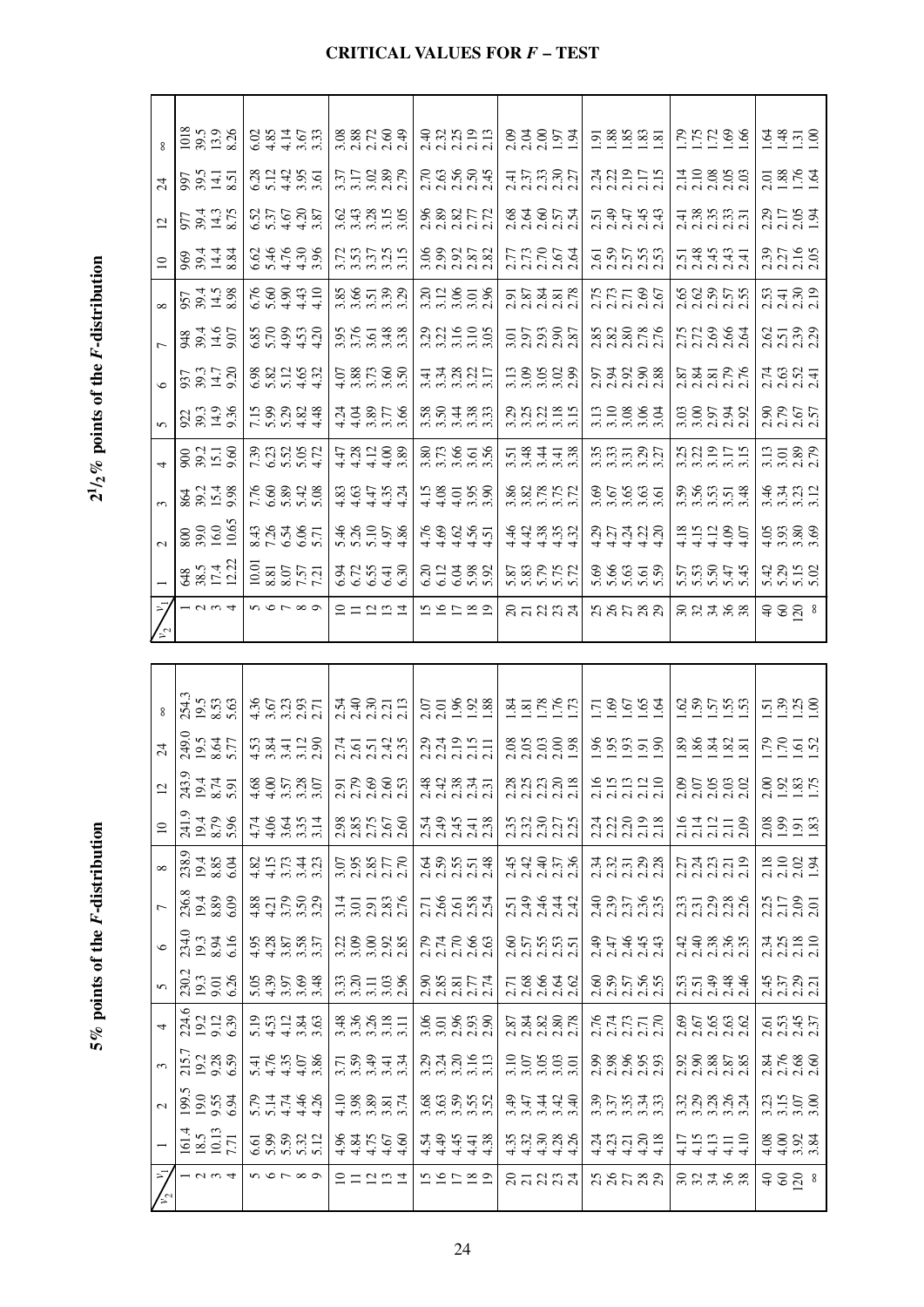|                 | 6366<br>995<br>123.5<br>44.05                                               | 23.79<br>15.75<br>11.70<br>7.81<br>7.81                                     | $6.3458$<br>$6.3458$                                                                                                                                     | $\frac{7}{4}$ $\frac{36}{4}$ $\frac{56}{4}$ $\frac{6}{4}$ $\frac{7}{4}$ $\frac{1}{2}$ $\frac{1}{6}$ | 33555<br>335555                                                             | 225621<br>2255                                           |                                                                                                   | $23.848$<br>$1.3848$                                            |
|-----------------|-----------------------------------------------------------------------------|-----------------------------------------------------------------------------|----------------------------------------------------------------------------------------------------------------------------------------------------------|-----------------------------------------------------------------------------------------------------|-----------------------------------------------------------------------------|----------------------------------------------------------|---------------------------------------------------------------------------------------------------|-----------------------------------------------------------------|
| $\overline{24}$ | 6235<br>999.5<br>125.77<br>45.77                                            | 25.14<br>16.90<br>12.73<br>10.30<br>8.72                                    | 7.63.78<br>6.85<br>7.69.75                                                                                                                               | $188940$<br>$189440$                                                                                | $15887$<br>$15887$                                                          | 5.5747                                                   | 33328<br>33328                                                                                    | 5.69<br>2.43<br>2.13                                            |
| $\overline{5}$  | 6107<br>993.3<br>1741<br>4741                                               | 26.42<br>17.99<br>13.71<br>11.19<br>9.57                                    | 8160013<br>460022                                                                                                                                        | 5553357                                                                                             | $370880$<br>$44444$                                                         | $4417$<br>$4417$<br>$441$                                | $\frac{3}{3}$ $\frac{3}{3}$ $\frac{3}{5}$ $\frac{5}{5}$ $\frac{6}{5}$ $\frac{7}{5}$ $\frac{6}{5}$ | 3335<br>3355                                                    |
| $\overline{10}$ | 6994<br>999.2<br>48.05                                                      | 26.92<br>18.41<br>14.08<br>11.54<br>9.87                                    | $\begin{array}{c} 24.7888 \\ 22.7888 \\ 25.7888 \\ \end{array}$                                                                                          | 833832                                                                                              |                                                                             | 444444                                                   | $34 + 69$<br>$34 + 69$<br>$44 + 69$<br>$56$                                                       | 534<br>354<br>36                                                |
|                 | 5981<br>999.4<br>130.6<br>49.00                                             | 27.65<br>19.03<br>14.63<br>10.37                                            | 335738<br>835738                                                                                                                                         | $6.3888$<br>$6.3888$                                                                                | $\begin{array}{c} 48.788 \\ 48.788 \\ \hline \end{array}$                   | $3.38894$<br>$4.4444$                                    | 444444                                                                                            | 4.21<br>3.85<br>3.37                                            |
|                 | 5929<br>999.4<br>131.5<br>49.66                                             | 28.16<br>19.46<br>15.02<br>10.69                                            | 3.36<br>8.89<br>7.78                                                                                                                                     | 54838<br>64838                                                                                      | <b>864333</b><br>66433                                                      |                                                          | य से देख से<br>अंदर से दे                                                                         | 440.41<br>40.41                                                 |
|                 | 5859<br>999.3<br>132.8                                                      | 28.83<br>20.03<br>15.52<br>11.13<br>11.13                                   | 998884                                                                                                                                                   | 58553<br>58553                                                                                      | 0385655                                                                     | $\begin{array}{c} 48 \\ 53 \\ 73 \\ 74 \\ 8 \end{array}$ | $123388$<br>$53388$                                                                               | 4448<br>4448                                                    |
|                 | 5764<br>999.3<br>134.6<br>51.71                                             | 29.75<br>20.80<br>16.21<br>11.71<br>11.71                                   | 10.48<br>9.58<br>8.35<br>7.92                                                                                                                            | 7.57<br>7.27<br>6.62<br>6.62                                                                        | $6.3288$<br>$6.3288$                                                        | 88<br>886566<br>58656                                    | 53338<br>53385<br>53485                                                                           | $5.13$<br>$5.410$<br>$4.10$                                     |
|                 | 5625<br>999.2<br>137.14                                                     | 31.09<br>21.92<br>17.20<br>14.39<br>12.56                                   | $\begin{array}{c} 11.28 \\ 10.35 \\ 9.63 \\ 9.07 \\ 8.62 \end{array}$                                                                                    | 8238457<br>728457                                                                                   | 7.983<br>6.81<br>6.59                                                       | 44333<br>44335                                           | 6.12<br>6.03<br>5.84<br>5.76                                                                      | $5.358$<br>$5.358$                                              |
|                 | 5404<br>990.2<br>56.13<br>56.18                                             | $\begin{array}{c} 33.20 \\ 23.70 \\ 18.77 \\ 15.83 \\ 13.90 \\ \end{array}$ | $\begin{array}{c} 12.55 \\ 11.56 \\ 10.80 \\ 10.21 \\ 9.73 \end{array}$                                                                                  | $3,5,7,9,8$<br>$9,8,38$<br>$8,8,8$                                                                  | 25<br>2525<br>2525<br>2535                                                  | 7.36<br>7.37<br>7.19<br>7.12                             | 53374<br>53374<br>79377                                                                           | 6.59<br>6.17<br>5.78                                            |
|                 | 5000<br>99.13<br>148.125                                                    | 37.12<br>27.00<br>21.69<br>16.39                                            | $\begin{array}{c} 14.91 \\ 13.81 \\ 12.97 \\ 11.78 \\ 11.78 \end{array}$                                                                                 | $\begin{array}{c} 11.34 \\ 10.97 \\ 10.66 \\ 10.39 \\ 10.16 \end{array}$                            | 955474<br>95666                                                             | 32333<br>9333                                            | 22233<br>23233                                                                                    | 8.27<br>7.32<br>6.91                                            |
|                 | 4053<br>998.5<br>167.14<br>74.14                                            | 47.18<br>35.51<br>29.342<br>22.86                                           | 21.04<br>19.63<br>17.82<br>17.14                                                                                                                         | $\begin{array}{c} 16.59 \\ 16.12 \\ 15.72 \\ 15.38 \\ 15.08 \end{array}$                            | $\begin{array}{c} 14.82 \\ 14.59 \\ 14.38 \\ 14.19 \\ 14.19 \\ \end{array}$ | $\frac{13.88}{13.74}$<br>13.74<br>13.50                  | 13.29<br>13.12<br>12.83<br>12.71                                                                  | $\begin{array}{c} 12.61 \\ 11.97 \\ 11.38 \\ 10.83 \end{array}$ |
| $\bar{z}$       |                                                                             | 5<br>6<br>5<br>6<br>7<br>$\infty$                                           | 21221                                                                                                                                                    | 121220                                                                                              | នគននគ                                                                       | 58588                                                    | 88488                                                                                             | $980$ 8                                                         |
|                 |                                                                             |                                                                             |                                                                                                                                                          |                                                                                                     |                                                                             |                                                          |                                                                                                   |                                                                 |
|                 |                                                                             |                                                                             |                                                                                                                                                          |                                                                                                     |                                                                             |                                                          |                                                                                                   |                                                                 |
|                 |                                                                             |                                                                             |                                                                                                                                                          |                                                                                                     |                                                                             |                                                          |                                                                                                   |                                                                 |
|                 | 6855<br>8855<br>135                                                         | 0.88685.1<br>0.88685.1                                                      | 5,8858<br> 5,8858                                                                                                                                        | s<br>SCSS<br>SCSS                                                                                   | 48535<br>48535                                                              | 2.13<br>2.13<br>2.10<br>2.03                             | $23524$<br>$13524$                                                                                | $80.88$<br>$-3.8$                                               |
| $\mathbb{Z}$    | 625<br>89. S<br>13. 9                                                       | 5750873<br>1750877<br>1750                                                  | 33883<br>44000                                                                                                                                           | 3.28<br>3.38<br>3.392                                                                               | 880526<br>20222                                                             | 038588<br>038588                                         | 44 36 36<br>44 36 36<br>4                                                                         | 2.19<br>2.195<br>2.19                                           |
| $\overline{5}$  |                                                                             |                                                                             |                                                                                                                                                          |                                                                                                     |                                                                             |                                                          |                                                                                                   |                                                                 |
|                 | 63, 4, 7, 7, 4, 6                                                           |                                                                             | $0.7777$<br>$0.7777$<br>$0.7777$<br>$0.7777$<br>$0.7777$<br>$0.7777$<br>$0.7777$<br>$0.7777$<br>$0.7777$<br>$0.7777$<br>$0.7777$<br>$0.7777$<br>$0.7777$ | $rac{55}{334}$                                                                                      | 3.31<br>3.11<br>3.56<br>3.68                                                | 38385<br>238385                                          | 38678<br>28678                                                                                    | 8833<br>2021<br>2022                                            |
| $\supseteq$     | 654<br>8942<br>145<br>593.14.8<br>27.5<br>14.8                              |                                                                             | $1005$<br>$750$<br>$750$<br>$-650$<br>$-650$<br>$-650$<br>$-650$<br>$-650$<br>$-650$<br>$-650$<br>$-650$<br>$-650$<br>$-650$                             |                                                                                                     |                                                                             | $3.3880$<br>$3.3880$                                     | 8 3 8 8 8 3<br>2 3 8 9 3 9<br>17.1388<br>3.3888                                                   | 286552<br>2020                                                  |
|                 |                                                                             |                                                                             |                                                                                                                                                          | 388778                                                                                              | 5.547.5                                                                     | $49.883$<br>$0.0000$                                     |                                                                                                   | 23865<br>23865<br>1562<br>1563                                  |
| $\overline{a}$  | 5925<br>994<br>150<br>5859<br>99.3<br>15.2                                  | 10.46<br>8.26<br>6.38<br>5.61                                               | $23343$<br>$2444$                                                                                                                                        | $18835$<br>$19835$                                                                                  | ក្តីដូច្និង<br>កូចក្តី                                                      |                                                          | 288822                                                                                            | 3.12<br>3.13.80<br>3.13.80                                      |
|                 |                                                                             | $\begin{array}{c} 10.67 \\ 8.47 \\ 7.19 \\ 6.37 \\ 5.80 \end{array}$        | $302804$<br>$52004$                                                                                                                                      |                                                                                                     | 3.87<br>3.81<br>3.55<br>3.67                                                | ន្លង កូន កូន<br>តតតតតត                                   | <del>អ៊ី ជ</del> ុំ ឆ្លឹង<br>តួ ឆ្នាំ ឆ្នាំ ឆ្នាំ                                                 |                                                                 |
|                 | 5764<br>99.3<br>15.5                                                        | $\begin{array}{c} 10.97 \\ 8.75 \\ 7.46 \\ 6.63 \\ \end{array}$             | 53388F<br>53388F                                                                                                                                         | 44444444444                                                                                         | $1040400$<br>$1040400$                                                      | 3.82<br>3.875<br>3.773                                   | 222234                                                                                            | $3.34$<br>$3.35$<br>$3.58$                                      |
|                 | 5625<br>99.2<br>16.0                                                        | $\begin{array}{c} 11.39 \\ 9.15 \\ 7.85 \\ 7.01 \\ 6.42 \end{array}$        | 5.5773                                                                                                                                                   | $37580$<br>$44444$                                                                                  | र्युलय<br>संलेख देश<br>संलेख                                                | 44444                                                    | $\frac{255388}{353386}$                                                                           | 386332                                                          |
|                 | 5403<br>99.2<br>16.7                                                        | $\begin{array}{c} 12.06 \\ 9.78 \\ 8.45 \\ 7.59 \\ 6.99 \end{array}$        | 533575<br>63575                                                                                                                                          | 3,38,80                                                                                             | 444444<br>44444                                                             | 44444<br>इद्धानम                                         | 4444444                                                                                           | $4.31$<br>$4.13$<br>$3.78$<br>$3.78$                            |
|                 | $\begin{array}{c} 5000 \\ 30.8 \\ 18.0 \end{array}$                         | $\begin{array}{c} 13.27 \\ 10.92 \\ 9.55 \\ 8.65 \\ 8.02 \end{array}$       | $7.338$<br>$7.338$<br>$6.51$                                                                                                                             | 333553                                                                                              | 5.2256                                                                      | 553442                                                   | 333855<br>235855                                                                                  | 5.18<br>4.98<br>4.4.51                                          |
| $\bar{7}$       | $4052$<br>$98.5$<br>$71.2$<br>$\frac{1}{2}$ $\alpha$ $\alpha$ $\frac{4}{2}$ | 16.26<br>13.74<br>11.26<br>10.56<br>$n \circ r \circ \circ$                 | $\begin{array}{c c}\n 10.04 \\  9.65 \\  9.33 \\  9.07 \\  8.86\n \end{array}$<br>21221                                                                  | 8532318<br>191299                                                                                   | 8.10<br>8.02<br>7.88<br>7.82<br>នគននគ                                       | 7.78800<br>88588                                         | 22442.<br>225772<br>$-8.8788$                                                                     | 7.31<br>7.08<br>6.63<br>4898                                    |

 $0.1\,\%$  points of the  $F$  -distribution **1% points of the** *F***-distribution 0.1% points of the** *F***-distribution**

1% points of the  $F$ -distribution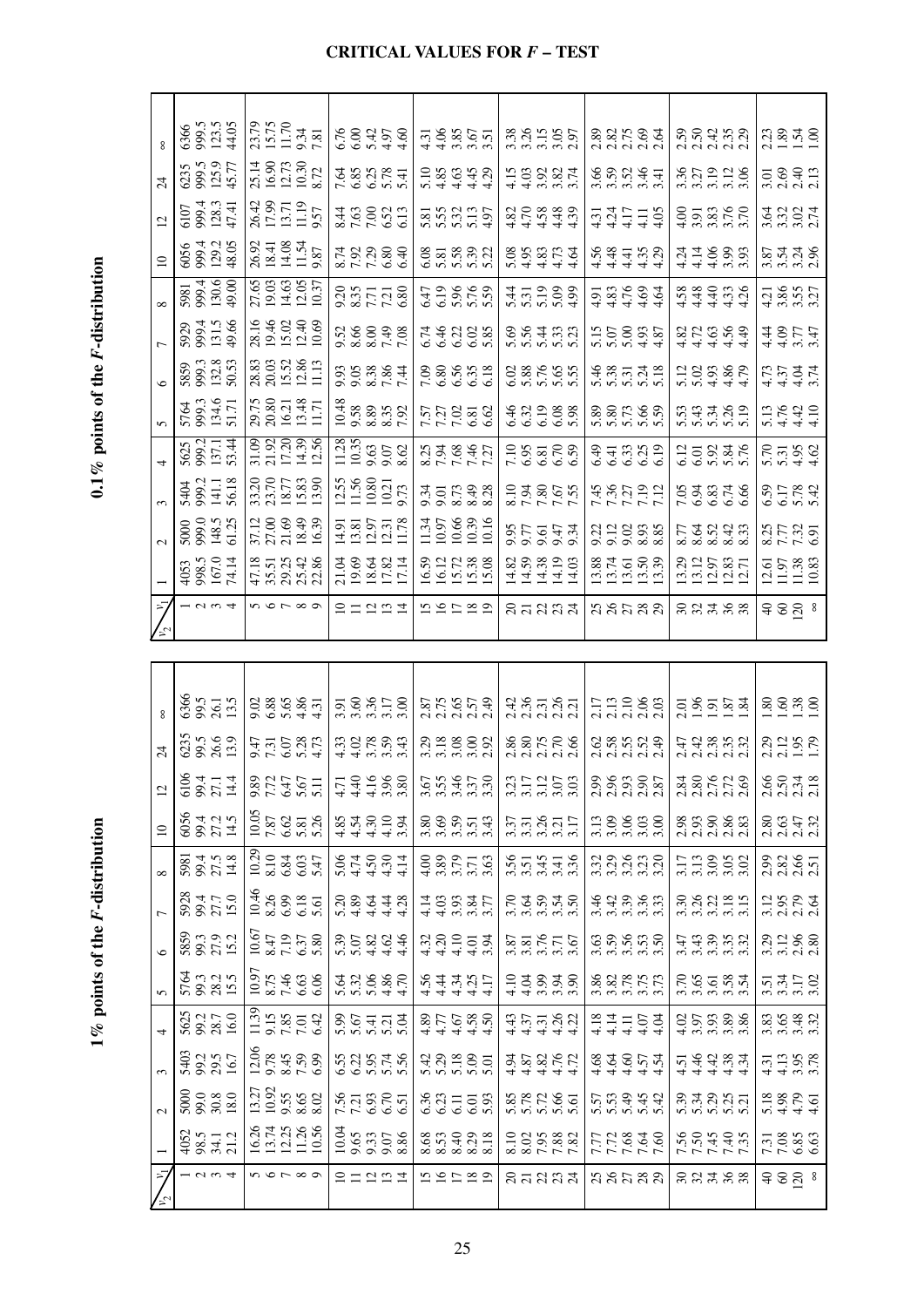|                                                                                                                                                                                                                                                                                                                                                 | $1\%$                                                      |
|-------------------------------------------------------------------------------------------------------------------------------------------------------------------------------------------------------------------------------------------------------------------------------------------------------------------------------------------------|------------------------------------------------------------|
|                                                                                                                                                                                                                                                                                                                                                 |                                                            |
|                                                                                                                                                                                                                                                                                                                                                 | 5% 21/2% 1% 1/2%<br>10% 5% 2%                              |
|                                                                                                                                                                                                                                                                                                                                                 |                                                            |
|                                                                                                                                                                                                                                                                                                                                                 | $\overline{a}$                                             |
| Critical values for the Wilcoxon test<br>$\frac{1}{2}m(m + 1)$ (where <i>m</i> is the size of<br>has been obtained). These values are<br>statistic, $W$ , may be derived by adding<br>The critical values in these tables are for<br>the Mann-Whitney test statistic, T.<br>the sample from which the rank sum<br>tabulated on pages 28 and 29. | $2 - \text{tail}$<br>$1 - \text{tail}$<br>$\overline{\mu}$ |
|                                                                                                                                                                                                                                                                                                                                                 |                                                            |

vrophnnnnnnnnn

\*9125422922333252

HARRANANANANA

ISDARKRRRRRRRRF

SHQQHASLEARRRRR

*m n*

1 – tail 2 – tail

5% 10%  $2^{1}/2\%$ 5% 1% 2%  $^{1/2\%}_{1\%}$ 

 10 14 11 8 6 11 16 13 9 7 12 17 14 11 9 13 19 16 12 10 14 21 17 13 11 23 19 15 12 16 21 16 13 17 26 22 18 18 28 24 19 16 19 30 20 17 20 32 27 22 18 21 34 29 23 19 22 36 30 24 21 23 37 32 26 22 24 39 33 27 23 41 35 29 24 7 11 8 4 8 13 10 7 9 12 9 7 17 14 11 9 11 19 12 10 21 18 14 12 13 24 20 13 14 26 22 17 28 24 19 16 30 26 21 18 33 28 23 19 18 30 24 21 19 37 32 22 39 34 28 24 21 41 36 30 44 38 31 27 23 40 33 29 24 48 42 30 50 44 36 32

| 72 R<br>$ \sim$<br>-------------                                     | $\omega + \infty$              |
|----------------------------------------------------------------------|--------------------------------|
| $2^{1}/2\%$<br>oz<br>dangroomdat nrooodat nr<br>n<br>--------------- | $n \circ \infty$               |
| SS.<br>o<br>40000-NM00000NM00000N<br>------------------<br>$\Omega$  | $R^{\infty}$                   |
| s norxoochund norxoochund n<br>'ਰੂ 'ਰੂ                               | $\circ$ $\sim$ $\circ$ $\circ$ |
| $\boldsymbol{z}$<br>$\overline{\phantom{0}}$                         | $\circ \circ \circ \circ$      |

«SZIPSARRRRRRRRRRPH

HAALAARRARARAT4930

r ∞ • 2 = 2 m = n 2 m = 2 m = 2 m = 2 m = 2 m

| o                        |                                                                                  |
|--------------------------|----------------------------------------------------------------------------------|
| $\omega_{c}$             | <u>-aaddacad 44 a</u><br>$1100$ $-100$ $-100$ $-100$ $-100$ $-100$ $-100$ $-100$ |
| S &                      | $10 - 100004000$                                                                 |
| $\overline{\phantom{0}}$ | awwaaannooor                                                                     |
| o                        | nnoorrxxxaadoolo-dattnorxxaad-omdahorrx                                          |
| $2^{1}/2\%$<br>$\Omega$  |                                                                                  |
|                          | $-$<br>rr∞ggo--dww4                                                              |
| Se 20<br>$\circ$         | ニーーーーーーーへへへく                                                                     |
|                          |                                                                                  |
|                          | 4000x800-datoorx000-dato<br>E INALARRANAN<br>ニーニーニーーーーついいいい                      |
| 'ਰੂ 'ਰੂ                  |                                                                                  |
|                          |                                                                                  |
| $\overline{\phantom{0}}$ |                                                                                  |
|                          |                                                                                  |

| $1\%$<br>$\eta_{0}$  |                                                | $000 - 1$   |
|----------------------|------------------------------------------------|-------------|
| $\frac{1}{2}$ %      |                                                |             |
| $2^{1/2}\%$<br>$5\%$ |                                                | o--annwat   |
| $5\%$<br>0%          |                                                |             |
| 'ਰੂ 'ਰੂ              | 2 NA4NOL∞GO−NA4NOL∞GO−NA4N<br>2-222-22-2200000 | mtnor∞oo-nm |
| $\overline{z}$       |                                                |             |
|                      |                                                |             |

**CRITICAL VALUES FOR THE MANN-WHITNEY TEST**

| $\frac{1}{2}$ $\frac{1}{6}$<br>S &       | LOHWAL 8004 C 8004 4 4 LOI<br>0-00LOU4000U4000UM |  |  |  |  |  |  |  |  |                 |  |  |  |  |  |  | <u>4000 - 000 - 000 - 000 000 000 </u>                                           |  |
|------------------------------------------|--------------------------------------------------|--|--|--|--|--|--|--|--|-----------------|--|--|--|--|--|--|----------------------------------------------------------------------------------|--|
| $ \sim$<br>212%<br>5%<br>5%              | mnrodtvo-tvx-mnxomlromvx-trodnxomvod             |  |  |  |  |  |  |  |  |                 |  |  |  |  |  |  | ---NNNNMMMH444WW                                                                 |  |
| $5%$<br>0%                               | nggagagwayad dang uniong dagagag dan 2000        |  |  |  |  |  |  |  |  |                 |  |  |  |  |  |  |                                                                                  |  |
| :ਭੂ 'ਭੂ                                  | s ∞のO-NM4NOL∞のO-NM4N                             |  |  |  |  |  |  |  |  | ニーニニニニニーー ついいいい |  |  |  |  |  |  | oo-datrorxoo-datr<br>$-$ - - - - - - - - - - $\alpha$ $\alpha$ $\alpha$ $\alpha$ |  |
| $\mathbf{I}$<br>$\overline{\phantom{1}}$ |                                                  |  |  |  |  |  |  |  |  |                 |  |  |  |  |  |  | _____________________                                                            |  |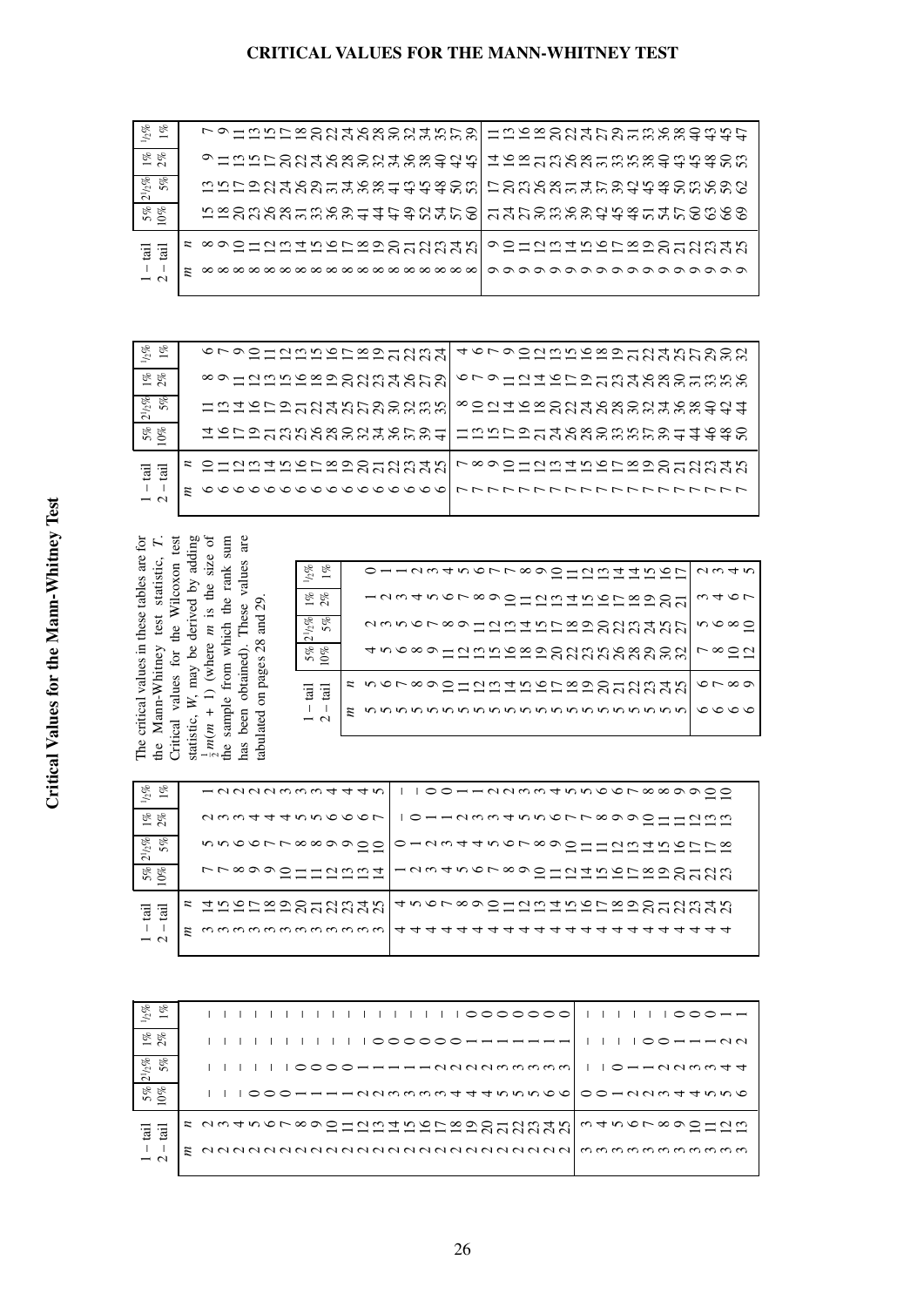### **CRITICAL VALUES FOR THE MANN-WHITNEY TEST**

| $h_2\%$<br>S,<br>$\overline{\phantom{0}}$ | montrwol<br>$000 - 001$<br>------                                                                         | $n \approx n - \infty$<br>$0 - -$ Nmm<br>------ | $\infty$ ndo<br>$ \sim$ $\sim$ $+$<br>-----                                                                                                                                                                                                                                                                                                                                                                                                                                                       | mornichi<br>$\omega$ 44 $\omega$  4 $\omega$ 6<br>$- - - -$ | $- - -$             | 4 U<br>○<br>$\sim$ $\sim$<br>$\infty$<br>$ -$<br>$\overline{\phantom{0}}$                                            |
|-------------------------------------------|-----------------------------------------------------------------------------------------------------------|-------------------------------------------------|---------------------------------------------------------------------------------------------------------------------------------------------------------------------------------------------------------------------------------------------------------------------------------------------------------------------------------------------------------------------------------------------------------------------------------------------------------------------------------------------------|-------------------------------------------------------------|---------------------|----------------------------------------------------------------------------------------------------------------------|
| S &<br>$\sim$ $\sim$                      | $00 - N N$<br>-------                                                                                     | $-00044$<br>_ _ _ _ _ _                         | 80000<br>awan<br>-----                                                                                                                                                                                                                                                                                                                                                                                                                                                                            | moxumn<br>4559<br>- - - -                                   | 992<br>$- - -$      | $\sim$<br>$\sim 4$<br>$\sim \infty$<br>⌒<br>$\overline{\phantom{0}}$                                                 |
| $2^{1}/2\%$<br>S.<br>Ŵ.                   | MQQQQQL41<br>$  \sim$ $\sim$ $+$ $+$ $\sim$<br>-------                                                    | $P4-000$<br>994400<br>------                    | aorna<br>45561<br>$\overline{\phantom{a}}$ $\overline{\phantom{a}}$ $\overline{\phantom{a}}$ $\overline{\phantom{a}}$ $\overline{\phantom{a}}$ $\overline{\phantom{a}}$ $\overline{\phantom{a}}$ $\overline{\phantom{a}}$ $\overline{\phantom{a}}$ $\overline{\phantom{a}}$ $\overline{\phantom{a}}$ $\overline{\phantom{a}}$ $\overline{\phantom{a}}$ $\overline{\phantom{a}}$ $\overline{\phantom{a}}$ $\overline{\phantom{a}}$ $\overline{\phantom{a}}$ $\overline{\phantom{a}}$ $\overline{\$ | $8040$ $1000$<br>5000<br>--------                           | $\sim \infty$       | $\sim$ $-1$<br>$\overline{\phantom{0}}$<br>$\circ$<br>$\overline{\phantom{0}}$<br>$\sim$<br>$\overline{\sim}$ $\sim$ |
| S &<br>$\Omega$                           | woxwaorlxvt-arl<br>0.00400<br>_______                                                                     | 949901<br>------                                | 4 U O O L I<br>いんへん<br>-----                                                                                                                                                                                                                                                                                                                                                                                                                                                                      | $-98F$<br>$P$ $\sim$ $\infty$<br>--------                   | $\circ$<br>$\infty$ | $\overline{r}$<br>$\overline{ }$<br>$\circ$ $\overline{\phantom{0}}$<br>$\sim$<br>NNI<br>$\sim$                      |
| <b>Fail</b><br>ā                          | s oo-dwan o-dwan -dwan dwan wan                                                                           |                                                 |                                                                                                                                                                                                                                                                                                                                                                                                                                                                                                   |                                                             |                     | 4N<br>n<br>N<br>$\sim$                                                                                               |
| $\overline{\phantom{0}}$                  | $\boldsymbol{\varepsilon}$<br>$\circ$ $\circ$ $\circ$ $\circ$ $\circ$ $\circ$ $\circ$ $\circ$<br>-------- | 000000  - - - - - -<br>aaaaaal                  | aaaaal                                                                                                                                                                                                                                                                                                                                                                                                                                                                                            | aaaalmmm<br>aaaal                                           | NNNI                | 4 4<br>n<br>$\sim$<br>U U                                                                                            |
|                                           |                                                                                                           |                                                 |                                                                                                                                                                                                                                                                                                                                                                                                                                                                                                   |                                                             |                     |                                                                                                                      |

| $^{1/2}_{1/2}$ of $1\,$           | 4949494 OW-9-90NNI-N8849W-<br>FF 8800000-1<br>rr∞∞aaó<br> ∞∞のの○○──<br>$- - - -$<br>- - -                                                            |
|-----------------------------------|-----------------------------------------------------------------------------------------------------------------------------------------------------|
| S &<br>$\overline{z}$             | araraxmiraxmonovalxtovaxto<br>$\infty$ 000 $  \sim$<br>------<br>$\overline{\phantom{a}}$ $\overline{\phantom{a}}$ $\overline{\phantom{a}}$<br>---- |
| $2\frac{1}{2}\frac{9}{2}\%$<br>5% | d∞manovlrman-rmanlavdand∞n<br>aaoo-nn<br>------- -------<br>-----                                                                                   |
| 8 E<br>ທ ⊂                        | - Lagau - Lagau - 84 - Lagau 06 50 L<br>00---0001000-0004410-000400<br>--------- -----------------                                                  |
| '글 '글                             | g の 0 -- N m 4 v   L x 9 0 -- N m 4 v   x 9 0 -- N m 4 v                                                                                            |
| $\overline{\phantom{0}}$          | $\boldsymbol{\varepsilon}$<br>_________________<br>_________                                                                                        |
|                                   |                                                                                                                                                     |

| $v_2$<br>S,<br>$\overline{\phantom{0}}$ | acodxwr-nowrl-nodowxar-c<br>4400000111000                                                                                                           | nnooorrxaann                                                                                           | ono<br>$\sim$ $\sim$                   |
|-----------------------------------------|-----------------------------------------------------------------------------------------------------------------------------------------------------|--------------------------------------------------------------------------------------------------------|----------------------------------------|
| 8 E<br>$ \sim$                          | L-00000000L-000-000000004<br>400000NN0000                                                                                                           | noorrooonno                                                                                            | $\circ$ $\rightarrow$ $\circ$<br>ロレレ   |
| S,<br>S,<br>$2^{1/2}$<br>n              | notot∞n∞n∞nr<br>nnó o Frææaaoo                                                                                                                      | 4000000000<br>0000000000                                                                               | $\sim -\infty$<br>$\sim \infty \infty$ |
| & &<br>ທ ⊂                              | $-0$ $  \sim$ $\sim$ $\sim$ $\sim$ $\sim$ $\sim$ $\sim$<br>$\circ\circ\circ\circ\circ\circ\circ\circ\circ\circ\circ\circ\circ\circ\circ$<br>- - - - | $N \wedge M$ $\otimes$ $\uparrow$ $\circ$ $\circ$ $\circ$ $\rightarrow$ $\circ$ $\circ$<br>rr∞∞ãoo–ãna | ოთო<br>$\infty \infty$                 |
| $\overline{a}$                          | 400rx900-0040<br>$\boldsymbol{z}$                                                                                                                   | norxoo-nntn                                                                                            | $\infty$ $\sim$ $\infty$<br>$- - -$    |
| $\overline{\phantom{0}}$                | n<br>44444444444                                                                                                                                    | nnnnnnnnnnn                                                                                            | 000                                    |

| $^{1/2}_{2/2}$ of $1\%$               | トー4トー4トー4∞ー4∞ー 4∞いいのmト○4∞いいの<br>0.00004440000000             | mutttunoonrrr                      |
|---------------------------------------|--------------------------------------------------------------|------------------------------------|
| 8 E<br>$\overline{z}$                 | mmm <del>ddd</del> nnocochhhlmddonnochhhox                   |                                    |
| $\mathscr{E}$<br>o<br>$\frac{5}{2}$ 5 | トーいのミトーいのミトーいの                                               | notawranonatx<br>せんかんゆうてんめあめの      |
| S &<br>$\overline{D}$                 | ar-wotxar-wotxl-v-wowotatxwx<br>ttnnööörrxxoonnnoorrxxxoonoo |                                    |
| $\overline{a}$                        | E UW4NOL∞OO—UW4NI<br>eeeeeeaaaaaa                            | wangroop-uwan<br>$- - - - - - - -$ |
| $\overline{\phantom{0}}$              | aaaaaaaaaaaaaa                                               | mmmmmmmmmmmm                       |

| <br>ca q                           |                              |
|------------------------------------|------------------------------|
| $\sim$ $\sim$ $\sim$ $\sim$ $\sim$ | $mn   m + n +  $<br>1        |
| Ī<br>rd.                           | へんかい<br>$-$ nm $-$<br>j<br>J |
| i<br>I<br>I                        | n mean<br>.                  |

| & &<br>$\sim$ $-$                     | 0x-400-41004100M -41000000x0x-410                                                                                         |  |  |  |  |  |  |  |  |  |                                    |                                                                |
|---------------------------------------|---------------------------------------------------------------------------------------------------------------------------|--|--|--|--|--|--|--|--|--|------------------------------------|----------------------------------------------------------------|
| S &<br>$\overline{\phantom{0}}$       | oudrowow-drownw-lnw-dr-drowroweo<br>= ผลผลตดดต่ <del>ง 4 นั้น</del> ดีต์ตัดต่อย ผลตดต่อ <del>4 นั้น</del> ดีต์ตัด 6 6 6 F |  |  |  |  |  |  |  |  |  |                                    |                                                                |
| $\frac{1}{2}$ $\frac{8}{2}$<br>$\sim$ | moomoonnxonnxo-th-<br><u>NNNMMM<del>TTT</del>WWWOOO</u>                                                                   |  |  |  |  |  |  |  |  |  |                                    | omrodr-nxannamvo<br>mmm <del>ddy</del> nnoocorro               |
| S. S.<br>$\Omega$                     | $P = 4P = 4 \times 10 \times 10 \times 100$                                                                               |  |  |  |  |  |  |  |  |  |                                    | 4 8 8 9 9 9 4 6 4 6 7 6 7 6 7 6 7 6<br>$m + 40000000000000000$ |
| $\overline{a}$ $\overline{a}$         | E OHNM T N O N 80 O H N M T N<br>$-$ - - - - - - - - - - $\sim$ $\sim$ $\sim$ $\sim$ $\sim$                               |  |  |  |  |  |  |  |  |  |                                    |                                                                |
| $\overline{\phantom{0}}$              | -----------------                                                                                                         |  |  |  |  |  |  |  |  |  | --------------<br>________________ |                                                                |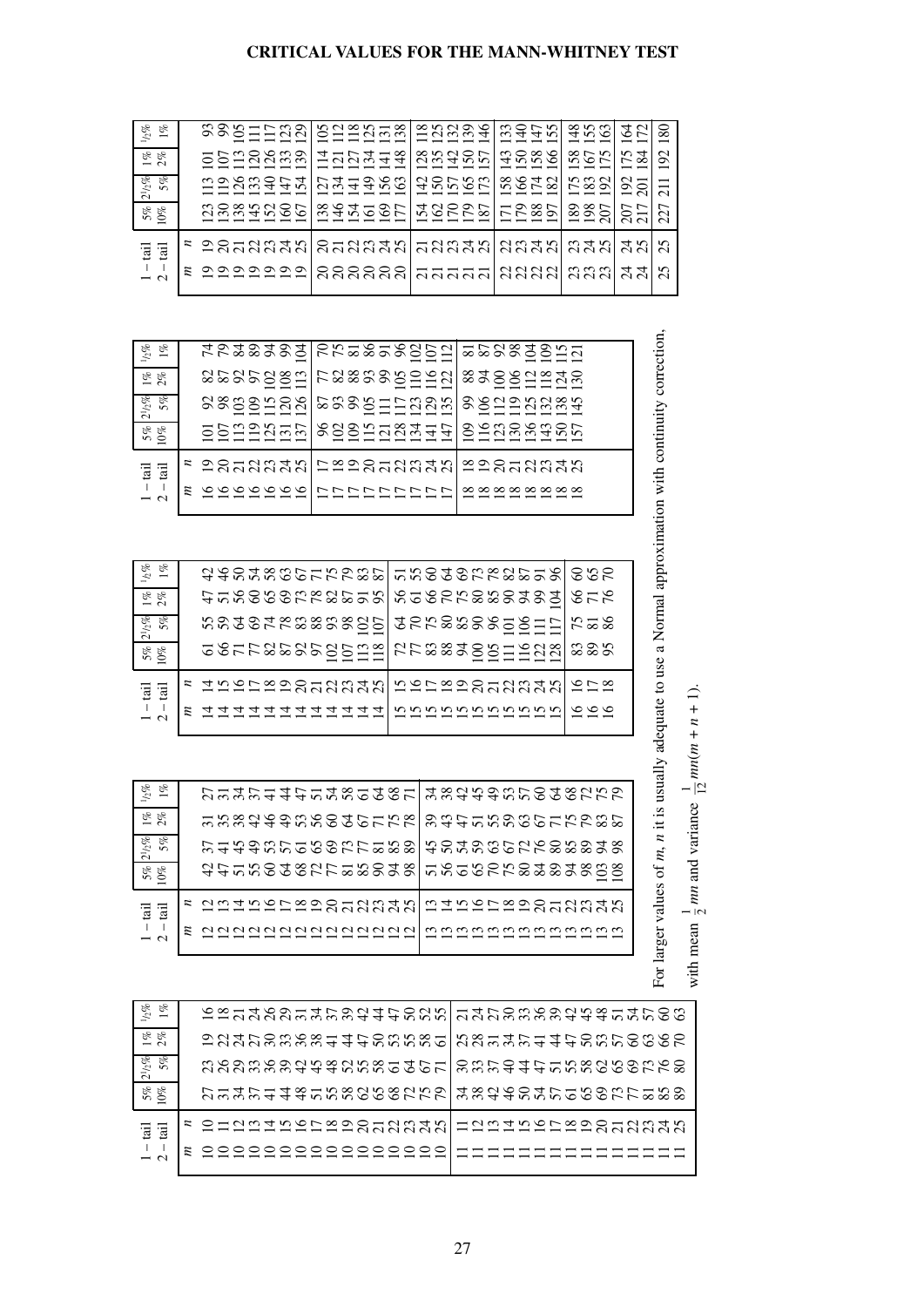### **CRITICAL VALUES FOR THE WILCOXON RANK SUM 2-SAMPLE TEST**

| $1/2\%$<br>g,<br>$\overline{\phantom{0}}$ | 4444553888848885555                             | 00000000FFFF8888800                                                              |
|-------------------------------------------|-------------------------------------------------|----------------------------------------------------------------------------------|
| S &<br>$ \sim$                            | nro-moxoa4oxoa4ox-<br><b>すすすいいいいてんしゅうしんトトトト</b> | ___________________<br>000000FFFF888880000                                       |
| ge<br>$2^{1}/2\%$<br>$\Omega$             | o-mnxocuntoa4to-460<br>きゅぁぁっっちょうしゅしゅうぶんんかん      | ©©©PLLLX00000000000<br>$ -$                                                      |
| oz<br>S,<br>$\sim$                        | -40004500050000000<br>000000000FFF88888000      | counx-4romcounx-4<br>00NNN888000000000                                           |
| $\overline{a}$ $\overline{a}$             | ニーニニュニニーニーひつつつつつ                                | oo-aatrorxoo-aatr<br>$-$ - - - - - - - - - - $\alpha$ $\alpha$ $\alpha$ $\alpha$ |
| $\overline{\phantom{0}}$                  |                                                 | _____________________                                                            |

| $\sqrt{6}$<br>E<br>$\overline{\phantom{0}}$ | <u>r∞o-dw4 or∞oodw4 wl</u><br>aannonnonnonno <del>titt</del> | a4nrxo-m40roonmnrxo<br><u>MMMMM++++++++++MMMMMMM</u>                                                                                                              |
|---------------------------------------------|--------------------------------------------------------------|-------------------------------------------------------------------------------------------------------------------------------------------------------------------|
| & &<br>$ \sim$                              |                                                              | $3883335853344444881335344444235334444355835335$                                                                                                                  |
| B.<br>o<br>$2^{1/2}$<br>$\Omega$            |                                                              | 555858984998855858889894488685888888888                                                                                                                           |
| Se 26<br>$\sim$                             |                                                              | nrxontoro-mnrxonjo-mnrontox-mnrontox<br>mm <del>mdddddd yr yn yn y cyfrifiad a gan yn y cyfrifiad a gan y cyfrifiad a gan y cyfrifiad a gan y cyfrifiad a g</del> |
| $\overline{a}$                              | 2 O HAM THO COOO HAM TH<br>ニーニーニーニーニーひつうひつつ                  | sochuntuorsochuntu<br>$\overline{\phantom{0}}$<br>$-$ - - - - - - - - - - $\alpha$ $\alpha$ $\alpha$ $\alpha$                                                     |
| $\overline{\phantom{0}}$                    |                                                              |                                                                                                                                                                   |
|                                             |                                                              |                                                                                                                                                                   |

| obtained       | $\delta \tilde{\epsilon}$<br>oz | noorxaaraamtnorxaaaral                                                                   | 9456<br><b>ANNA</b>                       |
|----------------|---------------------------------|------------------------------------------------------------------------------------------|-------------------------------------------|
| been           | S.<br>S,<br>$\overline{z}$      | cr∞oo-dw4ncr∞oo-dw4ncl4nr∞                                                               | <b>ANNA</b>                               |
|                | ge<br>$2^{1}/2\%$<br>Ň.         | rxo-datorxoodatarxood<br>--NNNNNNNNMMMMMMMM <del>H+</del>                                | $O \cap R$<br>aaan                        |
| sum has        | S.<br>o<br>$\circ$<br>$\sim$    | oo-w40rxo-w4wrxo-w4wr<br><u> — NNNNNNMMMMMMMM <del>d d d d d d</del></u>                 | $\infty$ $\infty$ $\sim$ $\infty$<br>anno |
|                | $\overline{a}$                  | 2 NOLXOOO—NM4NOLXOOO—NM4NI<br>$-$ - - - - - - - - - - $\sim$ $\sim$ $\sim$ $\sim$ $\sim$ | $\circ$ $\sim$ $\circ$ $\circ$            |
| which the rank | $\overline{\phantom{0}}$        |                                                                                          | a a a a                                   |
|                |                                 |                                                                                          |                                           |

| $\varphi_{\mathcal{O}}$<br>E<br>$\overline{\phantom{0}}$ | r ∞ ∞ ∞ ∞ ೂ ⊙ ○ ○ ─<br>----------------------<br>----                                      |
|----------------------------------------------------------|--------------------------------------------------------------------------------------------|
| 8 S<br>$ \sim$                                           | ∞∞∞∞∞∞−−∾∾<br>ופחת ממשפח המציאות ה<br>---------                                            |
| $2^{1}/2\%$<br>g,<br>$\overline{v}$                      | --000011000<br>------------                                                                |
| S &<br>$\Omega$                                          | mmtnnorrxoooo<br>------------                                                              |
| $\overline{a}$                                           | 4000x800x00400rx000x0040<br>≈ 4 0 0 0 0 0 0 0 0 0 0 4 0<br>ニーニーニーのいいいいい<br>ニーニーニーニーーついいいいい |
| $\overline{\phantom{0}}$                                 | mmmmmmmmmmm                                                                                |

| $\frac{1}{2}\%$               |                                                      | 00000       |
|-------------------------------|------------------------------------------------------|-------------|
| $\frac{1}{2}$ %               |                                                      | 10077788    |
| $\frac{2^{1}/2\%}{5\%}$       |                                                      |             |
| $5\%$ 0%                      |                                                      |             |
| $\overline{a}$ $\overline{a}$ | n aw 4 w 6 L w 9 5 H 5 4 5 7 5 5 5 6 5 6 7 6 7 6 7 6 | mtnor∞oo-nm |
| $\overline{a}$                |                                                      |             |

The critical values in these tables are for the Wilcoxon Rank Sum 2-sample

The critical values in these tables are

test statistic,

the Mann-Whitney test statistic,

be derived by subtracting

(where *m*

m is the size of the sample from

*T*, may *m*(*m* + 1)

 $\frac{1}{2}$ 

*W*. Critical values for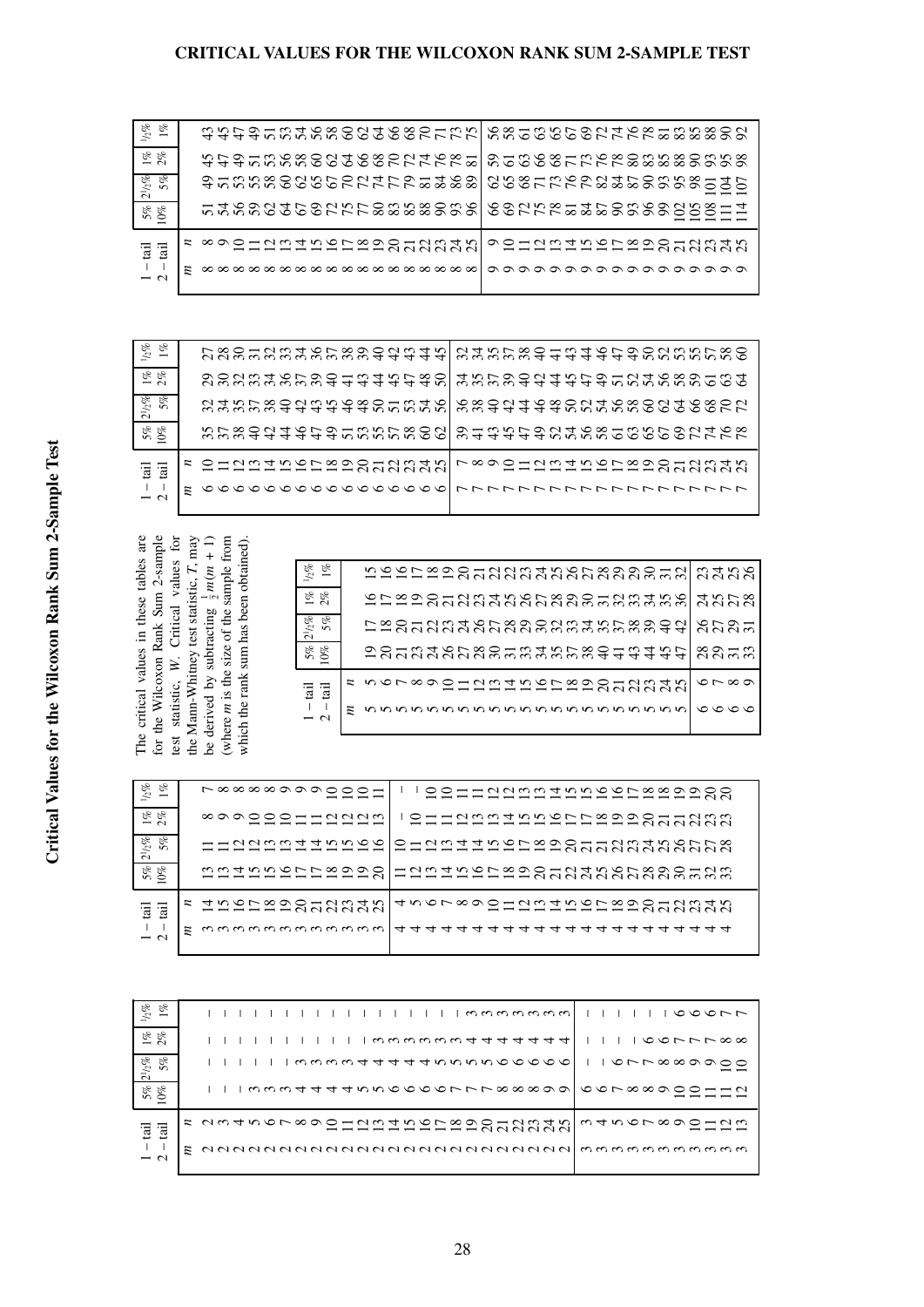### **CRITICAL VALUES FOR THE WILCOXON RANK SUM 2-SAMPLE TEST**

| 'ਰੂ 'ਰੂ<br>$\mathbf{I}$<br>- I<br>$\frac{1}{2}$ | $h_2\%$<br>$1\%$ 2%<br>$2^{1}/2\%$<br>5%<br>$\frac{5\%}{10\%}$                   | $1\%$                   | $\overline{a}$<br>$\mathbf{I}$<br>$\Box$<br>$\frac{1}{2}$                                                                                                                                                                           | $\eta_{0}$<br>$1\%$<br>$\frac{1}{2}$ %<br>$\frac{2^{1}h\%}{5\%}$<br>$5\%$ 10% |                 | iail<br>iail<br>$\overline{\phantom{a}}$<br>$\mathbf{I}$<br>$\frac{1}{2}$ | $\frac{2}{2}$<br>$\frac{2}{2}$ | 1/2%<br>$1\%$<br>$1\%$ 2%<br>$2^{1}/2\%$<br>$5\%$   | iail<br>iail<br>$\mathbf I$<br>$\overline{\phantom{a}}$<br>$\frac{1}{2}$ | $5\%$ 10%            | $\frac{1}{2}$<br>$1\%$<br>$1\%$ 2%<br>$2^{1/2}\%$<br>5%                                                            | iail<br>iail<br>$\begin{array}{c} \hline \end{array}$<br>$\mathbf{I}$<br>$\frac{1}{2}$ $\alpha$ | $5\%$ 10%         | $1\%$ 2%<br>$2^{1}/2\%$<br>$5\%$ | $\omega_{\sigma}$<br>$1\%$ |
|-------------------------------------------------|----------------------------------------------------------------------------------|-------------------------|-------------------------------------------------------------------------------------------------------------------------------------------------------------------------------------------------------------------------------------|-------------------------------------------------------------------------------|-----------------|---------------------------------------------------------------------------|--------------------------------|-----------------------------------------------------|--------------------------------------------------------------------------|----------------------|--------------------------------------------------------------------------------------------------------------------|-------------------------------------------------------------------------------------------------|-------------------|----------------------------------|----------------------------|
|                                                 |                                                                                  |                         |                                                                                                                                                                                                                                     |                                                                               |                 | $\boldsymbol{z}$<br>E,                                                    |                                |                                                     | $\boldsymbol{z}$<br>Ξ                                                    |                      |                                                                                                                    | $\boldsymbol{z}$<br>z                                                                           |                   |                                  |                            |
| <u>g Suguang Sagagga</u>                        |                                                                                  |                         | $\left  \begin{smallmatrix} \Delta & \Delta & \Delta & \Delta & \Delta \\ \Delta & \Delta & \Delta & \Delta & \Delta & \Delta \\ \Delta & \Delta & \Delta & \Delta & \Delta & \Delta \end{smallmatrix} \right $<br>≅ 일일일일일일일일일일일일일일 |                                                                               |                 |                                                                           |                                |                                                     | <b>១</b> ឧដងឧងង<br>9999999                                               | naanggan<br>Saanggan | saasasada<br>2000 201<br>23335582                                                                                  | <b>2858838</b><br>222222                                                                        | 338838655         | ន្ត្រីន្តដឹងនឹង<br>88888854      | 88855538                   |
|                                                 |                                                                                  |                         |                                                                                                                                                                                                                                     |                                                                               |                 |                                                                           |                                |                                                     |                                                                          |                      |                                                                                                                    |                                                                                                 |                   |                                  |                            |
|                                                 |                                                                                  |                         |                                                                                                                                                                                                                                     |                                                                               |                 |                                                                           |                                |                                                     |                                                                          |                      |                                                                                                                    |                                                                                                 |                   |                                  |                            |
|                                                 |                                                                                  |                         |                                                                                                                                                                                                                                     |                                                                               |                 |                                                                           |                                |                                                     |                                                                          |                      |                                                                                                                    |                                                                                                 |                   |                                  |                            |
|                                                 |                                                                                  |                         |                                                                                                                                                                                                                                     |                                                                               |                 |                                                                           |                                |                                                     |                                                                          |                      |                                                                                                                    |                                                                                                 |                   |                                  |                            |
|                                                 |                                                                                  |                         |                                                                                                                                                                                                                                     |                                                                               |                 |                                                                           |                                |                                                     |                                                                          |                      |                                                                                                                    |                                                                                                 |                   |                                  |                            |
|                                                 |                                                                                  |                         |                                                                                                                                                                                                                                     |                                                                               |                 |                                                                           |                                |                                                     |                                                                          |                      |                                                                                                                    |                                                                                                 |                   |                                  |                            |
|                                                 | FFF&& \$ \$ 5 \$ \$ \$ 9 9 9 9 9 9 1 1 9<br>sssssssggennannam                    | FFFFB&\$\$\$\$\$\$89501 |                                                                                                                                                                                                                                     | 9888886888888888888888888<br><u>HAQQAASAAAAQQQQ A4AQAQQGFK8888</u>            |                 | <b>HAALAARRARA</b>                                                        | 9022235222333                  | 555699258380<br>555627285988<br>Szoznaganaga        |                                                                          |                      |                                                                                                                    |                                                                                                 |                   |                                  | 315                        |
|                                                 |                                                                                  |                         |                                                                                                                                                                                                                                     |                                                                               |                 |                                                                           |                                |                                                     |                                                                          |                      |                                                                                                                    |                                                                                                 |                   |                                  |                            |
|                                                 |                                                                                  |                         |                                                                                                                                                                                                                                     |                                                                               |                 |                                                                           |                                |                                                     |                                                                          |                      |                                                                                                                    |                                                                                                 |                   |                                  |                            |
|                                                 |                                                                                  |                         |                                                                                                                                                                                                                                     |                                                                               |                 |                                                                           |                                |                                                     | <b>haagaadaa</b><br>ロロロロロロロロロ                                            | 3588758888           | na 191919686<br>ទី២ មិនមាន<br>ក្នុង អ្នក មិនមាន<br>0 9 0 % 4 0 0 0 0 %<br>4 4 0 0 0 0 0 0 %<br>0 0 0 0 0 0 0 0 0 % | ន៑ដននិង<br>ສສສສສ                                                                                | 32255287          | 352458<br>3452865<br>245886      | $2889 - 8$<br>$2899 - 8$   |
|                                                 |                                                                                  |                         |                                                                                                                                                                                                                                     |                                                                               |                 |                                                                           |                                |                                                     |                                                                          |                      |                                                                                                                    |                                                                                                 |                   |                                  |                            |
|                                                 |                                                                                  |                         |                                                                                                                                                                                                                                     |                                                                               |                 |                                                                           |                                |                                                     |                                                                          |                      |                                                                                                                    |                                                                                                 |                   |                                  |                            |
|                                                 |                                                                                  |                         |                                                                                                                                                                                                                                     |                                                                               |                 |                                                                           |                                |                                                     |                                                                          |                      |                                                                                                                    |                                                                                                 |                   |                                  |                            |
|                                                 |                                                                                  |                         |                                                                                                                                                                                                                                     |                                                                               |                 |                                                                           |                                |                                                     |                                                                          |                      |                                                                                                                    |                                                                                                 |                   |                                  |                            |
|                                                 |                                                                                  |                         |                                                                                                                                                                                                                                     |                                                                               |                 | <b>h 2522853333</b><br>nnnnnnnnnnnn                                       | shaganangan                    | EESESSSSS555<br>rassessaaraa<br><b>ESSESSE ERES</b> |                                                                          |                      |                                                                                                                    | តតតតត                                                                                           | 889447            | 3867388<br>228824                | 32225<br>32255             |
|                                                 |                                                                                  |                         |                                                                                                                                                                                                                                     |                                                                               |                 |                                                                           |                                |                                                     |                                                                          |                      |                                                                                                                    |                                                                                                 |                   |                                  |                            |
|                                                 |                                                                                  |                         |                                                                                                                                                                                                                                     |                                                                               |                 |                                                                           |                                |                                                     |                                                                          |                      |                                                                                                                    |                                                                                                 |                   |                                  |                            |
|                                                 |                                                                                  |                         |                                                                                                                                                                                                                                     |                                                                               |                 |                                                                           |                                |                                                     |                                                                          |                      |                                                                                                                    |                                                                                                 |                   |                                  |                            |
|                                                 |                                                                                  |                         |                                                                                                                                                                                                                                     |                                                                               |                 |                                                                           |                                |                                                     | ≌⊇ສ¤ສສ¤ສ<br><u>∞∞∞∞∞∞∞∞</u>                                              | 2222224128           | nguraanga<br>2528883825                                                                                            | <u>ដូង។</u>                                                                                     | $\frac{434}{441}$ | $893 + 11$<br>11975<br>11975     | ****                       |
|                                                 |                                                                                  |                         |                                                                                                                                                                                                                                     |                                                                               |                 |                                                                           |                                |                                                     |                                                                          |                      |                                                                                                                    |                                                                                                 |                   |                                  |                            |
|                                                 |                                                                                  |                         |                                                                                                                                                                                                                                     |                                                                               |                 |                                                                           |                                |                                                     |                                                                          |                      |                                                                                                                    |                                                                                                 |                   |                                  |                            |
|                                                 |                                                                                  |                         |                                                                                                                                                                                                                                     |                                                                               |                 |                                                                           |                                |                                                     |                                                                          |                      |                                                                                                                    |                                                                                                 | 450               | 419                              |                            |
|                                                 |                                                                                  |                         |                                                                                                                                                                                                                                     |                                                                               |                 |                                                                           |                                |                                                     |                                                                          |                      |                                                                                                                    | ದಿನದ<br>ສສສ                                                                                     |                   | 434<br>459                       |                            |
|                                                 |                                                                                  |                         |                                                                                                                                                                                                                                     |                                                                               |                 |                                                                           |                                |                                                     |                                                                          |                      |                                                                                                                    |                                                                                                 | 4423<br>442       | 443                              | 작금유<br>4금유                 |
|                                                 |                                                                                  |                         | nanghagaanaan<br><u>mmmmmmmmmmm</u>                                                                                                                                                                                                 | 335534355895<br>3522955588999                                                 |                 | 258<br><u>७ ० ७</u>                                                       | <u>្តិ</u><br>ភូមិ             | 528<br><u>252</u><br>217<br>222                     |                                                                          |                      |                                                                                                                    |                                                                                                 |                   | 451<br>468                       |                            |
|                                                 |                                                                                  |                         |                                                                                                                                                                                                                                     |                                                                               |                 |                                                                           |                                |                                                     |                                                                          |                      |                                                                                                                    |                                                                                                 |                   | 475                              |                            |
|                                                 |                                                                                  |                         |                                                                                                                                                                                                                                     |                                                                               |                 |                                                                           |                                |                                                     |                                                                          |                      |                                                                                                                    | ನೆ ನ<br>ನನ                                                                                      | 507               | 484<br>$rac{492}{501}$           | 452                        |
| <b>HARRADERRARAK</b><br>===========             | sssssgggdddadag<br>으와얻음등등등등등등등등등<br>88gggdhinagangay<br><u>Sasarangnanggangn</u> |                         |                                                                                                                                                                                                                                     | For larger values of m, n it                                                  |                 |                                                                           |                                |                                                     |                                                                          |                      | usually adequate to use a Normal approximation, with continuity correction,                                        | 25<br>25                                                                                        | 552               | 517<br>536                       | 505                        |
|                                                 |                                                                                  |                         |                                                                                                                                                                                                                                     |                                                                               |                 |                                                                           |                                |                                                     |                                                                          |                      |                                                                                                                    |                                                                                                 |                   |                                  |                            |
|                                                 |                                                                                  | with mean               | $\frac{1}{2}$                                                                                                                                                                                                                       | $\,^+$<br>m(m<br>$\frac{1}{2}$<br>$mn +$                                      | 1) and variance |                                                                           | $\frac{1}{12}$ mn(m + n + 1)   |                                                     |                                                                          |                      |                                                                                                                    |                                                                                                 |                   |                                  |                            |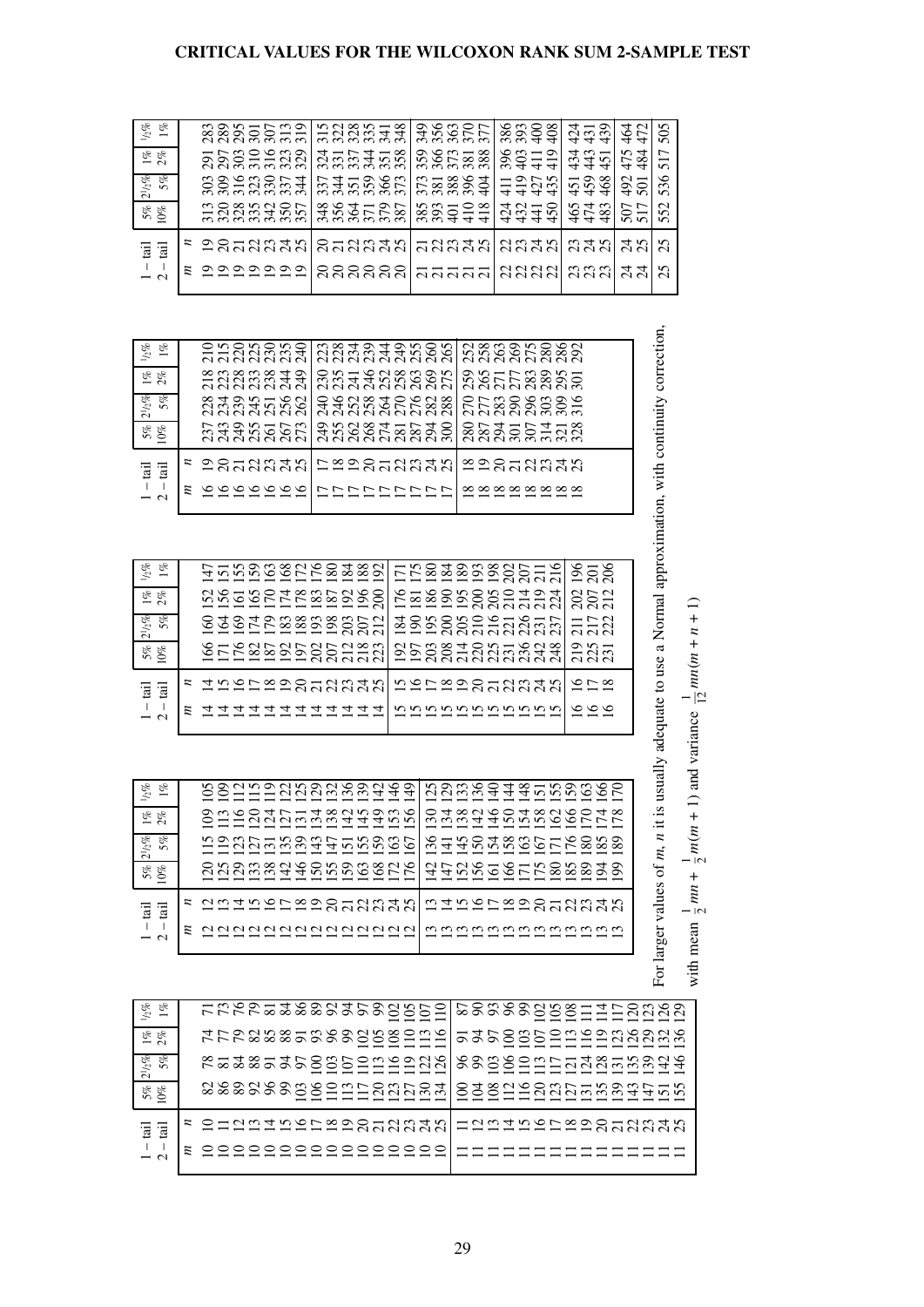# Critical values for the Wilcoxon Single Sample and Paired Sample tests **Action and Warning lines for Shewhart Chart for Ranges** Critical values for the Wilcoxon Single Sample and Paired Sample tests

| $\frac{1/2}{6}$                                                                                                   |                  |  |                 |                     |  | 112888                          |                                                  |                                                                                                                         |                                                     |  | IZ 25<br>1945<br>207                                    |                          | 2317<br>2451<br>2501<br>291 |       |                     | 307<br>323<br>3355<br>373 |           |                                                                  |
|-------------------------------------------------------------------------------------------------------------------|------------------|--|-----------------|---------------------|--|---------------------------------|--------------------------------------------------|-------------------------------------------------------------------------------------------------------------------------|-----------------------------------------------------|--|---------------------------------------------------------|--------------------------|-----------------------------|-------|---------------------|---------------------------|-----------|------------------------------------------------------------------|
| $1\%$ 2%                                                                                                          |                  |  |                 | 380000              |  |                                 | 399522                                           | $ $ $\frac{8}{2}$ $\frac{8}{2}$ $\frac{7}{2}$ $\frac{4}{2}$ $\frac{8}{2}$                                               |                                                     |  |                                                         | 258<br>281<br>295<br>212 |                             |       | 3350<br>3462<br>397 |                           |           | $\frac{n(n+1)}{n}$                                               |
| $\frac{2^{1}h\%}{5\%}$                                                                                            |                  |  |                 | 80190               |  |                                 | 158289                                           | 873334                                                                                                                  |                                                     |  |                                                         |                          | 232233                      |       | 361<br>3786<br>434  |                           |           |                                                                  |
| $5\%$ 10%                                                                                                         |                  |  |                 | 2222                |  |                                 |                                                  | $\begin{array}{c c c c c c} \hline c & c & c & c \\ \hline c & c & c & c \\ \hline c & d & d & d \\ \hline \end{array}$ |                                                     |  |                                                         | 302<br>336<br>355<br>371 |                             |       | 38078466            |                           |           |                                                                  |
| $\overline{\rm d}$ $\overline{\rm d}$<br>$\mathbf{L}$<br>$\Box$<br>$\overline{a}$                                 | $\boldsymbol{z}$ |  |                 | 85888               |  |                                 | 38348                                            |                                                                                                                         |                                                     |  | 85899                                                   |                          |                             | 43442 | 47490               |                           |           |                                                                  |
|                                                                                                                   |                  |  |                 |                     |  |                                 |                                                  |                                                                                                                         |                                                     |  |                                                         |                          |                             |       |                     |                           |           |                                                                  |
| $\frac{1}{2}\%$                                                                                                   |                  |  | $1 - 1 - 1$     |                     |  | $10 - 5$                        |                                                  |                                                                                                                         |                                                     |  | $\begin{array}{c}\n0 \\ \sim \\ \sim \\ 0\n\end{array}$ |                          | 23727                       |       |                     | 743708                    |           |                                                                  |
| $1\%$ 2%                                                                                                          |                  |  | $1 - 1 - 1$     | $\Box$              |  |                                 | $10 - 0$                                         |                                                                                                                         |                                                     |  | $\sim$ 0 $\sim$ 19 $\sim$                               |                          |                             | 37277 | 758888              |                           |           |                                                                  |
| $2^{1/2}\%$ 5%                                                                                                    |                  |  | $1 - 1 - 1 - 1$ |                     |  |                                 | $\circ$ $\circ$ $\circ$ $\circ$ $\circ$          |                                                                                                                         |                                                     |  | $227772$                                                |                          |                             | 2722  | 888258              |                           |           |                                                                  |
| $5\%$ 10%                                                                                                         |                  |  |                 | $1 \quad 1 \quad 0$ |  |                                 | $\mid$ $\sim$ $\sim$ $\sim$ $\sim$ $\sim$ $\mid$ |                                                                                                                         |                                                     |  | 127788                                                  | 377700                   |                             |       | 55358               |                           |           | For larger values of <i>n</i> the Normal approximation with mean |
| $-\overline{\phantom{a}}\overline{\phantom{a}}\overline{\phantom{a}}\overline{\phantom{a}}\overline{\phantom{a}}$ | z                |  |                 | $U \omega 4$        |  | $\circ \circ \circ \circ \circ$ |                                                  |                                                                                                                         | $\begin{array}{c}\n 25 \\  25 \\  36\n \end{array}$ |  |                                                         |                          | 197898                      |       |                     |                           | ដ ដ ដ ដ ដ |                                                                  |

Action and Warning lines for Shewhart Chart for Ranges

| Warning Lines       | $O_4$                   | 2.81          | 2.18 | 1.94 | 1.80 | 1.72 | 1.66 | 1.62        | 1.58 | 1.55        |                                                                                                                                                |
|---------------------|-------------------------|---------------|------|------|------|------|------|-------------|------|-------------|------------------------------------------------------------------------------------------------------------------------------------------------|
|                     | $\overline{D}_{\gamma}$ | 0.04          | 0.18 | 0.29 | 0.37 | 0.42 | 0.46 | 0.50        | 0.52 | 0.54        |                                                                                                                                                |
|                     | $\mathsf{D}_2$          | 4.12          | 2.99 | 2.58 | 2.36 | 2.22 | 2.12 | 2.05        | 1.99 | 1.94        | The action and warning lines are obtained by multiplying the values in the<br>table by the mean range of the values obtained from the process. |
| <b>Action Lines</b> |                         | 0.00          | 0.04 | 0.10 | 0.16 | 0.21 | 0.26 | 0.29        | 0.33 | 0.35        |                                                                                                                                                |
| Group Size          | z                       | $\mathcal{C}$ | ᠭ    | 4    |      | ¢    |      | $_{\infty}$ | σ    | $\subseteq$ |                                                                                                                                                |

### **CRITICAL VALUES FOR THE WILCOXON SINGLE SAMPLE AND PAIRED SAMPLE TESTS SHEWHART CHART: ACTION AND WARNING LINES**

For larger values of

variance  $\frac{1}{\sqrt{2}}$  should be used for

variance

 $n(n+1)(2n+1)$ –––––––––––––  $\vert$   $\frac{5}{4}$ 

 $T = \min$ 

*P*,*Q*].

*n*, the Normal approximation with mean  $\frac{N}{N}$ ,

For larger values of *n*, the Normal approximation with mean

 $\overline{4}$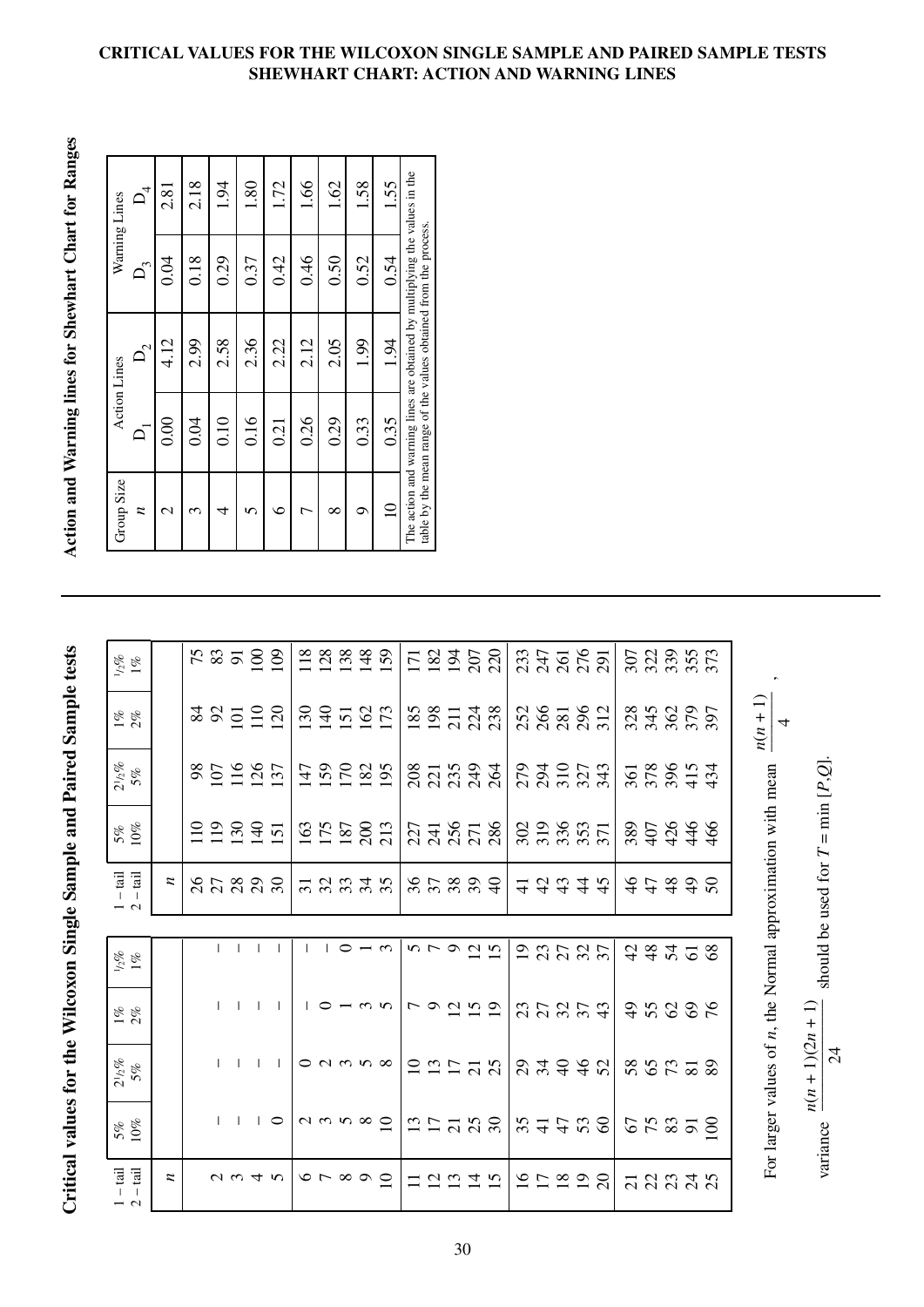### **RANDOM NUMBERS AND RANDOM PERMUTATIONS ESTIMATION OF STANDARD DEVIATION FROM RANGE**

|  |  |  |  |  |  |  |  |  |  |  |  |  |  |  |  |  |  |  | 4 w - 4 - w w w - w   w - 4 4 w   u w 4 4 u   4 - 4 u -   u - w u 4   4 4 w 4 u   w - 4 u 4 |  |
|--|--|--|--|--|--|--|--|--|--|--|--|--|--|--|--|--|--|--|---------------------------------------------------------------------------------------------|--|
|  |  |  |  |  |  |  |  |  |  |  |  |  |  |  |  |  |  |  |                                                                                             |  |
|  |  |  |  |  |  |  |  |  |  |  |  |  |  |  |  |  |  |  |                                                                                             |  |
|  |  |  |  |  |  |  |  |  |  |  |  |  |  |  |  |  |  |  |                                                                                             |  |
|  |  |  |  |  |  |  |  |  |  |  |  |  |  |  |  |  |  |  |                                                                                             |  |
|  |  |  |  |  |  |  |  |  |  |  |  |  |  |  |  |  |  |  |                                                                                             |  |
|  |  |  |  |  |  |  |  |  |  |  |  |  |  |  |  |  |  |  |                                                                                             |  |
|  |  |  |  |  |  |  |  |  |  |  |  |  |  |  |  |  |  |  | 4 w ー 4 0 4 ー ー 4 4 w w ー 4 w w 4 ー 0 ー 4 ー 0 w w 0 4 0 w o 0 4 w w w w 4 4 4 ー             |  |
|  |  |  |  |  |  |  |  |  |  |  |  |  |  |  |  |  |  |  |                                                                                             |  |
|  |  |  |  |  |  |  |  |  |  |  |  |  |  |  |  |  |  |  |                                                                                             |  |
|  |  |  |  |  |  |  |  |  |  |  |  |  |  |  |  |  |  |  |                                                                                             |  |
|  |  |  |  |  |  |  |  |  |  |  |  |  |  |  |  |  |  |  |                                                                                             |  |
|  |  |  |  |  |  |  |  |  |  |  |  |  |  |  |  |  |  |  |                                                                                             |  |
|  |  |  |  |  |  |  |  |  |  |  |  |  |  |  |  |  |  |  |                                                                                             |  |
|  |  |  |  |  |  |  |  |  |  |  |  |  |  |  |  |  |  |  |                                                                                             |  |
|  |  |  |  |  |  |  |  |  |  |  |  |  |  |  |  |  |  |  |                                                                                             |  |
|  |  |  |  |  |  |  |  |  |  |  |  |  |  |  |  |  |  |  |                                                                                             |  |
|  |  |  |  |  |  |  |  |  |  |  |  |  |  |  |  |  |  |  |                                                                                             |  |
|  |  |  |  |  |  |  |  |  |  |  |  |  |  |  |  |  |  |  |                                                                                             |  |

| 50818<br>92295<br>17232<br>24413 | 54796<br>77339<br>58355<br>99070<br>59002<br>40737 | 03374<br>19144<br>61327<br>01422<br>13472 | 43490<br>50490<br>62796<br>49807<br>23117 | 66450<br>71636<br>53582<br>43243<br>37774<br>84262<br>77677<br>53867<br>41531<br>67301 | $a_{\scriptscriptstyle\kappa}^{\vphantom{\dagger}}$                                               | 0.3069<br>0.2998<br>0.3152              |
|----------------------------------|----------------------------------------------------|-------------------------------------------|-------------------------------------------|----------------------------------------------------------------------------------------|---------------------------------------------------------------------------------------------------|-----------------------------------------|
|                                  |                                                    |                                           |                                           |                                                                                        | z                                                                                                 | 13<br>$\overline{c}$<br>$\equiv$        |
| 16664<br>64984<br>59948<br>96803 | 40176<br>79920<br>77405<br>04412<br>37723<br>90447 | 11516<br>84319<br>12133<br>94768<br>29795 | 99126<br>16513<br>45035<br>18307<br>42457 | 54346<br>33406<br>45518<br>08205<br>37725<br>32848<br>78342<br>89923<br>68712<br>94355 | Estimation of standard deviation from range<br>$a_{\scriptscriptstyle\kappa}^{\phantom{\dagger}}$ | 0.3367<br>0.3249<br>0.3512              |
| 30914<br>59305<br>90952<br>71329 | 83855<br>92325<br>93548<br>83980<br>86787<br>05161 | 54466<br>27993<br>60544<br>62681<br>30871 | 00149<br>84105<br>65746<br>92314<br>90467 | 14986<br>14939<br>77226<br>19919<br>10989<br>45902<br>60679<br>69055<br>87317<br>69092 | z                                                                                                 | $\overline{10}$<br>$\sigma$<br>$\infty$ |
|                                  |                                                    |                                           |                                           |                                                                                        | $a_{\scriptscriptstyle\kappa}^{\vphantom{\dagger}}$                                               | 0.3946<br>0.3698<br>0.4299              |
| 68554<br>36545<br>80195<br>35335 | 68554<br>22164<br>22379<br>73208<br>45059<br>08533 | 00633<br>26598<br>26739<br>10532<br>98804 | 93118<br>60413<br>99822<br>72151<br>81751 | 48526<br>64049<br>04950<br>94608<br>24386<br>56693<br>20189<br>13814<br>19059<br>40214 | z                                                                                                 | $\circ$<br>$\sigma$<br>$\overline{ }$   |
| 62385<br>64058<br>64822          | 17716<br>01830<br>03928<br>58158<br>36782<br>11021 | 29896<br>91239<br>27073<br>64374<br>81501 | 73936<br>76816<br>38996<br>18795<br>12091 | 41538<br>12909<br>49185<br>23784<br>22532<br>60132<br>51273<br>37771<br>03081<br>03281 | $a_{\scriptscriptstyle\kappa}^{\vphantom{\dagger}}$                                               | 0.5908<br>0.8862<br>0.4857              |
| 68236                            |                                                    |                                           |                                           |                                                                                        | z                                                                                                 | $\mathcal{L}$<br>$\mathfrak{g}$<br>4    |

Random permutations (size 4) **Random permutations (size 4)**

Random Numbers **Random Numbers**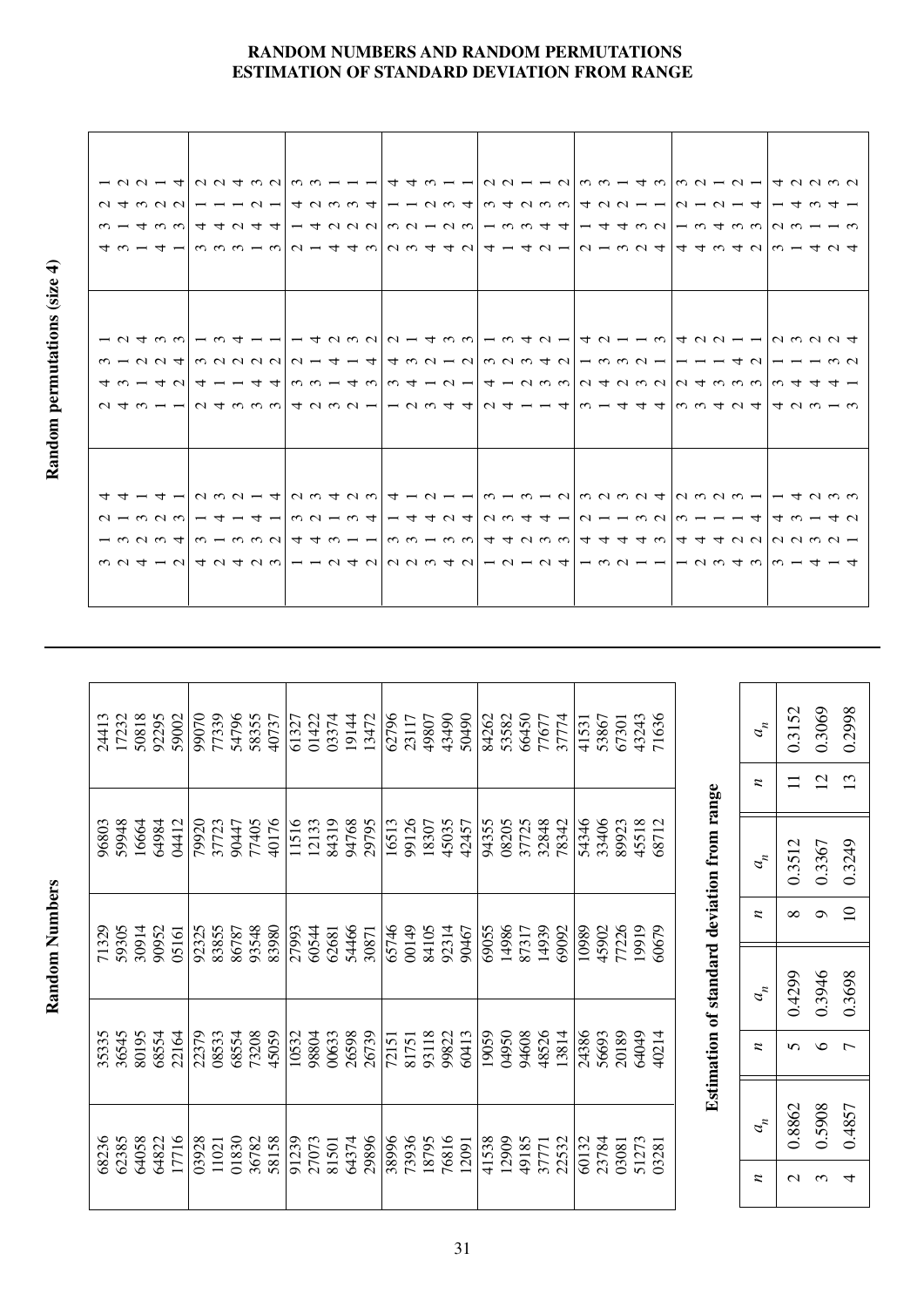# Random permutations (size 10) **Random permutations (size 5) Random permutations (size 10)**

Random permutations (size 5)

|  |  | $\circ \sim \circ \sim  -\rangle \circ \sim \circ \sim  \circ  \circ \sim \circ \sim  \circ  \circ \sim  \circ  \circ \sim  \circ  \circ \sim  \circ  \circ \sim  \circ  \circ \sim  \circ  \circ \sim  \circ  \circ \sim  \circ  \circ \sim  \circ  \circ \sim  \circ  \circ \sim  \circ  \circ \sim  \circ  \circ \sim  \circ  \circ \sim  \circ  \circ \sim  \circ  \circ \sim  \circ  \circ \sim  \circ  \circ \sim  \circ  \circ \sim  \circ  \circ \sim  \circ  \circ \sim  \circ  \circ \sim  \circ  \circ \sim  \circ  \circ \sim  \circ  \circ \sim  \circ  \circ \sim  \circ  \circ \sim  \circ  \circ \sim  \$                                                                                                                                                                                                                                                                                                                                                                             |  |
|--|--|-------------------------------------------------------------------------------------------------------------------------------------------------------------------------------------------------------------------------------------------------------------------------------------------------------------------------------------------------------------------------------------------------------------------------------------------------------------------------------------------------------------------------------------------------------------------------------------------------------------------------------------------------------------------------------------------------------------------------------------------------------------------------------------------------------------------------------------------------------------------------------------------------------------------------------------------------------------------------------------------------------|--|
|  |  | $\begin{array}{c}\n 4 \supseteq n - \log  a - a  + \log  a - a  + \supseteq n, \quad \text{and} \quad \text{and} \quad \text{and} \quad \text{and} \quad \text{and} \quad \text{and} \quad \text{and} \quad \text{and} \quad \text{and} \quad \text{and} \quad \text{and} \quad \text{and} \quad \text{and} \quad \text{and} \quad \text{and} \quad \text{and} \quad \text{and} \quad \text{and} \quad \text{and} \quad \text{and} \quad \text{and} \quad \text{and} \quad \text{and} \quad \text{and} \quad \text{and} \quad \text{and}$                                                                                                                                                                                                                                                                                                                                                                                                                                                             |  |
|  |  |                                                                                                                                                                                                                                                                                                                                                                                                                                                                                                                                                                                                                                                                                                                                                                                                                                                                                                                                                                                                       |  |
|  |  |                                                                                                                                                                                                                                                                                                                                                                                                                                                                                                                                                                                                                                                                                                                                                                                                                                                                                                                                                                                                       |  |
|  |  | $\sigma$ - $\sigma$ - $\sigma$ $\sim$ $\sigma$ $\sim$ $\sigma$ $\sim$ $\sigma$ $\sim$ $\sim$ $\sigma$ $\sim$ $\sigma$ $\sim$ $\sigma$ $\sim$ $\sigma$ $\sim$ $\sigma$                                                                                                                                                                                                                                                                                                                                                                                                                                                                                                                                                                                                                                                                                                                                                                                                                                 |  |
|  |  |                                                                                                                                                                                                                                                                                                                                                                                                                                                                                                                                                                                                                                                                                                                                                                                                                                                                                                                                                                                                       |  |
|  |  | $\begin{array}{c} \mathbf{1} & \mathbf{1} & \mathbf{1} & \mathbf{1} & \mathbf{1} & \mathbf{1} & \mathbf{1} & \mathbf{1} & \mathbf{1} & \mathbf{1} & \mathbf{1} & \mathbf{1} & \mathbf{1} & \mathbf{1} & \mathbf{1} & \mathbf{1} & \mathbf{1} & \mathbf{1} & \mathbf{1} & \mathbf{1} & \mathbf{1} & \mathbf{1} & \mathbf{1} & \mathbf{1} & \mathbf{1} & \mathbf{1} & \mathbf{1} & \mathbf{1} & \mathbf{1} & \mathbf{1} & \mathbf$                                                                                                                                                                                                                                                                                                                                                                                                                                                                                                                                                                      |  |
|  |  |                                                                                                                                                                                                                                                                                                                                                                                                                                                                                                                                                                                                                                                                                                                                                                                                                                                                                                                                                                                                       |  |
|  |  |                                                                                                                                                                                                                                                                                                                                                                                                                                                                                                                                                                                                                                                                                                                                                                                                                                                                                                                                                                                                       |  |
|  |  |                                                                                                                                                                                                                                                                                                                                                                                                                                                                                                                                                                                                                                                                                                                                                                                                                                                                                                                                                                                                       |  |
|  |  |                                                                                                                                                                                                                                                                                                                                                                                                                                                                                                                                                                                                                                                                                                                                                                                                                                                                                                                                                                                                       |  |
|  |  |                                                                                                                                                                                                                                                                                                                                                                                                                                                                                                                                                                                                                                                                                                                                                                                                                                                                                                                                                                                                       |  |
|  |  | $\frac{1}{2}$                                                                                                                                                                                                                                                                                                                                                                                                                                                                                                                                                                                                                                                                                                                                                                                                                                                                                                                                                                                         |  |
|  |  | $\begin{array}{l} \mathfrak{a} \mathfrak{a} \mathfrak{a} \mathfrak{a} \mathfrak{a} \mathfrak{a} \mathfrak{a} \mathfrak{a} \mathfrak{a} \mathfrak{a} \mathfrak{a} \mathfrak{a} \mathfrak{a} \mathfrak{a} \mathfrak{a} \mathfrak{a} \mathfrak{a} \mathfrak{a} \mathfrak{a} \mathfrak{a} \mathfrak{a} \mathfrak{a} \mathfrak{a} \mathfrak{a} \mathfrak{a} \mathfrak{a} \mathfrak{a} \mathfrak{a} \mathfrak{a} \mathfrak{a} \mathfr$                                                                                                                                                                                                                                                                                                                                                                                                                                                                                                                                                                      |  |
|  |  |                                                                                                                                                                                                                                                                                                                                                                                                                                                                                                                                                                                                                                                                                                                                                                                                                                                                                                                                                                                                       |  |
|  |  | $\alpha \circ r \circ \alpha   u \circ r \circ r - u   \infty$                                                                                                                                                                                                                                                                                                                                                                                                                                                                                                                                                                                                                                                                                                                                                                                                                                                                                                                                        |  |
|  |  |                                                                                                                                                                                                                                                                                                                                                                                                                                                                                                                                                                                                                                                                                                                                                                                                                                                                                                                                                                                                       |  |
|  |  |                                                                                                                                                                                                                                                                                                                                                                                                                                                                                                                                                                                                                                                                                                                                                                                                                                                                                                                                                                                                       |  |
|  |  |                                                                                                                                                                                                                                                                                                                                                                                                                                                                                                                                                                                                                                                                                                                                                                                                                                                                                                                                                                                                       |  |
|  |  |                                                                                                                                                                                                                                                                                                                                                                                                                                                                                                                                                                                                                                                                                                                                                                                                                                                                                                                                                                                                       |  |
|  |  |                                                                                                                                                                                                                                                                                                                                                                                                                                                                                                                                                                                                                                                                                                                                                                                                                                                                                                                                                                                                       |  |
|  |  | $\infty \text{ and } \frac{1}{2} \text{ and } \frac{1}{2} \text{ and } \frac{1}{2} \text{ and } \frac{1}{2} \text{ and } \frac{1}{2} \text{ and } \frac{1}{2} \text{ and } \frac{1}{2} \text{ and } \frac{1}{2} \text{ and } \frac{1}{2} \text{ and } \frac{1}{2} \text{ and } \frac{1}{2} \text{ and } \frac{1}{2} \text{ and } \frac{1}{2} \text{ and } \frac{1}{2} \text{ and } \frac{1}{2} \text{ and } \frac{1}{2} \text{ and } \frac{1}{2} \text{ and } \frac{1}{2} \$<br>$\mathcal{L}_{\mathcal{A}} \subset \mathcal{L}_{\mathcal{A}} \cup \mathcal{L}_{\mathcal{A}} \subset \mathcal{L}_{\mathcal{A}} \cup \mathcal{L}_{\mathcal{A}} \subset \mathcal{L}_{\mathcal{A}} \cup \mathcal{L}_{\mathcal{A}} \subset \mathcal{L}_{\mathcal{A}} \cup \mathcal{L}_{\mathcal{A}} \cup \mathcal{L}_{\mathcal{A}} \cup \mathcal{L}_{\mathcal{A}} \cup \mathcal{L}_{\mathcal{A}} \cup \mathcal{L}_{\mathcal{A}} \cup \mathcal{L}_{\mathcal{A}} \cup \mathcal{L}_{\mathcal{A}} \cup \mathcal{L}_{\mathcal{$ |  |

|  | a — w w —   a — w w w   d w 4 a 4   a a a w a    — w w a a   a 4 — a   a — w w 4   4 a 4 w 4                                                                                                                                                                       |  |
|--|--------------------------------------------------------------------------------------------------------------------------------------------------------------------------------------------------------------------------------------------------------------------|--|
|  |                                                                                                                                                                                                                                                                    |  |
|  | n d n w 4   4 w - d d   - n w - n   - - 4 w 4   4 4 4 n n   w w w w M   4 w 4 n d   - w w d n                                                                                                                                                                      |  |
|  | $ \omega$ $-$ 4 $\omega$ $-$ 4 $\omega$ 4 $-$ 4 $\omega$ $\omega$ $\omega$ $+$ $\omega$ $ \omega$ $ \omega$ $  \omega$ $ \omega$ $ \omega$ $ \omega$ $ \omega$ $ \omega$ $ \omega$ $ \omega$ $ \omega$ $ \omega$ $ \omega$ $ \omega$ $ \omega$ $ \omega$ $ \omega$ |  |
|  | cond - dindw4 niw - - 4 - jo nw - nin na 4 4 jn a 4 a wiw wa a min n - - a                                                                                                                                                                                         |  |
|  |                                                                                                                                                                                                                                                                    |  |
|  |                                                                                                                                                                                                                                                                    |  |
|  | n 4 w 4 -   0 w w n -   - 0 0 w 4   4 - 4 4 -   n 4 - 0 -   4 0 - 4 -   w 0 w 0 w   w 4 w - n                                                                                                                                                                      |  |
|  |                                                                                                                                                                                                                                                                    |  |
|  |                                                                                                                                                                                                                                                                    |  |
|  |                                                                                                                                                                                                                                                                    |  |
|  |                                                                                                                                                                                                                                                                    |  |
|  |                                                                                                                                                                                                                                                                    |  |
|  |                                                                                                                                                                                                                                                                    |  |
|  | w - w w w   - 4 w - -   - w - w 4   4 + - - -  4 y w w w   4 y 4 y 4 j 4 - w w 4   w 4 - - -                                                                                                                                                                       |  |
|  |                                                                                                                                                                                                                                                                    |  |
|  | n a 4 a n w a - a a w a a n w ln w w 4 4  a n a 4 a n w n 4 a w n n a a  - n w w a a                                                                                                                                                                               |  |

### **RANDOM PERMUTATIONS**